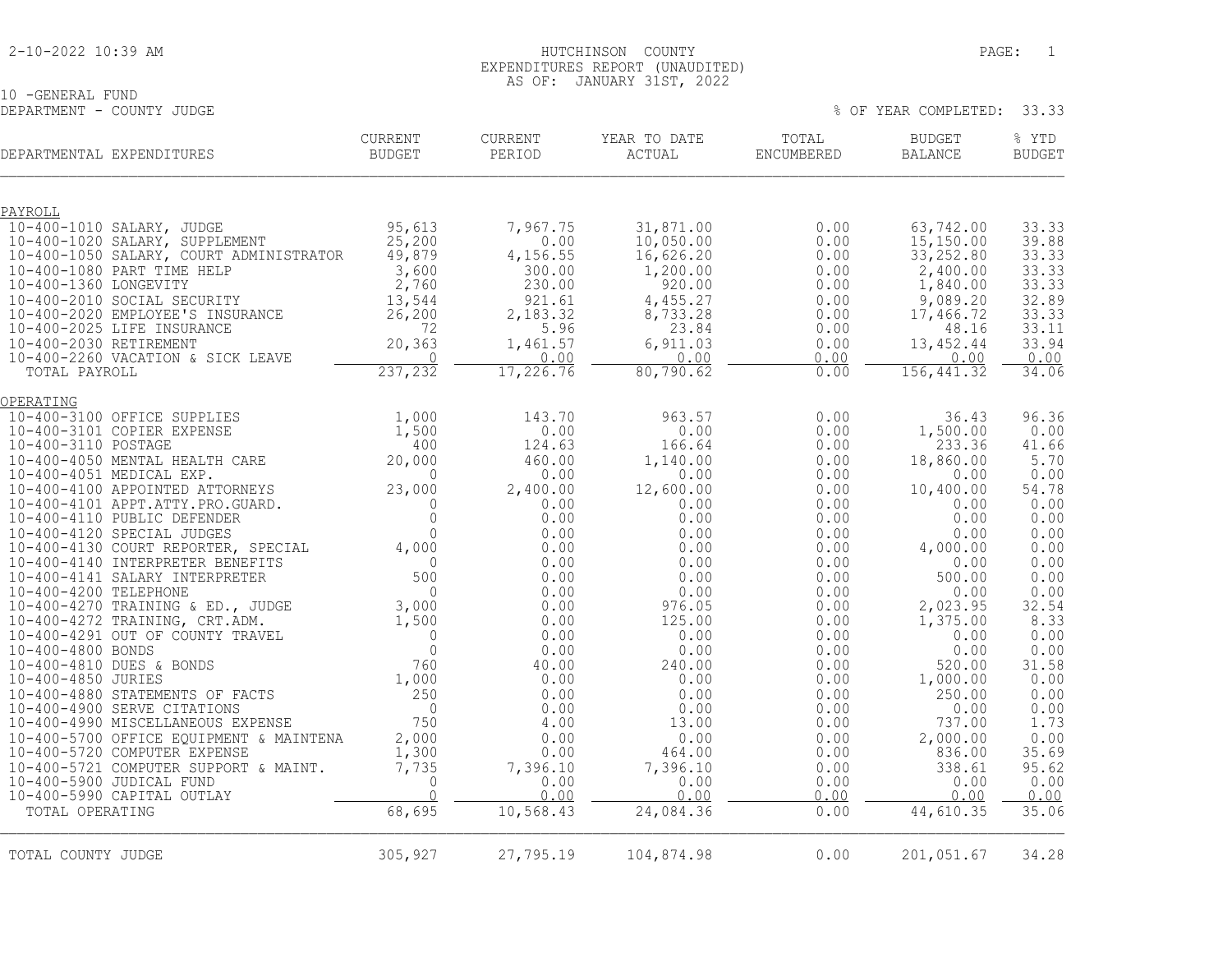10 -GENERAL FUND<br>DEPARTMENT - COUNTY CLERK

| DEPARTMENTAL EXPENDITURES                               | <b>CURRENT</b><br><b>BUDGET</b> | CURRENT<br>PERIOD | YEAR TO DATE<br>ACTUAL | TOTAL<br><b>ENCUMBERED</b> | <b>BUDGET</b><br><b>BALANCE</b> | % YTD<br><b>BUDGET</b> |
|---------------------------------------------------------|---------------------------------|-------------------|------------------------|----------------------------|---------------------------------|------------------------|
| PAYROLL                                                 |                                 |                   |                        |                            |                                 |                        |
| 10-403-1010 SALARY                                      | 76,999                          | 6,416.55          | 25,666.20              | 0.00                       | 51,332.40                       | 33.33                  |
| 10-403-1040 SALARY, DEPUTIES                            | 179,469                         | 14,955.74         | 59,822.96              | 0.00                       | 119,645.92                      | 33.33                  |
| 10-403-1080 PART TIME                                   | $\mathbf{0}$                    | 0.00              | 0.00                   | 0.00                       | 0.00                            | 0.00                   |
| 10-403-1360 LONGEVITY                                   | 1,620                           | 135.00            | 540.00                 | 0.00                       | 1,080.00                        | 33.33                  |
| 10-403-2010 SOCIAL SECURITY                             | 19,744                          | 1,606.59          | 6,426.36               | 0.00                       | 13,317.33                       | 32.55                  |
| 10-403-2020 EMPLOYEE'S INSURANCE                        | 39,300                          | 3,274.98          | 13,099.92              | 0.00                       | 26,200.08                       | 33.33                  |
| 10-403-2025 LIFE INSURANCE                              | 180                             | 14.90             | 59.60                  | 0.00                       | 120.40                          | 33.11                  |
| 10-403-2030 RETIREMENT                                  | 29,680                          | 2,484.09          | 9,807.30               | 0.00                       | 19,872.76                       | 33.04                  |
| 10-403-2260 VACATION & SICK LEAVE                       | $\Omega$                        | 0.00              | 0.00                   | 0.00                       | 0.00                            | 0.00                   |
| TOTAL PAYROLL                                           | 346,991                         | 28,887.85         | 115, 422.34            | 0.00                       | 231, 568.89                     | 33.26                  |
| OPERATING                                               |                                 |                   |                        |                            |                                 |                        |
| 10-403-3100 OFFICE SUPPLIES                             | 3,500                           | 181.29            | 854.16                 | 0.00                       | 2,645.84                        | 24.40                  |
| 10-403-3101 COPIER EXP.                                 | 2,500                           | 224.43            | 897.72                 | 0.00                       | 1,602.28                        | 35.91                  |
| 10-403-3110 POSTAGE                                     | 1,900                           | 136.76            | 542.31                 | 0.00                       | 1,357.69                        | 28.54                  |
| 10-403-4051 MEDICAL EXP.                                | $\mathbf{0}$                    | 0.00              | 0.00                   | 0.00                       | 0.00                            | 0.00                   |
| 10-403-4200 TELEPHONE                                   | $\Omega$                        | 0.00              | 0.00                   | 0.00                       | 0.00                            | 0.00                   |
| 10-403-4270 TRAINING AND EDUCATION                      | 3,300                           | 0.00              | 200.00                 | 0.00                       | 3,100.00                        | 6.06                   |
| 10-403-4292 TRAVEL EXPENSE                              | $\Omega$                        | 0.00              | 0.00                   | 0.00                       | 0.00                            | 0.00                   |
| 10-403-4520 OFFICE EQUIPMENT MAINTENANC                 | $\Omega$                        | 0.00              | 0.00                   | 0.00                       | 0.00                            | 0.00                   |
| 10-403-4800 BONDS                                       | 1,200                           | 0.00              | 252.00                 | 0.00                       | 948.00                          | 21.00                  |
| 10-403-4810 DUES                                        | 125                             | 0.00              | 125.00                 | 0.00                       | 0.00                            | 100.00                 |
| 10-403-4990 MISCELLANEOUS EXPENSE                       | 500                             | 7.96              | 453.91                 | 0.00                       | 46.09                           | 90.78                  |
| 10-403-5700 OFFICE EQUIPMENT                            | 500<br>$\Omega$                 | 0.00              | 448.47<br>0.00         | 0.00<br>0.00               | 51.53<br>0.00                   | 89.69                  |
| 10-403-5702 OFFICE REPAIRS<br>10-403-5720 COMPUTER EXP. | 1,000                           | 0.00<br>0.00      | 0.00                   | 0.00                       | 1,000.00                        | 0.00<br>0.00           |
| 10-403-5721 COMPUTER SUPPORT & MAINT.                   | 7,735                           | 7,396.10          | 7,396.10               | 0.00                       | 338.61                          | 95.62                  |
| 10-403-5740 RECORDING COSTS                             | 15,000                          | 1,304.76          | 5,806.68               | 9,193.32                   | 0.00                            | 100.00                 |
| 10-403-5900 STATE COST BIRTH RECORDS                    | 200                             | 0.00              | 60.39                  | 0.00                       | 139.61                          | 30.20                  |
| 10-403-5990 CAPITAL OUTLAY                              | $\cap$                          | 0.00              | 0.00                   | 0.00                       | 0.00                            | 0.00                   |
| TOTAL OPERATING                                         | 37,460                          | 9,251.30          | 17,036.74              | 9,193.32                   | 11, 229.65                      | 70.02                  |
| TOTAL COUNTY CLERK                                      | 384,451                         | 38, 139. 15       | 132,459.08             | 9,193.32                   | 242,798.54                      | 36.85                  |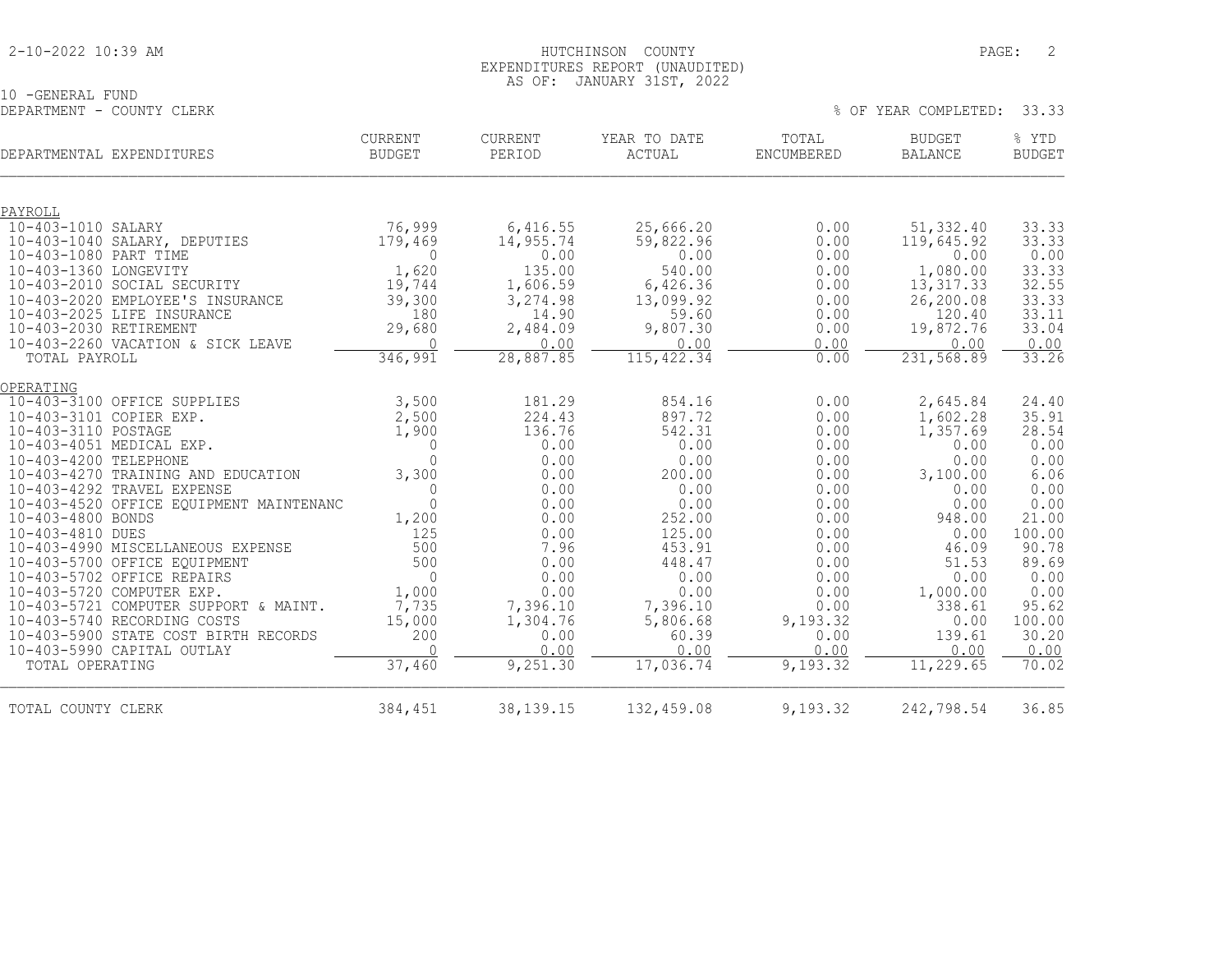|  |  |  |  | 2-10-2022 10:39 AM |  |
|--|--|--|--|--------------------|--|
|--|--|--|--|--------------------|--|

### 2-10-2022 10:39 AM HUTCHINSON COUNTY PAGE: 3 EXPENDITURES REPORT (UNAUDITED) AS OF: JANUARY 31ST, 2022

10 -GENERAL FUND DEPARTMENT - VETERANS SERVICE % OF YEAR COMPLETED: 33.33

| -------------                   | VHILLUMO OHIVIOH                  |                                 |                   | THIS COISS SHOP.<br>----- |                     |                          |                        |
|---------------------------------|-----------------------------------|---------------------------------|-------------------|---------------------------|---------------------|--------------------------|------------------------|
| DEPARTMENTAL EXPENDITURES       |                                   | <b>CURRENT</b><br><b>BUDGET</b> | CURRENT<br>PERIOD | YEAR TO DATE<br>ACTUAL    | TOTAL<br>ENCUMBERED | <b>BUDGET</b><br>BALANCE | % YTD<br><b>BUDGET</b> |
|                                 |                                   |                                 |                   |                           |                     |                          |                        |
| PAYROLL<br>10-405-1020 SALARIES |                                   |                                 | 0.00              | 0.00                      | 0.00                | 0.00                     | 0.00                   |
| 10-405-1360 LONGEVITY           |                                   |                                 | 0.00              | 0.00                      | 0.00                | 0.00                     | 0.00                   |
|                                 | 10-405-2010 SOCIAL SECURITY       |                                 | 0.00              | 0.00                      | 0.00                | 0.00                     | 0.00                   |
|                                 | 10-405-2020 EMPLOYEE'S INSURANCE  |                                 | 0.00              | 0.00                      | 0.00                | 0.00                     | 0.00                   |
| 10-405-2030 RETIREMENT          |                                   |                                 | 0.00              | 0.00                      | 0.00                | 0.00                     | 0.00                   |
|                                 | 10-405-2260 VACATION & SICK LEAVE |                                 | 0.00              | 0.00                      | 0.00                | 0.00                     | 0.00                   |
| TOTAL PAYROLL                   |                                   |                                 | 0.00              | 0.00                      | 0.00                | 0.00                     | 0.00                   |
| OPERATING                       |                                   |                                 |                   |                           |                     |                          |                        |
|                                 | 10-405-3100 OFFICE SUPPLIES       |                                 | 0.00              | 0.00                      | 0.00                | 0.00                     | 0.00                   |
|                                 | 10-405-3110 POSTAGE & BOX RENT    |                                 | 0.00              | 0.00                      | 0.00                | 0.00                     | 0.00                   |
| 10-405-4200 TELEPHONE           |                                   |                                 | 0.00              | 0.00                      | 0.00                | 0.00                     | 0.00                   |
|                                 | 10-405-4270 CONFERENCE EXPENSE    |                                 | 0.00              | 0.00                      | 0.00                | 0.00                     | 0.00                   |
| 10-405-4810 DUES                |                                   |                                 | 0.00              | 0.00                      | 0.00                | 0.00                     | 0.00                   |
|                                 | 10-405-4990 MISCELLANEOUS EXPENSE |                                 | 0.00              | 0.00                      | 0.00                | 0.00                     | 0.00                   |
| TOTAL OPERATING                 |                                   |                                 | 0.00              | 0.00                      | 0.00                | 0.00                     | 0.00                   |
| TOTAL VETERANS SERVICE          |                                   | 0                               | 0.00              | 0.00                      | 0.00                | 0.00                     | 0.00                   |
|                                 |                                   |                                 |                   |                           |                     |                          |                        |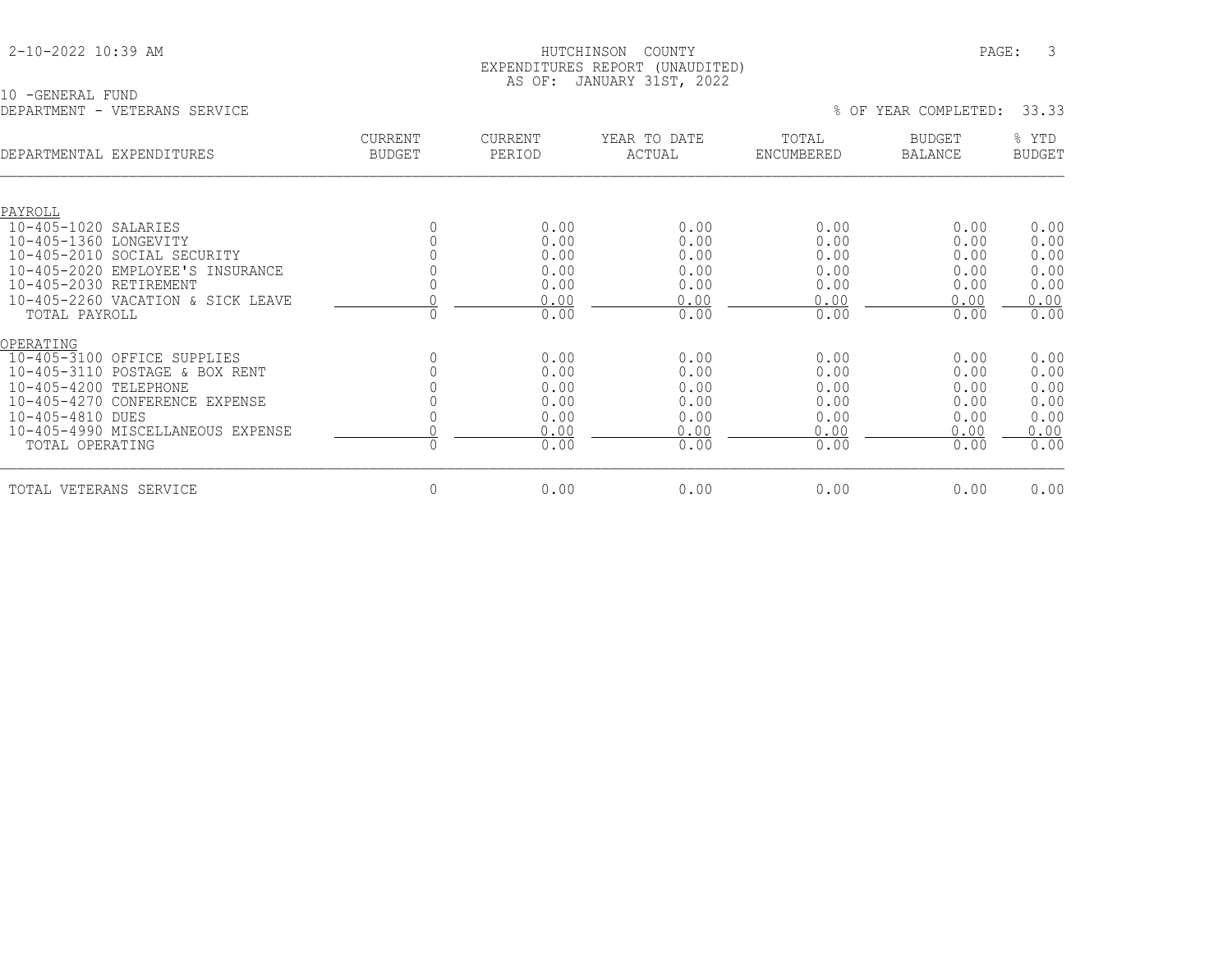#### 2-10-2022 10:39 AM HUTCHINSON COUNTY PAGE: 4 EXPENDITURES REPORT (UNAUDITED) AS OF: JANUARY 31ST, 2022

| 10 - GENERAL FUND |  |                                        |  |
|-------------------|--|----------------------------------------|--|
|                   |  | DEPARTMENT - EMERGENCY OPERATIONS CENT |  |

| DEPARTMENTAL EXPENDITURES                                            | CURRENT<br><b>BUDGET</b> | CURRENT<br>PERIOD | YEAR TO DATE<br>ACTUAL | TOTAL<br><b>ENCUMBERED</b> | <b>BUDGET</b><br><b>BALANCE</b> | % YTD<br><b>BUDGET</b> |
|----------------------------------------------------------------------|--------------------------|-------------------|------------------------|----------------------------|---------------------------------|------------------------|
|                                                                      |                          |                   |                        |                            |                                 |                        |
| PAYROLL                                                              |                          |                   |                        |                            |                                 |                        |
| 10-406-1010 SALARY                                                   | 62,111                   | 5,175.89          | 20,703.56              | 0.00                       | 41,407.12                       | 33.33                  |
| 10-406-1020 CAR EXPENSE                                              | $\circ$                  | 0.00              | 0.00                   | 0.00                       | 0.00                            | 0.00                   |
| 10-406-1360 LONGEVITY                                                | 480                      | 40.00             | 160.00                 | 0.00                       | 320.00                          | 33.33                  |
| 10-406-2010 SOCIAL SECURITY                                          | 4,834                    | 402.85            | 1,611.40               | 0.00                       | 3,222.69                        | 33.33                  |
| 10-406-2020 EMPLOYEE'S INSURANCE                                     | 13,100                   | 1,091.66          | 4,366.64               | 0.00                       | 8,733.36                        | 33.33                  |
| 10-406-2025 Life Insurance<br>10-406-2030 RETIREMENT                 | 36                       | 2.98<br>608.21    | 11.92                  | 0.00                       | 24.08                           | 33.11                  |
| 10-406-2240 CELL PHONE                                               | 7,267<br>600             | 50.00             | 2,401.25<br>200.00     | 0.00<br>0.00               | 4,865.69<br>400.00              | 33.04<br>33.33         |
| TOTAL PAYROLL                                                        | 88,428                   | 7,371.59          | 29, 454.77             | 0.00                       | 58,972.94                       | 33.31                  |
|                                                                      |                          |                   |                        |                            |                                 |                        |
| OPERATING                                                            |                          |                   |                        |                            |                                 |                        |
| 10-406-3103 CONTRACT SERVICE<br>10-406-3105 ABATEMENT EXPENSE        | $\Omega$<br>15,000       | 0.00<br>0.00      | 0.00<br>0.00           | 0.00<br>0.00               | 0.00<br>15,000.00               | 0.00<br>0.00           |
| 10-406-3110 POSTAGE                                                  | 100                      | 0.00              | 0.00                   | 0.00                       | 100.00                          | 0.00                   |
| 10-406-3300 FUEL & EMERGENCY EXP.                                    | 5,000                    | 63.54             | 503.26                 | 0.00                       | 4,496.74                        | 10.07                  |
| 10-406-3350 SUPPLIES                                                 | 1,000                    | 0.00              | 0.00                   | 0.00                       | 1,000.00                        | 0.00                   |
| 10-406-3351 EOC EXPENSE                                              | 8,000                    | 0.00              | 0.00                   | 0.00                       | 8,000.00                        | 0.00                   |
| 10-406-4080 FIRE MARSHALL                                            | 3,000                    | 27.00             | 143.00                 | 0.00                       | 2,857.00                        | 4.77                   |
| 10-406-4100 COUNTY FIRE DEPARTMENT                                   | 1,800                    | 0.00              | 729.50                 | 0.00                       | 1,070.50                        | 40.53                  |
| 10-406-4200 TELEPHONE                                                | $\mathbf 0$              | 0.00              | 0.00                   | 0.00                       | 0.00                            | 0.00                   |
| 10-406-4221 LEPC                                                     | 3,000                    | 0.00              | 0.00                   | 0.00                       | 3,000.00                        | 0.00                   |
| 10-406-4270 TRAINING & EDUCATION                                     | 1,500                    | 0.00              | 0.00                   | 200.00                     | 1,300.00                        | 13.33                  |
| 10-406-4290 TRAVEL EXPENSE                                           | 1,500                    | 0.00              | 0.00                   | 0.00                       | 1,500.00                        | 0.00                   |
| 10-406-4810 DUES                                                     | 500                      | 0.00              | 0.00                   | 0.00                       | 500.00                          | 0.00                   |
| 10-406-4990 MISCELLANEOUS EXPENSE                                    | 1,000                    | 227.54            | 292.76                 | 0.00                       | 707.24                          | 29.28                  |
| 10-406-4991 DONATIONS / GRANTS<br>10-406-5700 SIRENS/EQUIP. & MAINT. | $\Omega$<br>5,000        | 0.00<br>0.00      | 0.00<br>3,360.00       | 0.00<br>0.00               | 0.00<br>1,640.00                | 0.00<br>67.20          |
| 10-406-5701 EQUIPMENT                                                | 10,000                   | 0.00              | 219.58                 | 0.00                       | 9,780.42                        | 2.20                   |
| 10-406-5730 RADAR                                                    | 500                      | 0.00              | 0.00                   | 0.00                       | 500.00                          | 0.00                   |
| 10-406-5901 TOWER EXP.                                               | 10,000                   | 84.21             | 328.11                 | 0.00                       | 9,671.89                        | 3.28                   |
| 10-406-5990 CAPITAL OUTLAY                                           | $\bigcap$                | 0.00              | 0.00                   | 0.00                       | 0.00                            |                        |
| TOTAL OPERATING                                                      | 66,900                   | 402.29            | 5,576.21               | 200.00                     | 61, 123.79                      | $\frac{0.00}{8.63}$    |
| TOTAL EMERGENCY OPERATIONS CENT                                      | 155,328                  | 7,773.88          | 35,030.98              | 200.00                     | 120,096.73                      | 22.68                  |
|                                                                      |                          |                   |                        |                            |                                 |                        |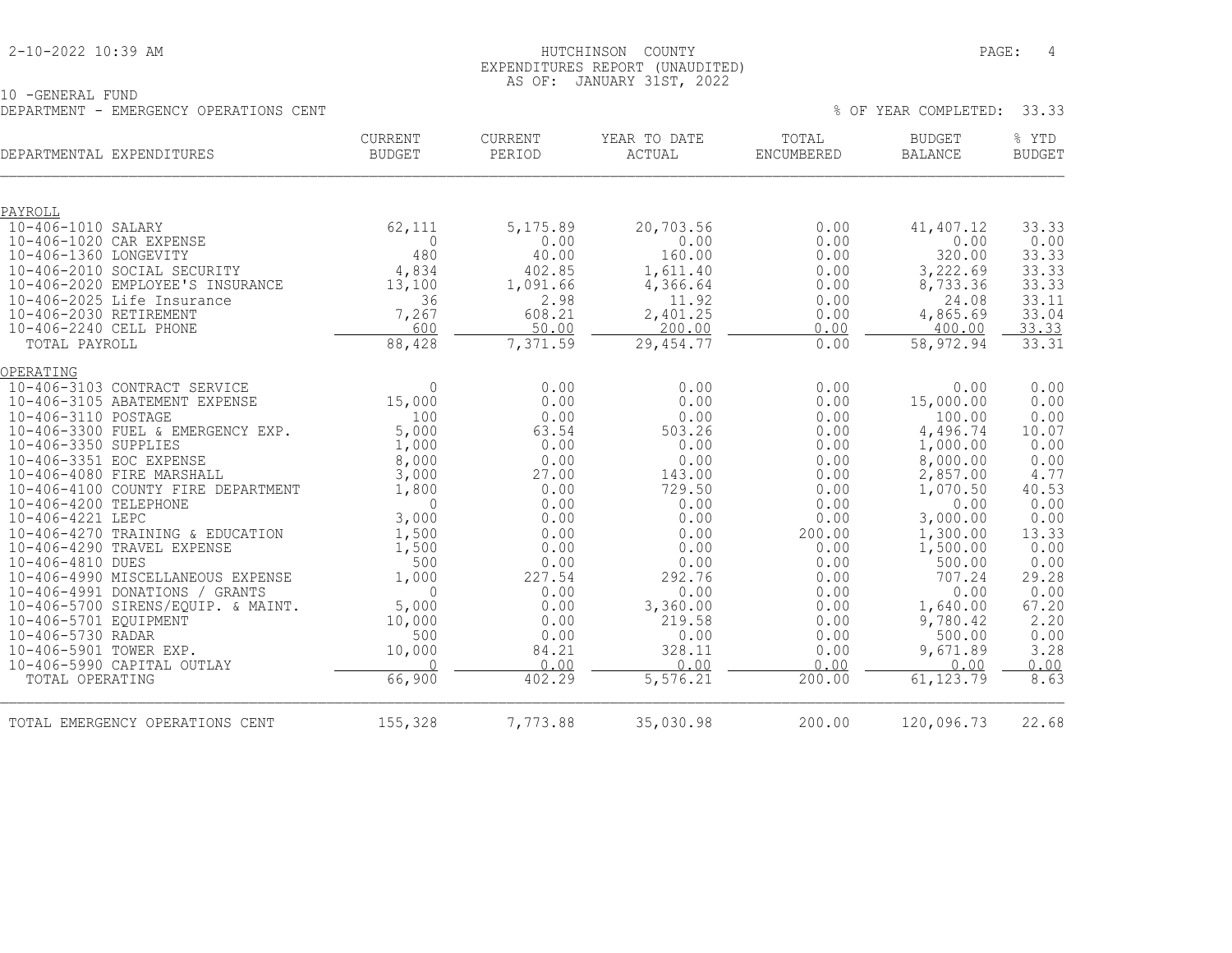#### 2-10-2022 10:39 AM HUTCHINSON COUNTY PAGE: 5 EXPENDITURES REPORT (UNAUDITED) AS OF: JANUARY 31ST, 2022

10 -GENERAL FUND DEPARTMENT - NON DEPARTMENTAL % OF YEAR COMPLETED: 33.33

| DEPARTMENTAL EXPENDITURES                                                    | CURRENT<br>BUDGET     | <b>CURRENT</b><br>PERIOD | YEAR TO DATE<br>ACTUAL | TOTAL<br>ENCUMBERED | <b>BUDGET</b><br><b>BALANCE</b> | % YTD<br><b>BUDGET</b> |
|------------------------------------------------------------------------------|-----------------------|--------------------------|------------------------|---------------------|---------------------------------|------------------------|
| PAYROLL                                                                      |                       |                          |                        |                     |                                 |                        |
| 10-409-1081 ELECTION WORKERS                                                 | $\Omega$              | 0.00                     | 0.00                   | 0.00                | 0.00                            | 0.00                   |
| 10-409-2010 SOCIAL SECURITY                                                  | $\Omega$              | 0.00                     | 0.00                   | 0.00                | 0.00                            | 0.00                   |
| 10-409-2020 CO.PORT. RETIREE INS.<br>10-409-2021 RETIRED EMPLOYEE'S INSURANC | $\circ$<br>210,000    | 0.00<br>11,551.91        | 0.00<br>51,787.27      | 0.00<br>0.00        | 0.00<br>158, 212.73             | 0.00<br>24.66          |
| 10-409-2022 EMPLOYEES INSURANCE RETIREE                                      | $\mathbf{0}$          | 0.00                     | 0.00                   | 0.00                | 0.00                            | 0.00                   |
| 10-409-2023 COBRA                                                            | $\Omega$              | 0.00                     | 0.00                   | 0.00                | 0.00                            | 0.00                   |
| 10-409-2030 RETIREMENT                                                       | $\circ$               | 0.00                     | 0.00                   | 0.00                | 0.00                            | 0.00                   |
| 10-409-2031 RETIREMENT AND DEATH BENEFI                                      | 37,000                | 2,984.06                 | 11,762.39              | 0.00                | 25, 237.61                      | 31.79                  |
| 10-409-2040 WORKER'S COMPENSATION<br>10-409-2060 UNEMPLOYMENT INSURANCE      | 82,000<br>17,500      | 0.00<br>0.00             | 30,865.00<br>2,109.15  | 30,380.00<br>0.00   | 20, 755.00<br>15,390.85         | 74.69<br>12.05         |
| 10-409-2260 VACATION AND SICK LEAVE                                          | $\overline{0}$        | 0.00                     | 0.00                   | 0.00                | 0.00                            | 0.00                   |
| TOTAL PAYROLL                                                                | 346,500               | 14,535.97                | 96,523.81              | 30,380.00           | 219,596.19                      | 36.62                  |
| OPERATING                                                                    |                       |                          |                        |                     |                                 |                        |
| 10-409-3100 COPY MACHINES & SUPP., ANNEX                                     | 3,500                 | 231.70                   | 935.87                 | 0.00                | 2,564.13                        | 26.74                  |
| 10-409-3103 COPY PAPER & s SUPPLIES<br>10-409-3110 TIRZ FUNDING              | 9,000<br>15,607       | 0.00<br>0.00             | 2,475.00<br>0.00       | 0.00<br>0.00        | 6,525.00<br>15,607.00           | 27.50<br>0.00          |
| 10-409-4000 LEGAL FEES                                                       | $\Omega$              | 0.00                     | 0.00                   | 0.00                | 0.00                            | 0.00                   |
| 10-409-4005 LOBBYING                                                         | $\mathbf 0$           | 0.00                     | 0.00                   | 0.00                | 0.00                            | 0.00                   |
|                                                                              |                       | 0.00                     | 0.00                   | 0.00                | 27,200.00                       | 0.00                   |
|                                                                              |                       | 0.00                     | 0.00                   | 0.00                | 293,000.00                      | 0.00                   |
|                                                                              |                       | 0.00<br>0.00             | 0.00<br>1,756.16       | 0.00<br>0.00        | 0.00<br>2,153.84                | 0.00<br>44.91          |
|                                                                              |                       | 1,090.00                 | 1,540.00               | 0.00                | 0.00                            | 100.00                 |
|                                                                              |                       | 0.00                     | 127, 372.25            | 0.00                | 19,627.75                       | 86.65                  |
|                                                                              |                       | 0.00                     | 0.00                   | 0.00                | 0.00                            | 0.00                   |
|                                                                              |                       | 0.00                     | 6,750.00               | 0.00                | 0.00                            | 100.00                 |
|                                                                              |                       | 0.00<br>35.00            | 0.00<br>35.00          | 0.00<br>0.00        | 0.00<br>1,665.00                | 0.00<br>2.06           |
|                                                                              |                       | 0.00                     | 0.00                   | 0.00                | 0.00                            | 0.00                   |
|                                                                              |                       | 42,573.63                | 43, 494. 48            | 0.00                | 121,505.52                      | 26.36                  |
| 10-409-5941 WATER AUTHORITY                                                  | 1,700                 | 0.00                     | 230.00                 | 0.00                | 1,470.00                        | 13.53                  |
| 10-409-5943 SUBSTANCE ABUSE TREATMENT                                        | $\Omega$              | 0.00                     | 0.00                   | 0.00                | 0.00                            | 0.00                   |
| 10-409-5945 SR.CITIZENS ASSISTANCE<br>10-409-5946 FOOD BANK                  | 9,400<br>2,500        | 0.00<br>0.00             | 0.00<br>0.00           | 0.00<br>0.00        | 9,400.00<br>2,500.00            | 0.00<br>0.00           |
| 10-409-5947 HUTCHCARES                                                       | 3,000                 | 0.00                     | 0.00                   | 0.00                | 3,000.00                        | 0.00                   |
| 10-409-5950 DISABILITY ACT                                                   | $\mathbf 0$           | 0.00                     | 0.00                   | 0.00                | 0.00                            | 0.00                   |
| 10-409-5961 PANHANDLE REGIONAL PLANNING                                      | 1,883                 | 0.00                     | 1,882.75               | 0.00                | 0.00                            | 100.00                 |
| 10-409-5990 CAPITAL OUTLAY                                                   | $\mathbf 0$           | 0.00                     | 0.00                   | 0.00                | 0.00                            | 0.00                   |
| 10-409-6000 SIGNS & MAPPING                                                  | $\mathbf{0}$<br>2,500 | 0.00<br>0.00             | 0.00                   | 0.00                | 0.00                            | 0.00<br>21.12          |
| 10-409-6003 SAFETY PROGRAM<br>10-409-6004 HEALTH AND WELLMENT                | 3,500                 | 355.92                   | 528.00<br>685.92       | 0.00<br>0.00        | 1,972.00<br>2,814.08            | 19.60                  |
| 10-409-6050 ON SITE SEWAGE                                                   | 6,000                 | 0.00                     | 1,060.00               | 0.00                | 4,940.00                        | 17.67                  |
| TOTAL OPERATING                                                              | 704,690               | 44,286.25                | 188,745.43             | 0.00                | 515, 944.32                     | 26.78                  |
|                                                                              |                       |                          |                        |                     |                                 |                        |
| TOTAL NON DEPARTMENTAL                                                       | 1,051,190             | 58,822.22                | 285, 269. 24           | 30,380.00           | 735,540.51                      | 30.03                  |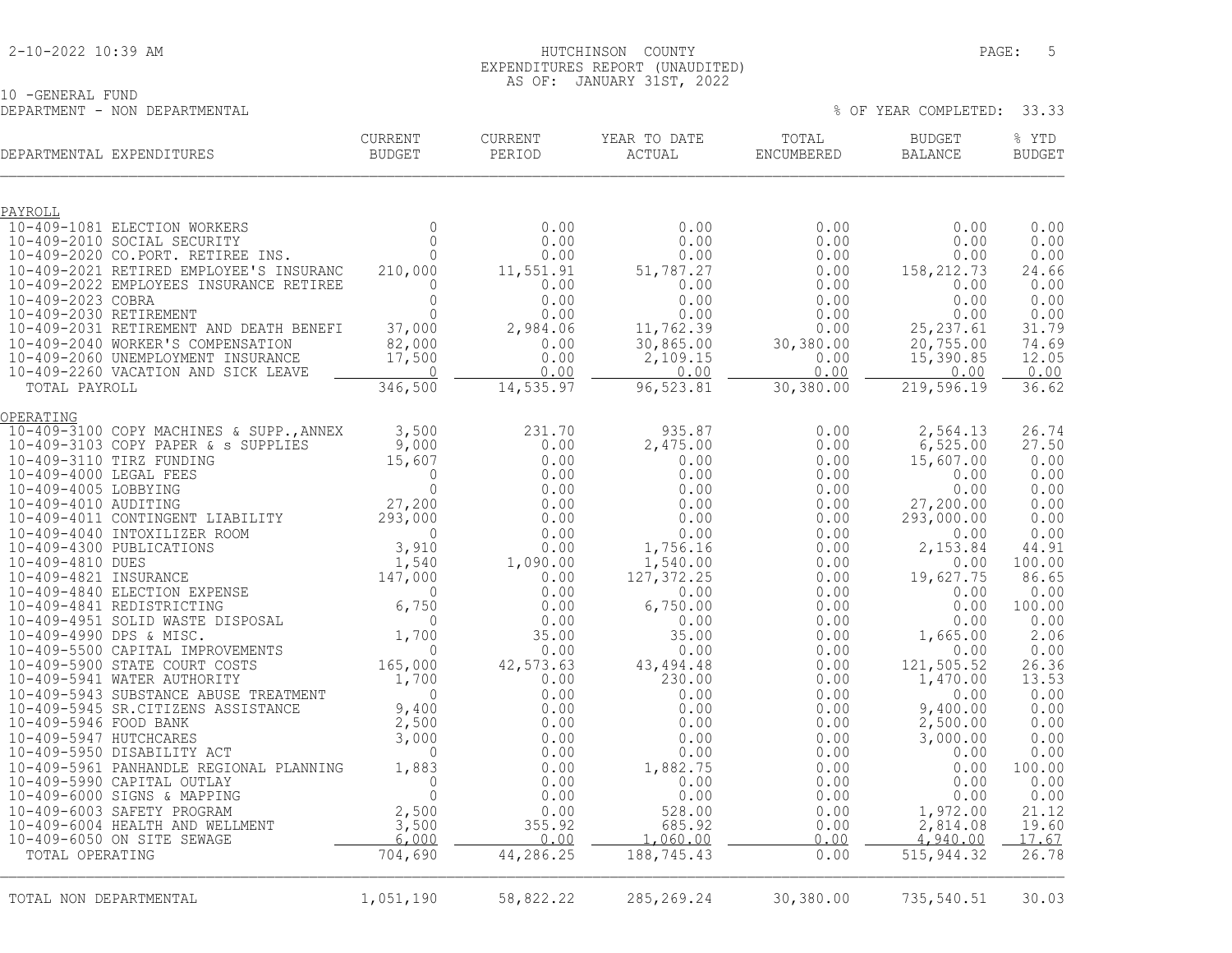#### 2-10-2022 10:39 AM HUTCHINSON COUNTY PAGE: 6 EXPENDITURES REPORT (UNAUDITED) AS OF: JANUARY 31ST, 2022

10 -GENERAL FUND DEPARTMENT - 316TH DISTRICT COURT % OF YEAR COMPLETED: 33.33

| DEPARTMENTAL EXPENDITURES                          | and the contract of the contract of                                                                                                                                                                                                        | CURRENT<br>BUDGET         | CURRENT<br>PERIOD                                                                                                                    | YEAR TO DATE<br>$\verb ACTUAL $                                                                                                                                                                                                                                                              | TOTAL<br>ENCUMBERED                                                          | <b>BUDGET</b><br>BALANCE                             | % YTD<br><b>BUDGET</b>                |
|----------------------------------------------------|--------------------------------------------------------------------------------------------------------------------------------------------------------------------------------------------------------------------------------------------|---------------------------|--------------------------------------------------------------------------------------------------------------------------------------|----------------------------------------------------------------------------------------------------------------------------------------------------------------------------------------------------------------------------------------------------------------------------------------------|------------------------------------------------------------------------------|------------------------------------------------------|---------------------------------------|
|                                                    |                                                                                                                                                                                                                                            |                           |                                                                                                                                      |                                                                                                                                                                                                                                                                                              |                                                                              |                                                      |                                       |
| PAYROLL                                            | 10-435-1010 SUPPLEMENTAL SALARY, JUDGE<br>10-435-1020 CRT.REPORTER SALARY SUPP.<br>10-435-1050 SALARY, COURT ADMINISTRATOR                                                                                                                 | 13,439<br>2,047<br>64,862 | 1,119.94<br>$170.58$<br>5.405 16<br>$540.00$<br>$8,201$                                                                              | 4,479.76<br>682.32                                                                                                                                                                                                                                                                           | 0.00<br>0.00                                                                 | 8,959.52<br>1,364.64<br>43, 241.28<br>1,840.00       | 33.33<br>33.33<br>33.33<br>26.40      |
|                                                    | 10-435-1050 SALARY, COURT ADMINISTRATOR 64,862<br>10-435-1070 PART TIME HELP 2,500<br>10-435-1100 SALARY, COURT REPORTER 98,417<br>10-435-1300 SALARY, BAILIFF 61,484<br>10-435-2010 SOCIAL SECURITY 1,680<br>10-435-2020 EMPLOYEE'S INS   |                           | 5, 123.69<br>5, 123.69<br>140.00<br>1, 555.76<br>3, 224.08<br>7.90<br>2, 328.57<br>0.00<br>0.00                                      | 0.00<br>540.00<br>540.00<br>660.00<br>660.00<br>660.00<br>0.00<br>7.90<br>2,805.64<br>6,000<br>0.00<br>0.00<br>1,55.76<br>6,106.96<br>12,896.32<br>0.00<br>2,328.57<br>9,193.32<br>0.00<br>0.00<br>0.00<br>0.00<br>0.00<br>0.00<br>0.00<br>0.00<br>0.00<br>0.00<br>0.00<br>0.00<br>0.00<br>0 |                                                                              | 65,611.28<br>40,989.52<br>1,120.00<br>12,400.64      | 33.33<br>33.33<br>33.33<br>33.00      |
|                                                    |                                                                                                                                                                                                                                            |                           |                                                                                                                                      | $9,193.32$<br>0.00                                                                                                                                                                                                                                                                           | $\begin{array}{c} 0\,.\,0\,0\ 0\,. \,0\,0\ 0\,. \,0\,0\ \end{array}$<br>0.00 | 25,793.68<br>76.40<br>18,628.56<br>0.00              | 33.33<br>29.26<br>33.04<br>0.00       |
|                                                    |                                                                                                                                                                                                                                            |                           | 27,817.09                                                                                                                            | 0.00<br>109,531.32                                                                                                                                                                                                                                                                           | 0.00<br>0.00                                                                 | 0.00<br>220,025.52                                   | 0.00<br>33.24                         |
| OPERATING                                          |                                                                                                                                                                                                                                            |                           |                                                                                                                                      |                                                                                                                                                                                                                                                                                              |                                                                              |                                                      |                                       |
| 10-435-3100 OFFICE SUPPLIES<br>10-435-3110 POSTAGE |                                                                                                                                                                                                                                            | 3,500<br>350              | 0.00<br>1.56<br>0.00<br>$0.00$<br>15,300.00                                                                                          | 81.02<br>4.21<br>0.00<br>0.00<br>60,690.00                                                                                                                                                                                                                                                   | 0.00<br>0.00<br>0.00<br>$\begin{matrix} 0.00 & 1 \\ 0.00 & 1 \end{matrix}$   | 3,418.98<br>345.79<br>310.00<br>500.00<br>189,310.00 | 2.31<br>1.20<br>0.00<br>0.00<br>24.28 |
|                                                    | 10-435-3110 POSTAGE<br>10-435-3340 COURT REPORTERS CERTIFICATE 310<br>10-435-4050 MEDICAL EXPENSE 500<br>10-435-4110 PURLIC DEFENDER 4,494<br>10-435-4120 SPECIAL UUDGES 4,494<br>10-435-4120 SPECIAL 5,000<br>10-435-4120 COURT REPORTER, |                           | $0.00$<br>$99.00$<br>88.55<br>$1,117.00$<br>0.00<br>0.00                                                                             | $0.00$<br>$88.55$<br>1,834.00<br>0.00                                                                                                                                                                                                                                                        | $0.00$<br>$88.55$<br>$0.00$<br>$0.00$<br>$0.00$<br>0.00<br>0.00              | 4,494.00<br>4,911.45<br>5,166.00<br>0.00             | 0.00<br>1.77<br>26.20<br>0.00         |
|                                                    | 10-435-4200 TELEPHONE<br>10-435-4270 TRAINING & EDUCATION, CRT. 3,200                                                                                                                                                                      |                           |                                                                                                                                      | 0.00<br>1,575.00<br>0.00<br>0.00                                                                                                                                                                                                                                                             | 0.00<br>0.00<br>0.00<br>0.00                                                 | 0.00<br>8,425.00<br>0.00<br>3,200.00                 | 0.00<br>15.75<br>0.00<br>0.00         |
|                                                    | 10-435-4270 TRAINING & EDUCATION, CRT. 3,200<br>10-435-4271 BAILIFF, TRAINING & EDUCATI 2,250<br>10-435-4272 COURT REPORTER, TRAINING & 2,000<br>10-435-4273 JUDGE, TRAINING & EDUCATION 7,000<br>10-435-4290 OUT OF COUNTY TRAVEL<br>10   |                           | $\begin{array}{r} 0.00\ 0.00\ 0.00\ 0.00\ 0.00\ 0.00\ 0.00\ 0.00\ 995.00\ 0.00\ 0.00\ 0.00\ 0.00\ 0.00\ 175.00\ 270.00\ \end{array}$ | 500.00<br>0.00<br>1,867.21<br>0.00                                                                                                                                                                                                                                                           | 0.00<br>0.00<br>0.00<br>0.00                                                 | 1,750.00<br>2,000.00<br>5, 132.79<br>0.00            | 22.22<br>0.00<br>26.67<br>0.00        |
|                                                    |                                                                                                                                                                                                                                            |                           |                                                                                                                                      | 0.00<br>1,875.25<br>515.00                                                                                                                                                                                                                                                                   | 0.00<br>0.00<br>0.00                                                         | 1,000.00<br>0.00<br>485.00                           | 0.00<br>100.00<br>51.50               |
|                                                    |                                                                                                                                                                                                                                            |                           |                                                                                                                                      | 710.00<br>0.00<br>2,136.00<br>0.00                                                                                                                                                                                                                                                           | 0.00<br>0.00<br>0.00<br>0.00                                                 | 8,090.00<br>0.00<br>17,864.00<br>1,000.00            | 8.07<br>0.00<br>10.68<br>0.00         |
|                                                    |                                                                                                                                                                                                                                            |                           | $175.00$<br>$270.00$<br>0.00<br>847.00<br>0.00<br>0.00<br>0.00<br>134.79<br>0.00<br>8.235.10                                         | 42.00<br>0.00<br>519.11                                                                                                                                                                                                                                                                      | 0.00<br>0.00<br>0.00                                                         | 558.00<br>4,000.00<br>1,980.89                       | 7.00<br>0.00<br>20.76                 |
|                                                    | 10-435-4880 STATEMENT OF FACTS<br>10-435-4920 APPOINTED GUARDIAN AD LITEM<br>10-435-4920 MISCELLANEOUS EXPENSE, ALS<br>10-435-5300 COURTROOM IMPROVEMENTS<br>10-435-5700 OFFICE EQUIPMENT<br>10-435-5720 COMPUTER EXPENSE<br>10-435-5721 C |                           | 8,235.10<br>0.00<br>27,164.00                                                                                                        | 0.00<br>8,384.80<br>0.00<br>80,822.15                                                                                                                                                                                                                                                        | 0.00<br>0.00<br>0.00<br>0.00                                                 | 1,800.00<br>947.31<br>0.00<br>266, 689.21            | 0.00<br>89.85<br>0.00<br>23.26        |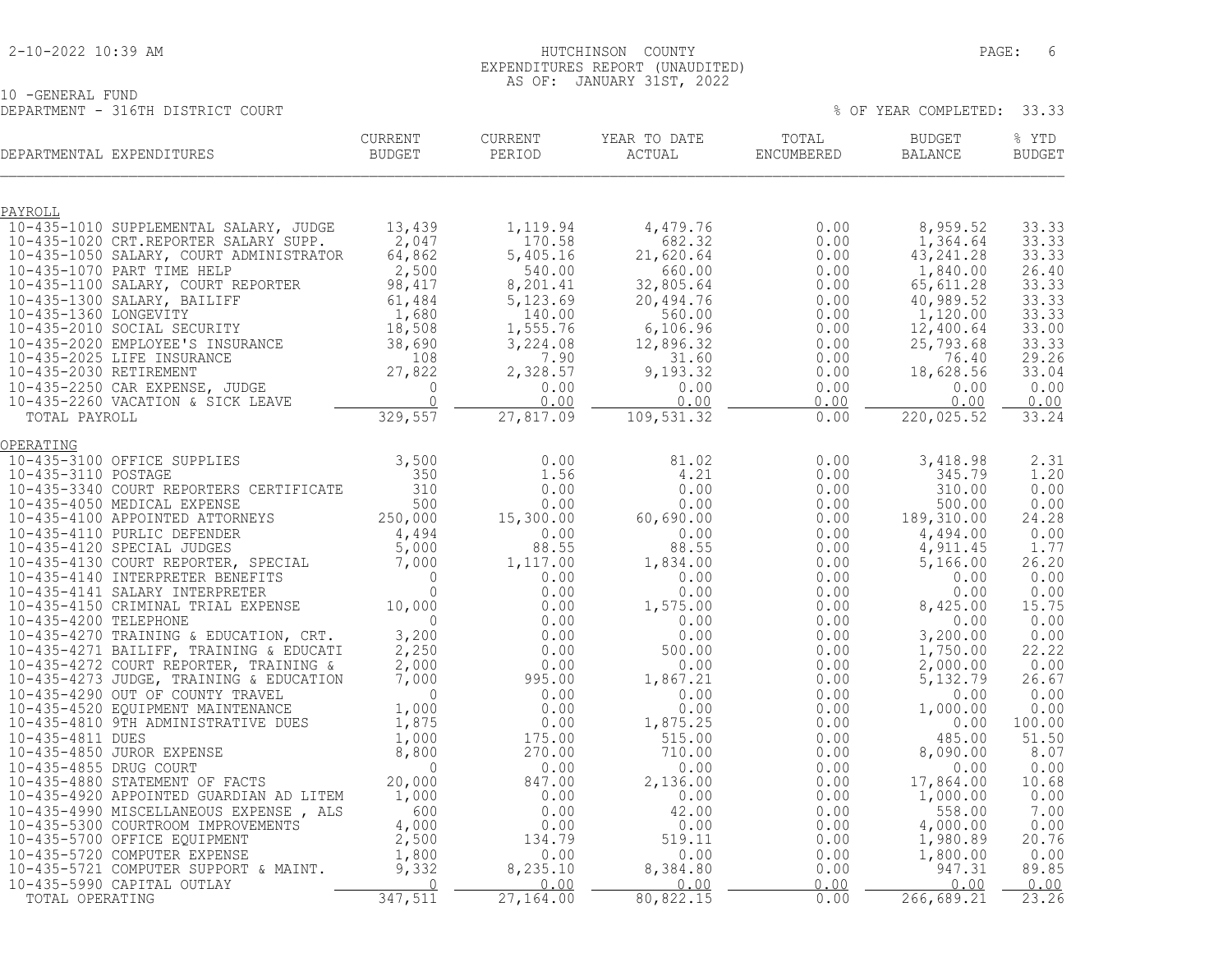| 2-10-2022 10:39 AM                                    |                   |                   | HUTCHINSON COUNTY<br>EXPENDITURES REPORT (UNAUDITED)<br>AS OF: JANUARY 31ST, 2022 |                     | PAGE:                      |                        |
|-------------------------------------------------------|-------------------|-------------------|-----------------------------------------------------------------------------------|---------------------|----------------------------|------------------------|
| 10 -GENERAL FUND<br>DEPARTMENT - 316TH DISTRICT COURT |                   |                   |                                                                                   |                     | % OF YEAR COMPLETED: 33.33 |                        |
| DEPARTMENTAL EXPENDITURES                             | CURRENT<br>BUDGET | CURRENT<br>PERIOD | YEAR TO DATE<br>ACTUAL                                                            | TOTAL<br>ENCUMBERED | BUDGET<br>BALANCE          | % YTD<br><b>BUDGET</b> |
| TOTAL 316TH DISTRICT COURT                            | 677,068           | 54,981.09         | 190,353.47                                                                        | 0.00                | 486,714.73                 | 28.11                  |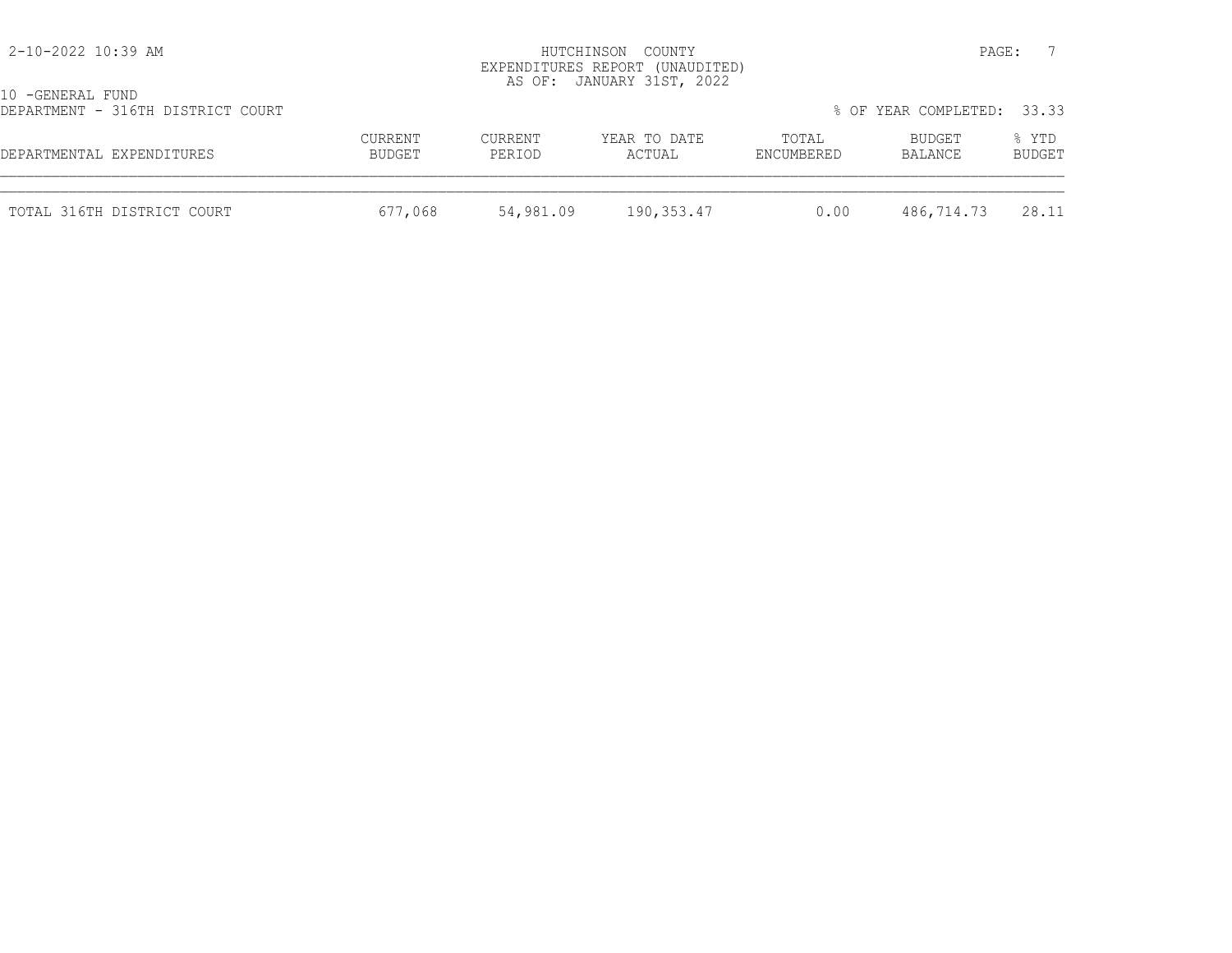#### 2-10-2022 10:39 AM HUTCHINSON COUNTY PAGE: 8 EXPENDITURES REPORT (UNAUDITED) AS OF: JANUARY 31ST, 2022

10 -GENERAL FUND DEPARTMENT - 84TH DISTRICT COURT % OF YEAR COMPLETED: 33.33

| DEPARTMENTAL EXPENDITURES                                                                                                                                                                                                                                                                                                                                     | CURRENT<br>BUDGET | CURRENT<br>PERIOD                                                      | YEAR TO DATE<br>ACTUAL               | TOTAL<br>ENCUMBERED                                                                                                                                                                                                                                                                   | <b>BUDGET</b><br><b>BALANCE</b>                           | % YTD<br><b>BUDGET</b> |
|---------------------------------------------------------------------------------------------------------------------------------------------------------------------------------------------------------------------------------------------------------------------------------------------------------------------------------------------------------------|-------------------|------------------------------------------------------------------------|--------------------------------------|---------------------------------------------------------------------------------------------------------------------------------------------------------------------------------------------------------------------------------------------------------------------------------------|-----------------------------------------------------------|------------------------|
| PAYROLL                                                                                                                                                                                                                                                                                                                                                       |                   |                                                                        |                                      |                                                                                                                                                                                                                                                                                       |                                                           |                        |
| 10-436-1000 INTERPRETER                                                                                                                                                                                                                                                                                                                                       | 5,000             | 0.00                                                                   | $0.00$<br>2,888.16                   | $\begin{array}{cccc} & 0.00 & 0.00 \\ 2,888.16 & 0.00 \\ 484.56 & 0.00 \\ 12,914.88 & 0.00 \\ 997.50 & 0.00 \\ 19,475.04 & 0.00 \\ 12,983.48 & 0.00 \\ 540.00 & 3,734.41 \\ 8,733.28 & 0.00 \\ 5,618.61 & 0.00 \\ 1,400.00 & 0.00 \\ 0.00 & 0.00 \\ 0.00 & 0.00 \\ 0.00 & 0.00 \\ 0.$ | 5,000.00                                                  | 0.00                   |
| 10-436-1010 SUPPLEMENTAL SALARY, JUDGE                                                                                                                                                                                                                                                                                                                        | 8,664             | 722.04                                                                 |                                      |                                                                                                                                                                                                                                                                                       | 5,776.32                                                  | 33.33                  |
| 10-436-1010 SUPPLEMENTAL SALARY, JUDGE 8, 664<br>10-436-1020 CRT.REPORTER SALARY SUPP. 1, 454<br>10-436-1050 SALARY, COURT ADMINISTRATOR 38, 745                                                                                                                                                                                                              |                   |                                                                        |                                      |                                                                                                                                                                                                                                                                                       | 969.12<br>25,829.76                                       | 33.33<br>33.33         |
|                                                                                                                                                                                                                                                                                                                                                               |                   |                                                                        |                                      |                                                                                                                                                                                                                                                                                       | 902.50                                                    | 52.50                  |
|                                                                                                                                                                                                                                                                                                                                                               |                   | $722.04\n121.14\n3,228.72\n217.50\n4,868.76\n3,245.87\n135.00\n930.32$ |                                      |                                                                                                                                                                                                                                                                                       | 38, >、<br>25, 966. y、<br>1, 080.00<br>7, 898.05<br>7466.7 | 33.33                  |
|                                                                                                                                                                                                                                                                                                                                                               |                   |                                                                        |                                      |                                                                                                                                                                                                                                                                                       |                                                           | 33.33                  |
|                                                                                                                                                                                                                                                                                                                                                               |                   | 930.32                                                                 |                                      |                                                                                                                                                                                                                                                                                       |                                                           | 33.33                  |
|                                                                                                                                                                                                                                                                                                                                                               |                   | 2,183.32                                                               |                                      |                                                                                                                                                                                                                                                                                       |                                                           | 32.10<br>33.33         |
|                                                                                                                                                                                                                                                                                                                                                               |                   | 8.94                                                                   |                                      |                                                                                                                                                                                                                                                                                       | 72.24                                                     | 33.11                  |
|                                                                                                                                                                                                                                                                                                                                                               |                   | 1,423.14                                                               |                                      |                                                                                                                                                                                                                                                                                       | 11,868.11                                                 | $32.13$<br>$33.33$     |
|                                                                                                                                                                                                                                                                                                                                                               |                   | 350.00                                                                 |                                      |                                                                                                                                                                                                                                                                                       | 2,800.00                                                  |                        |
|                                                                                                                                                                                                                                                                                                                                                               |                   | 0.00<br>0.00                                                           | 0.00                                 | 0.00                                                                                                                                                                                                                                                                                  | 1,000.00<br>0.00                                          | 0.00<br>0.00           |
| 10-436-1050 SALARY, COURT ADMINISTRATOR 38,745<br>10-436-1080 PART/TIME HELP 1,900<br>10-436-1100 SALARY, COURT REPORTER 58,425<br>10-436-1300 BAILIFF 38,950<br>10-436-1360 LONGEVITY 1,620<br>10-436-2010 SOCIAL SECURITY 11,632<br>10-4                                                                                                                    |                   | 17,434.75                                                              | 69,805.68                            | 0.00                                                                                                                                                                                                                                                                                  | 145,579.86                                                | 32.41                  |
| OPERATING<br>$\begin{tabular}{l c c c c c} \hline \texttt{OPERATING} & 10-436-3100 \texttt{OFFICE} & \texttt{SUPFINES} & 1,500 & 92.80 \\ 10-436-3110 \texttt{POSTAGE} & 250 & 0.00 \\ 10-436-4050 \texttt{MEDICAL EXPENSE} & 10,000 & 0.00 \\ 10-436-4100 \texttt{APPOINTED ATORNENTS} & 115,000 & 6,290.00 \\ 10-436-4110 \texttt{PUDILL DEFEDNER} & 4,494$ |                   |                                                                        |                                      |                                                                                                                                                                                                                                                                                       |                                                           |                        |
|                                                                                                                                                                                                                                                                                                                                                               |                   |                                                                        | 941.33                               |                                                                                                                                                                                                                                                                                       | 558.67                                                    | 62.76                  |
|                                                                                                                                                                                                                                                                                                                                                               |                   |                                                                        | 0.00                                 |                                                                                                                                                                                                                                                                                       | 250.00<br>8,250.00                                        | 0.00<br>17.50          |
|                                                                                                                                                                                                                                                                                                                                                               |                   |                                                                        | $1,750.00$<br>42.137.00<br>42,137.00 |                                                                                                                                                                                                                                                                                       | 72,863.00                                                 | 36.64                  |
|                                                                                                                                                                                                                                                                                                                                                               |                   |                                                                        | 0.00                                 | $0.00$<br>$0.00$<br>$0.00$<br>$0.00$<br>$0.00$<br>$0.00$<br>$0.00$<br>$0.00$<br>$0.00$<br>$0.00$                                                                                                                                                                                      | 4,494.00                                                  | 0.00                   |
|                                                                                                                                                                                                                                                                                                                                                               |                   |                                                                        | $1,059.72$<br>0.00                   |                                                                                                                                                                                                                                                                                       | 940.28                                                    | 52.99                  |
|                                                                                                                                                                                                                                                                                                                                                               |                   |                                                                        | 0.00                                 | $\begin{array}{c} 0.00\ 0.00\ 0.00 \end{array}$                                                                                                                                                                                                                                       | 0.00                                                      | 0.00                   |
|                                                                                                                                                                                                                                                                                                                                                               |                   |                                                                        | 0.00                                 |                                                                                                                                                                                                                                                                                       | 0.00                                                      | 0.00<br>0.00           |
|                                                                                                                                                                                                                                                                                                                                                               |                   |                                                                        | 0.00                                 | 0.00<br>$0.00$<br>$0.00$<br>$0.00$<br>$0.00$<br>$0.00$                                                                                                                                                                                                                                | $0.00$<br>0.00<br>1,425.00                                | 0.00                   |
|                                                                                                                                                                                                                                                                                                                                                               |                   |                                                                        | 75.00                                |                                                                                                                                                                                                                                                                                       |                                                           | 5.00                   |
|                                                                                                                                                                                                                                                                                                                                                               |                   |                                                                        | 0.00                                 |                                                                                                                                                                                                                                                                                       | 3,000.00                                                  | 0.00                   |
|                                                                                                                                                                                                                                                                                                                                                               |                   |                                                                        | 0.00<br>0.00                         |                                                                                                                                                                                                                                                                                       | 1,000.00<br>1,000.00                                      | 0.00<br>0.00           |
|                                                                                                                                                                                                                                                                                                                                                               |                   |                                                                        | 0.00                                 | $0.00$<br>0.00<br>0.00<br>0.00                                                                                                                                                                                                                                                        | 1,000.00                                                  | 0.00                   |
|                                                                                                                                                                                                                                                                                                                                                               |                   |                                                                        | 0.00                                 |                                                                                                                                                                                                                                                                                       | 500.00                                                    | 0.00                   |
|                                                                                                                                                                                                                                                                                                                                                               |                   | 0.00                                                                   | 0.00                                 |                                                                                                                                                                                                                                                                                       | 500.00                                                    | 0.00                   |
|                                                                                                                                                                                                                                                                                                                                                               |                   | 0.00<br>0.00                                                           | 1,875.26<br>0.00                     | $0.00$ (<br>0.00                                                                                                                                                                                                                                                                      | 0.01)<br>500.00                                           | 100.00<br>0.00         |
|                                                                                                                                                                                                                                                                                                                                                               |                   | 0.00                                                                   | 400.00                               |                                                                                                                                                                                                                                                                                       | 9,600.00                                                  | 4.00                   |
|                                                                                                                                                                                                                                                                                                                                                               |                   | 2,726.00                                                               | 4,350.00<br>0.00                     |                                                                                                                                                                                                                                                                                       | 3,150.00<br>50,000.00                                     | 58.00<br>0.00          |
|                                                                                                                                                                                                                                                                                                                                                               |                   | 0.00<br>0.00                                                           | 0.00                                 |                                                                                                                                                                                                                                                                                       | 500.00                                                    | 0.00                   |
|                                                                                                                                                                                                                                                                                                                                                               |                   | 0.00                                                                   | 276.69                               |                                                                                                                                                                                                                                                                                       | 2,223.31                                                  | 11.07                  |
|                                                                                                                                                                                                                                                                                                                                                               |                   | 0.00                                                                   | 0.00                                 |                                                                                                                                                                                                                                                                                       | 2,500.00                                                  | 0.00                   |
|                                                                                                                                                                                                                                                                                                                                                               |                   |                                                                        | 0.00<br>7,396.10                     |                                                                                                                                                                                                                                                                                       | 2,000.00                                                  | 0.00<br>95.62          |
|                                                                                                                                                                                                                                                                                                                                                               |                   | $7,396.10$<br>0.00                                                     | 0.00                                 |                                                                                                                                                                                                                                                                                       | 338.61<br>500.00                                          | 0.00                   |
|                                                                                                                                                                                                                                                                                                                                                               |                   | 0.00                                                                   | 0.00                                 | 0.00                                                                                                                                                                                                                                                                                  | 0.00                                                      | 0.00                   |
|                                                                                                                                                                                                                                                                                                                                                               | 227,354           | 16, 579.90                                                             | 60, 261.10                           | 0.00                                                                                                                                                                                                                                                                                  | 167,092.86                                                | 26.51                  |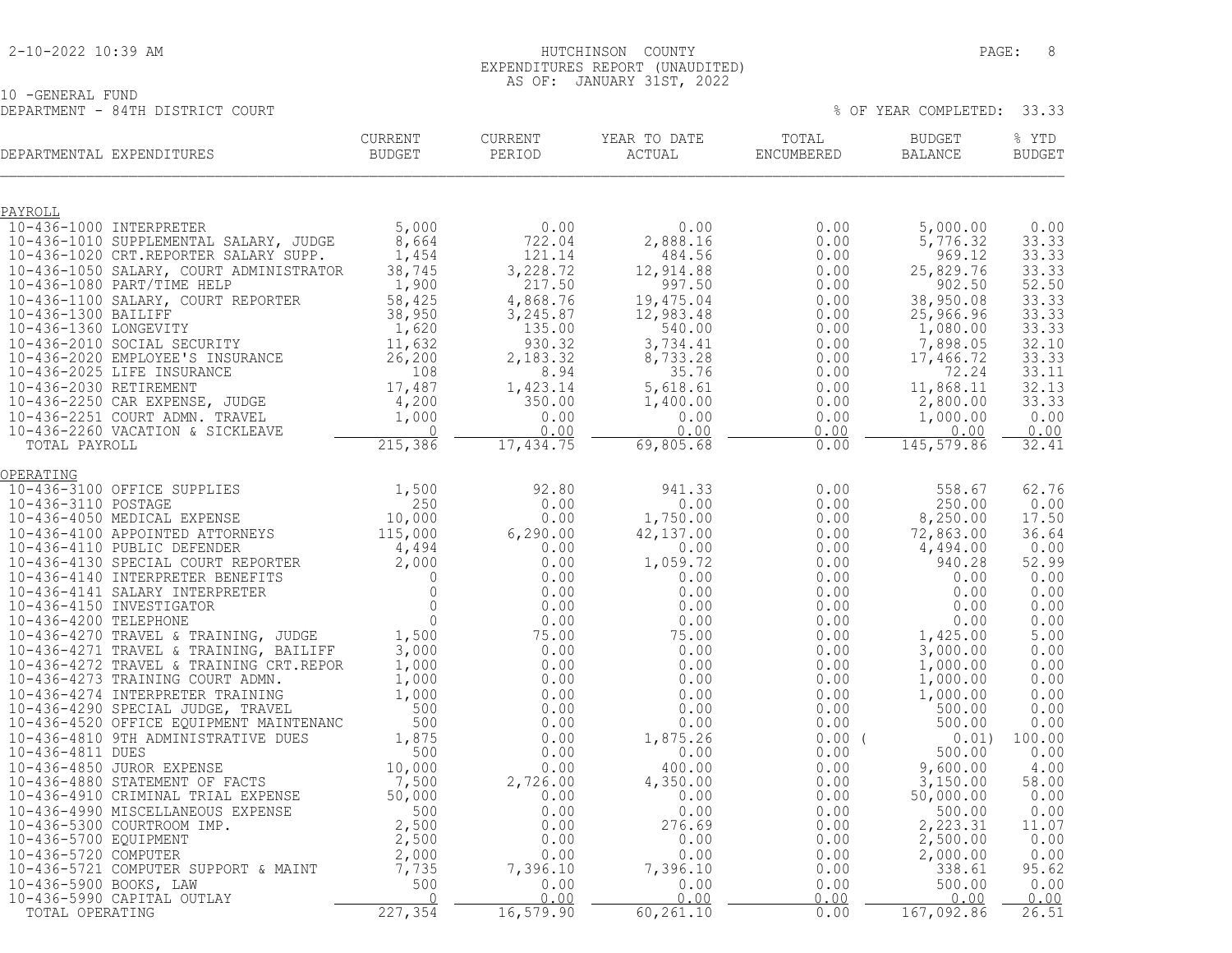| 2-10-2022 10:39 AM                                   |                   |                   | HUTCHINSON COUNTY<br>EXPENDITURES REPORT (UNAUDITED)<br>AS OF: JANUARY 31ST, 2022 |                     | PAGE:                      |                 |
|------------------------------------------------------|-------------------|-------------------|-----------------------------------------------------------------------------------|---------------------|----------------------------|-----------------|
| 10 -GENERAL FUND<br>DEPARTMENT - 84TH DISTRICT COURT |                   |                   |                                                                                   |                     | % OF YEAR COMPLETED: 33.33 |                 |
| DEPARTMENTAL EXPENDITURES                            | CURRENT<br>BUDGET | CURRENT<br>PERIOD | YEAR TO DATE<br>ACTUAL                                                            | TOTAL<br>ENCUMBERED | BUDGET<br>BALANCE          | % YTD<br>BUDGET |
| TOTAL 84TH DISTRICT COURT                            | 442,740           | 34,014.65         | 130,066.78                                                                        | 0.00                | 312,672.72                 | 29.38           |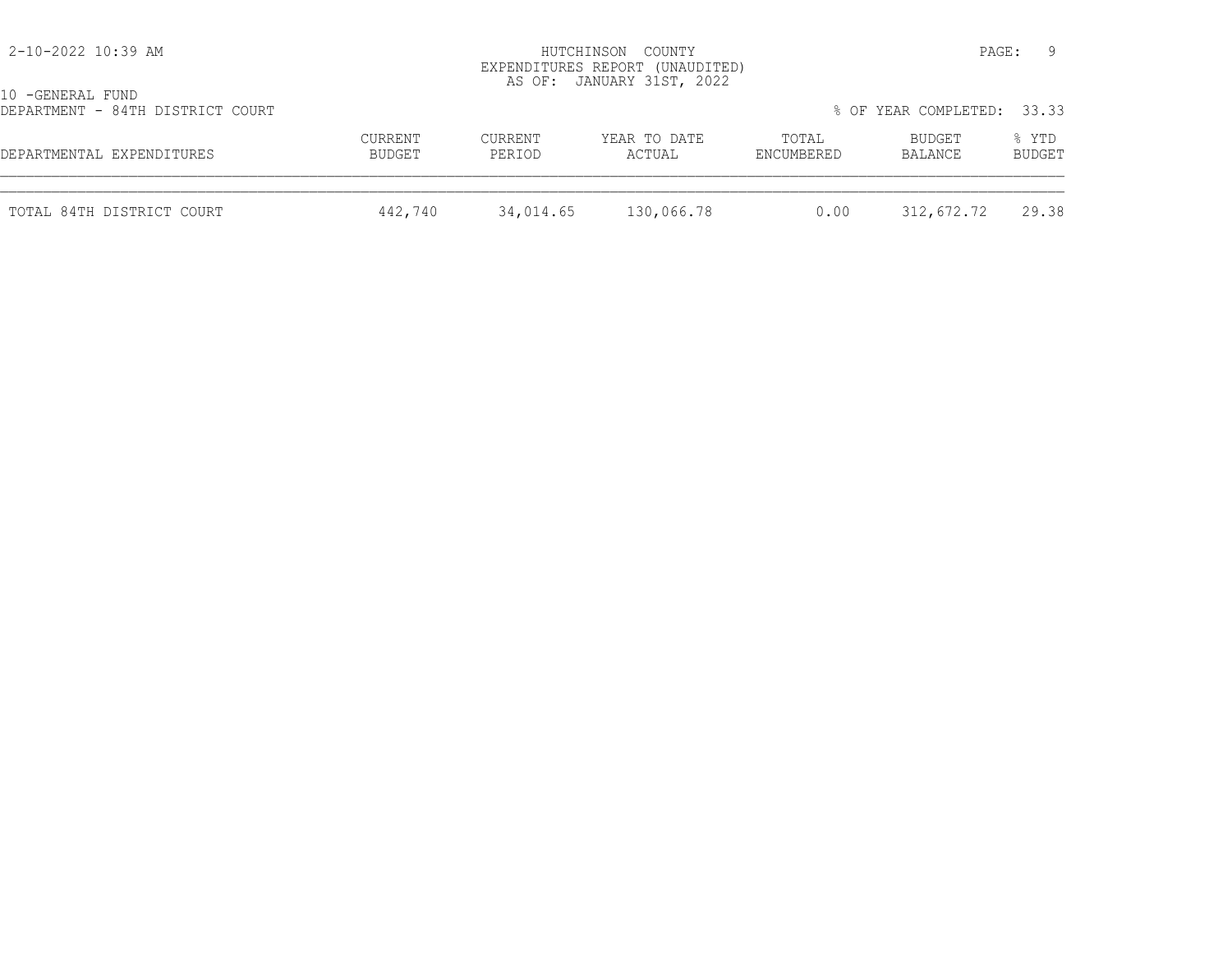#### 2-10-2022 10:39 AM HUTCHINSON COUNTY PAGE: 10 EXPENDITURES REPORT (UNAUDITED) AS OF: JANUARY 31ST, 2022

10 -GENERAL FUND DEPARTMENT - DISTRICT ATTORNEY % OF YEAR COMPLETED: 33.33

| DEPARTMENTAL EXPENDITURES                                                       | <b>CURRENT</b><br><b>BUDGET</b>                    | <b>CURRENT</b><br>PERIOD | YEAR TO DATE<br>ACTUAL | TOTAL<br>ENCUMBERED | <b>BUDGET</b><br><b>BALANCE</b> | % YTD<br><b>BUDGET</b> |
|---------------------------------------------------------------------------------|----------------------------------------------------|--------------------------|------------------------|---------------------|---------------------------------|------------------------|
| PAYROLL                                                                         |                                                    |                          |                        |                     |                                 |                        |
| 10-437-1010 SALARY, SUPPLEMENT                                                  | 16,015                                             | 1,334.57                 | 5,338.28               | 0.00                | 10,676.56                       | 33.33                  |
| 10-437-1011 DA SUPPLEMENT (STATE)                                               | $\Omega$                                           | 0.00                     | 0.00                   | 0.00                | 0.00                            | 0.00                   |
| 10-437-1020 SALARY SUP., ASST. I & II<br>10-437-1030 SALARY, ASSISTANT I        | $\circ$<br>98,440                                  | 0.00<br>8,203.35         | 0.00<br>32,813.40      | 0.00<br>0.00        | 0.00<br>65,626.80               | 0.00<br>33.33          |
| 10-437-1031 ASSISTANT 11                                                        | $\overline{0}$                                     | 0.00                     | 0.00                   | 0.00                | 0.00                            | 0.00                   |
| 10-437-1032 SALARY, INVESTIGATOR                                                | $67, 27 -$<br>39,693                               | 5,603.42                 | 22, 413.68             | 0.00                | 44,827.36                       | 33.33                  |
| 10-437-1050 SALARY, SECRETARY I                                                 |                                                    | 3,307.71                 | 13,230.84              | 0.00                | 26,461.68                       | 33.33                  |
| 10-437-1051 SALARY, SECRETARY II                                                | 38,075                                             | 3,172.93                 | 12,691.72              | 0.00                | 25, 383.44                      | 33.33                  |
| 10-437-1080 PART TIME HELP                                                      | 6,000                                              | 0.00                     | 0.00                   | 0.00                | 6,000.00                        | 0.00                   |
| 10-437-1360 LONGEVITY<br>10-437-2010 SOCIAL SECURITY                            | 1,860<br>19,858                                    | 155.00<br>1,522.81       | 620.00<br>6,094.39     | 0.00<br>0.00        | 1,240.00<br>13,763.78           | 33.33<br>30.69         |
| 10-437-2020 EMPLOYEE'S INSURANCE                                                | 38,690                                             | 4,315.74                 | 17,262.96              | 0.00                | 21, 427.04                      | 44.62                  |
| 10-437-2025 LIFE INSURANCE                                                      | 144                                                | 11.92                    | 47.68                  | 0.00                | 96.32                           | 33.11                  |
| 10-437-2030 RETIREMENT                                                          | 30,745                                             | 2,515.24                 | 9,930.31               | 0.00                | 20,814.92                       | 32.30                  |
| 10-437-2260 VACATION                                                            | $\overline{0}$                                     | 0.00                     | 0.00                   | 0.00                | 0.00                            | 0.00                   |
| TOTAL PAYROLL                                                                   | 356,761                                            | 30, 142.69               | 120, 443.26            | 0.00                | 236, 317.90                     | 33.76                  |
| OPERATING                                                                       |                                                    |                          |                        |                     |                                 |                        |
| 10-437-3100 OFFICE SUPPLIES                                                     |                                                    | 0.00                     | 142.94                 | 0.00                | 2,357.06                        | 5.72                   |
| $\begin{array}{c} 2,500 \\ 3,500 \\ 400 \end{array}$<br>10-437-3101 COPIER EXP. |                                                    | 0.00                     | 801.46                 | 0.00                | 2,698.54                        | 22.90                  |
| 10-437-3110 POSTAGE AND BOX RENT                                                |                                                    | 15.24                    | 79.67                  | 0.00                | 320.33                          | 19.92                  |
| 10-437-4050 AUTOPSIES<br>10-437-4051 MEDICAL EXP.                               | $\Omega$                                           | 0.00<br>0.00             | 0.00                   | 0.00                | 0.00<br>0.00                    | 0.00<br>0.00           |
| 10-437-4150 INVESTIGATIVE EXPENSE                                               | $\begin{smallmatrix}0\\0\\4\end{smallmatrix}$ ,000 | 0.00                     | 0.00<br>0.00           | 0.00<br>0.00        | 4,000.00                        | 0.00                   |
| 10-437-4200 TELEPHONE                                                           | $\Omega$                                           | 0.00                     | 0.00                   | 0.00                | 0.00                            | 0.00                   |
| 10-437-4270 TRAINING AND EDUCATION                                              | 6,000                                              | 639.40                   | 989.40                 | 0.00                | 5,010.60                        | 16.49                  |
| 10-437-4271 INVESTIGATOR                                                        | $\circ$                                            | 0.00                     | 0.00                   | 0.00                | 0.00                            | 0.00                   |
| 10-437-4810 DUES                                                                | 1,000                                              | 0.00                     | 0.00                   | 0.00                | 1,000.00                        | 0.00                   |
| 10-437-4850 GRAND JURY EXPENSE                                                  | 1,000                                              | 25.94                    | 266.31                 | 0.00                | 733.69                          | 26.63                  |
| 10-437-4852 CRIME VICTIM INFO. EXP. VIN<br>10-437-4880 GRAND JURY TESTIMONY     | 8,013<br>1,000                                     | 0.00<br>0.00             | 1,996.58<br>0.00       | 0.00<br>0.00        | 6,016.34<br>1,000.00            | 24.92<br>0.00          |
| 10-437-4910 TRIAL EXP.                                                          | 10,000                                             | 0.00                     | 47.60                  | 0.00                | 9,952.40                        | 0.48                   |
| 10-437-4990 MISCELLANEOUS EXPENSE                                               | 1,500                                              | 306.00                   | 416.00                 | 0.00                | 1,084.00                        | 27.73                  |
| 10-437-4991 ASSAULT VICTIMS                                                     | $\Omega$                                           | 0.00                     | 0.00                   | 0.00                | 0.00                            | 0.00                   |
| 10-437-5700 OFFICE EQUIPMENT                                                    | 2,000                                              | 0.00                     | 0.00                   | 0.00                | 2,000.00                        | 0.00                   |
| 10-437-5710 SECURITY SYSTEM<br>10-437-5720 COMPUTER                             | $\Omega$<br>2,500                                  | 0.00<br>101.34           | 0.00                   | 0.00                | 0.00<br>2,398.66                | 0.00<br>4.05           |
| 10-437-5721 COMPUTER SUPPORT & MAINT.                                           | 14,869                                             | 7,396.10                 | 101.34<br>12,108.77    | 0.00<br>0.00        | 2,759.94                        | 81.44                  |
| 10-437-5900 BOOKS, LAW                                                          | 3,000                                              | 407.50                   | 2,353.50               | 0.00                | 646.50                          | 78.45                  |
| 10-437-5990 CAPITAL OUTLAY                                                      | $\circ$                                            | 0.00                     | 0.00                   | 0.00                | 0.00                            | 0.00                   |
| TOTAL OPERATING                                                                 | 61,282                                             | 8,891.52                 | 19,303.57              | 0.00                | 41,978.06                       | 31.50                  |
|                                                                                 |                                                    |                          |                        |                     |                                 |                        |
| TOTAL DISTRICT ATTORNEY                                                         | 418,043                                            | 39,034.21                | 139,746.83             | 0.00                | 278, 295.96                     | 33.43                  |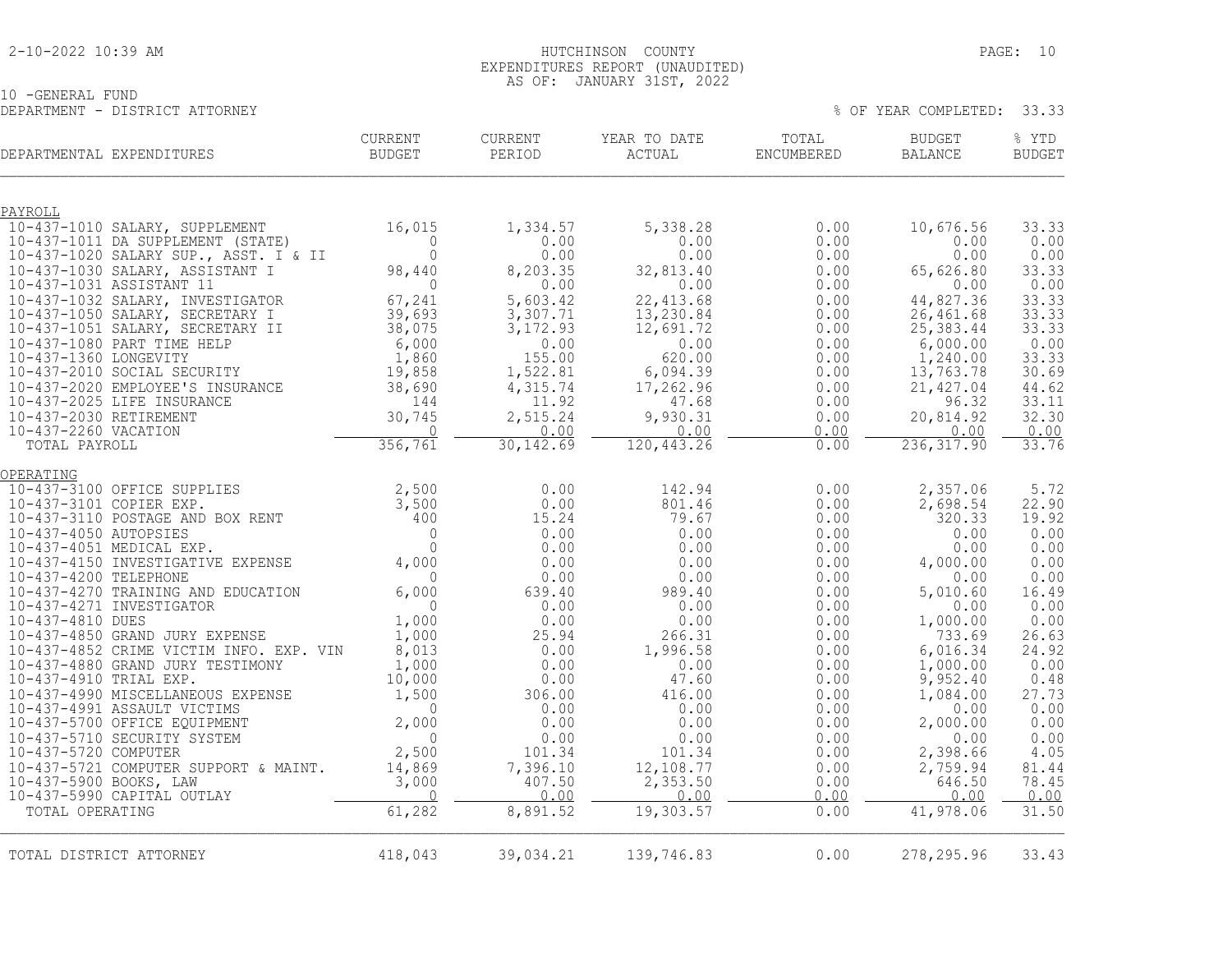#### 2-10-2022 10:39 AM HUTCHINSON COUNTY PAGE: 11 EXPENDITURES REPORT (UNAUDITED) AS OF: JANUARY 31ST, 2022

|                             | $1.10$ 0.1 . 0.1.1.0.1.1.1. 0.1.0.1, 0.000 |  |  |  |                            |  |
|-----------------------------|--------------------------------------------|--|--|--|----------------------------|--|
| 10 -GENERAL FUND            |                                            |  |  |  |                            |  |
| DEPARTMENT - DISTRICT CLERK |                                            |  |  |  | % OF YEAR COMPLETED: 33.33 |  |

| DEPARTMENTAL EXPENDITURES |                                         | <b>CURRENT</b><br><b>BUDGET</b> | CURRENT<br>PERIOD | YEAR TO DATE<br><b>ACTUAL</b> | TOTAL<br><b>ENCUMBERED</b> | <b>BUDGET</b><br><b>BALANCE</b> | % YTD<br><b>BUDGET</b> |
|---------------------------|-----------------------------------------|---------------------------------|-------------------|-------------------------------|----------------------------|---------------------------------|------------------------|
|                           |                                         |                                 |                   |                               |                            |                                 |                        |
| PAYROLL                   |                                         |                                 |                   |                               |                            |                                 |                        |
| 10-450-1010 SALARY        |                                         | 76,999                          | 6,416.55          | 25,666.20                     | 0.00                       | 51,332.40                       | 33.33                  |
|                           | 10-450-1040 SALARY, DEPUTIES            | 179,469                         | 11, 174.32        | 49, 133.30                    | 0.00                       | 130, 335.58                     | 27.38                  |
| 10-450-1080 PART TIME     |                                         | $\Omega$                        | 0.00              | 0.00                          | 0.00                       | 0.00                            | 0.00                   |
| 10-450-1360 LONGEVITY     |                                         | 2,400                           | 175.00            | 729.20                        | 0.00                       | 1,670.80                        | 30.38                  |
|                           | 10-450-2010 SOCIAL SECURITY             | 19,803                          | 1,344.89          | 5,721.15                      | 0.00                       | 14,082.23                       | 28.89                  |
|                           | 10-450-2020 EMPLOYEE'S INSURANCE        | 52,095                          | 3,274.98          | 13,099.92                     | 0.00                       | 38,995.08                       | 25.15                  |
|                           | 10-450-2025 LIFE INSURANCE              | 180<br>29,770                   | 11.92<br>2,051.96 | 47.68                         | 0.00                       | 132.32                          | 26.49                  |
| 10-450-2030 RETIREMENT    | 10-450-2260 VACATION & SICK LEAVE       | $\bigcap$                       | 0.00              | 8,608.05<br>0.00              | 0.00<br>0.00               | 21, 161.71<br>0.00              | 28.92<br>0.00          |
| TOTAL PAYROLL             |                                         | 360, 716                        | 24,449.62         | 103,005.50                    | 0.00                       | 257, 710.12                     | 28.56                  |
|                           |                                         |                                 |                   |                               |                            |                                 |                        |
| OPERATING                 |                                         |                                 |                   |                               |                            |                                 |                        |
|                           | 10-450-3100 OFFICE SUPPLIES             | 4,000                           | 83.32             | 114.82                        | 0.00                       | 3,885.18                        | 2.87                   |
| 10-450-3101 COPIER EXP.   |                                         | 3,000                           | 0.00              | 806.83                        | 0.00                       | 2,193.17                        | 26.89                  |
|                           | 10-450-3110 BOX RENT & POSTAGE          | 6,000                           | 256.42            | 1,738.87                      | 0.00                       | 4,261.13                        | 28.98                  |
| 10-450-4000 LEGAL FEES    |                                         | 200                             | 0.00              | 0.00                          | 0.00                       | 200.00                          | 0.00                   |
|                           | 10-450-4051 MEDICAL EXP.                | 100                             | 0.00              | 0.00                          | 0.00                       | 100.00                          | 0.00                   |
| 10-450-4200 TELEPHONE     |                                         | $\mathbf{0}$                    | 0.00              | 0.00                          | 0.00                       | 0.00                            | 0.00                   |
|                           | 10-450-4270 TRAINING AND EDUCATION      | 4,000                           | 0.00              | 0.00                          | 0.00                       | 4,000.00                        | 0.00                   |
|                           | 10-450-4800 BONDS & NOTARY              | 1,200                           | 0.00              | 0.00                          | 0.00                       | 1,200.00                        | 0.00                   |
| 10-450-4810 DUES          |                                         | 175                             | 0.00              | 125.00                        | 0.00                       | 50.00                           | 71.43                  |
|                           | 10-450-4990 MISCELLANEOUS EXP.          | 500                             | 3.00              | 10.00                         | 0.00                       | 490.00                          | 2.00                   |
|                           | 10-450-5700 OFFICE EQUIPMENT AND MAINTE | 500                             | 0.00              | 0.00                          | 0.00                       | 500.00                          | 0.00                   |
|                           | 10-450-5701 OFFICE IMPROVEMENTS         | 500                             | 0.00              | 0.00                          | 0.00                       | 500.00                          | 0.00                   |
|                           | 10-450-5720 COMPUTER EXPENSE            | 5,000                           | 0.00              | 0.00                          | 0.00                       | 5,000.00                        | 0.00                   |
|                           | 10-450-5721 COMPUTER SUP. & MAINT.      | 13,122                          | 12,651.21         | 12,651.21                     | 0.00                       | 471.11                          | 96.41                  |
| 10-450-5900 BOOKS         |                                         | 800<br>$\cap$                   | 0.00              | 221.63                        | 0.00                       | 578.37                          | 27.70                  |
|                           | 10-450-5990 CAPITAL OUTLAY              | 39,097                          | 0.00<br>12,993.95 | 0.00<br>15,668.36             | 0.00<br>0.00               | 0.00<br>23,428.96               | 0.00<br>40.08          |
| TOTAL OPERATING           |                                         |                                 |                   |                               |                            |                                 |                        |
| TOTAL DISTRICT CLERK      |                                         | 399,813                         | 37, 443.57        | 118,673.86                    | 0.00                       | 281,139.08                      | 29.68                  |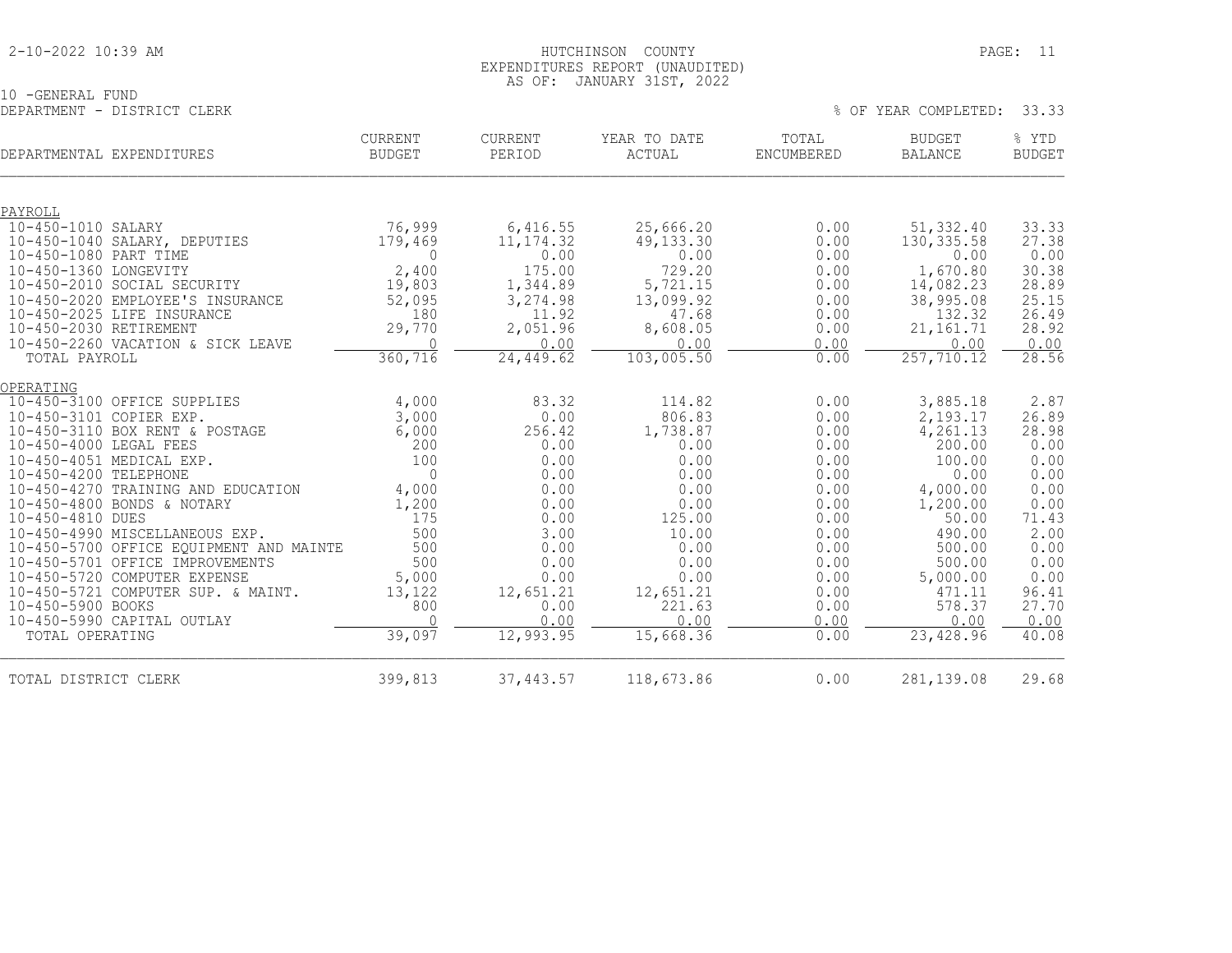#### 2-10-2022 10:39 AM HUTCHINSON COUNTY PAGE: 12 EXPENDITURES REPORT (UNAUDITED) AS OF: JANUARY 31ST, 2022

10 -GENERAL FUND DEPARTMENT - J. P. PRECINCT #2  $\%$  OF YEAR COMPLETED: 33.33

| DEPARTMENTAL EXPENDITURES                           | <b>CURRENT</b><br><b>BUDGET</b> | CURRENT<br>PERIOD    | YEAR TO DATE<br>ACTUAL | TOTAL<br>ENCUMBERED | <b>BUDGET</b><br><b>BALANCE</b> | % YTD<br><b>BUDGET</b> |
|-----------------------------------------------------|---------------------------------|----------------------|------------------------|---------------------|---------------------------------|------------------------|
|                                                     |                                 |                      |                        |                     |                                 |                        |
| PAYROLL                                             |                                 |                      |                        |                     |                                 |                        |
| 10-456-1010 SALARY<br>10-456-1050 SALARY, SECRETARY | 61,195<br>47,819                | 5,099.61<br>3,984.89 | 20,398.44<br>15,939.56 | 0.00<br>0.00        | 40,796.88<br>31,879.12          | 33.33<br>33.33         |
| 10-456-1080 PARTTIME                                | 0                               | 0.00                 | 0.00                   | 0.00                | 0.00                            | 0.00                   |
| 10-456-1360 LONGEVITY                               | 540                             | 45.00                | 180.00                 | 0.00                | 360.00                          | 33.33                  |
| 10-456-2010 SOCIAL SECURITY                         | 8,473                           | 653.86               | 2,615.44               | 0.00                | 5,857.24                        | 30.87                  |
| 10-456-2020 EMPLOYEE'S INSURANCE                    | 26,200                          | 2,183.32             | 8,733.28               | 0.00                | 17,466.72                       | 33.33                  |
| 10-456-2025 LIFE INSURANCE                          | 72                              | 5.96                 | 23.84                  | 0.00                | 48.16                           | 33.11                  |
| 10-456-2030 RETIREMENT                              | 12,737                          | 1,066.00             | 4,208.65               | 0.00                | 8,528.06                        | 33.04                  |
| 10-456-2240 CELL PHONE                              | 1,200                           | 100.00               | 400.00                 | 0.00                | 800.00                          | 33.33                  |
| 10-456-2260 VACATION & SICK LEAVE                   | $\bigcap$                       | 0.00                 | 0.00                   | 0.00                | 0.00                            | 0.00                   |
| TOTAL PAYROLL                                       | 158,235                         | 13, 138.64           | 52,499.21              | 0.00                | 105, 736.18                     | 33.18                  |
| OPERATING                                           |                                 |                      |                        |                     |                                 |                        |
| 10-456-3100 OFFICE SUPPLIES                         | 2,500                           | 10.00                | 1,158.96               | 0.00                | 1,341.04                        | 46.36                  |
| 10-456-3110 POSTAGE                                 | 900                             | 0.00                 | 49.88                  | 0.00                | 850.12                          | 5.54                   |
| 10-456-3340 BLOOD TESTS                             | 100                             | 0.00                 | 0.00                   | 0.00                | 100.00                          | 0.00                   |
| 10-456-4050 AUTOPSIES                               | 25,000                          | 0.00                 | 2,475.00               | 0.00                | 22,525.00                       | 9.90                   |
| 10-456-4051 MEDICAL EXP.                            | $\Omega$                        | 0.00                 | 0.00                   | 0.00                | 0.00                            | 0.00                   |
| 10-456-4100 APPOINTED ATTORNEY                      | $\Omega$                        | 0.00                 | 0.00                   | 0.00                | 0.00                            | 0.00                   |
| 10-456-4140 INTERPRETER                             | 100                             | 0.00                 | 0.00                   | 0.00                | 100.00                          | 0.00                   |
| 10-456-4200 TELEPHONE                               | $\Omega$                        | 0.00                 | 0.00                   | 0.00                | 0.00                            | 0.00                   |
| 10-456-4270 TRAINING AND EDUCATION                  | 5,000                           | 0.00                 | 0.00                   | 0.00                | 5,000.00                        | 0.00                   |
| 10-456-4800 BONDS                                   | 200                             | 0.00                 | 0.00                   | 0.00                | 200.00                          | 0.00                   |
| 10-456-4810 DUES                                    | 270                             | 0.00                 | 0.00                   | 0.00                | 270.00                          | 0.00                   |
| 10-456-4850 JUROR EXPENSE                           | 800                             | 0.00                 | 0.00                   | 0.00                | 800.00                          | 0.00                   |
| 10-456-4990 MISC.                                   | 600                             | 0.00                 | 0.00                   | 0.00                | 600.00                          | 0.00                   |
| 10-456-4992 SCHOOL FINE TO SCHOOLS                  | 1,500                           | 0.00                 | 250.00                 | 0.00                | 1,250.00                        | 16.67                  |
| 10-456-5700 OFFICE EQUIP. & REPAIR                  | 1,000                           | 0.00                 | 0.00                   | 0.00                | 1,000.00                        | 0.00                   |
| 10-456-5720 COMPUTER EXP.                           | 1,000                           | 0.00                 | 0.00                   | 0.00                | 1,000.00                        | 0.00                   |
| 10-456-5721 COMPUTER SUPPORT & MAINT.               | 7,735                           | 7,396.10             | 7,396.10               | 0.00                | 338.61                          | 95.62                  |
| 10-456-5901 OMNIBASE<br>10-456-5902 COLLECTION FEE  | 500<br>12,000                   | 0.00<br>822.85       | 132.00<br>3,119.49     | 0.00<br>0.00        | 368.00<br>8,880.51              | 26.40<br>26.00         |
| 10-456-5990 CAPITAL OUTLAY                          | $\Omega$                        | 0.00                 | 0.00                   | 0.00                | 0.00                            | 0.00                   |
| TOTAL OPERATING                                     | 59,205                          | 8,228.95             | 14,581.43              | 0.00                | 44,623.28                       | 24.63                  |
|                                                     |                                 |                      |                        |                     |                                 |                        |
| TOTAL J. P. PRECINCT #2                             | 217,440                         | 21,367.59            | 67,080.64              | 0.00                | 150,359.46                      | 30.85                  |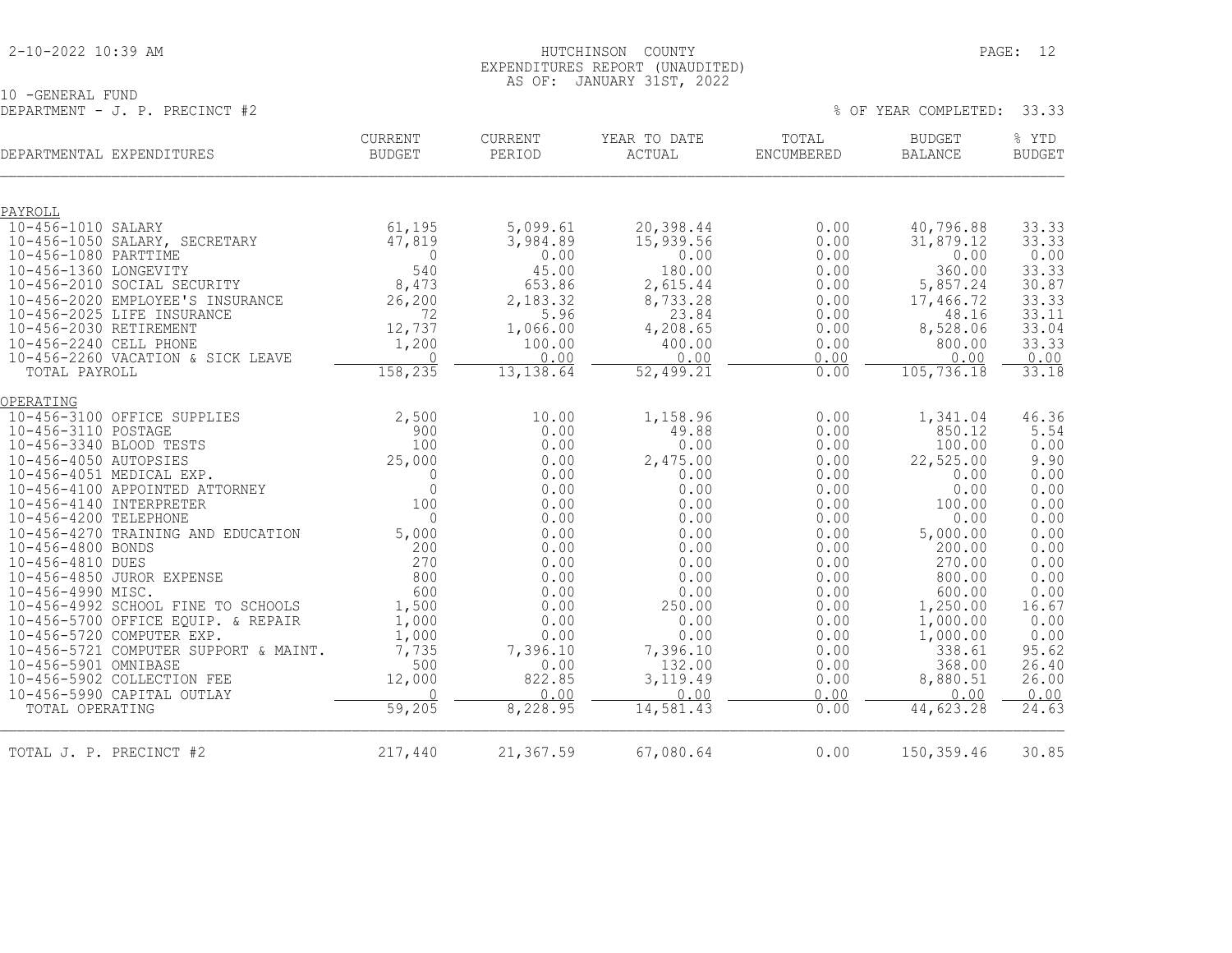#### 2-10-2022 10:39 AM HUTCHINSON COUNTY PAGE: 13 EXPENDITURES REPORT (UNAUDITED) AS OF: JANUARY 31ST, 2022

10 -GENERAL FUND DEPARTMENT - J. P. PRECINCT #1 % OF YEAR COMPLETED: 33.33

|                         | DEPARTMENTAL EXPENDITURES                                | CURRENT<br><b>BUDGET</b> | <b>CURRENT</b><br>PERIOD | YEAR TO DATE<br>ACTUAL | TOTAL<br><b>ENCUMBERED</b> | <b>BUDGET</b><br>BALANCE | % YTD<br><b>BUDGET</b> |
|-------------------------|----------------------------------------------------------|--------------------------|--------------------------|------------------------|----------------------------|--------------------------|------------------------|
|                         |                                                          |                          |                          |                        |                            |                          |                        |
| PAYROLL                 |                                                          |                          |                          |                        |                            |                          |                        |
| 10-457-1010 SALARY      |                                                          | 61,195                   | 5,099.61                 | 20,398.44              | 0.00                       | 40,796.88                | 33.33                  |
|                         | 10-457-1050 SALARY, SECRETARY                            | 47,819                   | 3,984.89                 | 15,939.56              | 0.00                       | 31,879.12                | 33.33                  |
| 10-457-1080 PARTTIME    |                                                          | 0                        | 0.00                     | 0.00                   | 0.00                       | 0.00                     | 0.00                   |
| 10-457-1360 LONGEVITY   |                                                          | 360                      | 30.00                    | 120.00                 | 0.00                       | 240.00                   | 33.33                  |
|                         | 10-457-2010 SOCIAL SECURITY                              | 8,459                    | 688.98                   | 2,755.92               | 0.00                       | 5,702.99                 | 32.58                  |
|                         | 10-457-2020 EMPLOYEE'S INSURANCE                         | 25,895<br>72             | 2,157.87                 | 8,631.48               | 0.00                       | 17,263.52<br>48.16       | 33.33                  |
| 10-457-2030 RETIREMENT  | 10-457-2025 LIFE INSURANCE                               | 12,716                   | 5.96<br>1,064.27         | 23.84<br>4,201.82      | 0.00<br>0.00               | 8,514.20                 | 33.11<br>33.04         |
| 10-457-2240 CELL PHONE  |                                                          | 1,200                    | 100.00                   | 400.00                 | 0.00                       | 800.00                   | 33.33                  |
|                         | 10-457-2260 VACATION AND SICK LEAVE                      | $\bigcap$                | 0.00                     | 0.00                   | 0.00                       | 0.00                     | 0.00                   |
| TOTAL PAYROLL           |                                                          | 157,716                  | 13, 131.58               | 52,471.06              | 0.00                       | 105, 244.87              | 33.27                  |
| OPERATING               |                                                          |                          |                          |                        |                            |                          |                        |
|                         | 10-457-3100 OFFICE SUPPLIES                              | 2,500                    | 277.99                   | 616.15                 | 0.00                       | 1,883.85                 | 24.65                  |
| 10-457-3110 POSTAGE     |                                                          | 800                      | 0.00                     | 47.60                  | 0.00                       | 752.40                   | 5.95                   |
| 10-457-4050 AUTOPSIES   |                                                          | 25,000                   | 510.00                   | 1,560.00               | 4,900.00                   | 18,540.00                | 25.84                  |
|                         | 10-457-4051 MEDICAL EXP.                                 | $\mathbf 0$              | 0.00                     | 0.00                   | 0.00                       | 0.00                     | 0.00                   |
| 10-457-4200 TELEPHONE   | 10-457-4100 APPOINTED ATTORNEY                           | $\Omega$<br>$\Omega$     | 0.00<br>0.00             | 0.00<br>0.00           | 0.00<br>0.00               | 0.00<br>0.00             | 0.00<br>0.00           |
|                         | 10-457-4270 TRAINING AND EDUCATION                       | 5,000                    | 0.00                     | 0.00                   | 0.00                       | 5,000.00                 | 0.00                   |
|                         | 10-457-4292 TRAVEL EXPENSE                               | $\Omega$                 | 0.00                     | 0.00                   | 0.00                       | 0.00                     | 0.00                   |
| 10-457-4800 BONDS       |                                                          | 200                      | 0.00                     | 0.00                   | 0.00                       | 200.00                   | 0.00                   |
| 10-457-4810 DUES        |                                                          | 300                      | 0.00                     | 95.00                  | 0.00                       | 205.00                   | 31.67                  |
|                         | 10-457-4850 JUROR EXPENSE                                | 800                      | 0.00                     | 0.00                   | 0.00                       | 800.00                   | 0.00                   |
|                         | 10-457-4990 MISCELLANEOUS EXPENSE                        | 600                      | 0.00                     | 0.00                   | 0.00                       | 600.00                   | 0.00                   |
|                         | 10-457-4992 SCHOOL FINE TO SCHOOL                        | $\circ$                  | 0.00                     | 0.00                   | 0.00                       | 0.00                     | 0.00                   |
|                         | 10-457-5700 OFFICE EQUIPMENT                             | 1,000                    | 0.00                     | 0.00                   | 0.00                       | 1,000.00                 | 0.00                   |
| 10-457-5720 COMPUTER    |                                                          | 1,000                    | 0.00                     | 0.00                   | 0.00                       | 1,000.00                 | 0.00                   |
|                         | 10-457-5721 COMPUTER SUPPORT & MAINT.                    | 7,735                    | 7,396.10                 | 7,396.10               | 0.00                       | 338.61                   | 95.62                  |
| 10-457-5901 OMNIBASE    |                                                          | 1,000                    | 0.00                     | 12.00                  | 0.00                       | 988.00                   | 1.20                   |
|                         | 10-457-5902 COLLECTION FEE<br>10-457-5990 CAPITAL OUTLAY | 8,000<br>$\Omega$        | 475.90<br>0.00           | 1,029.08<br>0.00       | 0.00<br>0.00               | 6,970.92<br>0.00         | 12.86                  |
| TOTAL OPERATING         |                                                          | 53,935                   | 8,659.99                 | 10,755.93              | 4,900.00                   | 38,278.78                | 0.00<br>29.03          |
|                         |                                                          |                          |                          |                        |                            |                          |                        |
| TOTAL J. P. PRECINCT #1 |                                                          | 211,651                  | 21,791.57                | 63,226.99              | 4,900.00                   | 143, 523.65              | 32.19                  |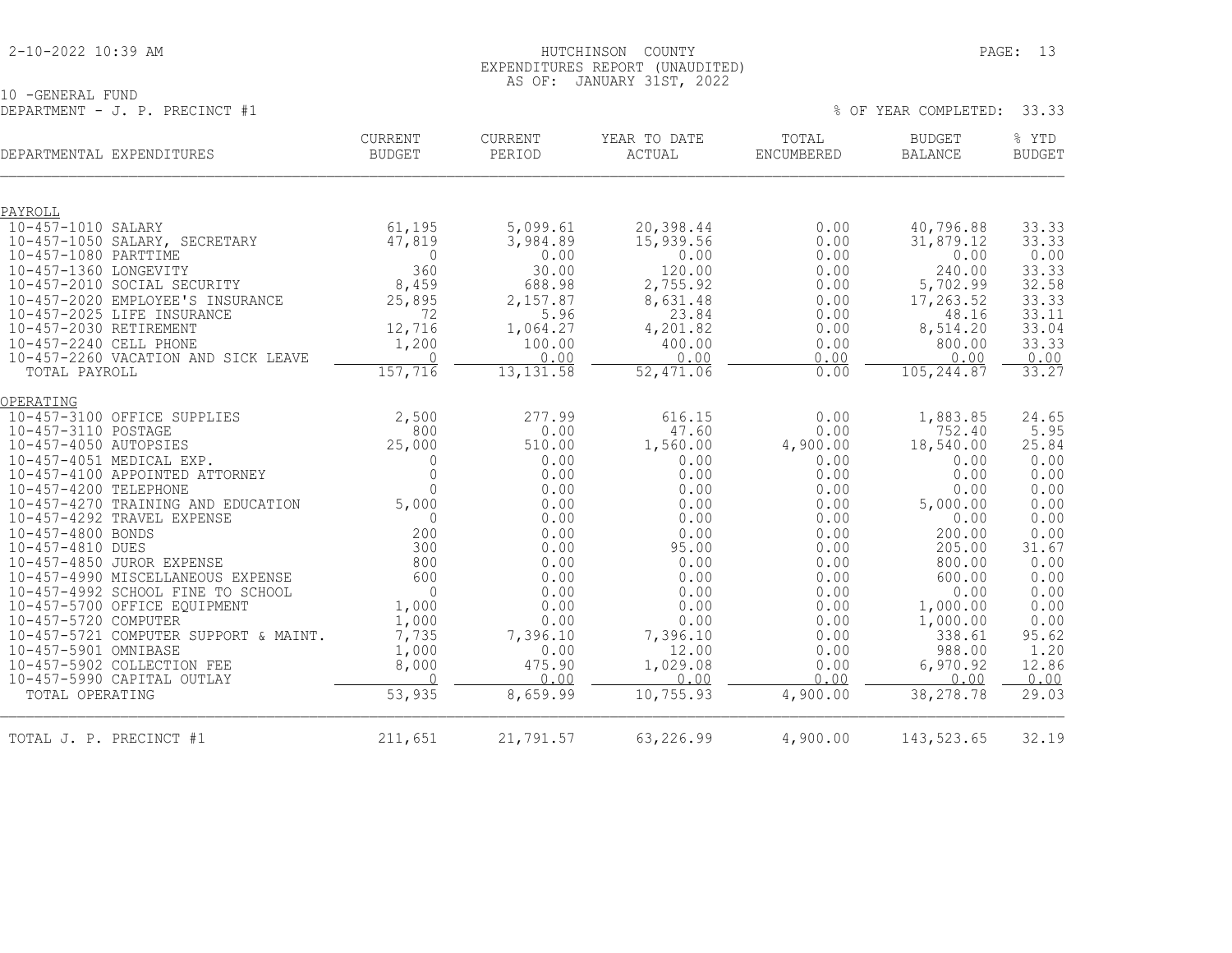#### 2-10-2022 10:39 AM HUTCHINSON COUNTY PAGE: 14 EXPENDITURES REPORT (UNAUDITED) AS OF: JANUARY 31ST, 2022

10 -GENERAL FUND DEPARTMENT - COUNTY ATTORNEY % OF YEAR COMPLETED: 33.33

| DEPARTMENTAL EXPENDITURES                                           | <b>CURRENT</b><br>BUDGET | <b>CURRENT</b><br>PERIOD | YEAR TO DATE<br>ACTUAL  | TOTAL<br>ENCUMBERED | <b>BUDGET</b><br>BALANCE | % YTD<br><b>BUDGET</b> |
|---------------------------------------------------------------------|--------------------------|--------------------------|-------------------------|---------------------|--------------------------|------------------------|
| PAYROLL                                                             |                          |                          |                         |                     |                          |                        |
| 10-475-1010 SALARIES                                                | 145,851                  | 12, 154.23               | 48,616.92               | 0.00                | 97,233.84                | 33.33                  |
| 10-475-1020 SUPPLEMENT SALARIES                                     | 35,000                   | 2,375.00                 | 9,500.00                | 0.00                | 25,500.00                | 27.14                  |
| 10-475-1030 SALARY, ASSISTANT                                       | $\mathbf 0$              | 0.00                     | 0.00                    | 0.00                | 0.00                     | 0.00                   |
| 10-475-1050 SALARY, SECRETARY I<br>10-475-1051 SALARY, SECRETARY II | 47,819<br>45,377         | 3,984.89<br>3,781.42     | 15,939.56<br>15, 125.68 | 0.00<br>0.00        | 31,879.12<br>30, 251.36  | 33.33<br>33.33         |
| 10-475-1080 PART TIME                                               | $\mathbf{0}$             | 0.00                     | 0.00                    | 0.00                | 0.00                     | 0.00                   |
| 10-475-1360 LONGEVITY                                               | 720                      | 60.00                    | 240.00                  | 0.00                | 480.00                   | 33.33                  |
| 10-475-2010 SOCIAL SECURITY                                         | 20,522                   | 1,700.57                 | 6,776.52                | 0.00                | 13,745.86                | 33.02                  |
| 10-475-2020 EMPLOYEE'S INSURANCE                                    | 38,995                   | 3,249.53                 | 12,998.12               | 0.00                | 25,996.88                | 33.33                  |
| 10-475-2025 LIFE INSURANCE                                          | 108                      | 8.94                     | 35.76                   | 0.00                | 72.24                    | 33.11                  |
| 10-475-2030 RETIREMENT<br>10-475-2260 VACATION AND/ OR SICKLEAVE    | 30,851<br>$\Omega$       | 2,582.06<br>0.00         | 10,194.14<br>0.00       | 0.00<br>0.00        | 20,656.51<br>0.00        | 33.04<br>0.00          |
| TOTAL PAYROLL                                                       | 365, 243                 | 29,896.64                | 119, 426.70             | 0.00                | 245,815.81               | 32.70                  |
| OPERATING                                                           |                          |                          |                         |                     |                          |                        |
| 10-475-3100 OFFICE SUPPLIES                                         | 2,500                    | 88.20                    | 376.68                  | 0.00                | 2,123.32                 | 15.07                  |
| 10-475-3101 COPIER EXPENSE                                          | 2,031                    | 183.35                   | 663.05                  | 0.00                | 1,367.95                 | 32.65                  |
| 10-475-3110 POSTAGE AND BOX RENT                                    | 300                      | 0.00                     | 10.56                   | 0.00                | 289.44                   | 3.52                   |
| 10-475-4200 TELEPHONE                                               | $\Omega$                 | 0.00                     | 0.00                    | 0.00                | 0.00                     | 0.00                   |
| 10-475-4270 TRAINING & EDUCATION                                    | 3,700                    | 0.00                     | 726.28                  | 0.00                | 2,973.72                 | 19.63                  |
| 10-475-4520 EQUIPMENT MAINTENANCE<br>10-475-4600 RENT, OFFICE SPACE | 200<br>$\Omega$          | 0.00<br>0.00             | 0.00<br>0.00            | 0.00<br>0.00        | 200.00<br>0.00           | 0.00<br>0.00           |
| 10-475-4810 DUES                                                    | 600                      | 75.00                    | 150.00                  | 0.00                | 450.00                   | 25.00                  |
| 10-475-4990 MISCELLANEOUS                                           | 1,000                    | 14.48                    | 90.37                   | 0.00                | 909.63                   | 9.04                   |
| 10-475-4991 ASSAULT VICTIMS                                         | 1,500                    | 0.00                     | 0.00                    | 0.00                | 1,500.00                 | 0.00                   |
| 10-475-5700 EQUIPMENT                                               | 1,200                    | 0.00                     | 0.00                    | 0.00                | 1,200.00                 | 0.00                   |
| 10-475-5720 COMPUTER                                                | 4,000                    | 0.00                     | 0.00                    | 0.00                | 4,000.00                 | 0.00                   |
| 10-475-5721 COMPUTER SUPPORT & MAINT.<br>10-475-5900 LAW BOOKS      | 7,735<br>300             | 7,396.10<br>0.00         | 9,752.43<br>0.00        | 0.00(<br>0.00       | 2,017.72)<br>300.00      | 126.09<br>0.00         |
| 10-475-5990 CAPITAL OUTLAY                                          | $\bigcap$                | 0.00                     | 0.00                    | 0.00                | 0.00                     | 0.00                   |
| TOTAL OPERATING                                                     | 25,066                   | 7,757.13                 | 11,769.37               | 0.00                | 13,296.34                | 46.95                  |
| TOTAL COUNTY ATTORNEY                                               | 390,308                  | 37,653.77                | 131,196.07              | 0.00                | 259, 112. 15             | 33.61                  |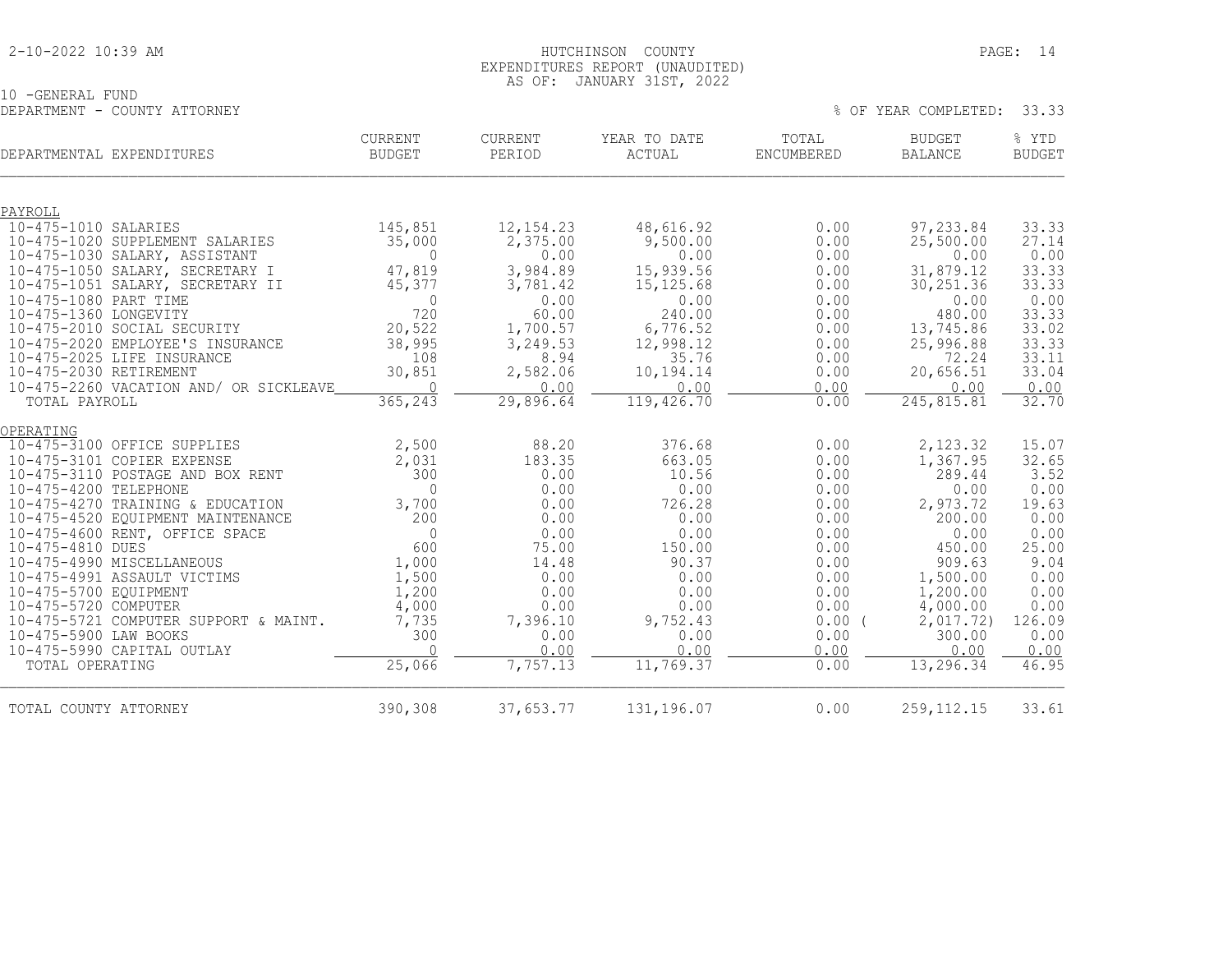| 2-10-2022 10:39 AM |
|--------------------|
|--------------------|

10 -GENERAL FUND<br>DEPARTMENT - ELECTION

| DEPARTMENTAL EXPENDITURES                       | <b>CURRENT</b><br><b>BUDGET</b> | <b>CURRENT</b><br>PERIOD | YEAR TO DATE<br>ACTUAL | TOTAL<br>ENCUMBERED | <b>BUDGET</b><br><b>BALANCE</b> | % YTD<br><b>BUDGET</b> |
|-------------------------------------------------|---------------------------------|--------------------------|------------------------|---------------------|---------------------------------|------------------------|
|                                                 |                                 |                          |                        |                     |                                 |                        |
| PAYROLL<br>10-490-1081                          |                                 |                          |                        |                     | 58,943.54                       | 10.69                  |
| ELECTION WORKERS<br>10-490-2010 SOCIAL SECURITY | 66,000<br>4,000                 | 0.00<br>0.00             | 7,056.46<br>1,311.58   | 0.00<br>0.00        | 2,688.42                        | 32.79                  |
| TOTAL PAYROLL                                   | 70,000                          | 0.00                     | 8,368.04               | 0.00                | 61,631.96                       | 11.95                  |
| OPERATING                                       |                                 |                          |                        |                     |                                 |                        |
| $10 - 490 - 3100$<br>SUPPLIES & BALLOT EXPENSE  | 10,000                          | 193.91 (                 | 778.49)                | 1,200.00            | 9,578.49                        | 4.22                   |
| 10-490-3110 POSTAGE                             | 1,000                           | 53.17                    | 118.19                 | 0.00                | 881.81                          | 11.82                  |
| $10 - 490 - 4080$<br>PROGRAMMING                | 7,000                           | 0.00                     | 3,190.22)              | 0.00                | 10,190.22                       | $45.57 -$              |
| 10-490-4270 TRAINING & EDUCATION                | 2,700                           | 0.00                     | 0.00                   | 0.00                | 2,700.00                        | 0.00                   |
| 10-490-4292 TRAVEL                              |                                 | 0.00                     | 0.00                   | 0.00                | 0.00                            | 0.00                   |
| 10-490-4293 ON-SITE SUPPORT                     | 13,575                          | 0.00                     | 1,558.32               | 4,675.00            | 7,341.68                        | 45.92                  |
| 10-490-4900 MISC.                               | 1,000                           | $0.00$ (                 | 75.00                  | 0.00                | 1,075.00                        | $7.50 -$               |
| 10-490-5700 EQUIPMENT                           | 1,000                           | 0.00                     | 43.26                  | 0.00                | 956.74                          | 4.33                   |
| 10-490-5720 COMPUTER EXP.                       | 1,000                           | 0.00                     | 0.00                   | 0.00                | 1,000.00                        | 0.00                   |
| 10-490-5721 COMPUTER SUPPORT & MAINT            | 12,000                          | 0.00                     | 13,455.00              | 0.00                | 1,455.00                        | 112.13                 |
| 10-490-5990 CAPITAL OUTLAY                      |                                 | 0.00                     | 0.00                   | 0.00                | 0.00                            | 0.00                   |
| TOTAL OPERATING                                 | 49,275                          | 247.08                   | 11,131.06              | 5,875.00            | 32,268.94                       | 34.51                  |
| TOTAL ELECTION                                  | 119,275                         | 247.08                   | 19,499.10              | 5,875.00            | 93,900.90                       | 21.27                  |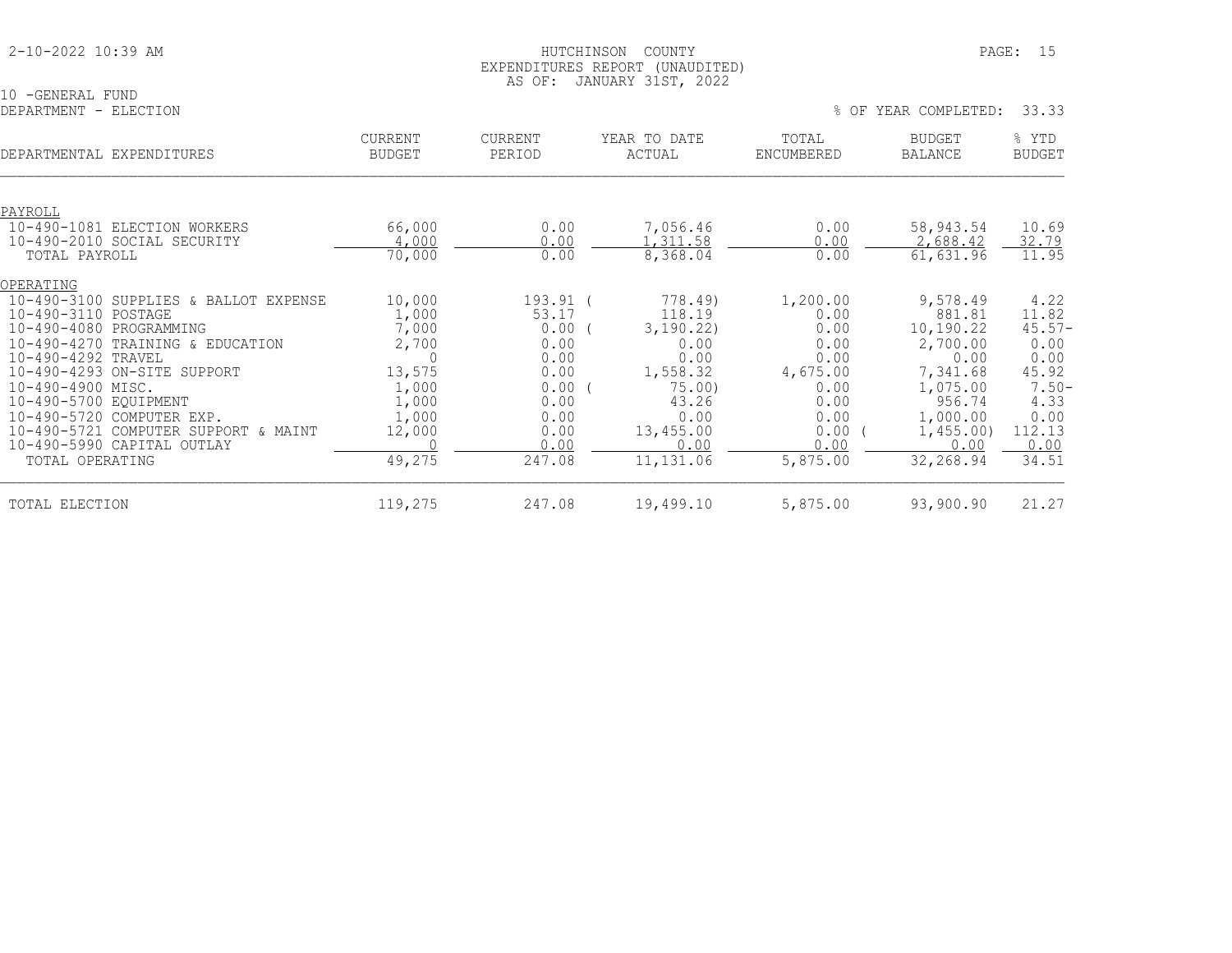#### 2-10-2022 10:39 AM HUTCHINSON COUNTY PAGE: 16 EXPENDITURES REPORT (UNAUDITED) AS OF: JANUARY 31ST, 2022

| 10 -GENERAL FUND |                             |  |
|------------------|-----------------------------|--|
|                  | DEPARTMENT - COUNTY AUDITOR |  |

| DEPARTMENT - COUNTY AUDITOR                                |                                 |                          |                        |                     | % OF YEAR COMPLETED:            | 33.33                  |
|------------------------------------------------------------|---------------------------------|--------------------------|------------------------|---------------------|---------------------------------|------------------------|
| DEPARTMENTAL EXPENDITURES                                  | <b>CURRENT</b><br><b>BUDGET</b> | <b>CURRENT</b><br>PERIOD | YEAR TO DATE<br>ACTUAL | TOTAL<br>ENCUMBERED | <b>BUDGET</b><br><b>BALANCE</b> | % YTD<br><b>BUDGET</b> |
| PAYROLL                                                    |                                 |                          |                        |                     |                                 |                        |
| 10-495-1020 SALARIES                                       | 102,371                         | 8,530.92                 | 17,061.84              | 0.00                | 85,309.20                       | 16.67                  |
| 10-495-1030 SALARIES, ASSISTANTS                           | 73,377                          | 6, 114.75                | 24,459.00              | 0.00                | 48,918.00                       | 33.33                  |
| 10-495-1080 PART TIME HELP                                 | 0                               | 0.00                     | 0.00                   | 0.00                | 0.00                            | 0.00                   |
| 10-495-1360 LONGEVITY                                      | 2,460                           | 90.00                    | 475.00                 | 0.00                | 1,985.00                        | 19.31                  |
| 10-495-2010 SOCIAL SECURITY                                | 14,361                          | 1,112.16                 | 4,106.16               | 0.00                | 10,254.36                       | 28.59                  |
| 10-495-2020 EMPLOYEE'S INSURANCE                           | 25,895                          | 1,091.66                 | 4,366.64               | 0.00                | 21,528.36                       | 16.86                  |
| 10-495-2025 LIFE INSURANCE                                 | 72                              | 5.96                     | 14.90                  | 0.00                | 57.10                           | 20.69                  |
| 10-495-2030 RETIREMENT                                     | 21,682                          | 1,701.97                 | 6,211.35               | 0.00                | 15,470.22                       | 28.65                  |
| 10-495-2260 VACATION & SICK LEAVE                          | 11,971                          | 0.00                     | 12,470.00              | 0.00                | 498.80)                         | 104.17                 |
| TOTAL PAYROLL                                              | 252,188                         | 18,647.42                | 69,164.89              | 0.00                | 183,023.44                      | 27.43                  |
| OPERATING                                                  |                                 |                          |                        |                     |                                 |                        |
| 10-495-3100 OFFICE SUPPLIES                                | 2,500                           | 701.03                   | 1,682.89               | 0.00                | 817.11                          | 67.32                  |
| 10-495-3101 COPIER EXP.                                    | 500                             | 0.00                     | 0.00                   | 0.00                | 500.00                          | 0.00                   |
| 10-495-3110 POSTAGE                                        | 300                             | 50.39                    | 51.45                  | 0.00                | 248.55                          | 17.15                  |
| 10-495-4200 TELEPHONE                                      | $\Omega$                        | 0.00                     | 0.00                   | 0.00                | 0.00                            | 0.00                   |
| 10-495-4270 TRAINING & EDUCATION                           | 3,000                           | 0.00                     | 0.00                   | 0.00                | 3,000.00                        | 0.00                   |
| 10-495-4292 TRAVEL EXPENSE                                 | $\Omega$                        | 0.00                     | 0.00                   | 0.00                | 0.00                            | 0.00                   |
| 10-495-4800 BONDS                                          | 150                             | 50.00                    | 50.00                  | 0.00                | 100.00                          | 33.33                  |
| 10-495-4810 DUES                                           | 400                             | 235.00                   | 235.00                 | 0.00                | 165.00                          | 58.75                  |
| 10-495-4990 MISCELLANEOUS EXPENSE                          | 500                             | 0.00                     | 0.00                   | 0.00                | 500.00                          | 0.00                   |
| 10-495-5700 OFFICE EQUIPMENT & MAINTENA                    | 1,000                           | 174.58                   | 209.83                 | 0.00                | 790.17                          | 20.98                  |
| 10-495-5720 COMPUTER EXP.                                  | 3,000                           | 0.00                     | 0.00                   | 0.00                | 3,000.00                        | 0.00                   |
| 10-495-5721 COMPUTER SUPPORT & MAINT.<br>10-495-5900 BOOKS | 14,036                          | 0.00                     | 0.00<br>0.00           | 0.00                | 14,036.00                       | 0.00                   |
| 10-495-5990 CAPITAL OUTLAY                                 |                                 | 0.00<br>0.00             | 0.00                   | 0.00<br>0.00        | 0.00<br>0.00                    | 0.00<br>0.00           |
| TOTAL OPERATING                                            | 25,386                          | 1,211.00                 | 2,229.17               | 0.00                | 23, 156.83                      | 8.78                   |
|                                                            |                                 |                          |                        |                     |                                 |                        |

TOTAL COUNTY AUDITOR 277,574 19,858.42 71,394.06 0.00 206,180.27 25.72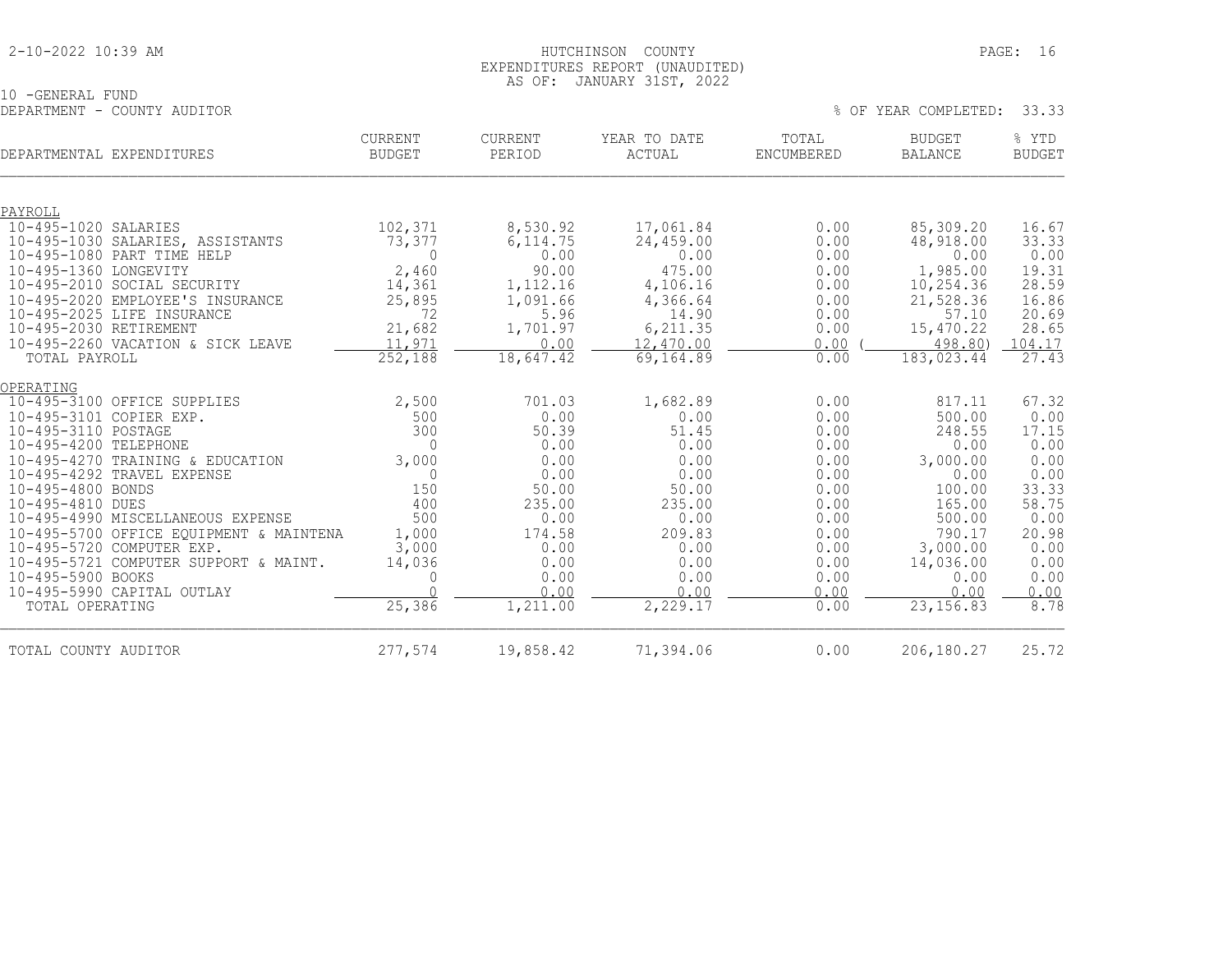#### 2-10-2022 10:39 AM HUTCHINSON COUNTY PAGE: 17 EXPENDITURES REPORT (UNAUDITED) AS OF: JANUARY 31ST, 2022

10 -GENERAL FUND DEPARTMENT - COUNTY TREASURER % OF YEAR COMPLETED: 33.33

| DEPARTMENTAL EXPENDITURES             | <b>CURRENT</b><br>BUDGET | CURRENT<br>PERIOD | YEAR TO DATE<br>ACTUAL | TOTAL<br>ENCUMBERED | <b>BUDGET</b><br>BALANCE | % YTD<br><b>BUDGET</b> |
|---------------------------------------|--------------------------|-------------------|------------------------|---------------------|--------------------------|------------------------|
|                                       |                          |                   |                        |                     |                          |                        |
| PAYROLL                               |                          |                   |                        |                     |                          |                        |
| 10-497-1010 SALARY                    | 76,999                   | 6,416.55          | 25,666.20              | 0.00                | 51,332.40                | 33.33                  |
| 10-497-1040 SALARY, DEPUTY            | 47,819                   | 3,984.89          | 15,939.56              | 0.00                | 31,879.12                | 33.33                  |
| 10-497-1360 LONGEVITY                 | 2,460                    | 205.00            | 820.00                 | 0.00                | 1,640.00                 | 33.33                  |
| 10-497-2010 SOCIAL SECURITY           | 9,737                    | 736.67            | 2,946.68               | 0.00                | 6,790.06                 | 30.26                  |
| 10-497-2020 EMPLOYEE'S INSURANCE      | 26, 200                  | 2,183.32          | 8,733.28               | 0.00                | 17,466.72                | 33.33                  |
| 10-497-2025 LIFE INSURANCE            | 72                       | 5.96              | 23.84                  | 0.00                | 48.16                    | 33.11                  |
| 10-497-2030 RETIREMENT                | 14,637                   | 1,225.05          | 4,836.54               | 0.00                | 9,800.35                 | 33.04                  |
| 10-497-2260 VACATION & SICK LEAVE     | $\Omega$                 | 0.00              | 0.00                   | 0.00                | 0.00                     | 0.00                   |
| TOTAL PAYROLL                         | 177,923                  | 14,757.44         | 58,966.10              | 0.00                | 118,956.81               | 33.14                  |
| OPERATING                             |                          |                   |                        |                     |                          |                        |
| 10-497-3100 OFFICE SUPPLIES           | 4,000                    | 180.11            | 1,273.26               | 0.00                | 2,726.74                 | 31.83                  |
| 10-497-3110 POSTAGE                   | 2,500                    | 254.68            | 844.59                 | 0.00                | 1,655.41                 | 33.78                  |
| 10-497-4200 TELEPHONE                 | $\Omega$                 | 0.00              | 0.00                   | 0.00                | 0.00                     | 0.00                   |
| 10-497-4270 TRAINING & EDUCATION      | 2,700                    | 200.00            | 375.00                 | 0.00                | 2,325.00                 | 13.89                  |
| 10-497-4292 TRAVEL EXPENSE            | O                        | 0.00              | 0.00                   | 0.00                | 0.00                     | 0.00                   |
| 10-497-4310 PUBLICATIONS              | $\Omega$                 | 0.00              | 0.00                   | 0.00                | 0.00                     | 0.00                   |
| 10-497-4800 BONDS                     | $\Omega$                 | 0.00              | 0.00                   | 0.00                | 0.00                     | 0.00                   |
| 10-497-4810 DUES                      | 350                      | 0.00              | 100.00                 | 0.00                | 250.00                   | 28.57                  |
| 10-497-4990 MISCELLANEOUS EXPENSE     | $\Omega$                 | 0.00              | 0.00                   | 0.00                | 0.00                     | 0.00                   |
| 10-497-5700 OFFICE EQUIPMENT & REPAIR | 1,000                    | 0.00              | 0.00                   | 0.00                | 1,000.00                 | 0.00                   |
| 10-497-5720 COMPUTER EXP.             | 1,500                    | 0.00              | 0.00                   | 0.00                | 1,500.00                 | 0.00                   |
| 10-497-5721 COMPUTER SUPPORT & MAINT. | 14,500                   | 0.00              | 0.00                   | 0.00                | 14,500.00                | 0.00                   |
| 10-497-5900 BOOKS                     | $\Omega$                 | 0.00              | 0.00                   | 0.00                | 0.00                     | 0.00                   |
| 10-497-5990 CAPITAL OUTLAY            |                          | 0.00              | 0.00                   | 0.00                | 0.00                     | 0.00                   |
| 10-497-6050 SITE SEWAGE               | $\cap$                   | 0.00              | 0.00                   | 0.00                | 0.00                     | 0.00                   |
| TOTAL OPERATING                       | 26,550                   | 634.79            | 2,592.85               | 0.00                | 23, 957.15               | 9.77                   |
| TOTAL COUNTY TREASURER                | 204,473                  | 15,392.23         | 61, 558.95             | 0.00                | 142,913.96               | 30.11                  |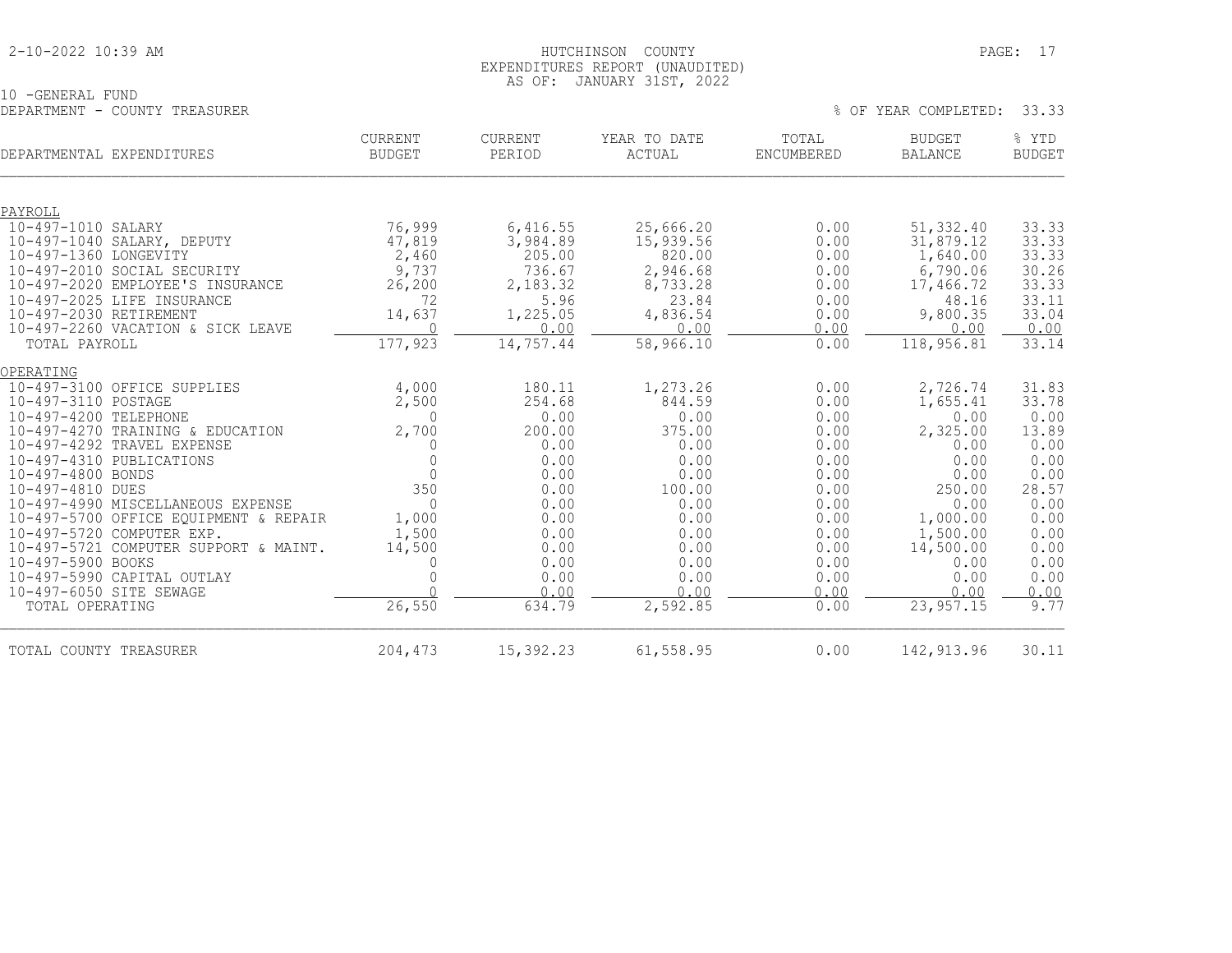#### 2-10-2022 10:39 AM HUTCHINSON COUNTY PAGE: 18 EXPENDITURES REPORT (UNAUDITED) AS OF: JANUARY 31ST, 2022

% OF YEAR COMPLETED: 33.33

10 -GENERAL FUND<br>DEPARTMENT - TAX COLLECTOR

| DEPARTMENTAL EXPENDITURES                                  | CURRENT<br><b>BUDGET</b> | CURRENT<br>PERIOD | YEAR TO DATE<br>ACTUAL | TOTAL<br>ENCUMBERED | <b>BUDGET</b><br><b>BALANCE</b> | % YTD<br><b>BUDGET</b> |
|------------------------------------------------------------|--------------------------|-------------------|------------------------|---------------------|---------------------------------|------------------------|
| PAYROLL                                                    |                          |                   |                        |                     |                                 |                        |
| 10-499-1010 SALARY                                         | 76,999                   | 6,416.55          | 25,666.20              | 0.00                | 51,332.40                       | 33.33                  |
| 10-499-1040 SALARY, DEPUTIES                               | 318,831                  | 26,569.25         | 106, 277.00            | 0.00                | 212, 554.00                     | 33.33                  |
| 10-499-1080 PART TIME                                      | 13,500                   | 784.38            | 3,439.39               | 0.00                | 10,060.61                       | 25.48                  |
| 10-499-1360 LONGEVITY                                      | 5,400                    | 450.00            | 1,800.00               | 0.00                | 3,600.00                        | 33.33                  |
| 10-499-1370 OVERTIME                                       | $\Omega$                 | 0.00              | 0.00                   | 0.00                | 0.00                            | 0.00                   |
| 10-499-2010 SOCIAL SECURITY                                | 31,727                   | 2,525.86          | 10,116.86              | 0.00                | 21,609.95                       | 31.89                  |
| 10-499-2020 EMPLOYEE'S INSURANCE                           | 91,700                   | 7,516.62          | 30,066.48              | 0.00                | 61,633.52                       | 32.79                  |
| 10-499-2025 LIFE INSURANCE                                 | 288                      | 23.84             | 95.36                  | 0.00                | 192.64                          | 33.11                  |
| 10-499-2030 RETIREMENT<br>10-499-2250 CAR ALLOWANCE        | 47,701<br>$\Omega$       | 3,952.44<br>0.00  | 15,638.69<br>0.00      | 0.00<br>0.00        | 32,061.98<br>0.00               | 32.79<br>0.00          |
| 10-499-2260 VACATION AND SICK LEAVE                        | $\bigcap$                | 0.00              | 0.00                   | 0.00                | 0.00                            | 0.00                   |
| TOTAL PAYROLL                                              | 586,145                  | 48,238.94         | 193,099.98             | 0.00                | 393,045.10                      | 32.94                  |
|                                                            |                          |                   |                        |                     |                                 |                        |
| OPERATING                                                  |                          |                   |                        |                     |                                 |                        |
| 10-499-3100 OFFICE SUPPLIES<br>10-499-3101 COPIER EXP.     | 18,400<br>$\Omega$       | 809.89<br>0.00    | 5,730.01<br>0.00       | 0.00<br>0.00        | 12,669.99<br>0.00               | 31.14<br>0.00          |
| 10-499-3110 POSTAGE                                        | 30,000                   | 5,916.46          | 16,000.41              | 2,400.00            | 11,599.59                       | 61.33                  |
| 10-499-4000 DEPOSITORY EXP.                                | $\Omega$                 | 0.00              | 0.00                   | 0.00                | 0.00                            | 0.00                   |
| 10-499-4060 APPRAISAL DISTRICT                             | 216,882                  | 0.00              | 103,043.70             | 108,441.00          | 5,397.31                        | 97.51                  |
| 10-499-4200 TELEPHONE                                      | 1,700                    | 115.67            | 471.66                 | 0.00                | 1,228.34                        | 27.74                  |
| 10-499-4270 TRAINING & EDUCATION                           | 8,000                    | 0.00              | 1,281.42               | 0.00                | 6,718.58                        | 16.02                  |
| 10-499-4800 BOND EMPLOYEES                                 | 3,800                    | 0.00              | 0.00                   | 0.00                | 3,800.00                        | 0.00                   |
| 10-499-4810 DUES                                           | 500                      | 175.00            | 175.00                 | 0.00                | 325.00                          | 35.00                  |
| 10-499-4990 MISCELLANEOUS EXPENSE                          | 800                      | 57.53)            | 52.88                  | 0.00                | 747.12                          | 6.61                   |
| 10-499-4992 CREDIT CARD SERVICES                           | $\Omega$                 | 0.00              | 0.00                   | 0.00                | 0.00                            | 0.00                   |
| 10-499-5700 OFFICE EQUIPMENT & MAINTENA                    | 3,000                    | 0.00              | 24.25                  | 0.00                | 2,975.75                        | 0.81                   |
| 10-499-5701 OFFICE IMPROVEMENTS                            | 2,000                    | 0.00              | 0.00                   | 0.00                | 2,000.00                        | 0.00                   |
| 10-499-5720 COMPUTER                                       | 4,000                    | 0.00              | 0.00                   | 0.00                | 4,000.00                        | 0.00                   |
| 10-499-5721 COMPUTER SUPPORT & MAINT.<br>10-499-5900 BOOKS | 63,796                   | 0.00<br>0.00      | 48,845.00              | 0.00                | 14,951.00                       | 76.56<br>0.00          |
| 10-499-5990 CAPITAL OUTLAY                                 | $\mathbb O$<br>$\bigcap$ | 0.00              | 0.00<br>0.00           | 0.00<br>0.00        | 0.00<br>0.00                    | 0.00                   |
| TOTAL OPERATING                                            | 352,878                  | 6,959.49          | 175,624.33             | 110,841.00          | 66, 412.68                      | 81.18                  |
| TOTAL TAX COLLECTOR                                        | 939,023                  | 55, 198.43        | 368,724.31             | 110,841.00          | 459, 457.78                     | 51.07                  |
|                                                            |                          |                   |                        |                     |                                 |                        |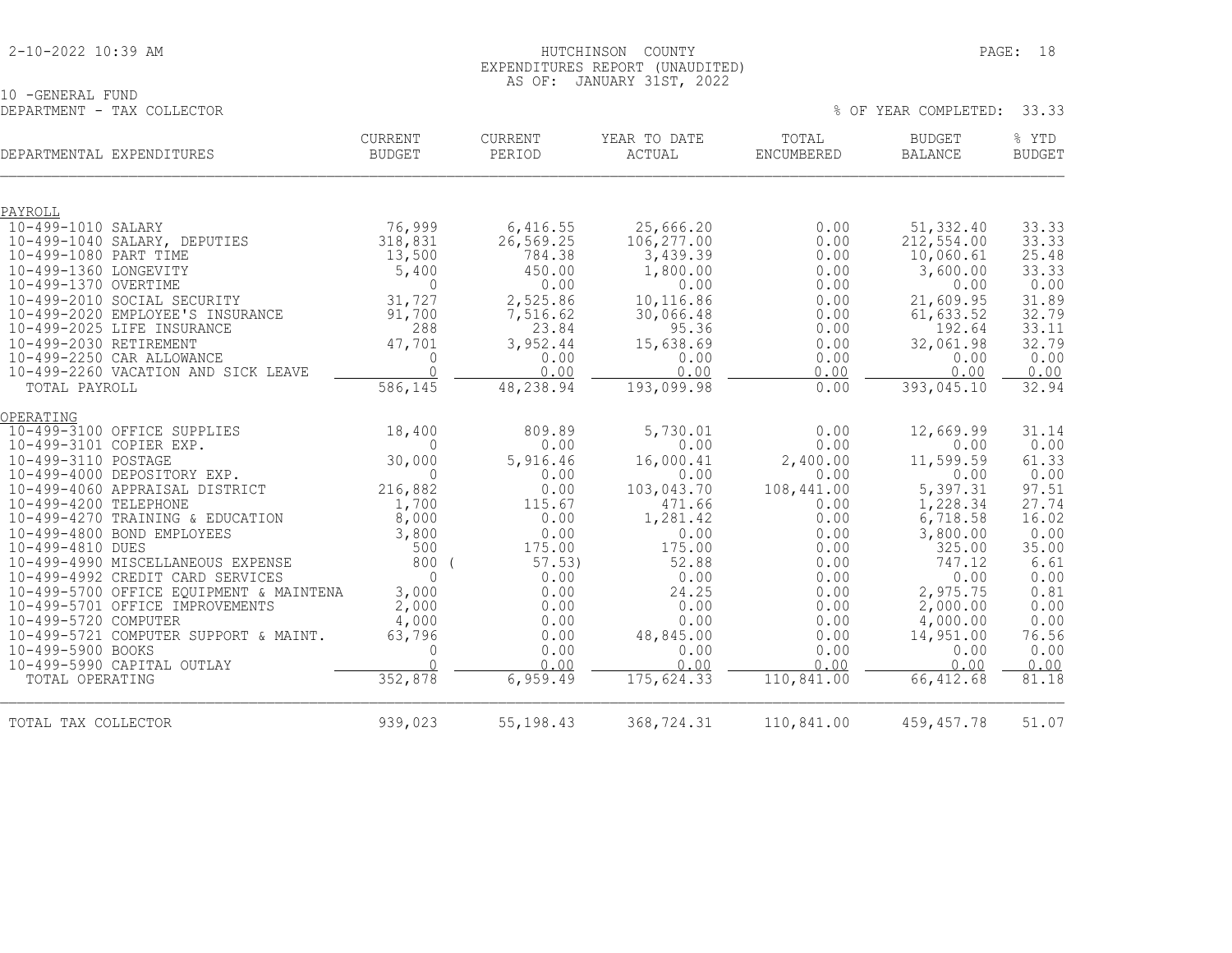|  |  | 2-10-2022 10:39 AM |  |  |
|--|--|--------------------|--|--|
|--|--|--------------------|--|--|

#### HUTCHINSON COUNTY PAGE: 19 EXPENDITURES REPORT (UNAUDITED) AS OF: JANUARY 31ST, 2022

% OF YEAR COMPLETED: 33.33

10 -GENERAL FUND<br>DEPARTMENT - DATA PROCESSING

| DEPARTMENTAL EXPENDITURES                                          | <b>CURRENT</b><br><b>BUDGET</b> | <b>CURRENT</b><br>PERIOD | YEAR TO DATE<br>ACTUAL | TOTAL<br>ENCUMBERED | <b>BUDGET</b><br><b>BALANCE</b> | % YTD<br><b>BUDGET</b> |
|--------------------------------------------------------------------|---------------------------------|--------------------------|------------------------|---------------------|---------------------------------|------------------------|
| PAYROLL                                                            |                                 |                          |                        |                     |                                 |                        |
| 10-503-1155 SALARY, SYSTEM ADMINISTRATOR                           | $\mathbf{0}$                    | 0.00                     | 0.00                   | 0.00                | 0.00                            | 0.00                   |
| 10-503-1156 SALARY, I T TECHNICIAN<br>10-503-1157 SALARY ASSISTANT | 73,549<br>49,832                | 6,129.10<br>4,152.69     | 24,516.40<br>16,610.76 | 0.00<br>0.00        | 49,032.80<br>33, 221.52         | 33.33<br>33.33         |
| 10-503-1360 LONGEVITY                                              | 780                             | 65.00                    | 260.00                 | 0.00                | 520.00                          | 33.33                  |
| 10-503-2010 SOCIAL SECURITY                                        | 9,723                           | 715.24                   | 2,860.96               | 0.00                | 6,862.52                        | 29.42                  |
| 10-503-2020 EMPLOYEE'S INSURANCE                                   | 26, 200                         | 2,183.32                 | 8,733.28               | 0.00                | 17,466.72                       | 33.33                  |
| 10-503-2025 LIFE INSURANCE                                         | 72                              | 5.96                     | 23.84                  | 0.00                | 48.16                           | 33.11                  |
| 10-503-2030 RETIREMENT                                             | 14,555                          | 1,218.16                 | 4,809.34               | 0.00                | 9,745.24                        | 33.04                  |
| 10-503-2240 CELL PHONE                                             | 1,200                           | 100.00                   | 400.00                 | 0.00                | 800.00                          | 33.33                  |
| 10-503-2250 CELL PHONE<br>TOTAL PAYROLL                            | 1,200<br>177, 112               | 100.00<br>14,669.47      | 400.00<br>58,614.58    | 0.00<br>0.00        | 800.00<br>118,496.96            | 33.33<br>33.09         |
|                                                                    |                                 |                          |                        |                     |                                 |                        |
| OPERATING                                                          |                                 |                          |                        |                     |                                 |                        |
| 10-503-3100 OFFICE SUPPLIES                                        | 200                             | 0.00                     | 0.00                   | 0.00                | 200.00                          | 0.00                   |
| 10-503-3300 FUEL                                                   | 2,500                           | 294.43                   | 1,091.72               | 0.00                | 1,408.28                        | 43.67                  |
| 10-503-4200 TELEPHONE                                              | $\Omega$                        | 0.00                     | 0.00                   | 0.00                | 0.00                            | 0.00                   |
| 10-503-4270 TRANING & EDUCATION<br>10-503-4292 Travel              | 4,500<br>$\bigcap$              | 0.00<br>0.00             | 0.00<br>0.00           | 0.00                | 4,500.00                        | 0.00<br>0.00           |
| 10-503-4540 VEHICLE EXPENSE                                        | 500                             | 0.00                     | 163.40                 | 0.00<br>0.00        | 0.00<br>336.60                  | 32.68                  |
| 10-503-4811 DUES                                                   | 400                             | 0.00                     | 0.00                   | 0.00                | 400.00                          | 0.00                   |
| 10-503-4990 MISCELLANOUS                                           | 500                             | 0.00                     | 0.00                   | 0.00                | 500.00                          | 0.00                   |
| 10-503-5600 DEPRECIATION EXPENSE                                   | $\Omega$                        | 0.00                     | 0.00                   | 0.00                | 0.00                            | 0.00                   |
| 10-503-5700 EQUIPMENT                                              | 10,000                          | 0.00                     | 2,146.67               | 0.00                | 7,853.33                        | 21.47                  |
| 10-503-5710 CONTACT COMPUTER SUPPORT                               | $\Omega$                        | 0.00                     | 3,792.50               | 0.00(               | 3,792.50                        | 0.00                   |
| 10-503-5720 COMPUTER SUPPORT & MAINT.                              | 20,000                          | 101.34                   | 8,961.44<br>54.58      | 4,250.48            | 6,788.08                        | 66.06<br>0.78          |
| 10-503-5740 COMPUTER SUPPLIES<br>10-503-5770 COMPUTER SYSTEM       | 7,000<br>55,000                 | 0.00<br>5,011.26         | 17,191.26              | 0.00<br>0.00        | 6,945.42<br>37,808.74           | 31.26                  |
| 10-503-5800 DATA CIRCUIT LINE                                      | $\mathbf 0$                     | 0.00                     | 0.00                   | 0.00                | 0.00                            | 0.00                   |
| 10-503-5990 CAPITAL OUTLAY                                         | $\cap$                          | 0.00                     | 0.00                   | 0.00                | 0.00                            | 0.00                   |
| TOTAL OPERATING                                                    | 100,600                         | 5,407.03                 | 33,401.57              | 4,250.48            | 62,947.95                       | 37.43                  |
| TOTAL DATA PROCESSING                                              | 277,712                         | 20,076.50                | 92,016.15              | 4,250.48            | 181, 444. 91                    | 34.66                  |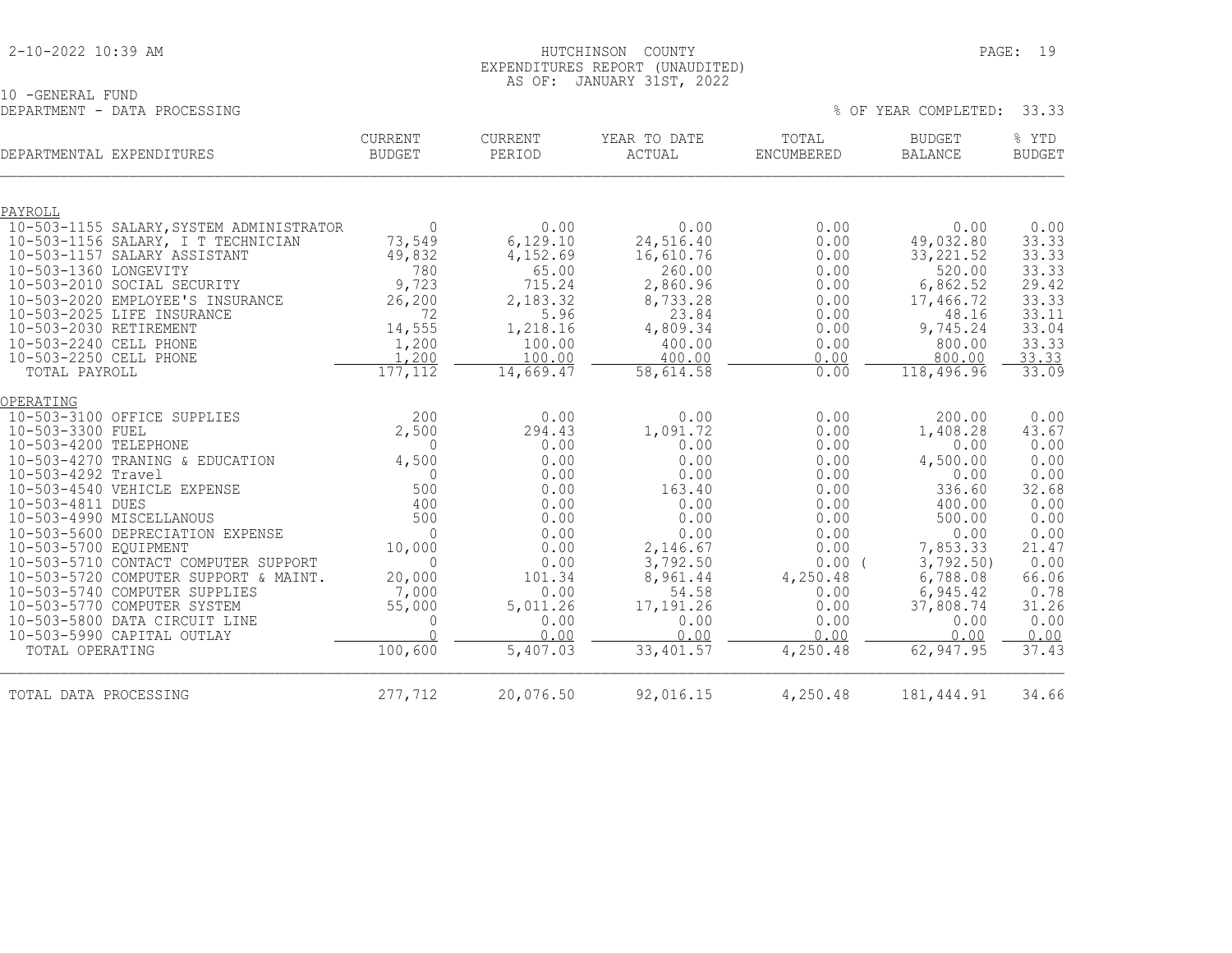|                                                            |                   |                   | EXPENDITURES REPORT (UNAUDITED)<br>AS OF: JANUARY 31ST, 2022 |                     |                      |                 |
|------------------------------------------------------------|-------------------|-------------------|--------------------------------------------------------------|---------------------|----------------------|-----------------|
| 10 -GENERAL FUND<br>DEPARTMENT - COURTHOUSE                |                   |                   |                                                              |                     | % OF YEAR COMPLETED: | 33.33           |
| DEPARTMENTAL EXPENDITURES                                  | CURRENT<br>BUDGET | CURRENT<br>PERIOD | YEAR TO DATE<br>ACTUAL                                       | TOTAL<br>ENCUMBERED | BUDGET<br>BALANCE    | % YTD<br>BUDGET |
| OPERATING<br>10-510-5990 CAPITAL OUTLAY<br>TOTAL OPERATING |                   | 0.00<br>0.00      | 0.00<br>0.00                                                 | 0.00<br>0.00        | 0.00<br>0.00         | 0.00<br>0.00    |
| TOTAL COURTHOUSE                                           |                   | 0.00              | 0.00                                                         | 0.00                | 0.00                 | 0.00            |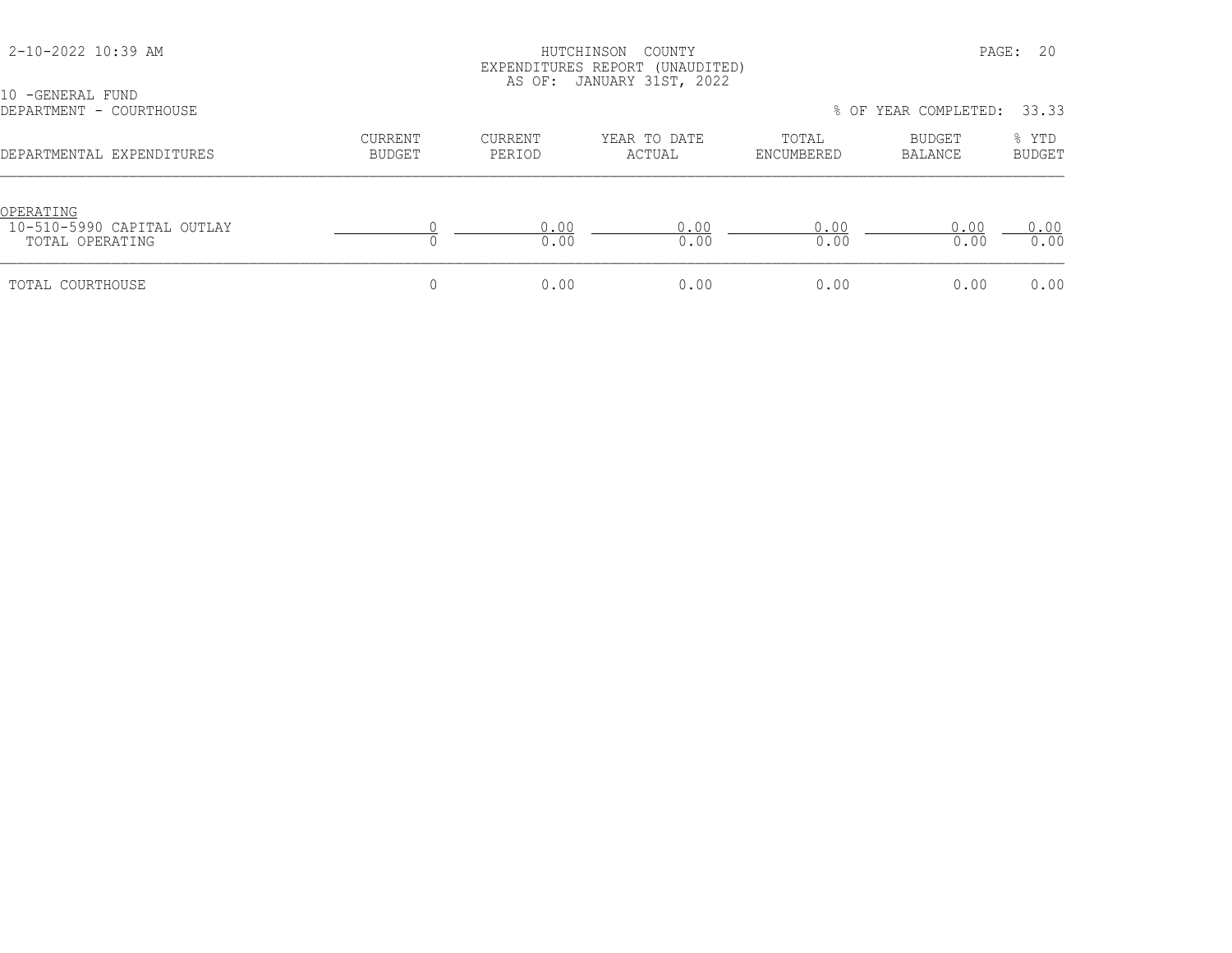| 2-10-2022 10:39 AM |
|--------------------|
|--------------------|

10 -GENERAL FUND<br>DEPARTMENT - MUSEUM

| DEPARTMENTAL<br>EXPENDITURES                                                                                                                                                                  | <b>CURRENT</b><br><b>BUDGET</b> | <b>CURRENT</b><br>PERIOD                     | YEAR TO DATE<br>ACTUAL                       | TOTAL<br>ENCUMBERED                          | <b>BUDGET</b><br><b>BALANCE</b>              | % YTD<br><b>BUDGET</b>                       |
|-----------------------------------------------------------------------------------------------------------------------------------------------------------------------------------------------|---------------------------------|----------------------------------------------|----------------------------------------------|----------------------------------------------|----------------------------------------------|----------------------------------------------|
| PAYROLL<br>10-513-1080 SALARY/ASSISTANTS<br>10-513-1360 LONGEVITY<br>10-513-1430 SALARY/DIRECTOR<br>10-513-2010 SOCIAL SECURITY<br>10-513-2020 EMPLOYEE'S INSURANCE<br>10-513-2030 RETIREMENT |                                 | 0.00<br>0.00<br>0.00<br>0.00<br>0.00<br>0.00 | 0.00<br>0.00<br>0.00<br>0.00<br>0.00<br>0.00 | 0.00<br>0.00<br>0.00<br>0.00<br>0.00<br>0.00 | 0.00<br>0.00<br>0.00<br>0.00<br>0.00<br>0.00 | 0.00<br>0.00<br>0.00<br>0.00<br>0.00<br>0.00 |
| TOTAL PAYROLL<br>OPERATING                                                                                                                                                                    | $\Omega$                        | 0.00                                         | 0.00                                         | 0.00                                         | 0.00                                         | 0.00                                         |
| $10 - 513 - 3101$<br>JANITORIAL SERVICE<br>$10 - 513 - 4270$<br>CONFERENCE<br>10-513-4400<br>UTILITIES AND TELEPHONE<br>TOTAL OPERATING                                                       |                                 | 0.00<br>0.00<br>0.00<br>0.00                 | 0.00<br>0.00<br>0.00<br>0.00                 | 0.00<br>0.00<br>0.00<br>0.00                 | 0.00<br>0.00<br>0.00<br>0.00                 | 0.00<br>0.00<br>0.00<br>0.00                 |
| TOTAL MUSEUM                                                                                                                                                                                  | 0                               | 0.00                                         | 0.00                                         | 0.00                                         | 0.00                                         | 0.00                                         |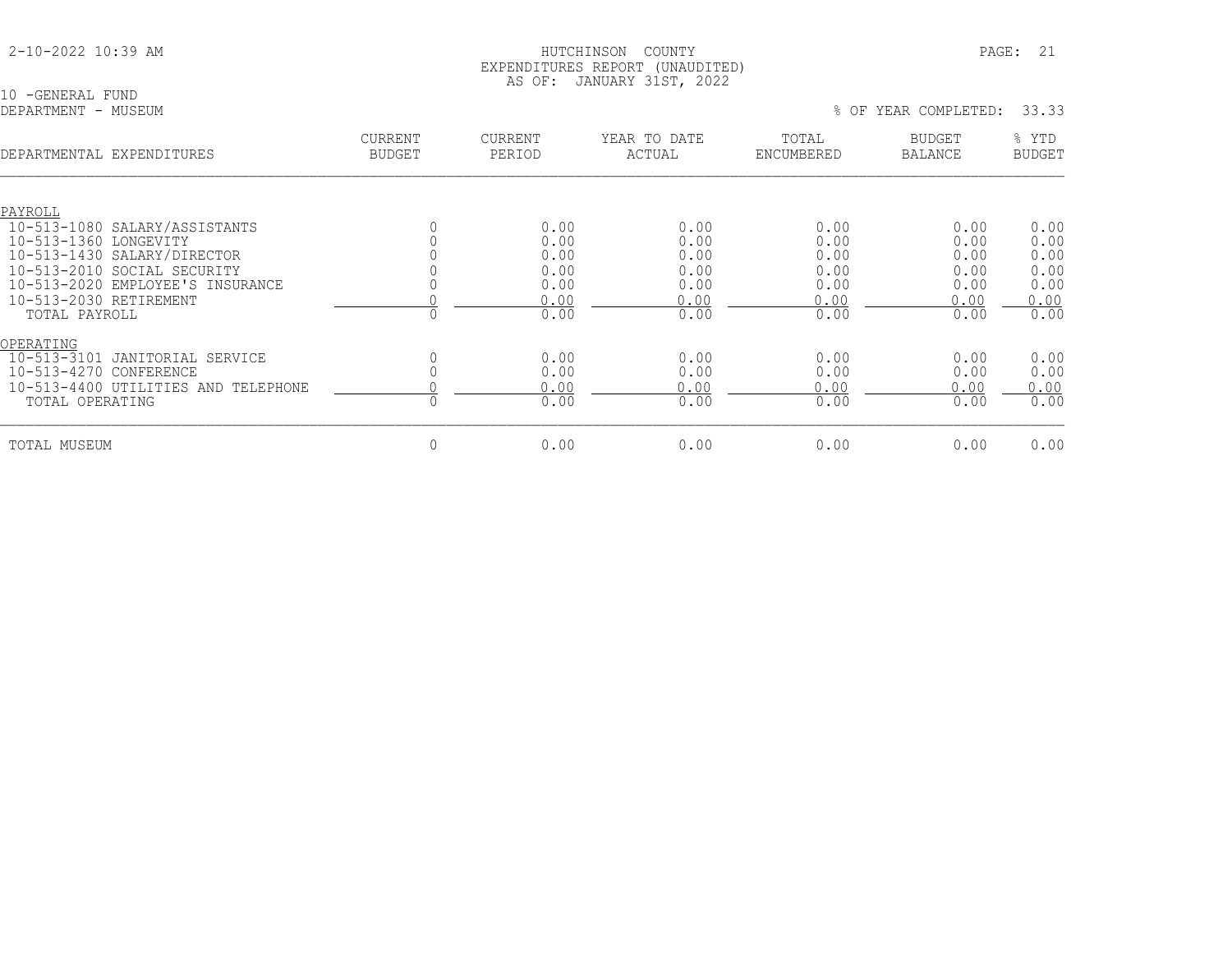#### 2-10-2022 10:39 AM HUTCHINSON COUNTY PAGE: 22 EXPENDITURES REPORT (UNAUDITED) AS OF: JANUARY 31ST, 2022

10 -GENERAL FUND DEPARTMENT - PLANT MAINTENANCE & OPERA % OF YEAR COMPLETED: 33.33

| CURRENT<br>BUDGET<br>DEPARTMENTAL EXPENDITURES                                                                                                                                                                                                                                                                                                                                                                               | CURRENT  | CURRENT<br>PERIOD | YEAR TO DATE<br>ACTUAL ENCUMBERED                                                                                                                                                                                                                                          | TOTAL | <b>BUDGET</b><br>BALANCE         | % YTD<br><b>BUDGET</b> |
|------------------------------------------------------------------------------------------------------------------------------------------------------------------------------------------------------------------------------------------------------------------------------------------------------------------------------------------------------------------------------------------------------------------------------|----------|-------------------|----------------------------------------------------------------------------------------------------------------------------------------------------------------------------------------------------------------------------------------------------------------------------|-------|----------------------------------|------------------------|
|                                                                                                                                                                                                                                                                                                                                                                                                                              |          |                   |                                                                                                                                                                                                                                                                            |       |                                  |                        |
| $\begin{tabular}{l c c c c c} \multicolumn{1}{c}{\textbf{PAYROLL}} & & & & & & & & 0.00 & & & 0.00 & & & 0.00 & & & 0.00 & & & 0.00 & & & 0.00 & & & 0.00 & & & 0.00 & & & 0.00 & & & 0.00 & & & 0.00 & & & 0.00 & & & 0.00 & & & 0.00 & & & 0.00 & & & 0.00 & & & 0.00 & & & 0.00 & & & 0.00 & & & 0.00 & & & 0.00 & & & 0.00 & & &$                                                                                        |          |                   |                                                                                                                                                                                                                                                                            |       |                                  | 0.00                   |
|                                                                                                                                                                                                                                                                                                                                                                                                                              |          |                   |                                                                                                                                                                                                                                                                            |       |                                  | 0.00<br>33.33          |
|                                                                                                                                                                                                                                                                                                                                                                                                                              |          |                   |                                                                                                                                                                                                                                                                            |       |                                  | 0.00                   |
|                                                                                                                                                                                                                                                                                                                                                                                                                              |          |                   |                                                                                                                                                                                                                                                                            |       |                                  | 33.33<br>30.33         |
|                                                                                                                                                                                                                                                                                                                                                                                                                              |          |                   |                                                                                                                                                                                                                                                                            |       |                                  | 33.33                  |
|                                                                                                                                                                                                                                                                                                                                                                                                                              |          |                   |                                                                                                                                                                                                                                                                            |       |                                  | 33.11                  |
|                                                                                                                                                                                                                                                                                                                                                                                                                              |          |                   |                                                                                                                                                                                                                                                                            |       |                                  | 33.04<br>33.20         |
|                                                                                                                                                                                                                                                                                                                                                                                                                              |          |                   |                                                                                                                                                                                                                                                                            |       |                                  | 33.15                  |
| $\begin{tabular}{@{}c@{}}\hline \multicolumn{1}{c}{\textbf{C-11.1}} \multicolumn{1}{c}{\textbf{C-2.1}} \multicolumn{1}{c}{\textbf{C-3.1}} \multicolumn{1}{c}{\textbf{C-4.2}} \multicolumn{1}{c}{\textbf{C-1.2}} \multicolumn{1}{c}{\textbf{C-1.2}} \multicolumn{1}{c}{\textbf{C-1.2}} \multicolumn{1}{c}{\textbf{C-1.2}} \multicolumn{1}{c}{\textbf{C-1.2}} \multicolumn{1}{c}{\textbf{C-1.2}} \multicolumn{1}{c}{\textbf{C$ |          |                   |                                                                                                                                                                                                                                                                            |       |                                  |                        |
|                                                                                                                                                                                                                                                                                                                                                                                                                              |          |                   |                                                                                                                                                                                                                                                                            |       |                                  | 0.00                   |
|                                                                                                                                                                                                                                                                                                                                                                                                                              |          |                   |                                                                                                                                                                                                                                                                            |       |                                  | 0.00<br>97.32          |
|                                                                                                                                                                                                                                                                                                                                                                                                                              |          |                   |                                                                                                                                                                                                                                                                            |       |                                  | 30.21                  |
|                                                                                                                                                                                                                                                                                                                                                                                                                              |          |                   |                                                                                                                                                                                                                                                                            |       |                                  | 0.00                   |
|                                                                                                                                                                                                                                                                                                                                                                                                                              |          |                   |                                                                                                                                                                                                                                                                            |       |                                  | 0.00<br>0.00           |
|                                                                                                                                                                                                                                                                                                                                                                                                                              |          |                   |                                                                                                                                                                                                                                                                            |       |                                  | 25.60                  |
|                                                                                                                                                                                                                                                                                                                                                                                                                              |          |                   |                                                                                                                                                                                                                                                                            |       |                                  | 65.05<br>0.00          |
|                                                                                                                                                                                                                                                                                                                                                                                                                              |          |                   |                                                                                                                                                                                                                                                                            |       |                                  | 0.00                   |
|                                                                                                                                                                                                                                                                                                                                                                                                                              |          |                   |                                                                                                                                                                                                                                                                            |       |                                  | 32.92                  |
|                                                                                                                                                                                                                                                                                                                                                                                                                              |          |                   |                                                                                                                                                                                                                                                                            |       |                                  | 90.04<br>22.71         |
|                                                                                                                                                                                                                                                                                                                                                                                                                              |          |                   |                                                                                                                                                                                                                                                                            |       |                                  | 0.00                   |
|                                                                                                                                                                                                                                                                                                                                                                                                                              |          |                   |                                                                                                                                                                                                                                                                            |       |                                  | 0.00                   |
|                                                                                                                                                                                                                                                                                                                                                                                                                              |          |                   |                                                                                                                                                                                                                                                                            |       |                                  | 27.38<br>28.35         |
|                                                                                                                                                                                                                                                                                                                                                                                                                              |          |                   |                                                                                                                                                                                                                                                                            |       |                                  | 0.00                   |
|                                                                                                                                                                                                                                                                                                                                                                                                                              |          |                   |                                                                                                                                                                                                                                                                            |       |                                  | 21.81<br>83.42         |
|                                                                                                                                                                                                                                                                                                                                                                                                                              |          |                   |                                                                                                                                                                                                                                                                            |       |                                  | 0.00                   |
|                                                                                                                                                                                                                                                                                                                                                                                                                              |          |                   |                                                                                                                                                                                                                                                                            |       |                                  | 0.00                   |
|                                                                                                                                                                                                                                                                                                                                                                                                                              |          |                   |                                                                                                                                                                                                                                                                            |       |                                  | 0.00<br>0.00           |
|                                                                                                                                                                                                                                                                                                                                                                                                                              |          |                   |                                                                                                                                                                                                                                                                            |       |                                  | 0.00                   |
|                                                                                                                                                                                                                                                                                                                                                                                                                              |          |                   |                                                                                                                                                                                                                                                                            |       |                                  | 0.00                   |
|                                                                                                                                                                                                                                                                                                                                                                                                                              |          |                   | $\begin{bmatrix} 0.00 & 0.00 & 0.00 & 0.00 & 0.00 & 0.00 & 0.00 & 0.00 & 0.00 & 0.00 & 0.00 & 0.00 & 0.00 & 0.00 & 0.00 & 0.00 & 0.00 & 0.00 & 0.00 & 0.00 & 0.00 & 0.00 & 0.00 & 0.00 & 0.00 & 0.00 & 0.00 & 0.00 & 0.00 & 0.00 & 0.00 & 0.00 & 0.00 & 0.00 & 0.00 & 0.0$ |       |                                  | 0.00<br>0.00           |
|                                                                                                                                                                                                                                                                                                                                                                                                                              |          |                   |                                                                                                                                                                                                                                                                            |       |                                  | 0.00                   |
|                                                                                                                                                                                                                                                                                                                                                                                                                              |          |                   |                                                                                                                                                                                                                                                                            |       | $125,000$<br>$12,000.00$<br>0.00 | 0.00<br>0.00           |
| 10-516-5505 CAPITAL IMP., LIBRARY FRITC                                                                                                                                                                                                                                                                                                                                                                                      | 12,000   | 0.00              |                                                                                                                                                                                                                                                                            | 0.00  |                                  | 0.00                   |
| 10-516-5701 OFFICE/BLDG. IMPROVEMENTS                                                                                                                                                                                                                                                                                                                                                                                        | $\Omega$ | 0.00              | 0.00                                                                                                                                                                                                                                                                       | 0.00  |                                  | 0.00                   |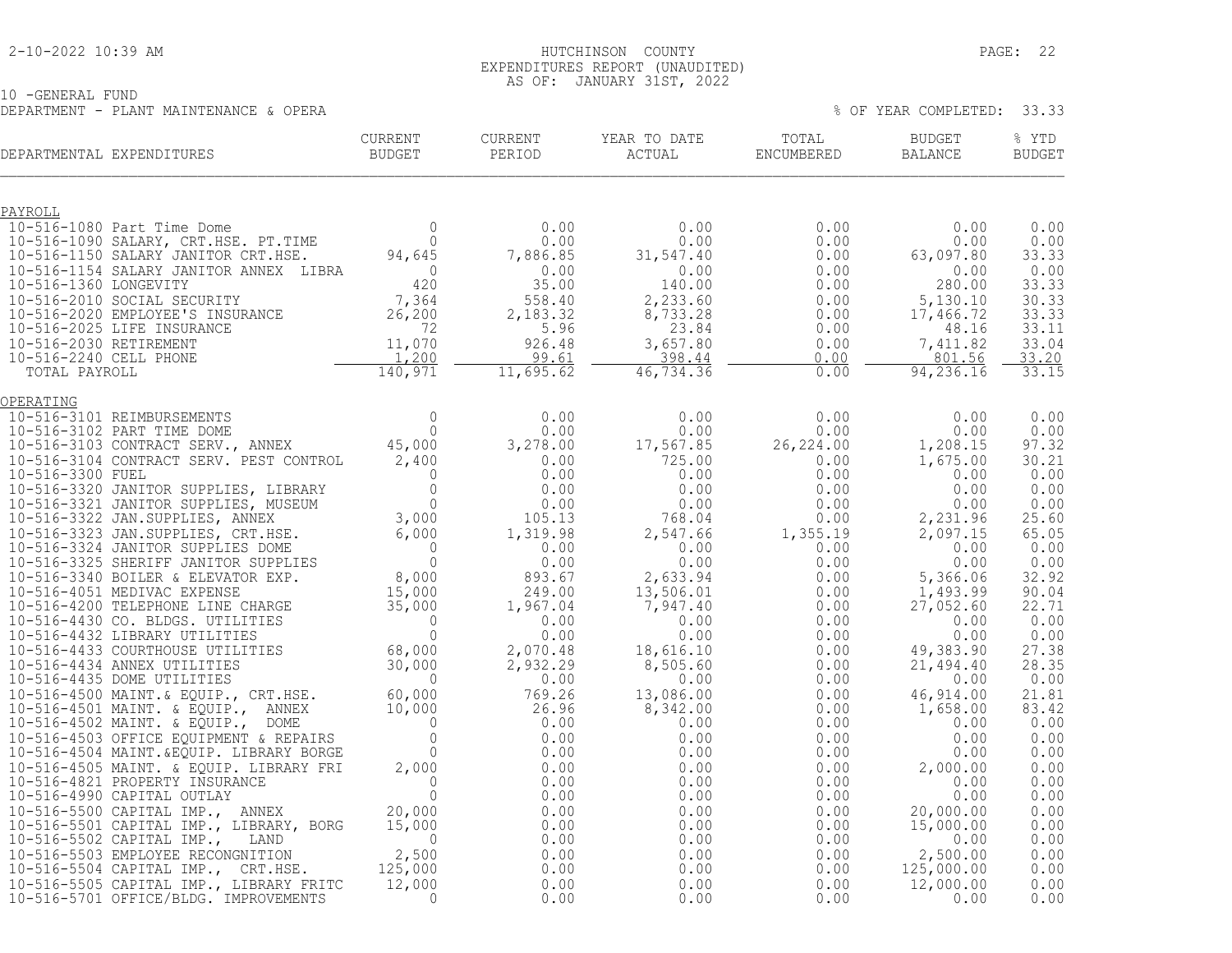#### 2-10-2022 10:39 AM HUTCHINSON COUNTY PAGE: 23 EXPENDITURES REPORT (UNAUDITED) AS OF: JANUARY 31ST, 2022

10 -GENERAL FUND DEPARTMENT - PLANT MAINTENANCE & OPERA

|         |         |              |       | % OF YEAR COMPLETED: 33.33 |       |
|---------|---------|--------------|-------|----------------------------|-------|
| CURRENT | CURRENT | YEAR TO DATE | TOTAL | BUDGET                     | % YTD |

| DEPARTMENTAL EXPENDITURES                                                                               | BUDGET            | PERIOD                            | ACTUAL                            | ENCUMBERED                        | BALANCE                                 | <b>BUDGET</b>                 |
|---------------------------------------------------------------------------------------------------------|-------------------|-----------------------------------|-----------------------------------|-----------------------------------|-----------------------------------------|-------------------------------|
| 10-516-5720 CONTINGENCY<br>10-516-5900 LAW BOOKS ANNEX<br>10-516-5990 CAPITAL OUTLAY<br>TOTAL OPERATING | 30,000<br>488,900 | 0.00<br>0.00<br>0.00<br>13,611.81 | 0.00<br>0.00<br>0.00<br>94,245.60 | 0.00<br>0.00<br>0.00<br>27,579.19 | 0.00<br>30,000.00<br>0.00<br>367,075.21 | 0.00<br>0.00<br>0.00<br>24.92 |
| TOTAL PLANT MAINTENANCE & OPERA                                                                         | 629,871           | 25,307.43                         | 140,979.96                        | 27,579.19                         | 461, 311, 37                            | 26.76                         |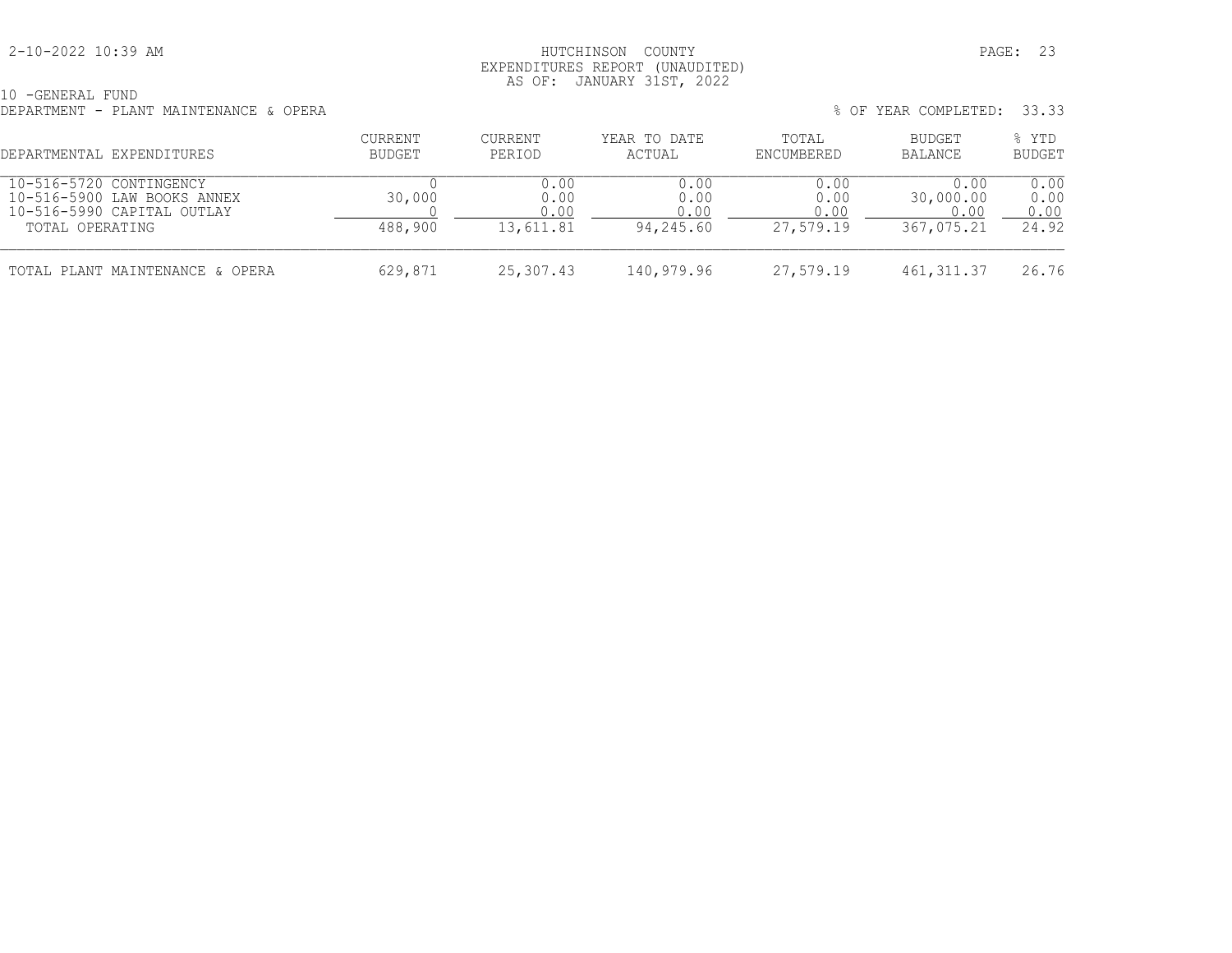| 2-10-2022 10:39 AM |  |  |
|--------------------|--|--|
|                    |  |  |

#### HUTCHINSON COUNTY **PAGE: 24**  EXPENDITURES REPORT (UNAUDITED) AS OF: JANUARY 31ST, 2022

10 -GENERAL FUND

| DEPARTMENT - FIRE PROTECTION             |                                 |                          |                        | % OF                | YEAR COMPLETED:                 | 33.33                  |
|------------------------------------------|---------------------------------|--------------------------|------------------------|---------------------|---------------------------------|------------------------|
| DEPARTMENTAL EXPENDITURES                | <b>CURRENT</b><br><b>BUDGET</b> | <b>CURRENT</b><br>PERIOD | YEAR TO DATE<br>ACTUAL | TOTAL<br>ENCUMBERED | <b>BUDGET</b><br><b>BALANCE</b> | % YTD<br><b>BUDGET</b> |
| OPERATING                                |                                 |                          |                        |                     |                                 |                        |
| $10 - 543 - 4860$<br>CONTRACTS, STINNETT | 41,000                          | 0.00                     | 10,250.00              | 30,750.00           | 0.00                            | 100.00                 |
| 10-543-4861 CONTRACTS, FRITCH            | 41,000                          | 0.00                     | 10,250.00              | 30,750.00           | 0.00                            | 100.00                 |
| 10-543-4862 CONTRACTS CRUTCH RANCH       | 10,000                          | 0.00                     | 2,500.00               | 7,500.00            | 0.00                            | 100.00                 |
| 10-543-4863 CONTRACTS SANFORD            |                                 | 0.00                     | 0.00                   | 0.00                | 0.00                            | 0.00                   |
| 10-543-4864 GIRLSTOWN/CITY OF BORGER     | 60,000                          | 0.00                     | 15,000.00              | 45,000.00           | 0.00                            | 100.00                 |
| 10-543-4940 FIRE CALLS<br>SKELLYTOWN     |                                 | 0.00                     | 0.00                   | 0.00                | 0.00                            | 0.00                   |
| 10-543-4941 FIRE CALLS<br>OTHERS         | 1,500                           | 0.00                     | 0.00                   | 0.00                | 1,500.00                        | 0.00                   |
| 10-543-5701 EQUIP. & MAINT. PCT.1        |                                 | 0.00                     | 0.00                   | 0.00                | 0.00                            | 0.00                   |
| 10-543-5702 EQUIP. & MAINT. PCT.2        |                                 | 0.00                     | 0.00                   | 0.00                | 0.00                            | 0.00                   |
| 10-543-5703 EQUIP. & MAINT. PCT.3        |                                 | 0.00                     | 0.00                   | 0.00                | 0.00                            | 0.00                   |
| 10-543-5704 EQUIP. & MAINT. PCT.4        |                                 | 0.00                     | 0.00                   | 0.00                | 0.00                            | 0.00                   |
| 10-543-5705 CO.WIDE FIRE                 |                                 | 0.00                     | 0.00                   | 0.00                | 0.00                            | 0.00                   |
| 10-543-5990 CAPITAL OUTLAY               |                                 | 0.00                     | 0.00                   | 0.00                | 0.00                            | 0.00                   |
| TOTAL OPERATING                          | 153,500                         | 0.00                     | 38,000.00              | 114,000.00          | 1,500.00                        | 99.02                  |

TOTAL FIRE PROTECTION 153,500 0.00 38,000.00 114,000.00 1,500.00 99.02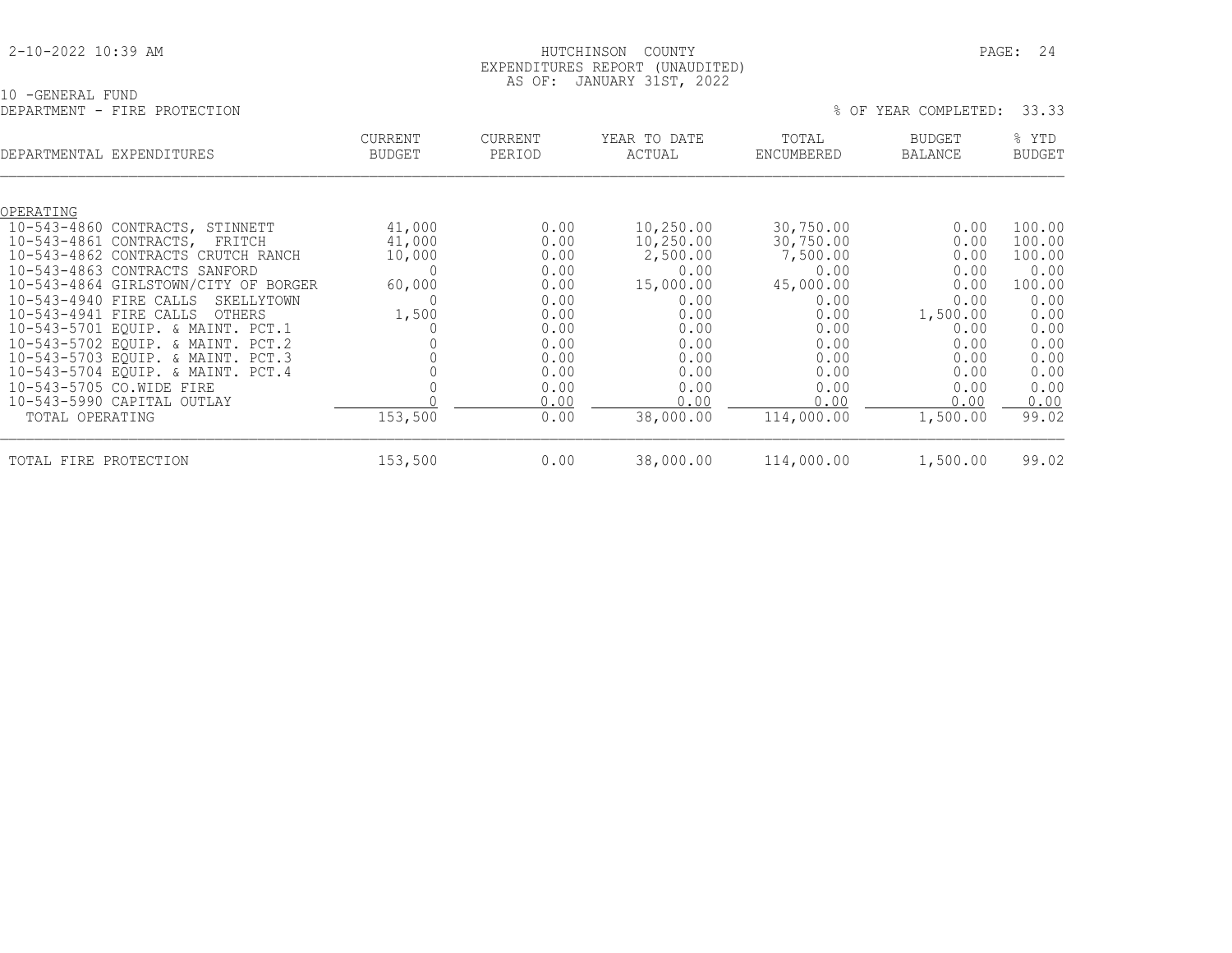#### 2-10-2022 10:39 AM HUTCHINSON COUNTY PAGE: 25 EXPENDITURES REPORT (UNAUDITED) AS OF: JANUARY 31ST, 2022

10 -GENERAL FUND DEPARTMENT - CONSTABLE PCT. #2 % OF YEAR COMPLETED: 33.33

| DEPARTMENTAL EXPENDITURES |                                         | <b>CURRENT</b><br><b>BUDGET</b> | <b>CURRENT</b><br>PERIOD | YEAR TO DATE<br>ACTUAL | TOTAL<br>ENCUMBERED | <b>BUDGET</b><br><b>BALANCE</b> | % YTD<br><b>BUDGET</b> |
|---------------------------|-----------------------------------------|---------------------------------|--------------------------|------------------------|---------------------|---------------------------------|------------------------|
|                           |                                         |                                 |                          |                        |                     |                                 |                        |
| PAYROLL                   |                                         |                                 |                          |                        |                     |                                 |                        |
| 10-550-1010 SALARY        |                                         | 49,433                          | 4,119.39                 | 16,477.56              | 0.00                | 32, 955.12                      | 33.33                  |
| 10-550-1360 LONGEVITY     | 10-550-1020 SECURITY SUP. (VEHICLE EXP. | 4,500<br>$\Omega$               | 375.00<br>0.00           | 1,500.00<br>0.00       | 0.00<br>0.00        | 3,000.00<br>0.00                | 33.33<br>0.00          |
|                           | 10-550-2010 SOCIAL SECURITY             | 4,126                           | 347.64                   | 1,390.57               | 0.00                | 2,735.28                        | 33.70                  |
|                           | 10-550-2020 EMPLOYEE'S INSURANCE        | 13,100                          | 1,091.66                 | 4,366.64               | 0.00                | 8,733.36                        | 33.33                  |
|                           | 10-550-2025 LIFE INSURANCE              | 36                              | 2.98                     | 11.92                  | 0.00                | 24.08                           | 33.11                  |
| 10-550-2030 RETIREMENT    |                                         | 6,202                           | 524.88                   | 2,072.24               | 0.00                | 4,130.02                        | 33.41                  |
| 10-550-2240 CELL PHONE    |                                         | 600                             | 50.00                    | 200.00                 | 0.00                | 400.00                          | 33.33                  |
|                           | 10-550-2250 TRAVEL ALLOWANCE            |                                 | 0.00                     | 0.00                   | 0.00                | 0.00                            | 0.00                   |
|                           | 10-550-2260 VACATION & SICK LEAVE       | $\cap$                          | 0.00                     | 0.00                   | 0.00                | 0.00                            | 0.00                   |
| TOTAL PAYROLL             |                                         | 77,997                          | 6, 511.55                | 26,018.93              | 0.00                | 51,977.86                       | 33.36                  |
| OPERATING                 |                                         |                                 |                          |                        |                     |                                 |                        |
|                           | 10-550-3100 OFFICE SUPPLIES             | 200                             | 0.00                     | 89.28                  | 0.00                | 110.72                          | 44.64                  |
| 10-550-4200 TELEPHONE     |                                         | $\cap$                          | 0.00                     | 0.00                   | 0.00                | 0.00                            | 0.00                   |
|                           | 10-550-4270 TRAINING AND EDUCATION      | 2,000                           | 0.00                     | 0.00                   | 0.00                | 2,000.00                        | 0.00                   |
|                           | 10-550-4520 EQUIPMENT MAINTENANCE       | 500                             | 106.99                   | 478.32                 | 0.00                | 21.68                           | 95.66                  |
| 10-550-4800 BONDS         |                                         | 200                             | 0.00                     | 0.00                   | 0.00                | 200.00                          | 0.00                   |
| 10-550-4810 DUES          |                                         | 700                             | 0.00                     | 400.00                 | 0.00                | 300.00                          | 57.14                  |
|                           | 10-550-4990 MISCELLANEOUS EXPENSE       | 500                             | 0.00<br>0.00             | 0.00<br>1,779.28       | 0.00<br>0.00        | 500.00<br>220.72                | 0.00                   |
| 10-550-5700 EQUIPMENT     | 10-550-5990 CAPITAL OUTLAY              | 2,000                           | 0.00                     | 0.00                   | 0.00                | 0.00                            | 88.96                  |
| TOTAL OPERATING           |                                         | 6,100                           | 106.99                   | 2,746.88               | 0.00                | 3,353.12                        | 0.00<br>45.03          |
|                           |                                         |                                 |                          |                        |                     |                                 |                        |
| TOTAL CONSTABLE PCT. #2   |                                         | 84,097                          | 6,618.54                 | 28,765.81              | 0.00                | 55,330.98                       | 34.21                  |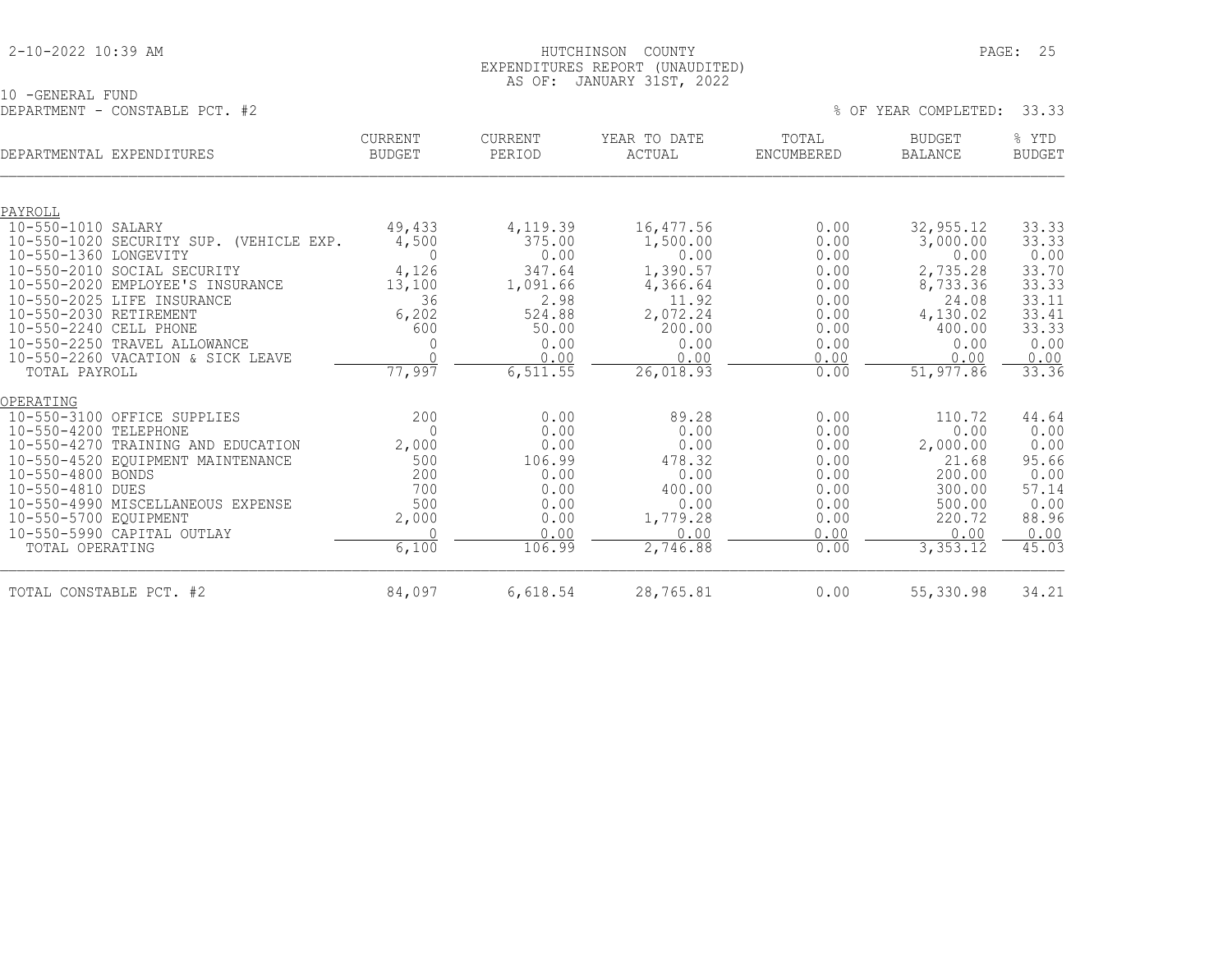### 2-10-2022 10:39 AM HUTCHINSON COUNTY PAGE: 26 EXPENDITURES REPORT (UNAUDITED) AS OF: JANUARY 31ST, 2022

10 -GENERAL FUND

| DEPARTMENT - CONSTABLE PCT. #1                       |                                 |                          |                        |                     | % OF YEAR COMPLETED:     | 33.33                  |
|------------------------------------------------------|---------------------------------|--------------------------|------------------------|---------------------|--------------------------|------------------------|
| DEPARTMENTAL EXPENDITURES                            | <b>CURRENT</b><br><b>BUDGET</b> | <b>CURRENT</b><br>PERIOD | YEAR TO DATE<br>ACTUAL | TOTAL<br>ENCUMBERED | BUDGET<br><b>BALANCE</b> | % YTD<br><b>BUDGET</b> |
|                                                      |                                 |                          |                        |                     |                          |                        |
| PAYROLL                                              |                                 |                          |                        |                     |                          |                        |
| 10-551-1010 SALARY                                   | 49,433                          | 4,119.39                 | 16,477.56              | 0.00                | 32, 955.12               | 33.33                  |
| $10 - 551 - 1020$<br>SECURITY SUP. (VEHICLE EXP.     | 4,500                           | 375.00                   | 1,500.00               | 0.00                | 3,000.00                 | 33.33                  |
| $10 - 551 - 1360$<br>LONGEVITY                       | $\mathbf{0}$                    | 0.00                     | 0.00                   | 0.00                | 0.00                     | 0.00                   |
| 10-551-2010 SOCIAL SECURITY                          | 4,126                           | 339.07                   | 1,348.97               | 0.00                | 2,776.88                 | 32.70                  |
| $10 - 551 - 2020$<br>EMPLOYEE'S INSURANCE            | 13,100                          | 1,091.66                 | 4,366.64               | 0.00                | 8,733.36                 | 33.33                  |
| 10-551-2025 LIFE INSURANCE<br>10-551-2030 RETIREMENT | 36<br>6,202                     | 2.98<br>524.88           | 11.92                  | 0.00<br>0.00        | 24.08                    | 33.11                  |
| 10-551-2240 CELL PHONE                               | 600                             | 50.00                    | 2,072.24<br>200.00     | 0.00                | 4,130.02<br>400.00       | 33.41<br>33.33         |
| 10-551-2260 VACATION AND/ OR SICKLEAVE               |                                 | 0.00                     | 0.00                   | 0.00                | 0.00                     | 0.00                   |
| TOTAL PAYROLL                                        | 77,997                          | 6,502.98                 | 25, 977.33             | 0.00                | 52,019.46                | 33.31                  |
| OPERATING                                            |                                 |                          |                        |                     |                          |                        |
| 10-551-3100 OFFICE SUPPLES                           | 200                             | 0.00                     | 0.00                   | 0.00                | 200.00                   | 0.00                   |
| $10 - 551 - 4200$<br>TELEPHONE                       | $\Omega$                        | 0.00                     | 0.00                   | 0.00                | 0.00                     | 0.00                   |
| $10 - 551 - 4270$<br>TRAINING AND EDUCATION          | 2,000                           | 0.00                     | 0.00                   | 0.00                | 2,000.00                 | 0.00                   |
| 10-551-4800 BONDS                                    | 200                             | 0.00                     | 0.00                   | 0.00                | 200.00                   | 0.00                   |
| 10-551-4810 DUES                                     | 700                             | 0.00                     | 0.00                   | 0.00                | 700.00                   | 0.00                   |
| 10-551-4990 MISC.                                    | 500                             | 0.00                     | 0.00                   | 0.00                | 500.00                   | 0.00                   |
| 10-551-5701 EQUIPMENT                                | 2,000                           | 98.49                    | 396.08                 | 0.00                | 1,603.92                 | 19.80                  |
| 10-551-5720 COMPUTER                                 | 400                             | 0.00                     | 0.00                   | 0.00                | 400.00                   | 0.00                   |
| 10-551-5990 CAPITAL OUTLAY                           |                                 | 0.00                     | 0.00                   | 0.00                | 0.00                     | 0.00                   |
| TOTAL OPERATING                                      | 6,000                           | 98.49                    | 396.08                 | 0.00                | 5,603.92                 | 6.60                   |
| TOTAL CONSTABLE PCT. #1                              | 83,997                          | 6,601.47                 | 26,373.41              | 0.00                | 57,623.38                | 31.40                  |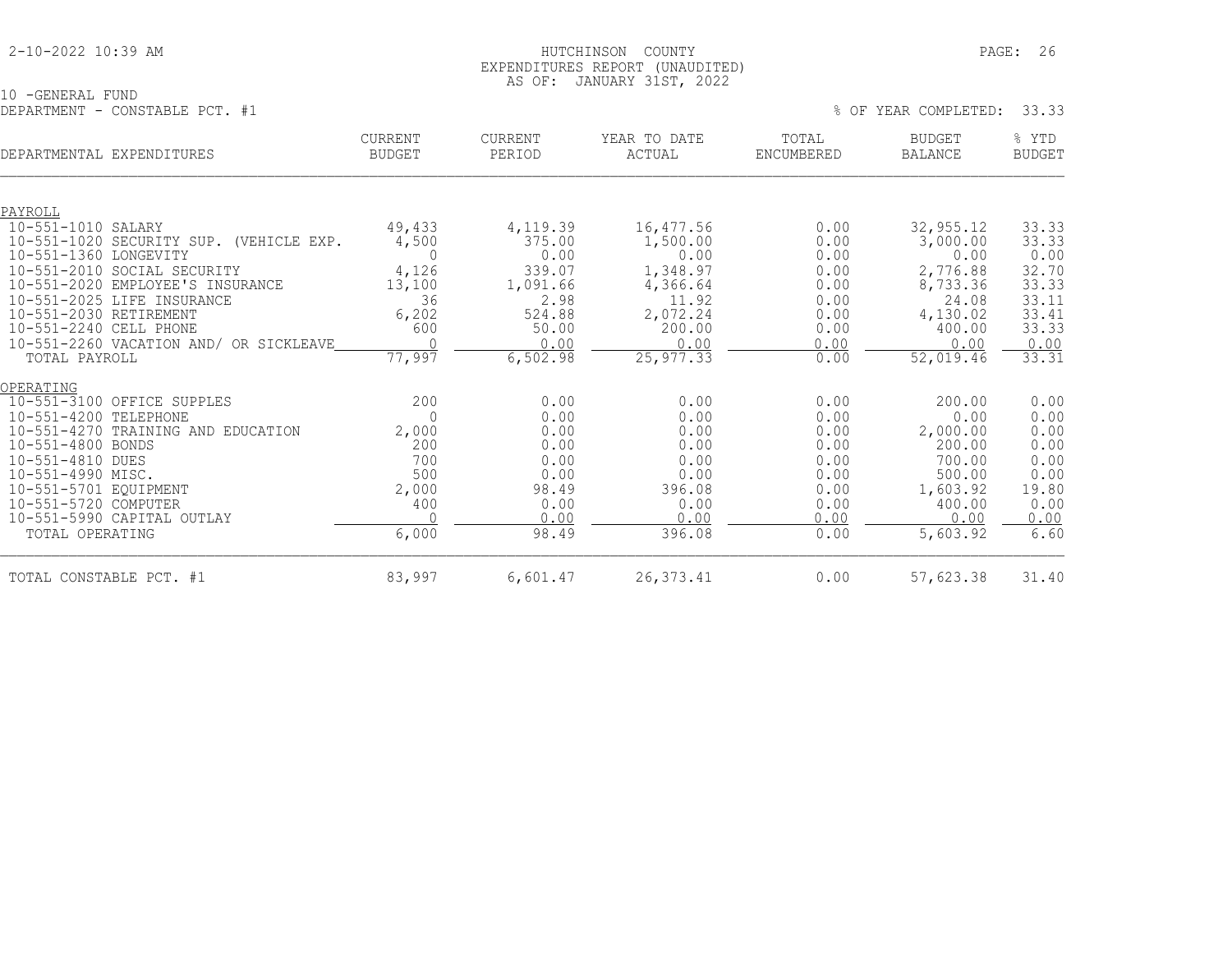|  |  |  |  | 2-10-2022 10:39 AM |  |
|--|--|--|--|--------------------|--|
|--|--|--|--|--------------------|--|

## 10 -GENERAL FUND<br>DEPARTMENT - SHERIFF

% OF YEAR COMPLETED: 33.33

|                               | DEPARTMENTAL EXPENDITURES                                            | <b>CURRENT</b><br><b>BUDGET</b> | CURRENT<br>PERIOD  | YEAR TO DATE<br>ACTUAL | TOTAL<br>ENCUMBERED | <b>BUDGET</b><br><b>BALANCE</b> | % YTD<br><b>BUDGET</b> |
|-------------------------------|----------------------------------------------------------------------|---------------------------------|--------------------|------------------------|---------------------|---------------------------------|------------------------|
|                               |                                                                      |                                 |                    |                        |                     |                                 |                        |
| PAYROLL<br>10-560-1010 SALARY |                                                                      | 80,805                          | 6,733.74           | 26,934.96              | 0.00                | 53,869.92                       | 33.33                  |
|                               | 10-560-1030 D.A.R.E. OFFICER SALARY                                  | $\Omega$                        | 0.00               | 0.00                   | 0.00                | 0.00                            | 0.00                   |
|                               | 10-560-1040 SALARY, DEPUTIES                                         | 696,947                         | 63,365.90          | 245, 439.89            | 0.00                | 451,506.79                      | 35.22                  |
|                               | 10-560-1050 SALARY, SECRETARY                                        | 48,173                          | 4,014.45           | 16,057.80              | 0.00                | 32, 115.60                      | 33.33                  |
|                               | 10-560-1051 RECORDS CLERK                                            | 45,959                          | 3,829.90           | 15,319.60              | 0.00                | 30,639.20                       | 33.33                  |
|                               | 10-560-1052 SALARY, FILE CLERK I                                     | 45,959                          | 3,829.90           | 15,319.60              | 0.00                | 30,639.20                       | 33.33                  |
|                               | 10-560-1070 SALARY, FILE CLERK II                                    | 45,959                          | 0.00               | 0.00                   | 0.00                | 45,958.80                       | 0.00                   |
|                               | 10-560-1100 CERTIFICATE PAY                                          | 14,700                          | 1,225.00           | 4,900.00               | 0.00                | 9,800.00                        | 33.33                  |
| 10-560-1360 LONGEVITY         |                                                                      | 4,080                           | 340.80             | 1,355.40               | 0.00                | 2,724.60                        | 33.22                  |
|                               | 10-560-2010 SOCIAL SECURITY                                          | 75, 259                         | 6,145.04           | 23,937.17              | 0.00                | 51,322.10                       | 31.81                  |
|                               | 10-560-2020 EMPLOYEE'S INSURANCE<br>10-560-2025 LIFE INSURANCE       | 208,685<br>612                  | 17,515.21<br>47.68 | 71,744.16<br>196.68    | 0.00<br>0.00        | 136,940.84<br>415.32            | 34.38<br>32.14         |
| 10-560-2030 RETIREMENT        |                                                                      | 113,135                         | 9,637.30           | 37, 137.00             | 0.00                | 75,997.90                       | 32.83                  |
| 10-560-2050 UNIFORMS          |                                                                      | 7,500                           | 198.50             | 7,184.58               | 0.00                | 315.42                          | 95.79                  |
|                               | 10-560-2052 UNIFORM UPKEEP                                           | 2,000                           | 265.60             | 1,074.66               | 0.00                | 925.34                          | 53.73                  |
| 10-560-2240 CELL PHONE        |                                                                      | 1,200                           | 100.00             | 400.00                 | 0.00                | 800.00                          | 33.33                  |
|                               | 10-560-2260 VACATION & SICK LEAVE                                    | $\cap$                          | 0.00               | 0.00                   | 0.00                | 0.00                            | 0.00                   |
| TOTAL PAYROLL                 |                                                                      | 1,390,973                       | 117,249.02         | 467,001.50             | 0.00                | 923, 971.03                     | 33.57                  |
| OPERATING                     |                                                                      |                                 |                    |                        |                     |                                 |                        |
|                               | 10-560-3100 OFFICE SUPPLIES                                          | 6,500                           | 100.86             | 1,794.07               | 0.00                | 4,705.93                        | 27.60                  |
| 10-560-3101 COPIER EXP.       |                                                                      | 4,000                           | 166.77             | 662.06                 | 0.00                | 3,337.94                        | 16.55                  |
|                               | 10-560-3110 POSTAGE AND BOX RENT                                     | 2,000                           | 134.42             | 981.32                 | 0.00                | 1,018.68                        | 49.07                  |
| 10-560-3300 FUEL              |                                                                      | 50,000                          | 5, 312.82          | 24,521.98              | 0.00                | 25,478.02                       | 49.04                  |
| 10-560-3301 OIL               |                                                                      | 3,000                           | 817.62             | 817.62                 | 0.00                | 2,182.38                        | 27.25                  |
|                               | 10-560-3511 ARMOR & SUPPLIES                                         | 5,000                           | 900.00             | 1,922.72               | 0.00                | 3,077.28                        | 38.45                  |
| 10-560-3540 TIRES             |                                                                      | 10,000                          | 836.00             | 2,835.50               | 0.00                | 7,164.50                        | 28.36                  |
|                               | 10-560-4000 LAB ANALYSIS FEE                                         | 500                             | 0.00               | 0.00                   | 0.00                | 500.00                          | 0.00                   |
|                               | 10-560-4051 EMP. MEDICAL EXP.                                        | 2,500                           | 0.00               | 637.50                 | 0.00                | 1,862.50                        | 25.50                  |
| 10-560-4200 TELEPHONE         |                                                                      | $\Omega$                        | 0.00               | 0.00                   | 0.00                | 0.00                            | 0.00                   |
| 10-560-4220 DISPATCH          |                                                                      | 110,000                         | 0.00               | 0.00                   | 110,000.00          | 0.00                            | 100.00                 |
|                               | 10-560-4270 TRAINING AND EDUCATION CONF                              | 2,000                           | 0.00               | 0.00                   | 0.00<br>0.00        | 2,000.00                        | 0.00<br>78.09          |
|                               | 10-560-4271 TRAINING AND EDUCATION<br>10-560-4290 TRAVEL AND LODGING | 13,500<br>8,000                 | 2,965.00<br>458.38 | 10,541.94<br>1,494.11  | 0.00                | 2,958.06<br>6,505.89            | 18.68                  |
|                               | 10-560-4520 EQUIPMENT MAINT                                          | 1,000                           | 0.00               | 0.00                   | 0.00                | 1,000.00                        | 0.00                   |
|                               | 10-560-4540 CAR REPAIR AND MAINTENANCE                               | 44,280                          | 9,330.60           | 22, 239.58             | 14,279.96           | 7,760.42                        | 82.47                  |
|                               | 10-560-4541 MISCELLANEOUS                                            | 3,500                           | 271.61             | 1,621.48               | 0.00                | 1,878.52                        | 46.33                  |
| 10-560-4542 ESTRAY            |                                                                      | 1,500                           | 81.00              | 266.50                 | 0.00                | 1,233.50                        | 17.77                  |

 10-560-4543 MAJOR CAR REPAIRS 0 0.00 0.00 0.00 0.00 0.00 10-560-4545 FIRE MARSHALL 0 0.00 0.00 0.00 0.00 0.00 10-560-4546 ACT (TASK FORCE) 2,000 0.00 0.00 0.00 2,000.00 0.00 10-560-4800 BONDS 500 0.00 306.00 0.00 194.00 61.20 10-560-5700 EQUIPMENT 65,000 2,619.55 22,565.90 17,896.39 24,537.71 62.25 10-560-5701 SQUAD CARS 120,000 0.00 5,673.40 116,285.50 ( 1,958.90) 101.63 10-560-5702 K-9 EXPENSES 5,000 151.51 727.14 0.00 4,272.86 14.54 10-560-5720 COMPUTER EXPENSE 2,500 0.00 110.00 1,133.51 1,256.49 49.74 10-560-5721 COMPUTER SUPPORT & MAINT. 39,000 19,788.18 23,538.18 7,059.00 8,402.82 78.45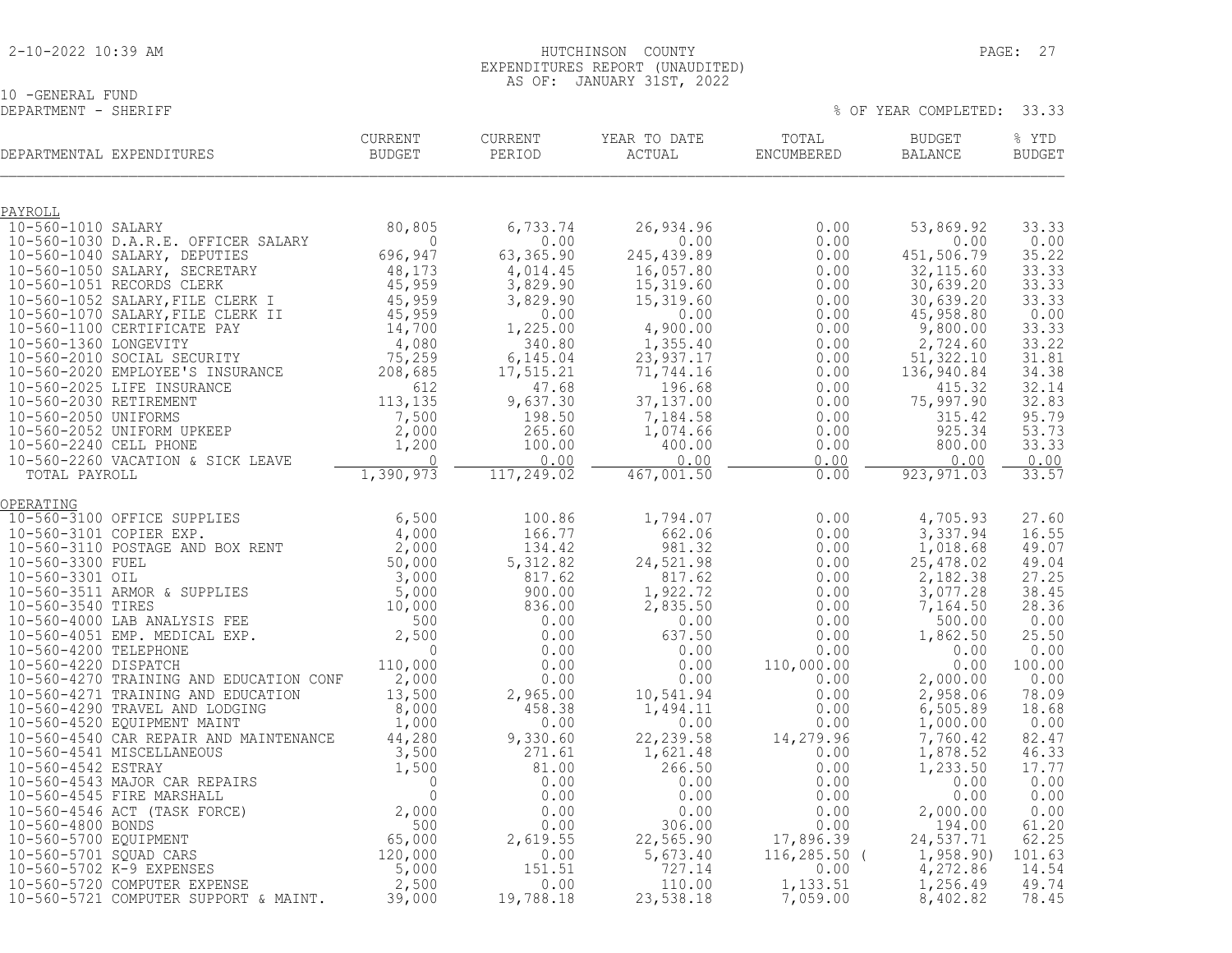#### 2-10-2022 10:39 AM HUTCHINSON COUNTY PAGE: 28 EXPENDITURES REPORT (UNAUDITED) AS OF: JANUARY 31ST, 2022

| 10 -GENERAL FUND<br>DEPARTMENT - SHERIFF                                                          |                            | % OF YEAR COMPLETED: 33.33          |                                        |                                         |                                            |                                 |  |
|---------------------------------------------------------------------------------------------------|----------------------------|-------------------------------------|----------------------------------------|-----------------------------------------|--------------------------------------------|---------------------------------|--|
| DEPARTMENTAL EXPENDITURES                                                                         | CURRENT<br>BUDGET          | <b>CURRENT</b><br>PERIOD            | YEAR TO DATE<br>ACTUAL                 | TOTAL<br>ENCUMBERED                     | BUDGET<br><b>BALANCE</b>                   | % YTD<br><b>BUDGET</b>          |  |
| 10-560-5730 VIDEO CAMERAS<br>10-560-5731 VERIZON<br>10-560-5990 CAPITAL OUTLAY<br>TOTAL OPERATING | 26,000<br>5,000<br>532,280 | 0.00<br>324.00<br>0.00<br>44,258.32 | 0.00<br>1,632.00<br>0.00<br>124,889.00 | 17,321.04<br>0.00<br>0.00<br>283,975.40 | 8,678.96<br>3,368.00<br>0.00<br>123,415.56 | 66.62<br>32.64<br>0.00<br>76.81 |  |
| TOTAL SHERIFF                                                                                     | 1,923,252                  | 161,507.34                          | 591,890.50                             | 283,975.40                              | 1,047,386.59                               | 45.54                           |  |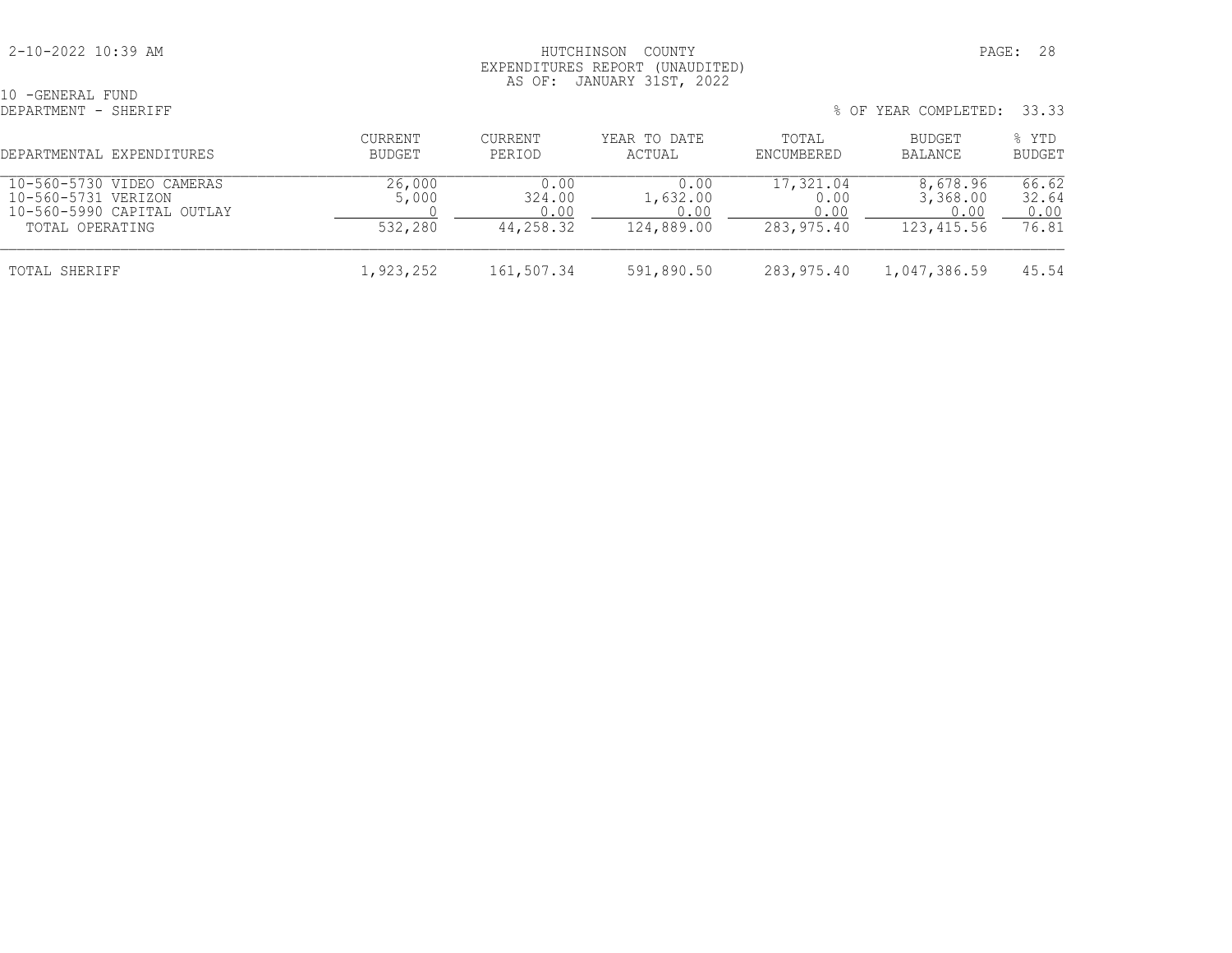10 -GENERAL FUND<br>DEPARTMENT - JAIL

|                         | DEPARTMENTAL EXPENDITURES                                                                              | <b>CURRENT</b><br><b>BUDGET</b> | <b>CURRENT</b><br>PERIOD | YEAR TO DATE<br>ACTUAL | TOTAL<br>ENCUMBERED | <b>BUDGET</b><br><b>BALANCE</b> | % YTD<br><b>BUDGET</b> |
|-------------------------|--------------------------------------------------------------------------------------------------------|---------------------------------|--------------------------|------------------------|---------------------|---------------------------------|------------------------|
| PAYROLL                 |                                                                                                        |                                 |                          |                        |                     |                                 |                        |
|                         | 10-561-1040 SALARY, CORRECTIONS OFFICER                                                                | 975,359                         | 76,783.50                | 312,989.34             | 0.00                | 662,369.34                      | 32.09                  |
| 10-561-1070 JAIL NURSE  |                                                                                                        | $\bigcap$                       | 0.00                     | 0.00                   | 0.00                | 0.00                            | 0.00                   |
| 10-561-1080 JAIL COOK   |                                                                                                        | 68,515                          | 5,709.58                 | 22,014.82              | 0.00                | 46,500.14                       | 32.13                  |
| 10-561-1360 LONGEVITY   | 10-561-1100 CERTIFICATE PAY                                                                            | 10,200<br>4,200                 | 850.00<br>316.57         | 3,374.08<br>1,256.77   | 0.00<br>0.00        | 6,825.92<br>2,943.23            | 33.08<br>29.92         |
|                         | 10-561-1390 SALARY, JAIL COOKS (2)                                                                     | $\circ$                         | 0.00                     | 0.00                   | 0.00                | 0.00                            | 0.00                   |
|                         | 10-561-2010 SOCIAL SECURITY                                                                            | 81,004                          | 6,079.66                 | 24,654.34              | 0.00                | 56, 349.45                      | 30.44                  |
|                         | 10-561-2020 EMPLOYEE'S INSURANCE                                                                       | 219,650                         | 18, 255.07               | 73,193.93              | 0.00                | 146,456.07                      | 33.32                  |
| 10-561-2030 RETIREMENT  | 10-561-2025 LIFE INSURANCE                                                                             | 684<br>121,771                  | 53.64                    | 214.56<br>38,738.72    | 0.00                | 469.44<br>83,031.81             | 31.37<br>31.81         |
| 10-561-2050 UNIFORMS    |                                                                                                        | 5,000                           | 9,668.49<br>157.13       | 496.50                 | 0.00<br>0.00        | 4,503.50                        | 9.93                   |
|                         | 10-561-2052 UNIFORM UPKEEP                                                                             | 3,500                           | 59.80                    | 254.80                 | 0.00                | 3,245.20                        | 7.28                   |
| 10-561-2240 CELL PHONE  |                                                                                                        | 600                             | 50.00                    | 200.00                 | 0.00                | 400.00                          | 33.33                  |
|                         | 10-561-2260 VACATION & SICK LEAVE                                                                      | $\bigcap$                       | 0.00                     | 0.00                   | 0.00                | 0.00                            | 0.00                   |
| TOTAL PAYROLL           |                                                                                                        | 1,490,482                       | 117,983.44               | 477, 387.86            | 0.00                | 1,013,094.10                    | 32.03                  |
| OPERATING               |                                                                                                        |                                 |                          |                        |                     |                                 |                        |
|                         | 10-561-3100 OFFICE SUPPLIES                                                                            | 2,000                           | 292.53                   | 650.19                 | 0.00                | 1,349.81                        | 32.51                  |
| 10-561-3101 COPIER EXP. |                                                                                                        | 3,000                           | 145.58                   | 586.07                 | 0.00                | 2,413.93                        | 19.54                  |
| 10-561-3300 FUEL        | 10-561-3220 JANITOR SUPPLIES                                                                           | 2,500<br>5,000                  | 1,306.04<br>633.64       | 3,415.93<br>3,307.44   | 0.00(<br>0.00       | 915.93)<br>1,692.56             | 136.64<br>66.15        |
|                         | 10-561-3330 JAIL GROCERIES                                                                             | 100,000                         | 10,967.68                | 45, 119.55             | 0.00                | 54,880.45                       | 45.12                  |
|                         | 10-561-3331 JAIL SUPPLIES                                                                              | 9,500                           | 975.11                   | 3,136.41               | 0.00                | 6,363.59                        | 33.01                  |
|                         |                                                                                                        | $\mathbf 0$                     | 0.00                     | 0.00                   | 0.00                | 0.00                            | 0.00                   |
|                         | 10-561-3350 JAIL LINENS & MATTRESSES<br>10-561-3351 KITCHEN SUPPLIES<br>10-561-3380 PRISONERS CLOTHING | 1,000                           | 370.84<br>0.00           | 1,463.87               | 0.00(               | 463.87)                         | 146.39<br>0.00         |
| 10-561-4000 SCAAP       |                                                                                                        | 1,000<br>$\mathbf 0$            | 0.00                     | 0.00<br>0.00           | 0.00<br>0.00        | 1,000.00<br>0.00                | 0.00                   |
|                         | 10-561-4050 PRISONERS MEDICAL EXP.                                                                     | 15,000                          | 594.84                   | 4,597.10               | 0.00                | 10,402.90                       | 30.65                  |
|                         | 10-561-4051 CONTRACT DOCTOR                                                                            | 54,000                          | 4,500.00                 | 18,000.00              | 36,000.00           | 0.00                            | 100.00                 |
|                         | 10-561-4052 MENTAL HEALTH                                                                              | 12,000                          | 600.00                   | 2,400.00               | 0.00                | 9,600.00                        | 20.00                  |
| 10-561-4200 TELEPHONE   | 10-561-4271 TRAINING & EDUCATION                                                                       | $\Omega$<br>12,000              | 0.00<br>1,858.28         | 0.00<br>3,515.43       | 0.00<br>0.00        | 0.00<br>8,484.57                | 0.00<br>29.30          |
|                         | 10-561-4430 JAIL UTILITIES                                                                             | 12,000                          | 888.99                   | 4,364.67               | 0.00                | 7,635.33                        | 36.37                  |
|                         | 10-561-4500 JAIL BUILDING MAINTENANCE                                                                  | 45,000                          | 0.00                     | 1,385.27               | 0.00                | 43,614.73                       | 3.08                   |
|                         | 10-561-4510 JAIL EQUIP. REPAIRS                                                                        | 50,000                          | 2,574.04                 | 9,905.88               | 4,366.32            | 35,727.80                       | 28.54                  |
|                         | 10-561-4511 LOCK REPAIR & MAINT.<br>10-561-4600 INMATE HOUSING                                         | 1,500<br>7,500                  | 0.00<br>0.00             | 0.00                   | 0.00                | 1,500.00                        | 0.00                   |
| 10-561-4800 BONDS       |                                                                                                        | 300                             | 71.00                    | 0.00<br>71.00          | 0.00<br>0.00        | 7,500.00<br>229.00              | 0.00<br>23.67          |
|                         | 10-561-4990 MISC. EXPENSE                                                                              | 2,500                           | 551.03                   | 1,594.78               | 0.00                | 905.22                          | 63.79                  |
| 10-561-5700 EQUIPMENT   |                                                                                                        | 47,000                          | 539.55                   | 41,483.58              | 0.00                | 5,516.42                        | 88.26                  |
|                         | 10-561-5720 COMPUTER EXPENSE                                                                           | 2,500                           | 0.00                     | 1,994.13               | 0.00                | 505.87                          | 79.77                  |
|                         | 10-561-5721 COMPUTER SUPPORT & MAINT<br>10-561-5990 CAPITAL OUTLAY                                     | 23,000<br>$\overline{0}$        | 19,585.49<br>0.00        | 19,585.49<br>0.00      | 1,770.24<br>0.00    | 1,644.27<br>0.00                | 92.85<br>0.00          |
| TOTAL OPERATING         |                                                                                                        | 408,300                         | 46, 454.64               | 166,576.79             | 42,136.56           | 199,586.65                      | 51.12                  |
|                         |                                                                                                        |                                 |                          |                        |                     |                                 |                        |
| TOTAL JAIL              |                                                                                                        | 1,898,782                       | 164,438.08               | 643,964.65             | 42,136.56           | 1, 212, 680.75                  | 36.13                  |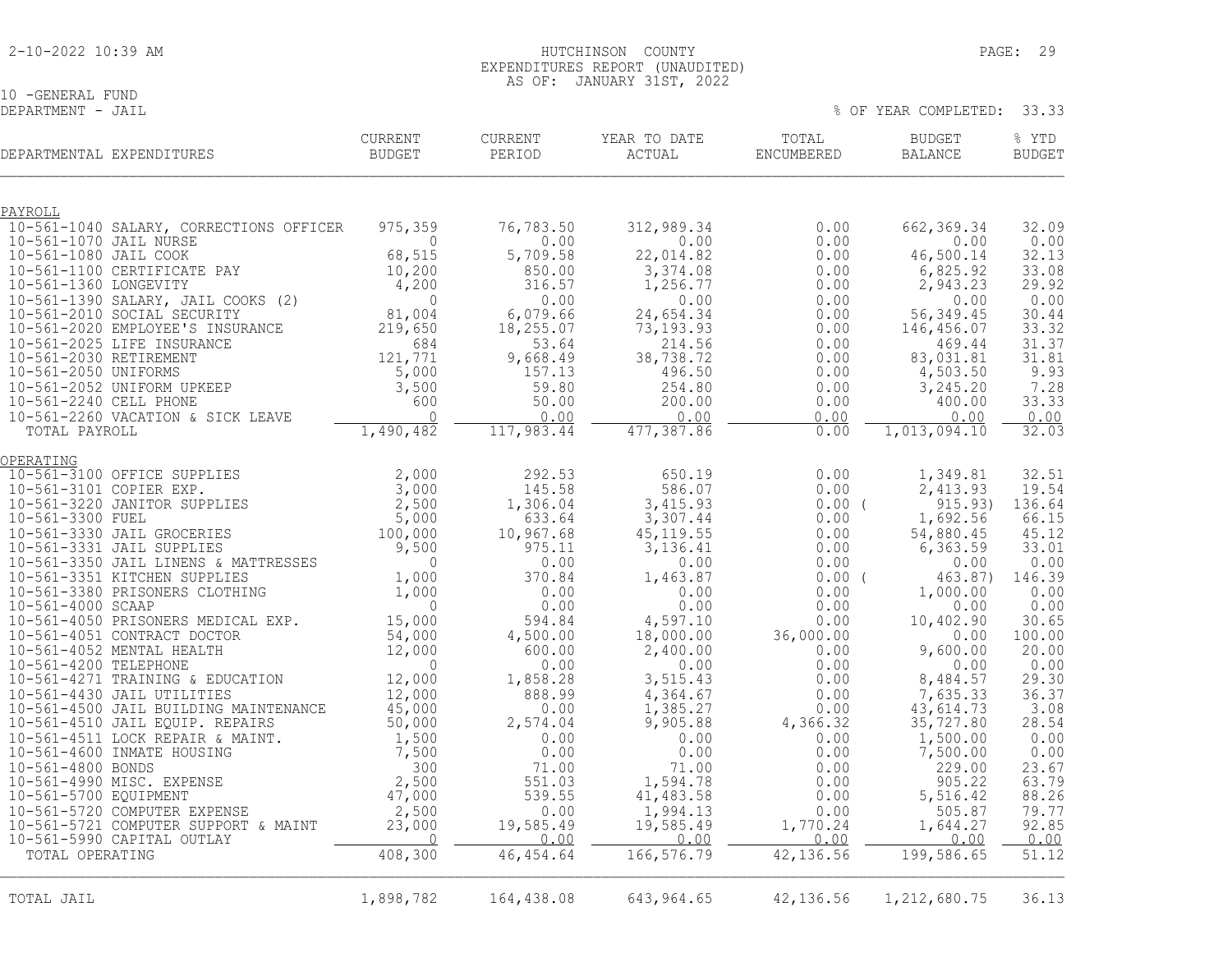# 10 -GENERAL FUND<br>DEPARTMENT - JUVENILE

| DEPARTMENTAL EXPENDITURES                                | <b>CURRENT</b><br><b>BUDGET</b> | <b>CURRENT</b><br>PERIOD | YEAR TO DATE<br>ACTUAL  | TOTAL<br>ENCUMBERED | <b>BUDGET</b><br><b>BALANCE</b> | % YTD<br><b>BUDGET</b> |
|----------------------------------------------------------|---------------------------------|--------------------------|-------------------------|---------------------|---------------------------------|------------------------|
|                                                          |                                 |                          |                         |                     |                                 |                        |
| PAYROLL<br>10-571-1020 SALARY OFFICER                    | 79,789                          | 6,649.07                 | 26,596.28               | 0.00                | 53, 192.56                      | 33.33                  |
| 10-571-1030 SALARIES, ASSISTANT                          | 57,509                          | 4,792.44                 | 19,169.76               | 0.00                | 38, 339.52                      | 33.33                  |
| 10-571-1040 OFFICE MANAGER SALARY                        | 46,440                          | 3,870.01                 | 15,480.04               | 0.00                | 30,960.08                       | 33.33                  |
| 10-571-1050 JPO SALARY                                   | 56,429                          | 4,702.45                 | 18,809.80               | 0.00                | 37,619.60                       | 33.33                  |
| 10-571-1060 Receptionist                                 | 18,987                          | 1,582.25                 | 6,329.00                | 0.00                | 12,658.00                       | 33.33                  |
| 10-571-1360 LONGEVITY                                    | 6,235                           | 415.00                   | 2,290.00                | 0.00                | 3,945.00                        | 36.73                  |
| 10-571-2010 SOCIAL SECURITY                              | 21,768                          | 2,946.76                 | 7,697.84                | 0.00                | 14,070.39                       | 35.36                  |
| 10-571-2020 EMPLOYEE'S INSURANCE                         | 80,883                          | 6,473.61                 | 28,026.86               | 0.00                | 52,856.14                       | 34.65                  |
| 10-571-2025 LIFE INSURANCE                               | 225                             | 17.88                    | 75.40                   | 0.00                | 149.60                          | 33.51                  |
| 10-571-2030 RETIREMENT                                   | 32,589                          | 4,628.06                 | 12, 211.43              | 0.00                | 20,377.32                       | 37.47                  |
| 10-571-2260 VACATION & SICK LEAVE<br>TOTAL PAYROLL       | 19,163<br>420,018               | 18,008.64                | 18,008.64<br>154,695.05 | 0.00<br>0.00        | 1,154.40<br>265, 322.61         | 93.98<br>36.83         |
|                                                          |                                 | 54,086.17                |                         |                     |                                 |                        |
| OPERATING                                                |                                 |                          |                         |                     |                                 |                        |
| 10-571-3100 OFFICE SUPPLIES                              | 5,500                           | 217.12                   | 522.45                  | 0.00                | 4,977.55                        | 9.50                   |
| 10-571-3110 BOX RENT & POSTAGE                           | $\mathbf{0}$                    | 0.00                     | 0.00                    | 0.00                | 0.00                            | 0.00                   |
| 10-571-3511 FIREARMS, AMMO & EQUIPMENT                   | 4,000                           | 394.55                   | 519.55                  | 0.00                | 3,480.45                        | 12.99                  |
| 10-571-4000 LEGAL FEES<br>10-571-4010 AUDIT              | $\bigcap$<br>5,000              | 0.00<br>4,600.00         | 0.00<br>4,600.00        | 0.00<br>0.00        | 0.00<br>400.00                  | 0.00<br>92.00          |
| 10-571-4050 COUNSELING                                   | 34,400                          | 3,920.00                 | 5,880.00                | 0.00                | 28,520.00                       | 17.09                  |
| 10-571-4051 EMP. MEDICAL EXP.                            | $\Omega$                        | 0.00                     | 0.00                    | 0.00                | 0.00                            | 0.00                   |
| 10-571-4140 INTERPRETER                                  | $\Omega$                        | 0.00                     | 0.00                    | 0.00                | 0.00                            | 0.00                   |
| 10-571-4220 RADIO REPAIR                                 | $\Omega$                        | 0.00                     | 0.00                    | 0.00                | 0.00                            | 0.00                   |
| 10-571-4290 TRAVEL                                       | 5,000                           | 0.00                     | 50.00                   | 0.00                | 4,950.00                        | 1.00                   |
| 10-571-4500 BUILDING MAINT.                              | $\Omega$                        | 0.00                     | 0.00                    | 0.00                | 0.00                            | 0.00                   |
| 10-571-4540 VEHICLE EXP.                                 | 50,000                          | 497.25                   | 1,503.94                | 0.00                | 48,496.06                       | 3.01                   |
| 10-571-4810 BONDS                                        | 500                             | 50.00                    | 250.00                  | 0.00                | 250.00                          | 50.00                  |
| 10-571-4811 CHILDREN AT RISK                             | $\Omega$                        | 0.00                     | 0.00                    | 0.00                | 0.00                            | 0.00                   |
| 10-571-4870 DETENTION                                    | 82,700                          | 4,925.00                 | 10,792.97               | 0.00                | 71,907.03                       | 13.05                  |
| 10-571-4990 MISCELLANEOUS FEES                           | 300                             | 0.00                     | 0.00                    | 0.00                | 300.00                          | 0.00                   |
| 10-571-5000 SOCC                                         | $\Omega$                        | 0.00                     | 0.00                    | 0.00                | 0.00                            | 0.00                   |
| 10-571-5700 OFFICE EQUIPMENT & MAINTENA                  | 3,000                           | 213.17                   | 904.12                  | 0.00                | 2,095.88                        | 30.14                  |
| 10-571-5956 SERVICE CHARGE<br>10-571-5990 CAPITAL OUTLAY | $\Omega$<br>$\cap$              | 0.00<br>0.00             | 0.00<br>0.00            | 0.00<br>0.00        | 0.00<br>0.00                    | 0.00<br>0.00           |
| TOTAL OPERATING                                          | 190,400                         | 14,817.09                | 25,023.03               | 0.00                | 165, 376.97                     | 13.14                  |
|                                                          |                                 |                          |                         |                     |                                 |                        |
|                                                          |                                 |                          |                         |                     |                                 |                        |
| TOTAL JUVENILE                                           | 610,418                         | 68,903.26                | 179,718.08              | 0.00                | 430,699.58                      | 29.44                  |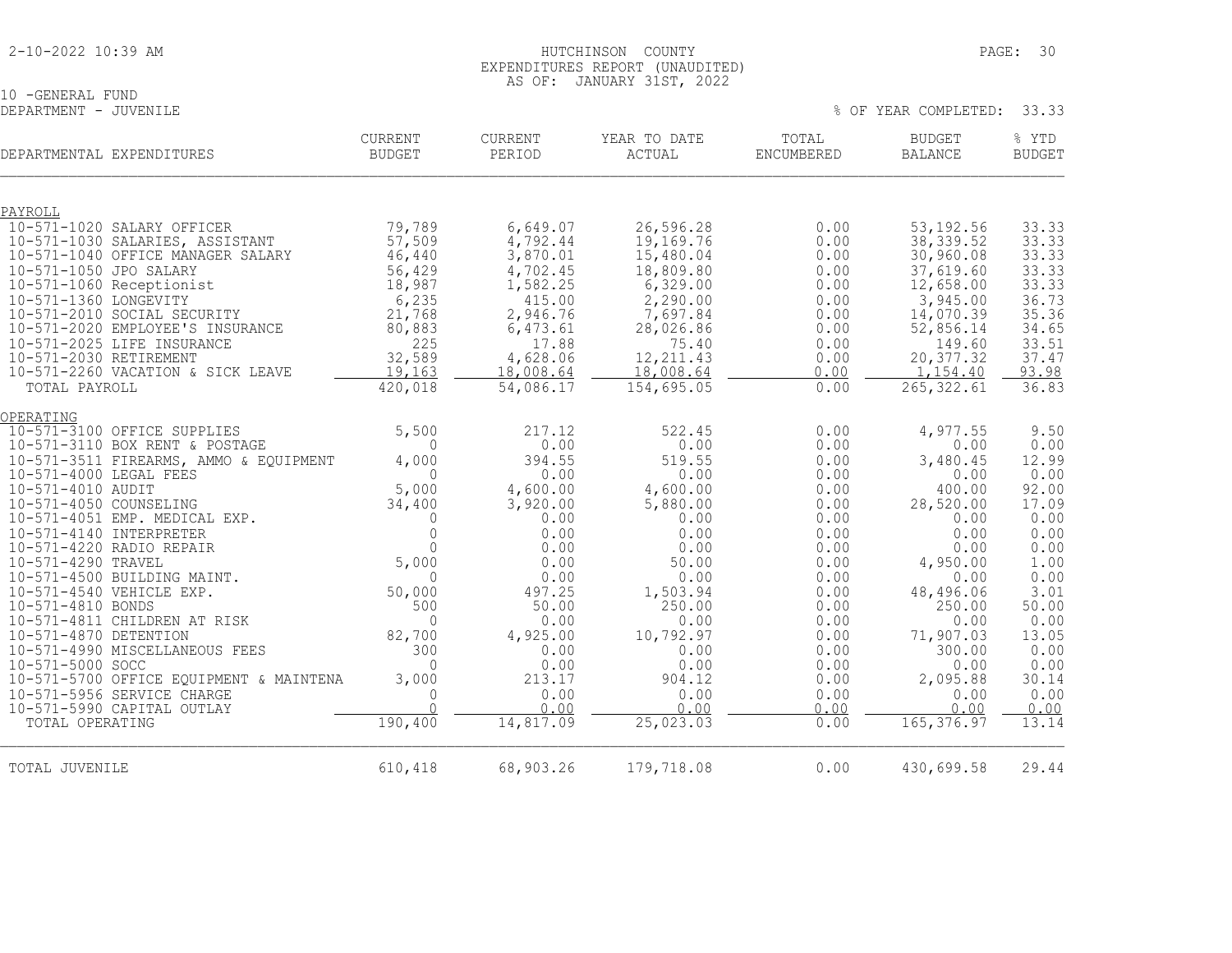10 -GENERAL FUND

#### HUTCHINSON COUNTY PAGE: 31 EXPENDITURES REPORT (UNAUDITED) AS OF: JANUARY 31ST, 2022

|                           | DEPARTMENT - ADULT PROBATION            |                          |                          |                        | % OF                       | YEAR COMPLETED:                 | 33.33                  |
|---------------------------|-----------------------------------------|--------------------------|--------------------------|------------------------|----------------------------|---------------------------------|------------------------|
| DEPARTMENTAL EXPENDITURES |                                         | CURRENT<br><b>BUDGET</b> | <b>CURRENT</b><br>PERIOD | YEAR TO DATE<br>ACTUAL | TOTAL<br><b>ENCUMBERED</b> | <b>BUDGET</b><br><b>BALANCE</b> | % YTD<br><b>BUDGET</b> |
| PAYROLL                   |                                         |                          |                          |                        |                            |                                 |                        |
|                           | 10-572-1030 SALARY ASSISTANCE           |                          | 0.00                     | 0.00                   | 0.00                       | 0.00                            | 0.00                   |
| TOTAL PAYROLL             |                                         |                          | 0.00                     | 0.00                   | 0.00                       | 0.00                            | 0.00                   |
| OPERATING                 |                                         |                          |                          |                        |                            |                                 |                        |
|                           | 10-572-3000 OPERATING EXPENSE           |                          | 0.00                     | 0.00                   | 0.00                       | 0.00                            | 0.00                   |
| 10-572-4010 UA TESTS      |                                         |                          | 0.00                     | 0.00                   | 0.00                       | 0.00                            | 0.00                   |
|                           | 10-572-4051 EMP. MEDICAL EXP.           |                          | 0.00                     | 0.00                   | 0.00                       | 0.00                            | 0.00                   |
| 10-572-4200 TELEPHONE     |                                         | 2,500                    | 202.79                   | 811.16                 | 0.00                       | 1,688.84                        | 32.45                  |
|                           | 10-572-4220 RADIOS & RADIO REPAIR       |                          | 0.00                     | 0.00                   | 0.00                       | 0.00                            | 0.00                   |
|                           | 10-572-4270 TRAINING & EDUCATION        |                          | 0.00                     | 0.00                   | 0.00                       | 0.00                            | 0.00                   |
|                           | 10-572-4290 TRAVEL/CAR ALLOWANCE/PER DI |                          | 0.00                     | 0.00                   | 0.00                       | 0.00                            | 0.00                   |
|                           | 10-572-4520 EQUIPMENT MAINTENANCE       | 2,000                    | 0.00                     | 0.00                   | 0.00                       | 2,000.00                        | 0.00                   |
| 10-572-4810 DUES          |                                         |                          | 0.00                     | 0.00                   | 0.00                       | 0.00                            | 0.00                   |
|                           | 10-572-4860 CONTRACT SERVICE            |                          | 0.00                     | 0.00                   | 0.00                       | 0.00                            | 0.00                   |
|                           | 10-572-5700 OFFICE EQUIPMENT            | 2,000                    | 101.34                   | 211.34                 | 0.00                       | 1,788.66                        | 10.57                  |
| 10-572-5720 COMPUTER      |                                         | 4,600                    | 0.00                     | 0.00                   | 4,070.60                   | 529.40                          | 88.49                  |
|                           | 10-572-5721 COMPUTER SUPPORT & MAINT.   | 11,940                   | 995.00                   | 4,975.00               | 0.00                       | 6,965.00                        | 41.67                  |
|                           | 10-572-5990 CAPITAL OUTLAY              |                          | 0.00                     | 0.00                   | 0.00                       | 0.00                            | 0.00                   |
| TOTAL OPERATING           |                                         | 23,040                   | 1,299.13                 | 5,997.50               | 4,070.60                   | 12,971.90                       | 43.70                  |
| TOTAL ADULT PROBATION     |                                         | 23,040                   | 1,299.13                 | 5,997.50               | 4,070.60                   | 12,971.90                       | 43.70                  |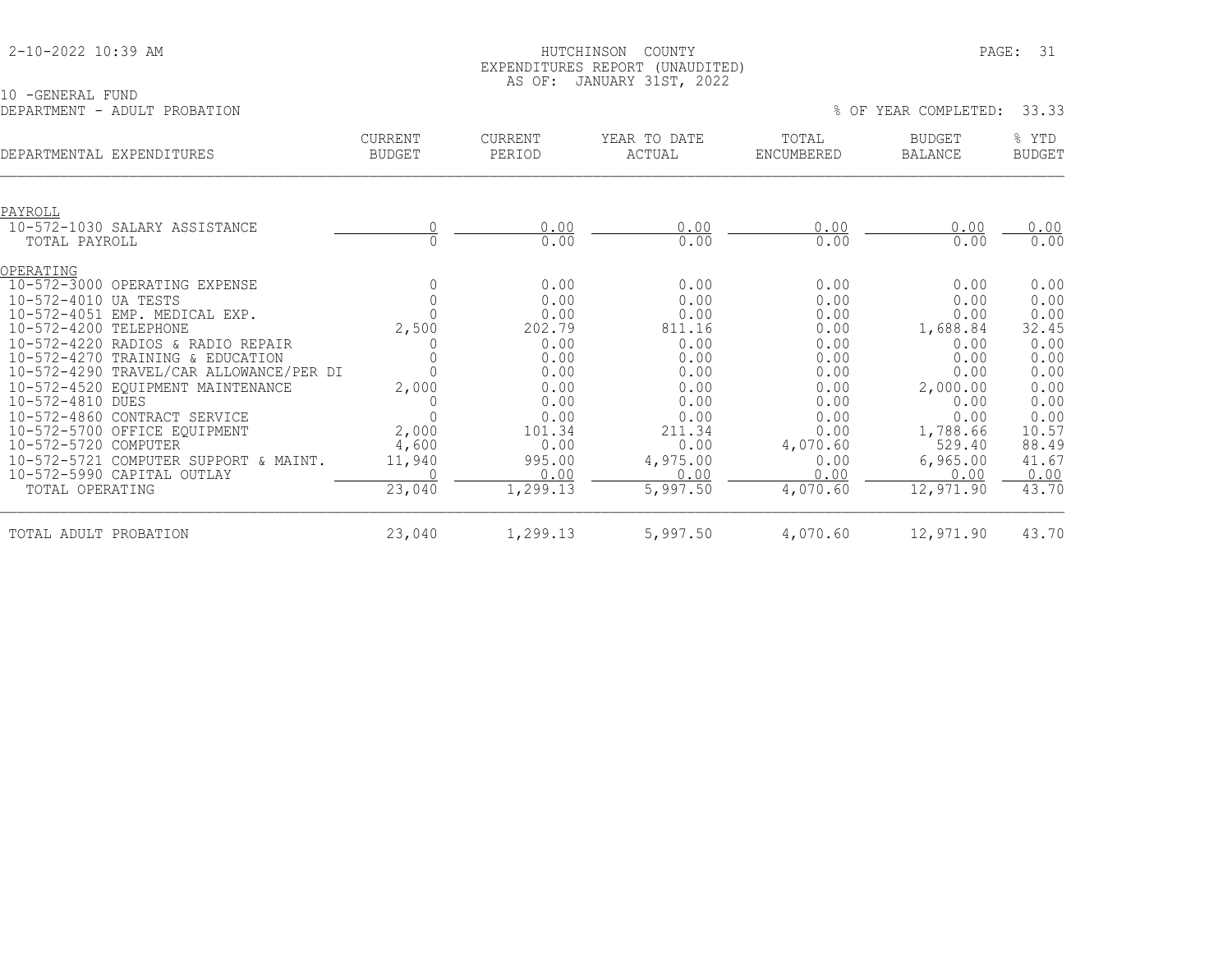#### HUTCHINSON COUNTY PAGE: 32 EXPENDITURES REPORT (UNAUDITED) AS OF: JANUARY 31ST, 2022

10 -GENERAL FUND

| DEPARTMENT - COUNTY WELFARE    |                          |                          |                        |                     | % OF YEAR COMPLETED: | 33.33                  |
|--------------------------------|--------------------------|--------------------------|------------------------|---------------------|----------------------|------------------------|
| DEPARTMENTAL EXPENDITURES      | <b>CURRENT</b><br>BUDGET | <b>CURRENT</b><br>PERIOD | YEAR TO DATE<br>ACTUAL | TOTAL<br>ENCUMBERED | BUDGET<br>BALANCE    | % YTD<br><b>BUDGET</b> |
| OPERATING                      |                          |                          |                        |                     |                      |                        |
| 10-640-3100 OFFICE SUPPLIES    |                          | 0.00                     | 0.00                   | 0.00                | 0.00                 | 0.00                   |
| 10-640-3110 POSTAGE            |                          | 0.00                     | 0.00                   | 0.00                | 0.00                 | 0.00                   |
| 10-640-3330 FOOD & GROCERY AID |                          | 0.00                     | 0.00                   | 0.00                | 0.00                 | 0.00                   |
| 10-640-3380 CLOTHING AID       |                          | 0.00                     | 0.00                   | 0.00                | 0.00                 | 0.00                   |
| 10-640-3390 CASH AID           |                          | 0.00                     | 0.00                   | 0.00                | 0.00                 | 0.00                   |
| 10-640-4050 MEDICAL AID        |                          | 0.00                     | 0.00                   | 0.00                | 0.00                 | 0.00                   |

| 10-640-3380 CLOTHING AID                |        | 0.00     | 0.00      | 0.00      | 0.00      | 0.00   |
|-----------------------------------------|--------|----------|-----------|-----------|-----------|--------|
| 10-640-3390 CASH AID                    |        | 0.00     | 0.00      | 0.00      | 0.00      | 0.00   |
| 10-640-4050 MEDICAL AID                 |        | 0.00     | 0.00      | 0.00      | 0.00      | 0.00   |
| $10 - 640 - 4080$ BOARD & CARE          |        | 0.00     | 0.00      | 0.00      | 0.00      | 0.00   |
| 10-640-4081 INDIGENT CHILD CARE         | 10,500 | 875.00   | 3,500.00  | 7,000.00  | 0.00      | 100.00 |
| 10-640-4290 TRAVEL AID                  |        | 0.00     | 0.00      | 0.00      | 0.00      | 0.00   |
| 10-640-4400 UTILITY AID                 |        | 0.00     | 0.00      | 0.00      | 0.00      | 0.00   |
| 10-640-4600 RENT AID                    |        | 0.00     | 0.00      | 0.00      | 0.00      | 0.00   |
| 10-640-4890 BURIAL AID                  | 13,500 | 0.00     | 7,150.00  | 0.00      | 6,350.00  | 52.96  |
| 10-640-4891 PANHANDLE TRANSIT           |        | 0.00     | 0.00      | 0.00      | 0.00      | 0.00   |
| 10-640-5944 TEXAS PANHANDLE MENTAL HEAL | 11,000 | 917.00   | 3,667.00  | 7,333.00  | 0.00      | 100.00 |
| 10-640-5962 PANHANDLE COMMUNITY SERVICE | 3,000  | 0.00     | 3,000.00  | 0.00      | 0.00      | 100.00 |
| 10-640-6002 HUT.CO. CRISIS CENTER       | 6,600  | 0.00     | 0.00      | 0.00      | 6,600.00  | 0.00   |
| 10-640-6003 FAMILY PROTECTION FEE       | 2,500  | 0.00     | 0.00      | 0.00      | 2,500.00  | 0.00   |
| TOTAL OPERATING                         | 47,100 | 1,792.00 | 17,317.00 | 14,333.00 | 15,450.00 | 67.20  |
| TOTAL COUNTY WELFARE                    | 47,100 | 1,792.00 | 17,317.00 | 14,333.00 | 15,450.00 | 67.20  |
|                                         |        |          |           |           |           |        |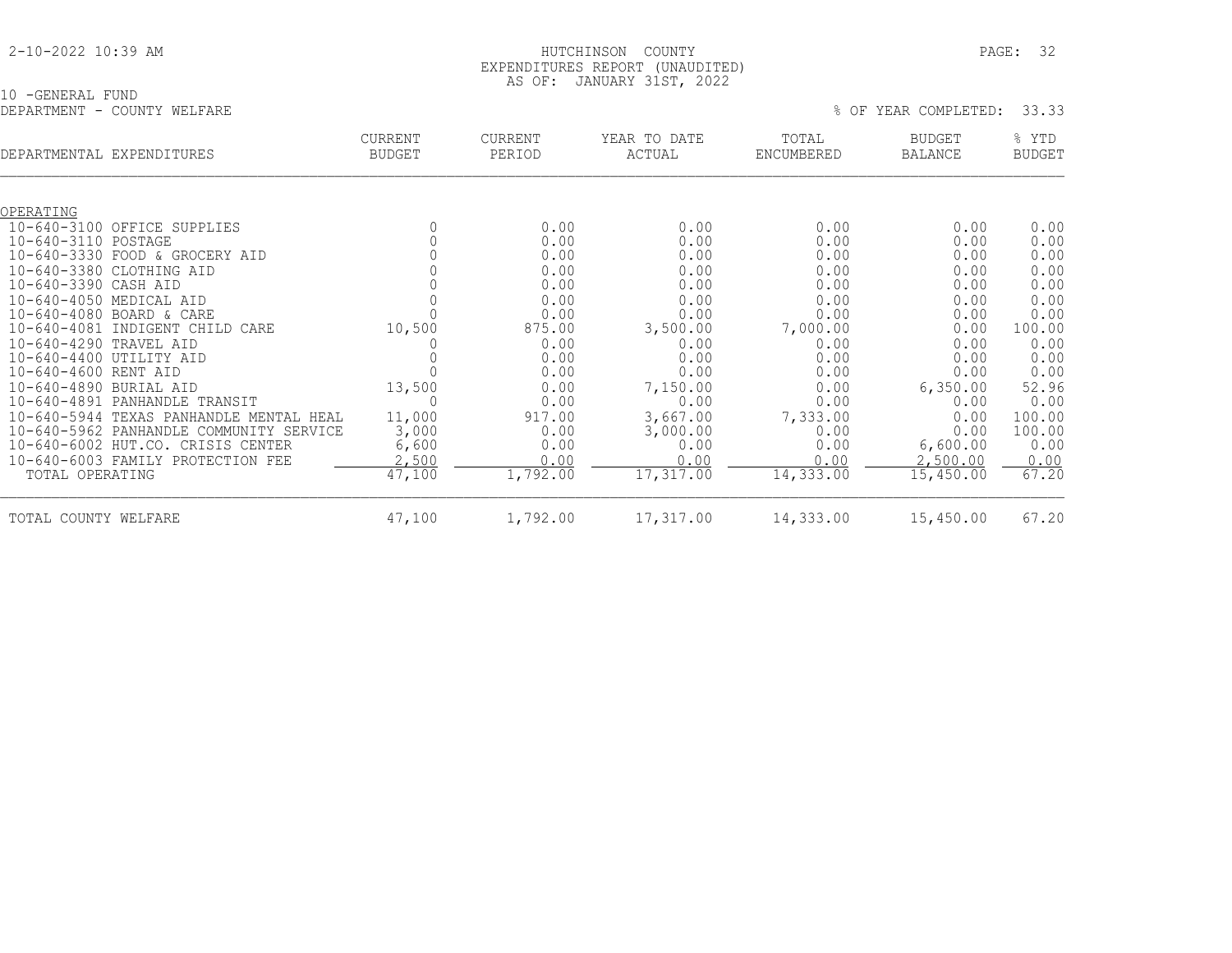#### HUTCHINSON COUNTY PAGE: 33 EXPENDITURES REPORT (UNAUDITED) AS OF: JANUARY 31ST, 2022

| -GENERAL FUND              | $\sim$ | the contract of the contract of the contract of the contract of the contract of the contract of the contract of |  |  |                          |  |
|----------------------------|--------|-----------------------------------------------------------------------------------------------------------------|--|--|--------------------------|--|
| DEPARTMENT - CHILD WELFARE |        |                                                                                                                 |  |  | OF YEAR COMPLETED: 33.33 |  |

|  | OF YEAR COMPLETED: | 33.3 |  |
|--|--------------------|------|--|

| DEPARTMENTAL EXPENDITURES             | <b>CURRENT</b><br><b>BUDGET</b> | <b>CURRENT</b><br>PERIOD | YEAR TO DATE<br>ACTUAL | TOTAL<br>ENCUMBERED | BUDGET<br><b>BALANCE</b> | % YTD<br><b>BUDGET</b> |
|---------------------------------------|---------------------------------|--------------------------|------------------------|---------------------|--------------------------|------------------------|
| OPERATING                             |                                 |                          |                        |                     |                          |                        |
| $10 - 641 - 3380$<br>CLOTHING EXPENSE | 6,400                           |                          | 6,400.00<br>0.00       | 0.00                | 0.00                     | 100.00                 |
| 10-641-4050 MEDICAL EXPENSE           | 1,500                           |                          | 1,500.00<br>0.00       | 0.00                | 0.00                     | 100.00                 |
| 10-641-4080 BIRTH CERT.               |                                 | 100                      | 0.00<br>100.00         | 0.00                | 0.00                     | 100.00                 |
| 10-641-4250 TRAINING & EDUCATION      | 2,500                           |                          | 0.00<br>2,500.00       | 0.00                | 0.00                     | 100.00                 |
| 10-641-4290 TRAVEL EXPENSE            |                                 |                          | 0.00<br>0.00           | 0.00                | 0.00                     | 0.00                   |
| 10-641-4990 SUPPLIES                  | 1,000                           |                          | 0.00<br>1,000.00       | 0.00                | 0.00                     | 100.00                 |
| 10-641-5000 GRANT MATCHING FUNDS      |                                 |                          | 0.00<br>0.00           | 0.00                | 0.00                     | 0.00                   |
| TOTAL OPERATING                       | 11,500                          |                          | 0.00<br>11,500.00      | 0.00                | 0.00                     | 100.00                 |
| TOTAL CHILD WELFARE                   | 11,500                          |                          | 0.00<br>11,500.00      | 0.00                | 0.00                     | 100.00                 |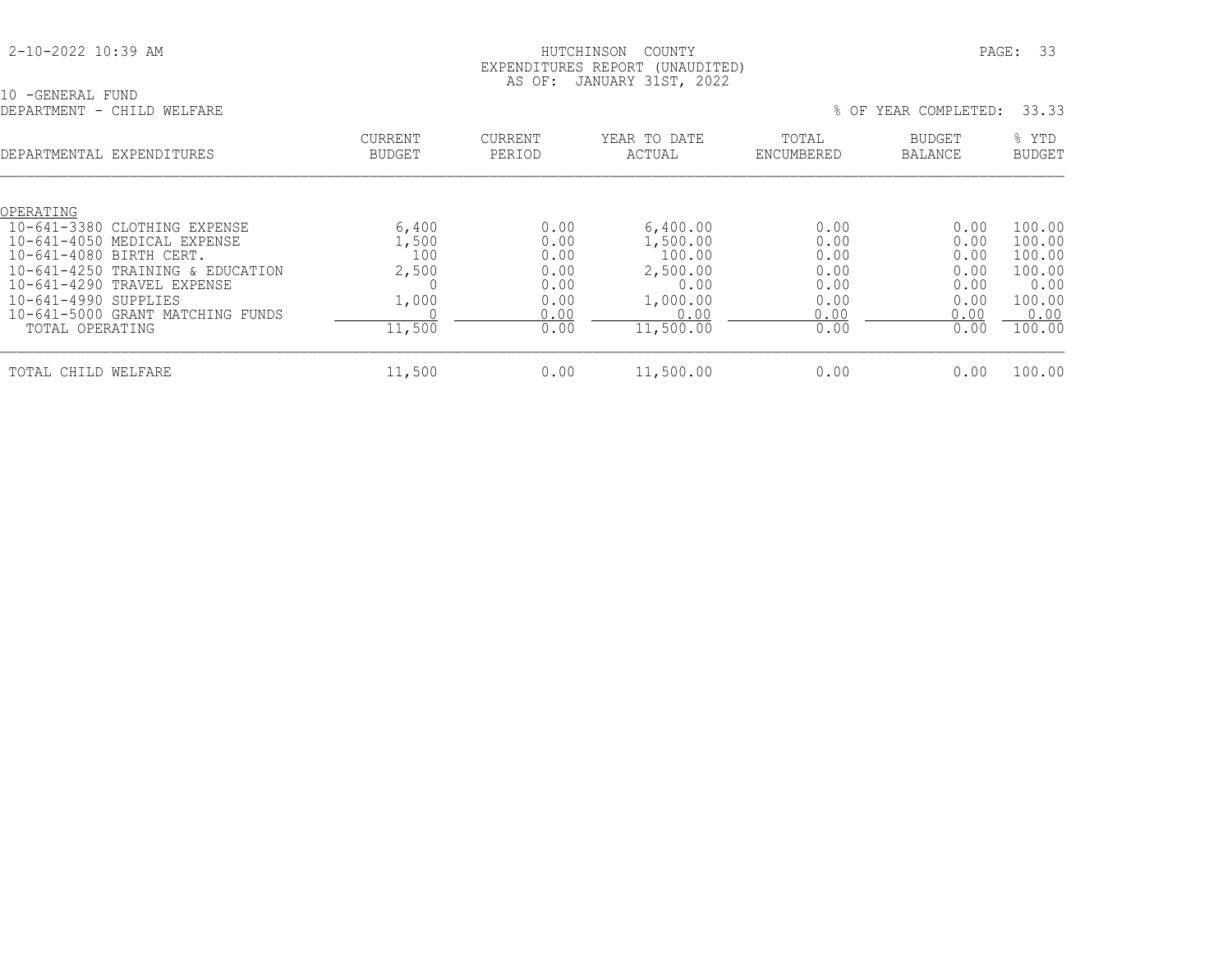#### 2-10-2022 10:39 AM HUTCHINSON COUNTY PAGE: 34 EXPENDITURES REPORT (UNAUDITED) AS OF: JANUARY 31ST, 2022

10 -GENERAL FUND DEPARTMENT - COUNTY LIBRARY % OF YEAR COMPLETED: 33.33

| DEPARTMENTAL EXPENDITURES                                       | CURRENT<br><b>BUDGET</b> | CURRENT<br>PERIOD    | YEAR TO DATE<br>ACTUAL  | TOTAL<br><b>ENCUMBERED</b> | <b>BUDGET</b><br><b>BALANCE</b> | % YTD<br><b>BUDGET</b> |
|-----------------------------------------------------------------|--------------------------|----------------------|-------------------------|----------------------------|---------------------------------|------------------------|
| PAYROLL                                                         |                          |                      |                         |                            |                                 |                        |
| 10-650-1030 SALARIES                                            | 314,148                  | 26, 178.98           | 104,715.92              | 0.00                       | 209, 431.88                     | 33.33                  |
| 10-650-1080 PART TIME                                           | 14,500                   | 1,042.63             | 4,094.86                | 0.00                       | 10,405.14                       | 28.24                  |
| 10-650-1360 LONGEVITY                                           | 3,840                    | 320.00               | 1,280.00                | 0.00                       | 2,560.00                        | 33.33                  |
| 10-650-2010 SOCIAL SECURITY<br>10-650-2020 EMPLOYEE'S INSURANCE | 25,435<br>90,785         | 2,016.29<br>7,539.82 | 7,994.59<br>30, 159. 28 | 0.00<br>0.00               | 17,440.72<br>60,625.72          | 31.43<br>33.22         |
| 10-650-2025 LIFE INSURANCE                                      | 252                      | 20.86                | 83.44                   | 0.00                       | 168.56                          | 33.11                  |
| 10-650-2030 RETIREMENT                                          | 38,243                   | 3,181.05             | 12,550.36               | 0.00                       | 25,692.98                       | 32.82                  |
| 10-650-2260 VACATION & SICK LEAVE                               | $\Omega$                 | 0.00                 | 0.00                    | 0.00                       | 0.00                            | 0.00                   |
| TOTAL PAYROLL                                                   | 487,203                  | 40,299.63            | 160,878.45              | 0.00                       | 326, 325.00                     | 33.02                  |
| OPERATING                                                       |                          |                      |                         |                            |                                 |                        |
| 10-650-3100 OFFICE SUPPLIES                                     | 3,000                    | 371.67               | 996.69                  | 0.00                       | 2,003.31                        | 33.22                  |
| 10-650-3101 COPIER EXP.                                         | 7,200                    | 576.95               | 2,270.65                | 0.00                       | 4,929.35                        | 31.54                  |
| 10-650-3300 OCLC CLUSTER AFFILIATE                              | $\Omega$                 | 0.00                 | 0.00                    | 0.00                       | 0.00                            | 0.00                   |
| 10-650-3320 JANITOR SUPPLIES                                    | 2,000                    | 55.12                | 411.56                  | 0.00                       | 1,588.44                        | 20.58                  |
| 10-650-3390 POSTAGE                                             | 800                      | 0.00                 | 124.89                  | 0.00                       | 675.11                          | 15.61                  |
| 10-650-4051 MEDICAL EXP.<br>10-650-4200 TELEPHONE               | $\Omega$                 | 0.00<br>100.97       | 0.00<br>406.42          | 0.00<br>0.00               | 0.00<br>1,093.58                | 0.00<br>27.09          |
| 10-650-4270 TRAINING AND EDUCATION                              | 1,500<br>1,200           | 0.00                 | 0.00                    | 0.00                       | 1,200.00                        | 0.00                   |
| 10-650-4271 WORKSHOP AND REGISTRATION                           | 2,500                    | 59.67                | 69.67                   | 0.00                       | 2,430.33                        | 2.79                   |
| 10-650-4430 UTILITIES                                           | 19,500                   | 1,987.13             | 6, 147.43               | 0.00                       | 13,352.57                       | 31.53                  |
| 10-650-4500 BLDG. MAINT.                                        | 5,000                    | 33.60                | 316.85                  | 0.00                       | 4,683.15                        | 6.34                   |
| 10-650-4520 REPAIRS AND REPLACEMENTS                            | 2,000                    | 0.00                 | 183.96                  | 0.00                       | 1,816.04                        | 9.20                   |
| 10-650-4800 BONDS                                               | 100                      | 0.00                 | 0.00                    | 0.00                       | 100.00                          | 0.00                   |
| 10-650-4995 GATES GRANT                                         | $\Omega$                 | 0.00                 | 0.00                    | 0.00                       | 0.00                            | 0.00                   |
| 10-650-4996 WALMART                                             | $\Omega$                 | 0.00                 | 0.00                    | 0.00                       | 0.00                            | 0.00                   |

| 10-650-5990 CAPITAL OUTLAY<br>10-650-6601 MARKETING |         | n c       | $.00 \,$<br>∩∩ | $.00\,$ | 0.00<br>∩∩ | 0.00<br>50 |
|-----------------------------------------------------|---------|-----------|----------------|---------|------------|------------|
| TOTAL OPERATING                                     | 108,000 | 6,556.26  | 38,021.39      | 0.00    | 69,978.61  | 35.20      |
| TOTAL COUNTY LIBRARY                                | 595,203 | 46,855.89 | 198,899.84     | 00.0    | 396,303.61 | 33.42      |

 10-650-4997 LONE STAR GRANT #44 0 0.00 0.00 0.00 0.00 0.00 10-650-5500 CAPITAL IMP. 0 0.00 0.00 0.00 0.00 0.00 10-650-5501 CAPITAL IMP. 0 0.00 0.00 0.00 0.00 0.00 10-650-5700 EQUIPMENT 6,000 666.60 731.60 0.00 5,268.40 12.19 10-650-5720 COMPUTER FEES 18,000 1,266.45 14,353.48 0.00 3,646.52 79.74 10-650-5721 CATALOGING COST ON COMPUTER 2,500 0.00 190.11 0.00 2,309.89 7.60 10-650-5900 BOOKS 36,000 1,438.10 11,743.08 0.00 24,256.92 32.62 10-650-5901 CHILDREN'S PROGRAMS 500 0.00 0.00 0.00 500.00 0.00 10-650-5950 PIN 0 0.00 0.00 0.00 0.00 0.00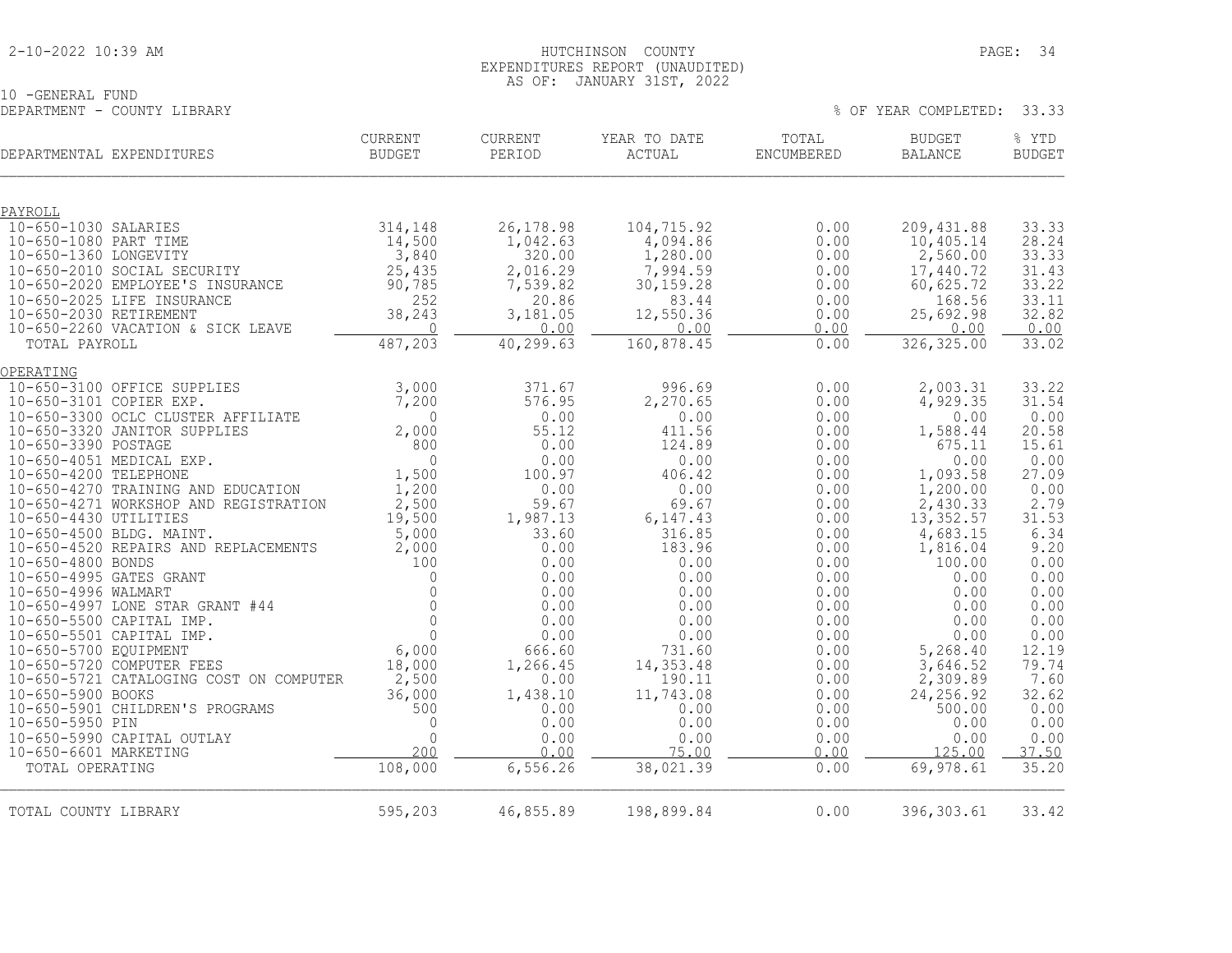#### 2-10-2022 10:39 AM HUTCHINSON COUNTY PAGE: 35 EXPENDITURES REPORT (UNAUDITED) AS OF: JANUARY 31ST, 2022

% OF YEAR COMPLETED: 33.33

10 -GENERAL FUND<br>DEPARTMENT - COUNTY EXTENSION

| DEPARTMENTAL EXPENDITURES                                                    | CURRENT<br><b>BUDGET</b> | CURRENT<br>PERIOD  | YEAR TO DATE<br>ACTUAL | TOTAL<br>ENCUMBERED | <b>BUDGET</b><br><b>BALANCE</b> | % YTD<br><b>BUDGET</b> |
|------------------------------------------------------------------------------|--------------------------|--------------------|------------------------|---------------------|---------------------------------|------------------------|
| PAYROLL                                                                      |                          |                    |                        |                     |                                 |                        |
| 10-665-1050 SALARIES, SECRETARY                                              | 42,850                   | 3,781.42           | 15, 125.68             | 0.00                | 27,724.32                       | 35.30                  |
| 10-665-1080 PART TIME                                                        | 800                      | 0.00               | 0.00                   | 0.00                | 800.00                          | 0.00                   |
| 10-665-1110 SALARY, AGENT, HOME ECONOMI                                      | 27,184                   | 2,265.31           | 9,061.24               | 0.00                | 18, 122. 48                     | 33.33                  |
| 10-665-1111 SALARY, AGENT, AGRICULTURE                                       | 27,184                   | 2,265.31           | 9,061.24               | 0.00                | 18, 122. 48                     | 33.33                  |
| 10-665-1360 LONGEVITY                                                        | 180                      | 15.00              | 60.00                  | 0.00                | 120.00                          | 33.33                  |
| 10-665-2010 SOCIAL SECURITY<br>10-665-2020 EMPLOYEE'S INSURANCE              | 7,736<br>12,180          | 640.05<br>1,091.66 | 2,560.20<br>4,366.64   | 0.00<br>0.00        | 5,175.84<br>7,813.36            | 33.09<br>35.85         |
| 10-665-2025 LIFE INSURANCE                                                   | 36                       | 2.98               | 11.92                  | 0.00                | 24.08                           | 33.11                  |
| 10-665-2030 RETIREMENT                                                       | 5,239                    | 438.49             | 1,731.16               | 0.00                | 3,507.90                        | 33.04                  |
| 10-665-2240 CELL PHONE                                                       | 1,200                    | 100.00             | 400.00                 | 0.00                | 800.00                          | 33.33                  |
| 10-665-2250 CAR EXPENSE, HOME ECONOMIST                                      | 5,800                    | 483.33             | 1,933.32               | 0.00                | 3,866.68                        | 33.33                  |
| 10-665-2251 CAR EXPENSE, AGRICULTURE AG                                      | 5,800                    | 483.33             | 1,933.32               | 0.00                | 3,866.68                        | 33.33                  |
| 10-665-2260 VACATION & SICK LEAVE                                            | $\Omega$                 | 0.00               | 0.00                   | 0.00                | 0.00                            | 0.00                   |
| TOTAL PAYROLL                                                                | 136,189                  | 11,566.88          | 46, 244.72             | 0.00                | 89,943.82                       | 33.96                  |
| OPERATING                                                                    |                          |                    |                        |                     |                                 |                        |
| 10-665-3100 OFFICE SUPPLIES                                                  | 1,750                    | 19.56              | 240.03                 | 0.00                | 1,509.97                        | 13.72                  |
| 10-665-3110 POSTAGE & BOX RENT                                               | 200                      | 0.00               | 0.00                   | 0.00                | 200.00                          | 0.00                   |
| 10-665-3340 MEETING EXPENSE                                                  | 150                      | 0.00               | 14.76                  | 0.00                | 135.24                          | 9.84                   |
| 10-665-3350 SUPPLIES, AG AGENT                                               | 250<br>300               | 251.92             | 264.47                 | 0.00(               | 14.47)                          | 105.79                 |
| 10-665-3351 SUPPLIES, HOME ECONOMIST<br>10-665-3352 4 H SUPPLIES & EQUIPMENT | 1,400                    | 0.00<br>0.00       | 0.00<br>345.44         | 0.00<br>0.00        | 300.00<br>1,054.56              | 0.00<br>24.67          |
| 10-665-4200 TELEPHONE                                                        | 0                        | 0.00               | 0.00                   | 0.00                | 0.00                            | 0.00                   |
| 10-665-4210 CAR EXPENSE - HOME AGENT                                         | $\mathbf 0$              | 0.00               | 0.00                   | 0.00                | 0.00                            | 0.00                   |
| $10-665-4211$ CAR EXPENSE - AG AGENT                                         | $\Omega$                 | 0.00               | 0.00                   | 0.00                | 0.00                            | 0.00                   |
| 10-665-4290 TRAVEL EXPENSE - AG                                              | 6,500                    | 0.00               | 855.73                 | 0.00                | 5,644.27                        | 13.17                  |
| 10-665-4291 TRAVEL EXPENSE - FCS                                             | 4,500                    | 0.00               | 350.05                 | 0.00                | 4,149.95                        | 7.78                   |
| 10-665-4810 DUES                                                             | 600                      | 0.00               | 450.00                 | 0.00                | 150.00                          | 75.00                  |
| 10-665-5700 OFFICE EQUIPMENT & MAINTENA                                      | 2,500                    | 109.06             | 436.24                 | 0.00                | 2,063.76                        | 17.45                  |
| 10-665-5990 CAPITAL OUTLAY<br>TOTAL OPERATING                                | $\bigcap$<br>18,150      | 0.00<br>380.54     | 0.00<br>2,956.72       | 0.00<br>0.00        | 0.00<br>15, 193. 28             | 0.00<br>16.29          |
|                                                                              |                          |                    |                        |                     |                                 |                        |
| TOTAL COUNTY EXTENSION                                                       | 154,339                  | 11,947.42          | 49,201.44              | 0.00                | 105, 137. 10                    | 31.88                  |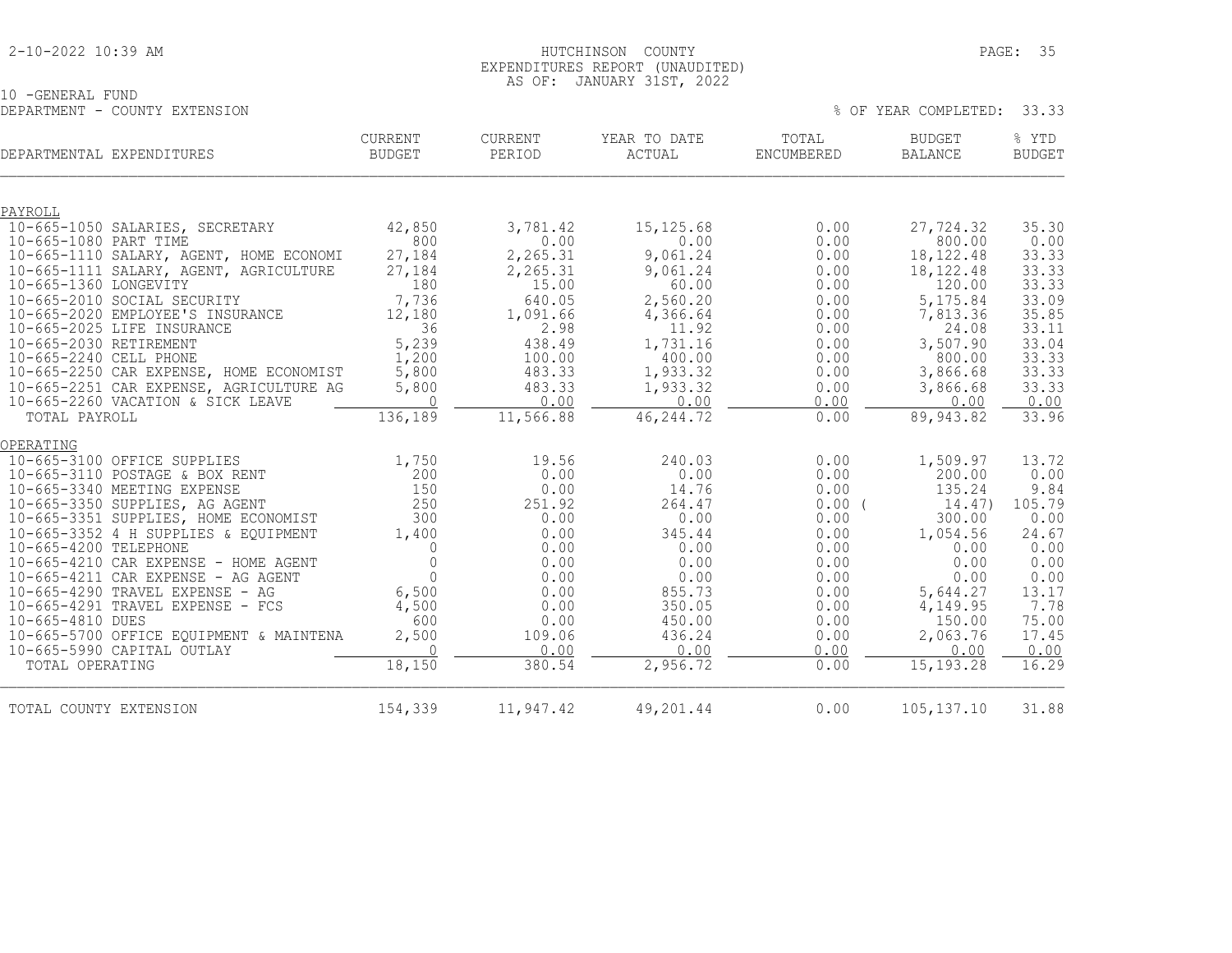|  |  |  | 2-10-2022 10:39 AM |  |
|--|--|--|--------------------|--|
|--|--|--|--------------------|--|

10 -GENERAL FUND<br>DEPARTMENT - LANDFILL

| DEPARTMENTAL EXPENDITURES            | <b>CURRENT</b><br><b>BUDGET</b> | <b>CURRENT</b><br>PERIOD | YEAR TO DATE<br>ACTUAL | TOTAL<br>ENCUMBERED | <b>BUDGET</b><br><b>BALANCE</b> | % YTD<br><b>BUDGET</b> |
|--------------------------------------|---------------------------------|--------------------------|------------------------|---------------------|---------------------------------|------------------------|
|                                      |                                 |                          |                        |                     |                                 |                        |
| PAYROLL                              |                                 |                          |                        |                     |                                 |                        |
| 10-670-1010 SALARY                   |                                 | 0.00                     | 0.00                   | 0.00                | 0.00                            | 0.00                   |
| 10-670-1070 PART TIME HELP           |                                 | 0.00                     | 0.00                   | 0.00                | 0.00                            | 0.00                   |
| 10-670-1360 LONGEVITY                |                                 | 0.00                     | 0.00                   | 0.00                | 0.00                            | 0.00                   |
| TOTAL PAYROLL                        |                                 | 0.00                     | 0.00                   | 0.00                | 0.00                            | 0.00                   |
| OPERATING                            |                                 |                          |                        |                     |                                 |                        |
| 10-670-3300 FUEL                     |                                 | 0.00                     | 0.00                   | 0.00                | 0.00                            | 0.00                   |
| 10-670-3510 REPAIRS, PARTS & WELDING |                                 | 0.00                     | 0.00                   | 0.00                | 0.00                            | 0.00                   |
| 10-670-4990 MISCELLANEOUS            |                                 | 0.00                     | 0.00                   | 0.00                | 0.00                            | 0.00                   |
| 10-670-5702 FINANCING                |                                 | 0.00                     | 0.00                   | 0.00                | 0.00                            | 0.00                   |
| 10-670-5800 COVER MATERIAL           |                                 | 0.00                     | 0.00                   | 0.00                | 0.00                            | 0.00                   |
| 10-670-6051 CLOSING & ENG. FEES      |                                 | 0.00                     | 0.00                   | 0.00                | 0.00                            | 0.00                   |
| TOTAL OPERATING                      |                                 | 0.00                     | 0.00                   | 0.00                | 0.00                            | 0.00                   |
| TOTAL LANDFILL                       | $\mathbf 0$                     | 0.00                     | 0.00                   | 0.00                | 0.00                            | 0.00                   |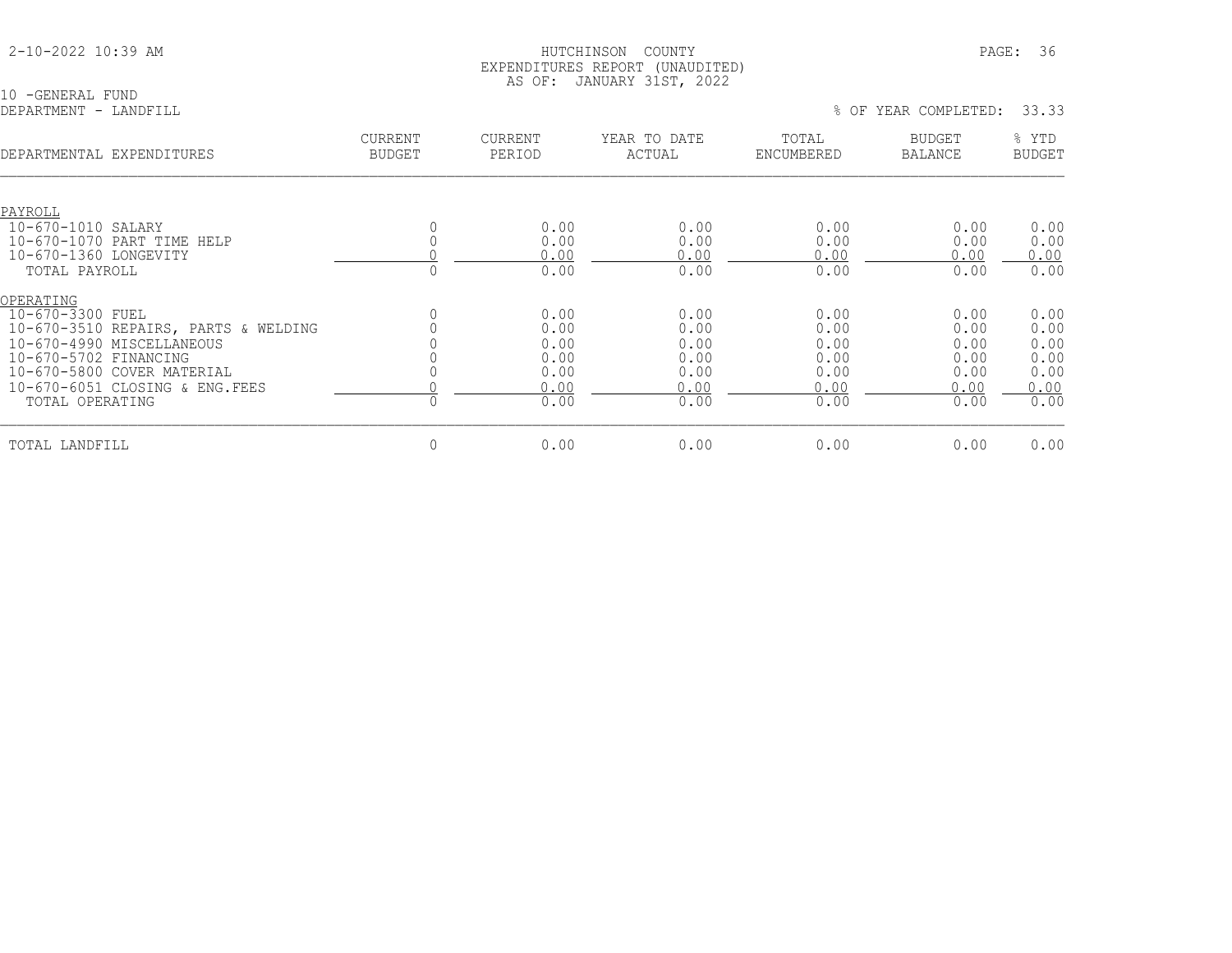| 2-10-2022 10:39 AM                                    | PAGE:<br>HUTCHINSON<br>COUNTY<br>EXPENDITURES REPORT (UNAUDITED)<br>JANUARY 31ST, 2022<br>AS OF: |                          |                              |                     |                          |                        |
|-------------------------------------------------------|--------------------------------------------------------------------------------------------------|--------------------------|------------------------------|---------------------|--------------------------|------------------------|
| 10 -GENERAL FUND<br>DEPARTMENT - TRANSFERS            |                                                                                                  |                          |                              |                     | % OF YEAR COMPLETED:     | 33.33                  |
| DEPARTMENTAL EXPENDITURES                             | <b>CURRENT</b><br><b>BUDGET</b>                                                                  | <b>CURRENT</b><br>PERIOD | YEAR TO DATE<br>ACTUAL       | TOTAL<br>ENCUMBERED | BUDGET<br><b>BALANCE</b> | % YTD<br><b>BUDGET</b> |
| TRANSFERS<br>10-700-0000 TRANSFERS<br>TOTAL TRANSFERS | 2,028,980<br>2,028,980                                                                           | 0.00<br>0.00             | 2,028,980.00<br>2,028,980.00 | 0.00<br>0.00        | 0.00<br>0.00             | 100.00<br>100.00       |
| TOTAL TRANSFERS                                       | 2,028,980                                                                                        | 0.00                     | 2,028,980.00                 | 0.00                | 0.00                     | 100.00                 |
| TOTAL EXPENDITURES                                    | 14,716,093                                                                                       | 984,860.11               | 5, 972, 759.68               | 651,734.55          | 8,091,598.28             | 45.02                  |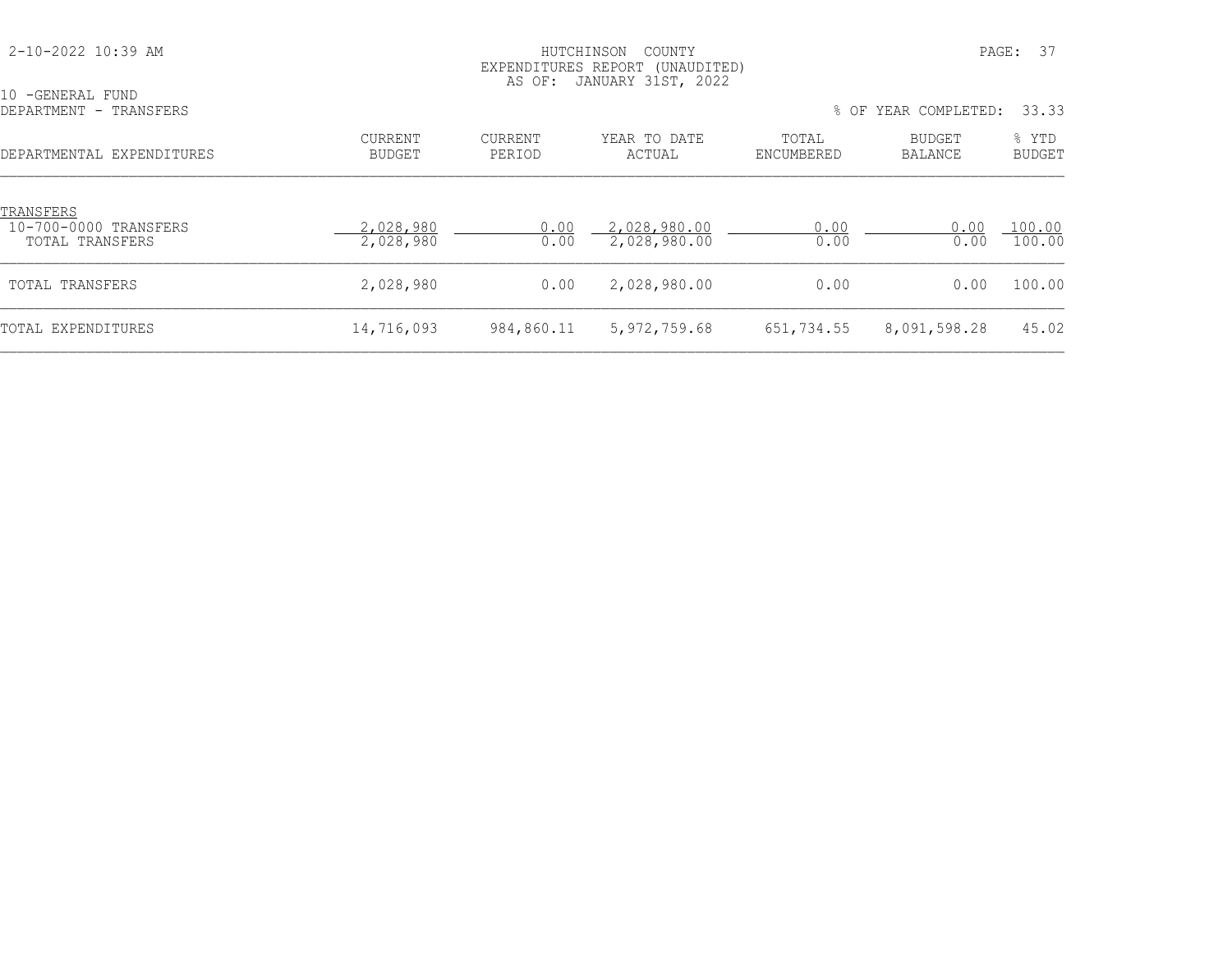## HUTCHINSON COUNTY PAGE: 38 EXPENDITURES REPORT (UNAUDITED) AS OF: JANUARY 31ST, 2022

11 -MOTOR VEHICLE INVENTORY -<br>DEPARTMENT - TAX COLLECTOR

% OF YEAR COMPLETED: 33.33

| <b>CURRENT</b><br><b>BUDGET</b> | <b>CURRENT</b><br>PERIOD | YEAR TO DATE<br>ACTUAL | TOTAL<br>ENCUMBERED | <b>BUDGET</b><br>BALANCE | % YTD<br><b>BUDGET</b> |
|---------------------------------|--------------------------|------------------------|---------------------|--------------------------|------------------------|
|                                 | 0.00<br>0.00             | 0.00<br>0.00           | 0.00<br>0.00        | 0.00<br>0.00             | 0.00<br>0.00           |
| $\Omega$                        | 0.00                     | 0.00                   | 0.00                | 0.00                     | 0.00                   |
| 0                               | 0.00                     | 0.00                   | 0.00                | 0.00                     | 0.00                   |
|                                 |                          |                        |                     |                          |                        |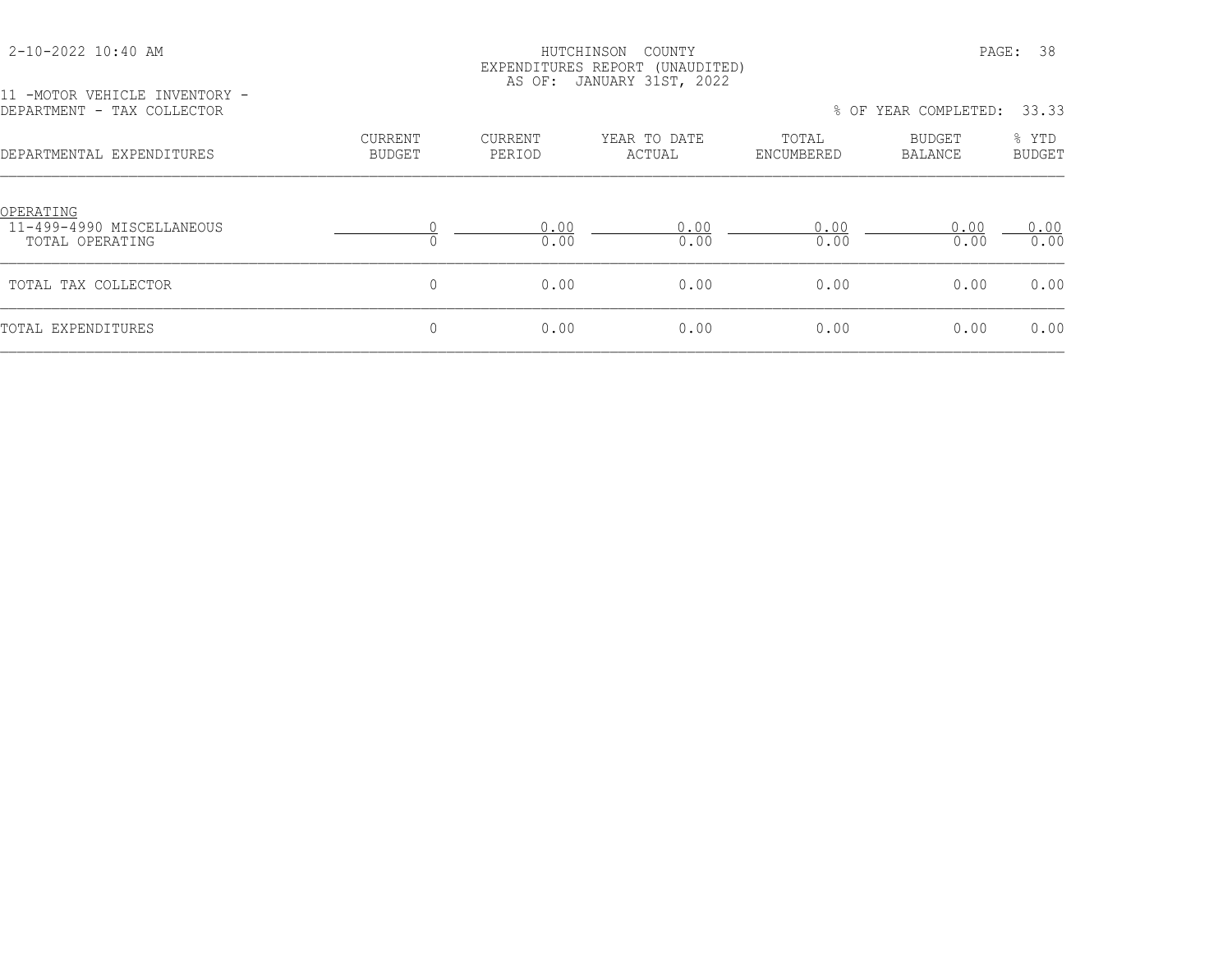12 -COURT TECHNOLOGY FEE

## HUTCHINSON COUNTY PAGE: 39 EXPENDITURES REPORT (UNAUDITED) AS OF: JANUARY 31ST, 2022

| DEPARTMENT -<br>COURT TECHNOLOGY                                                                                               |                                 |                              |                              | % OF                         | YEAR COMPLETED:                 | 33.33                        |
|--------------------------------------------------------------------------------------------------------------------------------|---------------------------------|------------------------------|------------------------------|------------------------------|---------------------------------|------------------------------|
| DEPARTMENTAL EXPENDITURES                                                                                                      | <b>CURRENT</b><br><b>BUDGET</b> | <b>CURRENT</b><br>PERIOD     | YEAR TO DATE<br>ACTUAL       | TOTAL<br>ENCUMBERED          | <b>BUDGET</b><br><b>BALANCE</b> | % YTD<br><b>BUDGET</b>       |
| PAYROLL<br>12-458-1000 DISTRICT CLERK<br>TOTAL PAYROLL                                                                         |                                 | 0.00<br>0.00                 | 0.00<br>0.00                 | 0.00<br>0.00                 | 0.00<br>0.00                    | 0.00<br>0.00                 |
| OPERATING<br>12-458-4520 EQUIPMENT MAINTENANCE<br>12-458-4990 MISCELLANEOUS<br>12-458-5700 OFFICE EOUIPMENT<br>TOTAL OPERATING |                                 | 0.00<br>0.00<br>0.00<br>0.00 | 0.00<br>0.00<br>0.00<br>0.00 | 0.00<br>0.00<br>0.00<br>0.00 | 0.00<br>0.00<br>0.00<br>0.00    | 0.00<br>0.00<br>0.00<br>0.00 |
| TOTAL COURT TECHNOLOGY                                                                                                         | 0                               | 0.00                         | 0.00                         | 0.00                         | 0.00                            | 0.00                         |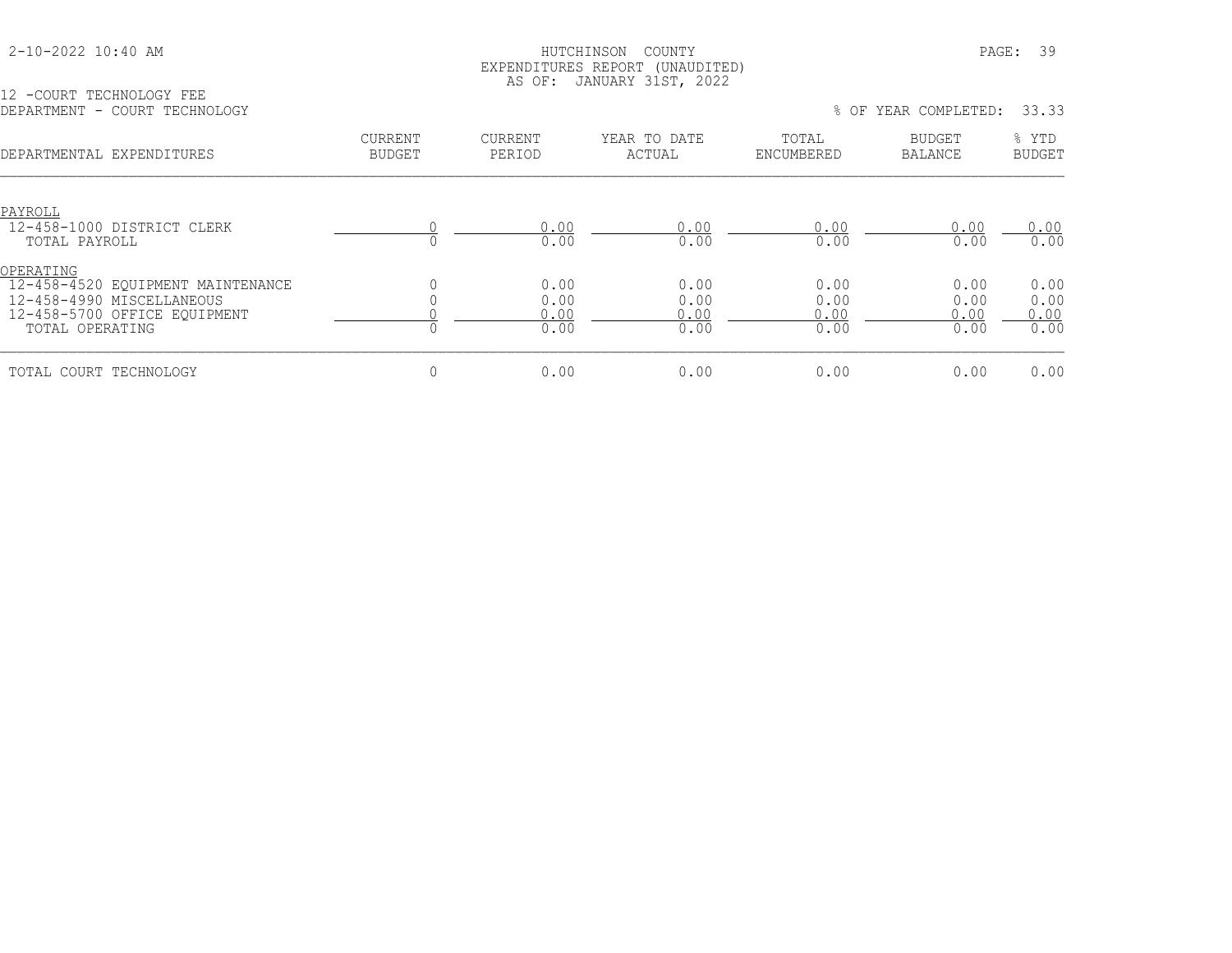## HUTCHINSON COUNTY PAGE: 40 EXPENDITURES REPORT (UNAUDITED) AS OF: JANUARY 31ST, 2022

| 12 -COURT TECHNOLOGY FEE<br>DEPARTMENT - TRANSFERS       | 33.33<br>% OF YEAR COMPLETED:   |                          |                        |                     |                          |                        |  |  |
|----------------------------------------------------------|---------------------------------|--------------------------|------------------------|---------------------|--------------------------|------------------------|--|--|
| DEPARTMENTAL EXPENDITURES                                | <b>CURRENT</b><br><b>BUDGET</b> | <b>CURRENT</b><br>PERIOD | YEAR TO DATE<br>ACTUAL | TOTAL<br>ENCUMBERED | BUDGET<br><b>BALANCE</b> | % YTD<br><b>BUDGET</b> |  |  |
| TRANSFERS<br>12-700-0000 TRANSFER OUT<br>TOTAL TRANSFERS |                                 | 0.00<br>0.00             | 0.00<br>0.00           | 0.00<br>0.00        | 0.00<br>0.00             | 0.00<br>0.00           |  |  |
| TOTAL TRANSFERS                                          | 0                               | 0.00                     | 0.00                   | 0.00                | 0.00                     | 0.00                   |  |  |
| TOTAL EXPENDITURES                                       | $\mathbf 0$                     | 0.00                     | 0.00                   | 0.00                | 0.00                     | 0.00                   |  |  |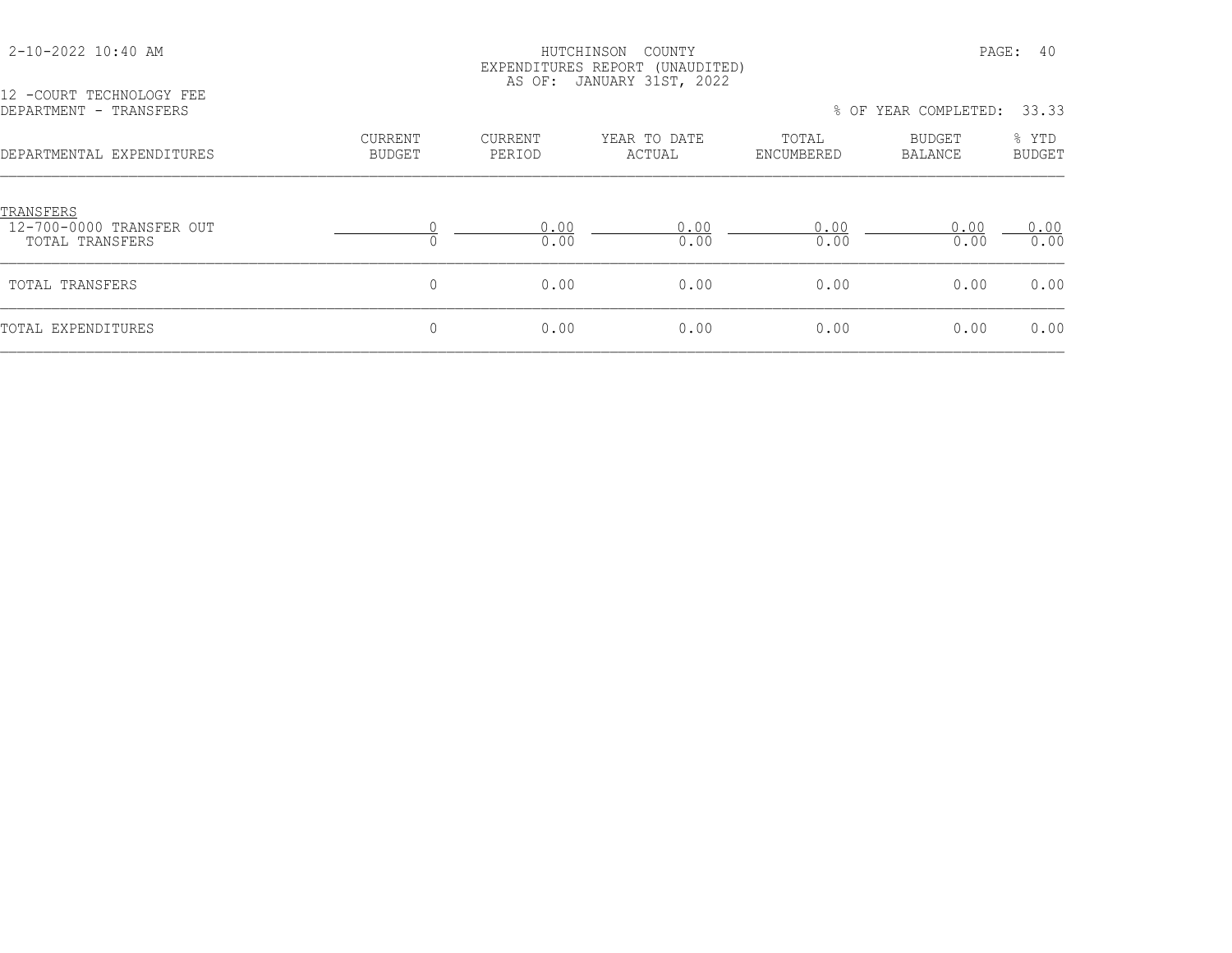## HUTCHINSON COUNTY PAGE: 41 EXPENDITURES REPORT (UNAUDITED) AS OF: JANUARY 31ST, 2022

13 -COUNTY RECORDS MANAGEMENT

| COONII INDOONDO IMMNODIIDINI<br>DEPARTMENT - DC - RECORDS MANAGEMENT                                                    |                                 |                              |                              | $8$ OF                       | YEAR COMPLETED:              | 33.33                        |  |  |
|-------------------------------------------------------------------------------------------------------------------------|---------------------------------|------------------------------|------------------------------|------------------------------|------------------------------|------------------------------|--|--|
| DEPARTMENTAL EXPENDITURES                                                                                               | <b>CURRENT</b><br><b>BUDGET</b> | <b>CURRENT</b><br>PERIOD     | YEAR TO DATE<br>ACTUAL       | TOTAL<br>ENCUMBERED          | BUDGET<br>BALANCE            | % YTD<br><b>BUDGET</b>       |  |  |
| OPERATING<br>13-696-4990 MISCELLANEOUS<br>13-696-5700 OFFICE EQUIPMENT<br>13-696-5990 CAPITAL OUTLAY<br>TOTAL OPERATING | $\Omega$                        | 0.00<br>0.00<br>0.00<br>0.00 | 0.00<br>0.00<br>0.00<br>0.00 | 0.00<br>0.00<br>0.00<br>0.00 | 0.00<br>0.00<br>0.00<br>0.00 | 0.00<br>0.00<br>0.00<br>0.00 |  |  |
| TOTAL DC - RECORDS MANAGEMENT                                                                                           | 0                               | 0.00                         | 0.00                         | 0.00                         | 0.00                         | 0.00                         |  |  |
| TOTAL EXPENDITURES                                                                                                      | 0                               | 0.00                         | 0.00                         | 0.00                         | 0.00                         | 0.00                         |  |  |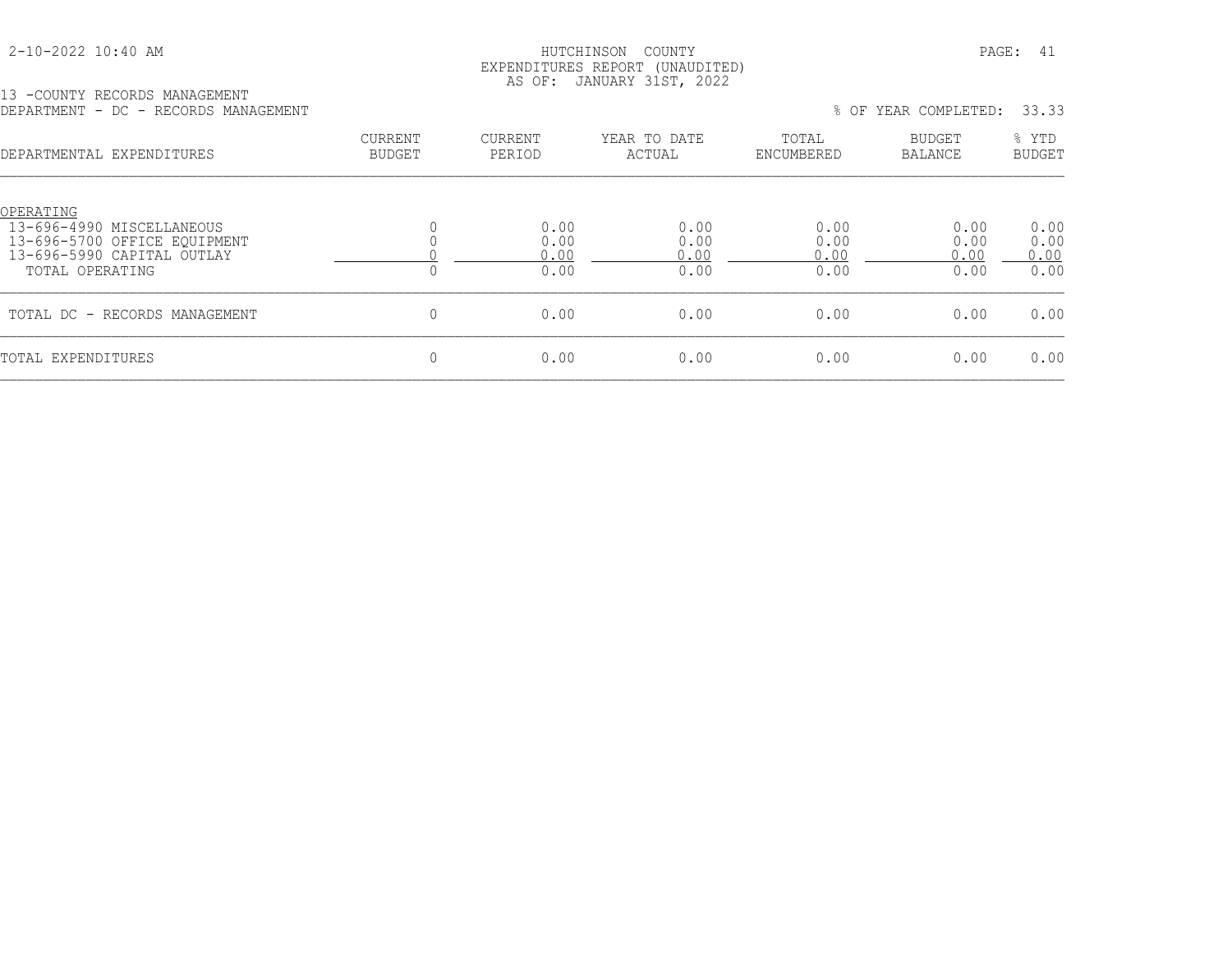## HUTCHINSON COUNTY PAGE: 42 EXPENDITURES REPORT (UNAUDITED) AS OF: JANUARY 31ST, 2022

## 14 -COURTHOUSE SECURITY DEPARTMENT - COURTHOUSE SECURITY % OF YEAR COMPLETED: 33.33

| DEPARTMENTAL EXPENDITURES |                                         | <b>CURRENT</b><br><b>BUDGET</b> | <b>CURRENT</b><br>PERIOD | YEAR TO DATE<br>ACTUAL | TOTAL<br>ENCUMBERED | <b>BUDGET</b><br>BALANCE | % YTD<br><b>BUDGET</b> |
|---------------------------|-----------------------------------------|---------------------------------|--------------------------|------------------------|---------------------|--------------------------|------------------------|
|                           |                                         |                                 |                          |                        |                     |                          |                        |
| PAYROLL                   |                                         |                                 |                          |                        |                     |                          |                        |
| 14-697-1020 SALARY        |                                         |                                 | 0.00                     | 0.00                   | 0.00                | 0.00                     | 0.00                   |
|                           | 14-697-1100 CERTIFICATE PAY             |                                 | 0.00                     | 0.00                   | 0.00                | 0.00                     | 0.00                   |
| 14-697-1360 LONGEVITY     |                                         |                                 | 0.00                     | 0.00                   | 0.00                | 0.00                     | 0.00                   |
|                           | 14-697-2010 SOCIAL SECURITY             |                                 | 0.00                     | 0.00                   | 0.00                | 0.00                     | 0.00                   |
|                           | 14-697-2020 EMPLOYEE'S INSURANCE        |                                 | 0.00                     | 0.00                   | 0.00                | 0.00                     | 0.00                   |
|                           | 14-697-2025 LIFE INSURANCE              |                                 | 0.00                     | 0.00                   | 0.00                | 0.00                     | 0.00                   |
| 14-697-2030 RETIREMENT    |                                         |                                 | 0.00                     | 0.00                   | 0.00                | 0.00                     | 0.00                   |
|                           | 14-697-2260 VACATION & SICK LEAVE       |                                 | 0.00                     | 0.00                   | 0.00                | 0.00                     | 0.00                   |
| TOTAL PAYROLL             |                                         | 0                               | 0.00                     | 0.00                   | 0.00                | 0.00                     | 0.00                   |
| OPERATING                 |                                         |                                 |                          |                        |                     |                          |                        |
|                           | 14-697-3100 OFFICE SUPPLIES             |                                 | 0.00                     | 0.00                   | 0.00                | 0.00                     | 0.00                   |
|                           | 14-697-3511 FIREARMS, AMMUNITION, VESTS |                                 | 0.00                     | 0.00                   | 0.00                | 0.00                     | 0.00                   |
|                           | 14-697-4270 TRAINING & EDUCATION        |                                 | 0.00                     | 0.00                   | 0.00                | 0.00                     | 0.00                   |
|                           | 14-697-4290 TRAVEL & LODGING            |                                 | 0.00                     | 0.00                   | 0.00                | 0.00                     | 0.00                   |
|                           | 14-697-4990 MISCELLANEOUS               | 45,000                          | 0.00                     | 0.00                   | 44, 921. 75         | 78.25                    | 99.83                  |
|                           | 14-697-5600 DEPRECIATION EXPENSE        |                                 | 0.00                     | 0.00                   | 0.00                | 0.00                     | 0.00                   |
|                           | 14-697-5990 CAPITAL OUTLAY              |                                 | 0.00                     | 0.00                   | 0.00                | 0.00                     | 0.00                   |
| TOTAL OPERATING           |                                         | 45,000                          | 0.00                     | 0.00                   | 44, 921.75          | 78.25                    | 99.83                  |
|                           | TOTAL COURTHOUSE SECURITY               | 45,000                          | 0.00                     | 0.00                   | 44, 921.75          | 78.25                    | 99.83                  |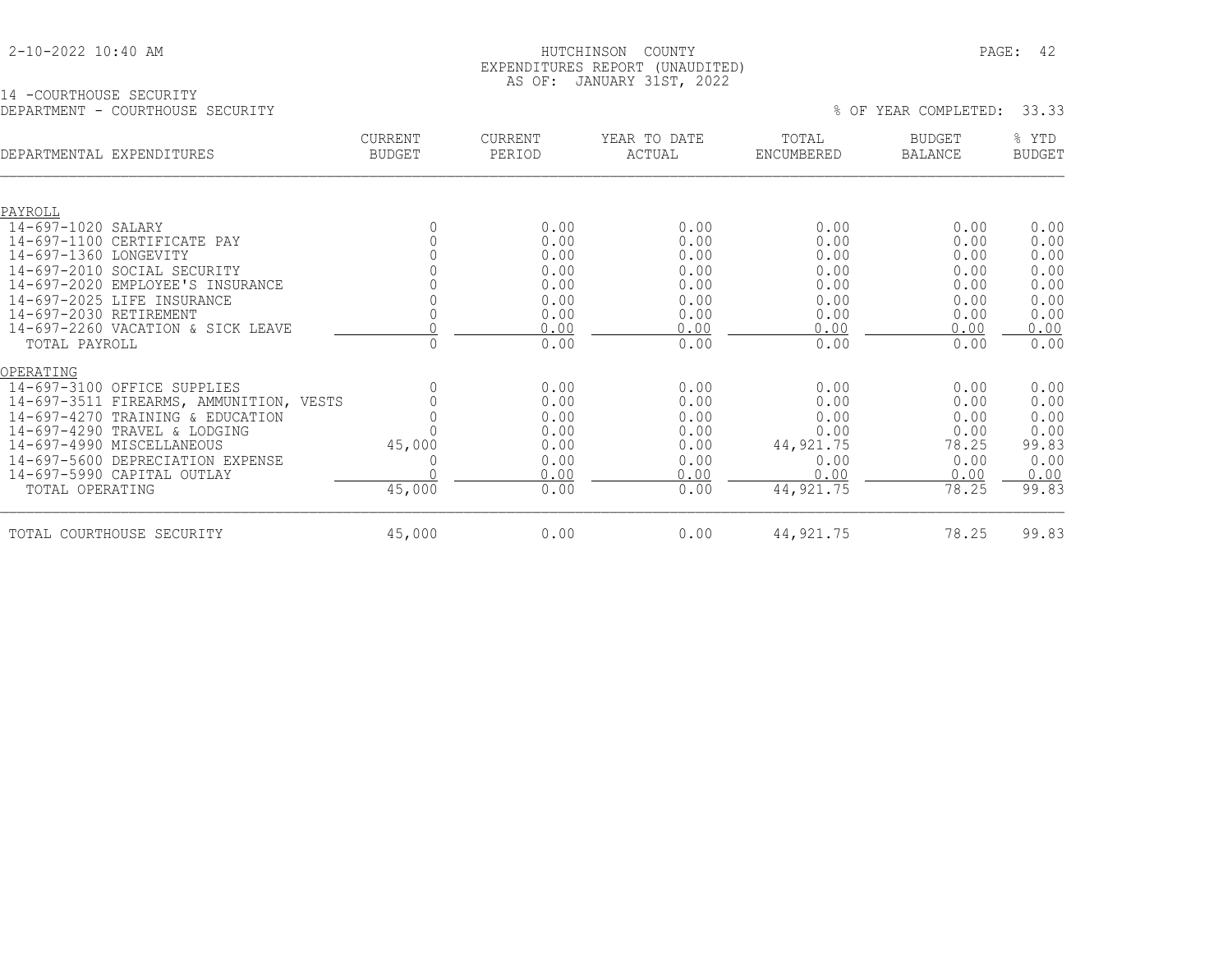| 2-10-2022 10:40 AM                                       | PAGE: 43<br>HUTCHINSON<br>COUNTY<br>EXPENDITURES REPORT (UNAUDITED)<br>AS OF: JANUARY 31ST, 2022 |                   |                        |                     |                          |                        |
|----------------------------------------------------------|--------------------------------------------------------------------------------------------------|-------------------|------------------------|---------------------|--------------------------|------------------------|
| 14 - COURTHOUSE SECURITY<br>DEPARTMENT - TRANSFERS       |                                                                                                  |                   |                        |                     | % OF YEAR COMPLETED:     | 33.33                  |
| DEPARTMENTAL EXPENDITURES                                | <b>CURRENT</b><br><b>BUDGET</b>                                                                  | CURRENT<br>PERIOD | YEAR TO DATE<br>ACTUAL | TOTAL<br>ENCUMBERED | <b>BUDGET</b><br>BALANCE | % YTD<br><b>BUDGET</b> |
| TRANSFERS<br>14-700-0000 TRANSFER OUT<br>TOTAL TRANSFERS |                                                                                                  | 0.00<br>0.00      | 0.00<br>0.00           | 0.00<br>0.00        | 0.00<br>0.00             | 0.00<br>0.00           |
| TOTAL TRANSFERS                                          | 0                                                                                                | 0.00              | 0.00                   | 0.00                | 0.00                     | 0.00                   |
| TOTAL EXPENDITURES                                       | 45,000                                                                                           | 0.00              | 0.00                   | 44, 921.75          | 78.25                    | 99.83                  |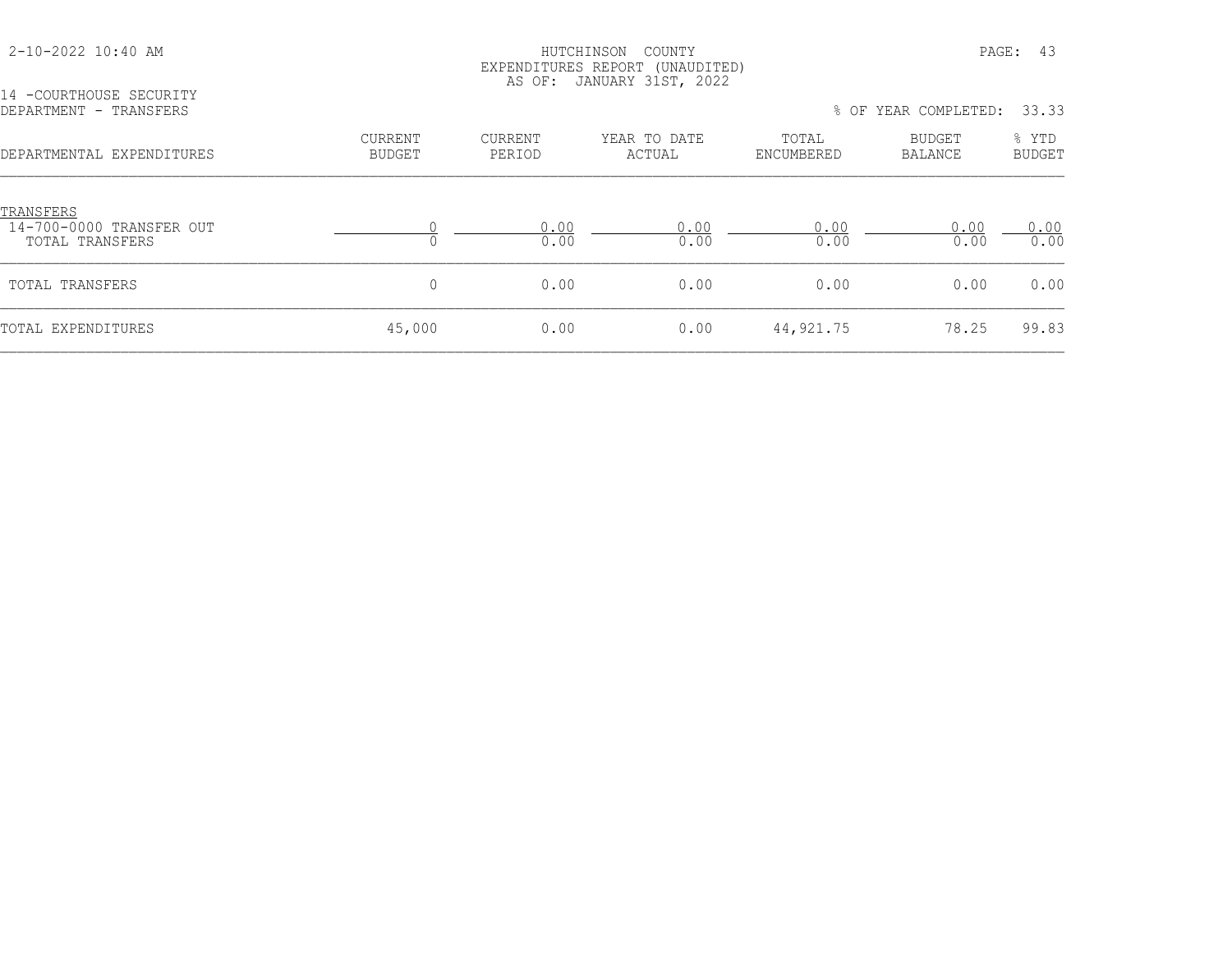| 2-10-2022 10:40 AM |  |  |
|--------------------|--|--|
|--------------------|--|--|

# HUTCHINSON COUNTY PAGE: 44 EXPENDITURES REPORT (UNAUDITED)

|                                     | AS OF: JANUARY 31ST, 2022 |  |
|-------------------------------------|---------------------------|--|
| 15 -REGISTRATION OF VOTERS FU       |                           |  |
| DEPARTMENT - REGISTRATION OF VOTERS |                           |  |

| DEPARTMENT - REGISTRATION OF VOTERS                       |                   |                   |                        |                     | % OF YEAR COMPLETED: 33.33 |                 |
|-----------------------------------------------------------|-------------------|-------------------|------------------------|---------------------|----------------------------|-----------------|
| DEPARTMENTAL EXPENDITURES                                 | CURRENT<br>BUDGET | CURRENT<br>PERIOD | YEAR TO DATE<br>ACTUAL | TOTAL<br>ENCUMBERED | BUDGET<br>BALANCE          | % YTD<br>BUDGET |
| OPERATING<br>15-682-4990 MISCELLANEOUS<br>TOTAL OPERATING | 2,530<br>2,530    | 0.00<br>0.00      | 0.00<br>0.00           | 0.00<br>0.00        | 2,530.00<br>2,530.00       | 0.00<br>0.00    |
| TOTAL REGISTRATION OF VOTERS                              | 2,530             | 0.00              | 0.00                   | 0.00                | 2,530.00                   | 0.00            |
| TOTAL EXPENDITURES                                        | 2,530             | 0.00              | 0.00                   | 0.00                | 2,530.00                   | 0.00            |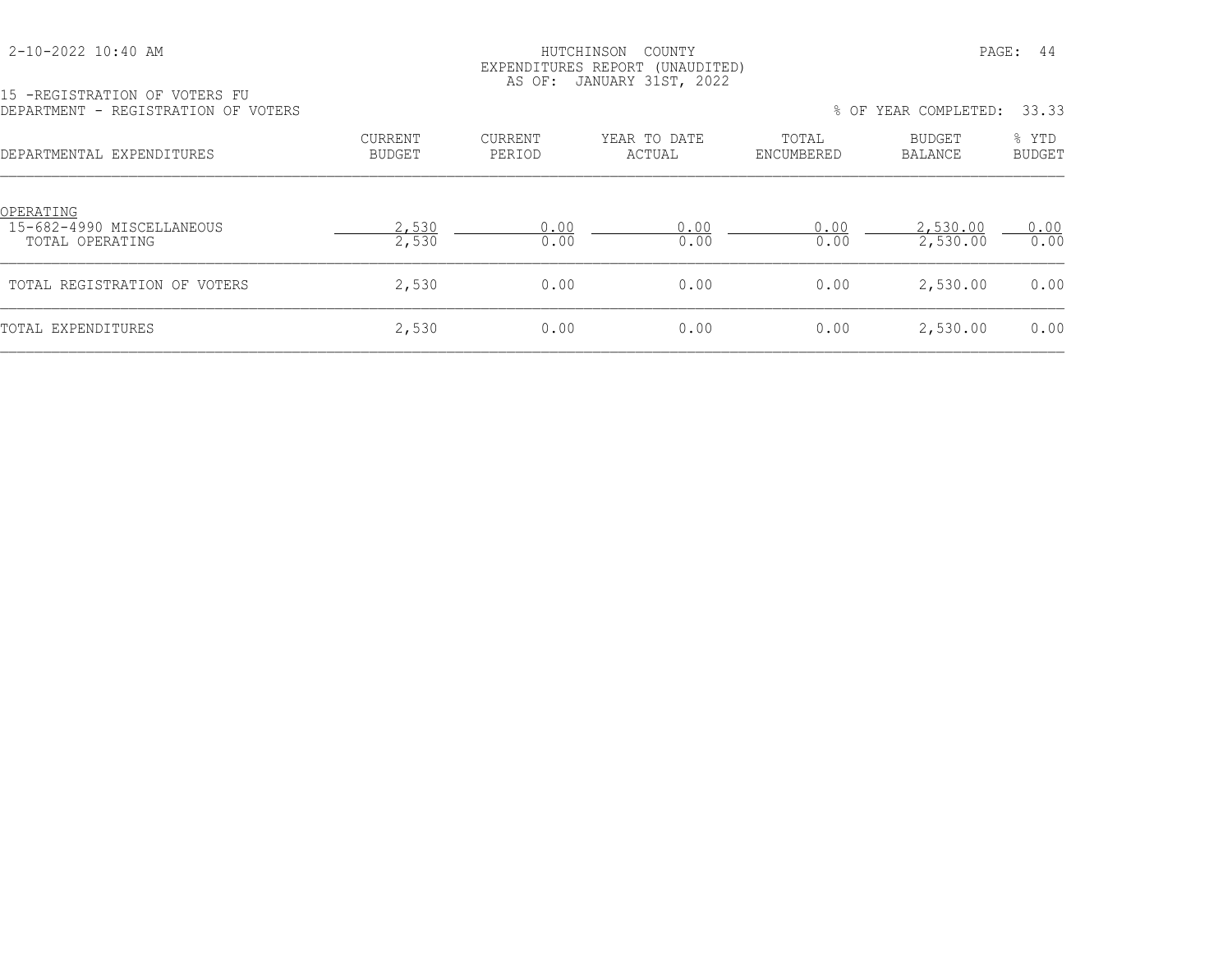## 2-10-2022 10:40 AM HUTCHINSON COUNTY PAGE: 45 EXPENDITURES REPORT (UNAUDITED) AS OF: JANUARY 31ST, 2022

|  | 17 - RECORDS MANAGEMENT AND PR         |  |  |  |
|--|----------------------------------------|--|--|--|
|  | DEPARTMENT - RECORDS MANAGEMENT & PRES |  |  |  |

| 17 -RECORDS MANAGEMENT AND PR<br>DEPARTMENT - RECORDS MANAGEMENT & PRES                        |                                 |                      |                              | $8$ OF                       | YEAR COMPLETED:              | 33.33                  |
|------------------------------------------------------------------------------------------------|---------------------------------|----------------------|------------------------------|------------------------------|------------------------------|------------------------|
| DEPARTMENTAL EXPENDITURES                                                                      | <b>CURRENT</b><br><b>BUDGET</b> | CURRENT<br>PERIOD    | YEAR TO DATE<br>ACTUAL       | TOTAL<br>ENCUMBERED          | BUDGET<br><b>BALANCE</b>     | % YTD<br><b>BUDGET</b> |
| OPERATING<br>17-695-5750 COUNTY CLERK RECORDS<br>17-695-5990 CAPITAL OUTLAY<br>TOTAL OPERATING | 20,000<br>20,000                | 0.00<br>0.00<br>0.00 | 2,955.00<br>0.00<br>2,955.00 | 9,450.00<br>0.00<br>9,450.00 | 7,595.00<br>0.00<br>7,595.00 | 62.03<br>0.00<br>62.03 |
| TOTAL RECORDS MANAGEMENT & PRES                                                                | 20,000                          | 0.00                 | 2,955.00                     | 9,450.00                     | 7,595.00                     | 62.03                  |
| TOTAL EXPENDITURES                                                                             | 20,000                          | 0.00                 | 2,955.00                     | 9,450.00                     | 7,595.00                     | 62.03                  |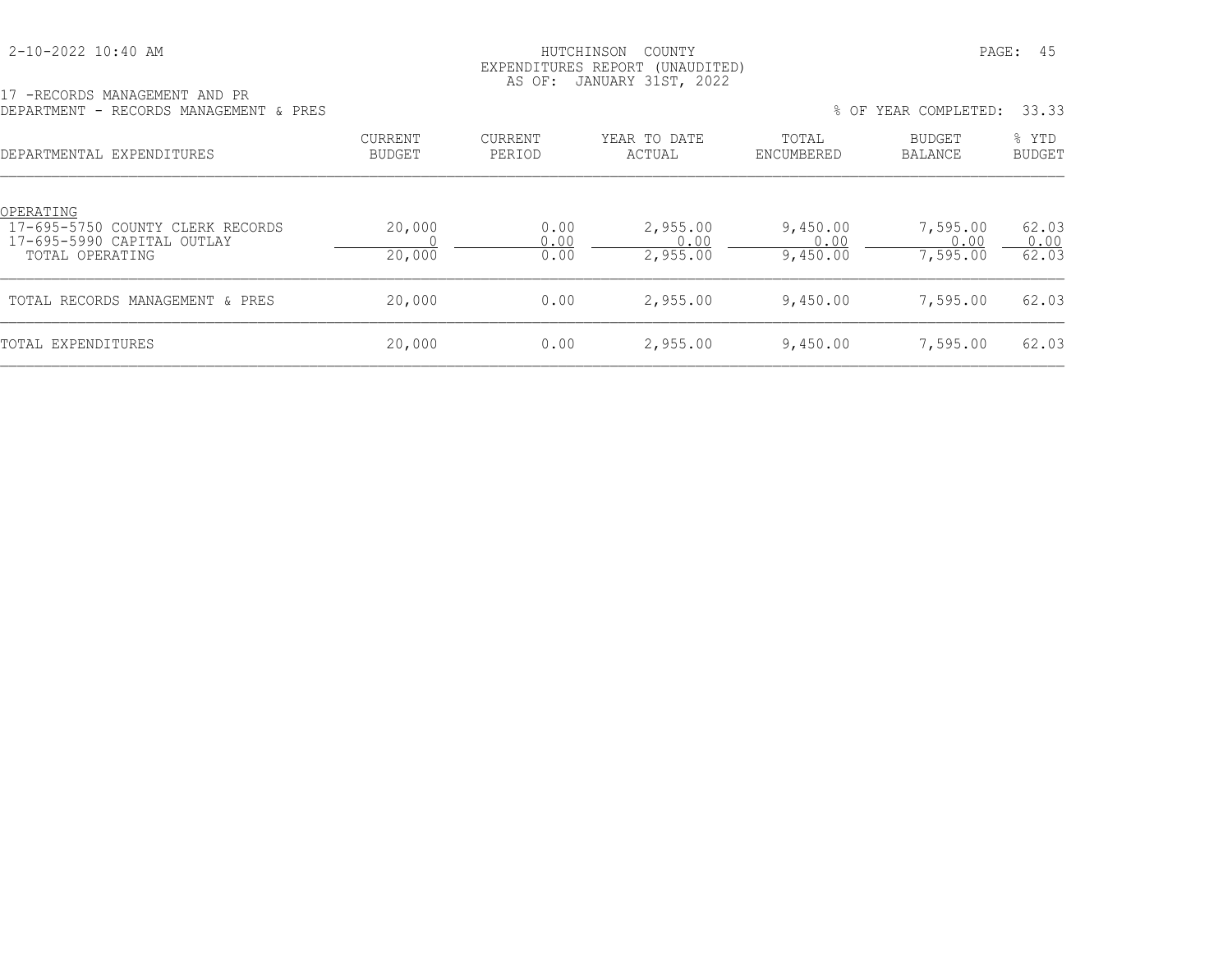18 -LAW LIBRARY FUND

#### 2-10-2022 10:40 AM HUTCHINSON COUNTY PAGE: 46 EXPENDITURES REPORT (UNAUDITED) AS OF: JANUARY 31ST, 2022

DEPARTMENT - LAW LIBRARY % OF YEAR COMPLETED: 33.33 CURRENT CURRENT YEAR TO DATE TOTAL BUDGET % YTD DEPARTMENTAL EXPENDITURES BUDGET PERIOD ACTUAL ENCUMBERED BALANCE BUDGET PAYROLL 18-476-1080 PART TIME 0 0.00 0.00 0.00 0.00 0.00 TOTAL PAYROLL 0 0.00 0.00 0.00 0.00 0.00 OPERATING 18-476-3100 OFFICE SUPPLIES 0 0.00 0.00 0.00 0.00 0.00 18-476-3110 POSTAGE 0 0.00 0.00 0.00 0.00 0.00 18-476-4990 MISCELLANEOUS EXPENSE 0 0.00 0.00 0.00 0.00 0.00 18-476-5900 BOOKS & COMPUTER EXP.  $\begin{array}{cccc} 0 & \underline{\hspace{1cm}} & 792.00 & \underline{\hspace{1cm}} & 2.874.96 & \underline{\hspace{1cm}} & 0.00 & (\underline{\hspace{1cm}} & 2.874.96) & \underline{\hspace{1cm}} & 0.00 \\ 0 & 0 & 792.00 & \underline{\hspace{1cm}} & 2.874.96 & \underline{\hspace{1cm}} & 0.00 & (\underline{\hspace{1cm}} & 2.874.96) & 0.00 \\ 0 & 0 & 0 &$ TOTAL OPERATING TOTAL LAW LIBRARY 0 792.00 2,874.96 0.00 ( 2,874.96) 0.00 TOTAL EXPENDITURES 0 792.00 2,874.96 0.00 ( 2,874.96) 0.00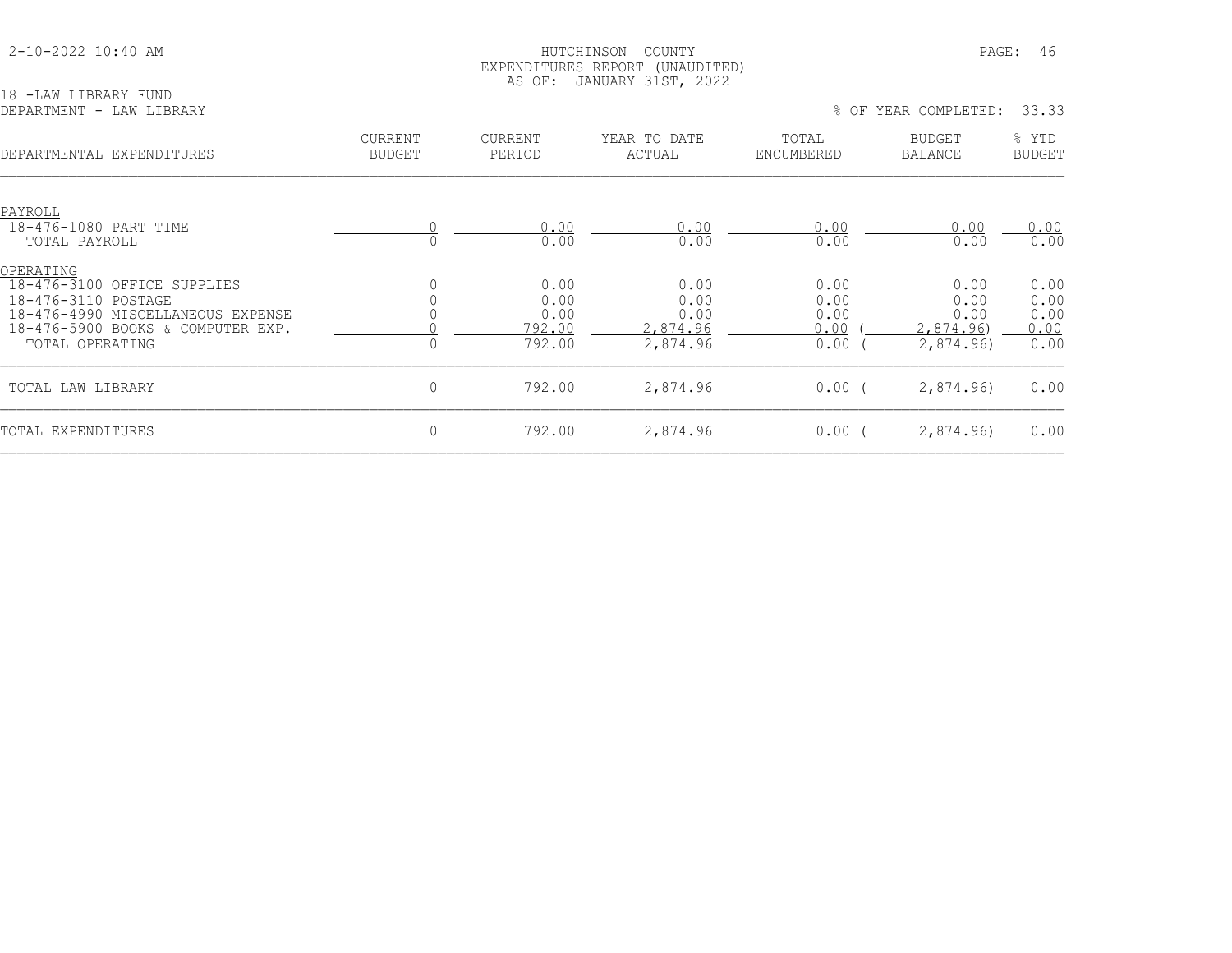| 2-10-2022 10:40 AM |  |  |
|--------------------|--|--|
|--------------------|--|--|

## HUTCHINSON COUNTY PAGE: 47 EXPENDITURES REPORT (UNAUDITED) AS OF: JANUARY 31ST, 2022

% OF YEAR COMPLETED: 33.33

19 -ADULT PROBATION, STATE<br>DEPARTMENT - ADULT PROBATION

| DEPARTMENTAL EXPENDITURES                                                                                                                   |                                                                                                                                                                                                                                                         | <b>CURRENT</b><br><b>BUDGET</b>                                                                                           | <b>CURRENT</b><br>PERIOD                                                                                              | YEAR TO DATE<br>ACTUAL                                                                                                      | TOTAL<br><b>ENCUMBERED</b>                                                                   | <b>BUDGET</b><br><b>BALANCE</b>                                                                                                | % YTD<br><b>BUDGET</b>                                                                              |
|---------------------------------------------------------------------------------------------------------------------------------------------|---------------------------------------------------------------------------------------------------------------------------------------------------------------------------------------------------------------------------------------------------------|---------------------------------------------------------------------------------------------------------------------------|-----------------------------------------------------------------------------------------------------------------------|-----------------------------------------------------------------------------------------------------------------------------|----------------------------------------------------------------------------------------------|--------------------------------------------------------------------------------------------------------------------------------|-----------------------------------------------------------------------------------------------------|
|                                                                                                                                             |                                                                                                                                                                                                                                                         |                                                                                                                           |                                                                                                                       |                                                                                                                             |                                                                                              |                                                                                                                                |                                                                                                     |
| PAYROLL                                                                                                                                     |                                                                                                                                                                                                                                                         |                                                                                                                           |                                                                                                                       |                                                                                                                             |                                                                                              |                                                                                                                                |                                                                                                     |
| 19-572-1020<br>19-572-1055 PARTTIME<br>19-572-1100 MERIT PAY<br>19-572-1360 LONGEVITY<br>19-572-2030 RETIREMENT                             | SALARY, OFFICER<br>19-572-1030 SALARY, ASSISTANTS<br>19-572-1050 SALARY, SECRE/BOOKK<br>19-572-1051 SALARY DEPUTY DIRECTOR<br>19-572-1052 UNEMPLOYMENT<br>19-572-2010 SOCIAL SECURITY<br>19-572-2020 EMPLOYEE'S INSURANCE<br>19-572-2025 LIFE INSURANCE | 79,480<br>100,532<br>27,850<br>$\Omega$<br>$\mathbf 0$<br>$\Omega$<br>7,503<br>1,450<br>16,012<br>0<br>$\Omega$<br>24,783 | 6,623.33<br>5,833.34<br>2,669.83<br>0.00<br>0.00<br>0.00<br>3,974.00<br>35.00<br>1,409.45<br>0.00<br>0.00<br>2,215.35 | 33, 116.65<br>30,617.03<br>20,903.91<br>0.00<br>0.00<br>0.00<br>3,974.00<br>430.86<br>6,592.60<br>0.00<br>0.00<br>10,171.92 | 0.00<br>0.00<br>0.00<br>0.00<br>0.00<br>0.00<br>0.00<br>0.00<br>0.00<br>0.00<br>0.00<br>0.00 | 46, 363. 35<br>69, 914.97<br>6,946.09<br>0.00<br>0.00<br>0.00<br>3,529.00<br>1,019.14<br>9,419.40<br>0.00<br>0.00<br>14,611.08 | 41.67<br>30.46<br>75.06<br>0.00<br>0.00<br>0.00<br>52.97<br>29.71<br>41.17<br>0.00<br>0.00<br>41.04 |
|                                                                                                                                             | 19-572-2250 FURNISHED TRANSP/TRAVEL                                                                                                                                                                                                                     | 5,600                                                                                                                     | 584.92                                                                                                                | 4,839.27                                                                                                                    | 0.00                                                                                         | 760.73                                                                                                                         | 86.42                                                                                               |
|                                                                                                                                             | 19-572-2300 CELL PHONE ALLOWANCE                                                                                                                                                                                                                        | $\bigcap$                                                                                                                 | 0.00                                                                                                                  | 0.00                                                                                                                        | 0.00                                                                                         | 0.00                                                                                                                           | 0.00                                                                                                |
| TOTAL PAYROLL                                                                                                                               |                                                                                                                                                                                                                                                         | 263, 210                                                                                                                  | 23, 345.22                                                                                                            | 110,646.24                                                                                                                  | 0.00                                                                                         | 152, 563.76                                                                                                                    | 42.04                                                                                               |
| OPERATING<br>19-572-3100<br>19-572-4010<br>19-572-4990<br>19-572-4991<br>19-572-5700 FACILITIES<br>19-572-5990 EQUIPMENT<br>TOTAL OPERATING | SUPPLIES & OPERATING EXP<br>PROFESSIONAL FEES<br>CONTRACT SERVICES<br>UNEMPLOYMENT<br>19-572-5900 MISCELLANEOUS<br>19-572-5991 CAPITAL OUTLAY                                                                                                           | 124,998<br>10,129<br>0<br>$\Omega$<br>$\cap$<br>135, 127                                                                  | 45.00<br>150.00<br>0.00<br>0.00<br>0.00<br>0.00<br>0.00<br>0.00<br>195.00                                             | 3,387.43<br>9,546.24<br>0.00<br>0.00<br>0.00<br>0.00<br>0.00<br>0.00<br>12,933.67                                           | 0.00<br>0.00<br>0.00<br>0.00<br>0.00<br>0.00<br>0.00<br>0.00<br>0.00                         | 121,610.57<br>582.76<br>0.00<br>0.00<br>0.00<br>0.00<br>0.00<br>0.00<br>122, 193.33                                            | 2.71<br>94.25<br>0.00<br>0.00<br>0.00<br>0.00<br>0.00<br>0.00<br>9.57                               |
| TOTAL ADULT PROBATION                                                                                                                       |                                                                                                                                                                                                                                                         | 398,337                                                                                                                   | 23,540.22                                                                                                             | 123,579.91                                                                                                                  | 0.00                                                                                         | 274,757.09                                                                                                                     | 31.02                                                                                               |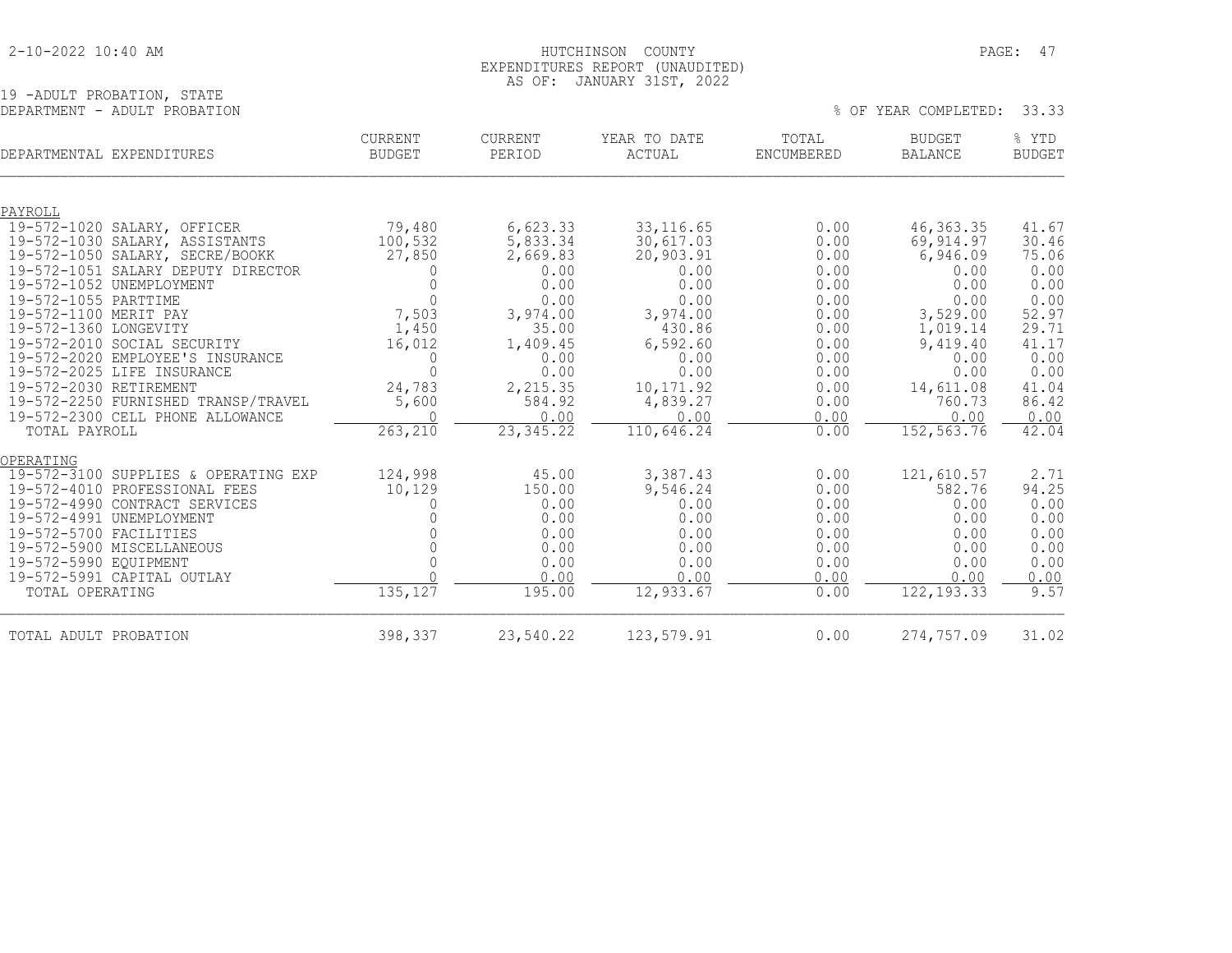| $2 - 10 - 2022$ 10:40 AM                             |                   | HUTCHINSON<br>AS OF: | COUNTY<br>EXPENDITURES REPORT (UNAUDITED)<br>JANUARY 31ST, 2022 |                     |                          | PAGE: 48               |
|------------------------------------------------------|-------------------|----------------------|-----------------------------------------------------------------|---------------------|--------------------------|------------------------|
| 19 -ADULT PROBATION, STATE<br>DEPARTMENT - TRANSFERS |                   |                      |                                                                 |                     | % OF YEAR COMPLETED:     | 33.33                  |
| DEPARTMENTAL EXPENDITURES                            | CURRENT<br>BUDGET | CURRENT<br>PERIOD    | YEAR TO DATE<br>ACTUAL                                          | TOTAL<br>ENCUMBERED | <b>BUDGET</b><br>BALANCE | % YTD<br><b>BUDGET</b> |
| TRANSFERS<br>19-700-0000 TRANSFER<br>TOTAL TRANSFERS |                   | 0.00<br>0.00         | 0.00<br>0.00                                                    | 0.00<br>0.00        | 0.00<br>0.00             | 0.00<br>0.00           |
| TOTAL TRANSFERS                                      | $\circ$           | 0.00                 | 0.00                                                            | 0.00                | 0.00                     | 0.00                   |
| TOTAL EXPENDITURES                                   | 398,337           | 23,540.22            | 123,579.91                                                      | 0.00                | 274,757.09               | 31.02                  |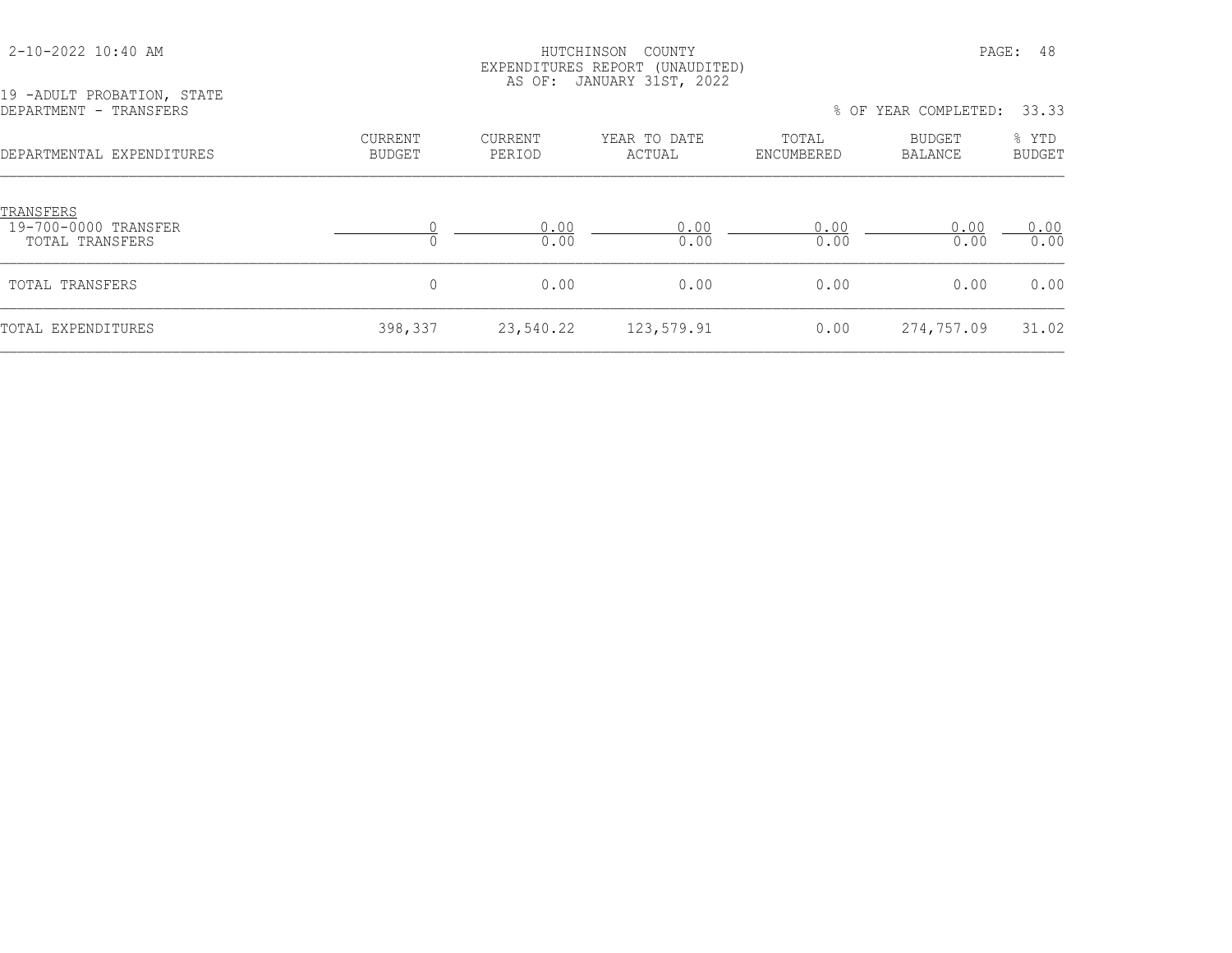| 2-10-2022 10:40 AM |  |  |  |
|--------------------|--|--|--|
|--------------------|--|--|--|

## HUTCHINSON COUNTY PAGE: 49 EXPENDITURES REPORT (UNAUDITED) AS OF: JANUARY 31ST, 2022

20 -COMMUNITY CORRECTION PROG DEPARTMENT - COMMUNITY CORRECTIONS PRO % OF YEAR COMPLETED: 41.67

| DEPARTMENTAL EXPENDITURES |                                                           | <b>CURRENT</b><br><b>BUDGET</b> | <b>CURRENT</b><br>PERIOD | YEAR TO DATE<br>ACTUAL | TOTAL<br>ENCUMBERED | <b>BUDGET</b><br><b>BALANCE</b> | % YTD<br><b>BUDGET</b> |
|---------------------------|-----------------------------------------------------------|---------------------------------|--------------------------|------------------------|---------------------|---------------------------------|------------------------|
| PAYROLL                   |                                                           |                                 |                          |                        |                     |                                 |                        |
|                           | 20-570-1030 SALARIES CSR                                  | 47,957                          | 3,602.90                 | 18,014.50              | 0.00                | 29,942.50                       | 37.56                  |
| 20-570-1031 PART-TIME     |                                                           | $\Omega$                        | 0.00                     | 0.00                   | 0.00                | 0.00                            | 0.00                   |
| 20-570-1100 MERIT PAY     |                                                           | 1,740                           | 0.00                     | 1,272.00               | 0.00                | 468.00                          | 73.10                  |
|                           | 20-570-1360 LONGEVITY PSIR                                | 570                             | 40.00                    | 200.00                 | 0.00                | 370.00                          | 35.09                  |
|                           | 20-570-1361 LONGEVITY EDUCATION//RESOUR                   | $\Omega$                        | 0.00                     | 0.00                   | 0.00                | 0.00                            | 0.00                   |
|                           | 20-570-2010 SOCIAL SECURITY PSIR                          | 3,712                           | 223.65                   | 1,215.54               | 0.00                | 2,496.46                        | 32.75                  |
|                           | 20-570-2011 SOCIAL SECURITY EDUCATION/R                   | 0                               | 0.00                     | 0.00                   | 0.00                | 0.00                            | 0.00                   |
|                           | 20-570-2020 LONGEVITY PSIR                                | <sup>n</sup>                    | 0.00                     | 0.00                   | 0.00                | 0.00                            | 0.00                   |
|                           | 20-570-2021 LONGEVITY EDUCATON/RESOURCE                   | ∩<br>$\Omega$                   | 0.00                     | 0.00<br>0.00           | 0.00                | 0.00                            | 0.00                   |
|                           | 20-570-2025 LIFE INSURANCE<br>20-570-2030 RETIREMENT PSIR | 5,746                           | 0.00<br>420.75           | 2,219.00               | 0.00<br>0.00        | 0.00<br>3,527.00                | 0.00<br>38.62          |
|                           | 20-570-2031 RETIREMENT EDUCATION/RESOUR                   | 0                               | 0.00                     | 0.00                   | 0.00                | 0.00                            | 0.00                   |
|                           | 20-570-2060 UNEMPLOYMENT PSIR/DIV                         |                                 | 0.00                     | 0.00                   | 0.00                | 0.00                            | 0.00                   |
|                           | 20-570-2061 UNEMPLOYMENT ED/RES                           |                                 | 0.00                     | 0.00                   | 0.00                | 0.00                            | 0.00                   |
|                           | 20-570-2250 TRAV/FURN TRANS PSIR.DIV                      | 0                               | 0.00                     | 0.00                   | 0.00                | 0.00                            | 0.00                   |
|                           | 20-570-2251 TRAV/FURN TRANS ED/RES                        |                                 | 0.00                     | 0.00                   | 0.00                | 0.00                            | 0.00                   |
| TOTAL PAYROLL             |                                                           | 59,725                          | 4,287.30                 | 22,921.04              | 0.00                | 36,803.96                       | 38.38                  |
| OPERATING                 |                                                           |                                 |                          |                        |                     |                                 |                        |
|                           | 20-570-3011 EDUCATION RESOUCE OTHER                       | $\Omega$                        | 0.00                     | 0.00                   | 0.00                | 0.00                            | 0.00                   |
|                           | 20-570-3100 FURNISHED TRANSPORTATION PS                   | 0                               | 0.00                     | 0.00                   | 0.00                | 0.00                            | 0.00                   |
|                           | 20-570-3101 FURNISHED TRANSPORTATION ED                   | $\Omega$                        | 0.00                     | 0.00                   | 0.00                | 0.00                            | 0.00                   |
|                           | 20-570-3102 OFFICE SUPPLIES                               |                                 | 0.00                     | 0.00                   | 0.00                | 0.00                            | 0.00                   |
|                           | 20-570-4010 PROFESSIONAL FEES PSIR                        | 422                             | 0.00                     | 0.00                   | 0.00                | 422.00                          | 0.00                   |
|                           | 20-570-4011 PROFESSIONAL FEES EDUCATION                   | $\mathbf 0$                     | 0.00                     | 0.00                   | 0.00                | 0.00                            | 0.00                   |
|                           | 20-570-5900 MISCELLANEOUS                                 | 0<br>$\cap$                     | 0.00<br>0.00             | 0.00<br>0.00           | 0.00<br>0.00        | 0.00<br>0.00                    | 0.00<br>0.00           |
|                           | 20-570-5990 CAPITAL OUTLAY                                |                                 |                          |                        |                     |                                 |                        |
| TOTAL OPERATING           |                                                           | 422                             | 0.00                     | 0.00                   | 0.00                | 422.00                          | 0.00                   |
|                           | TOTAL COMMUNITY CORRECTIONS PRO                           | 60,147                          | 4,287.30                 | 22,921.04              | 0.00                | 37,225.96                       | 38.11                  |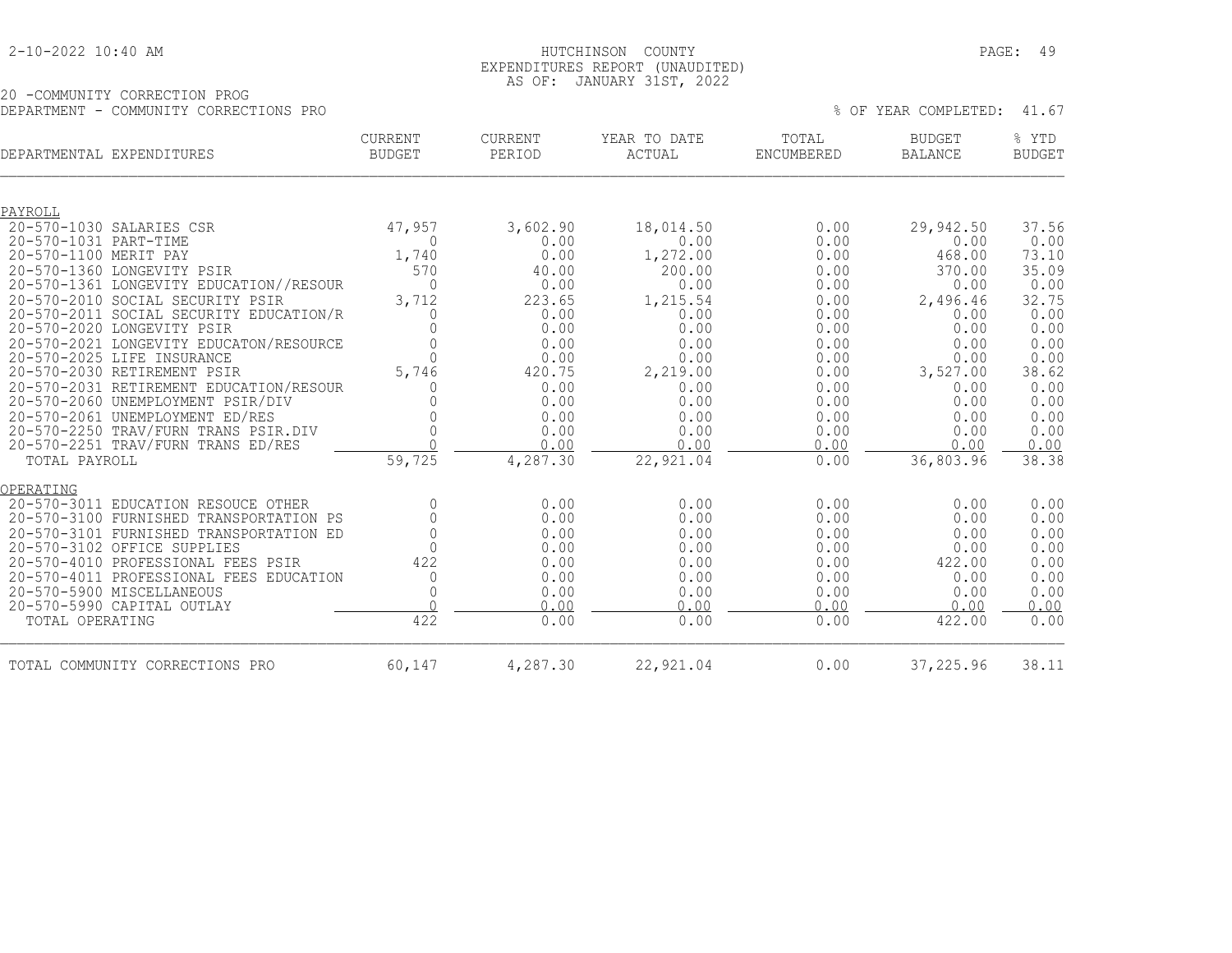## HUTCHINSON COUNTY PAGE: 50 EXPENDITURES REPORT (UNAUDITED) AS OF: JANUARY 31ST, 2022

20 -COMMUNITY CORRECTION PROG

| LA CONTIGNITI COMMOTION LIVOG<br>DEPARTMENT - TRANSFERS |         |         |              |            | % OF YEAR COMPLETED: 41.67 |                   |
|---------------------------------------------------------|---------|---------|--------------|------------|----------------------------|-------------------|
| DEPARTMENTAL EXPENDITURES                               | CURRENT | CURRENT | YEAR TO DATE | TOTAL      | BUDGET                     | $\frac{1}{2}$ YTD |
|                                                         | BUDGET  | PERIOD  | ACTUAL       | ENCUMBERED | BALANCE                    | BUDGET            |

| TRANSFERS<br>20-700-0000 TRANSFER OUT<br>TOTAL TRANSFERS |        | 0.00<br>0.00 | 0.00<br>0.00 | 0.00<br>0.00 | 0.00<br>0.00 | 0.00<br>0.00 |
|----------------------------------------------------------|--------|--------------|--------------|--------------|--------------|--------------|
| TOTAL TRANSFERS                                          |        | 0.00         | 0.00         | 0.00         | 0.00         | 0.00         |
| TOTAL EXPENDITURES                                       | 60,147 | 4,287.30     | 22,921.04    | 0.00         | 37,225.96    | 38.11        |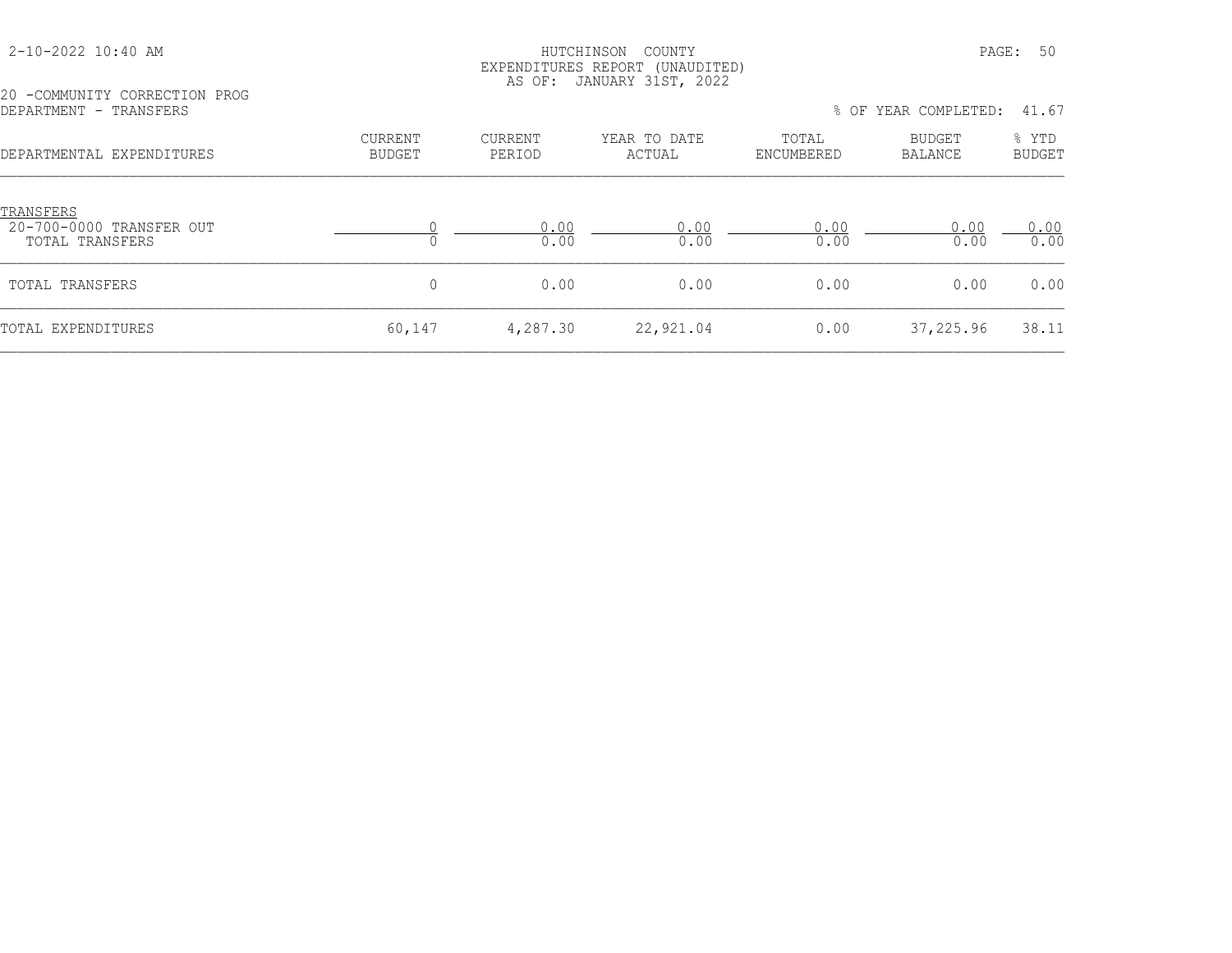| 2-10-2022 10:40 AM |  |  |
|--------------------|--|--|
|--------------------|--|--|

#### 2-10-2022 10:40 AM HUTCHINSON COUNTY PAGE: 51 EXPENDITURES REPORT (UNAUDITED) AS OF: JANUARY 31ST, 2022

% OF YEAR COMPLETED: 41.67

21 -JUVENILE STATE<br>DEPARTMENT - JUVENILE

| DEPARTMENTAL EXPENDITURES                                                    | <b>CURRENT</b><br><b>BUDGET</b>  | <b>CURRENT</b><br>PERIOD | YEAR TO DATE<br>ACTUAL | TOTAL<br>ENCUMBERED | <b>BUDGET</b><br><b>BALANCE</b> | % YTD<br><b>BUDGET</b> |
|------------------------------------------------------------------------------|----------------------------------|--------------------------|------------------------|---------------------|---------------------------------|------------------------|
| PAYROLL                                                                      |                                  |                          |                        |                     |                                 |                        |
| 21-571-1020 SALARY, OFFICER<br>21-571-1021 INTEREST/SALARY                   | 10,054<br>$\Omega$               | 837.85<br>0.00           | 4,189.25<br>0.00       | 0.00<br>0.00        | 5,864.95<br>0.00                | 41.67<br>0.00          |
| 21-571-1022 SAL.ADJ.CHIEF OFFICER                                            | $\circ$                          | 0.00                     | 0.00                   | 0.00                | 0.00                            | 0.00                   |
| 21-571-1023 SAL.ADJ.ASSISTANT                                                | $\circ$                          | 0.00                     | 0.00                   | 0.00                | 0.00                            | 0.00                   |
| 21-571-1024 SAL.ADJ.JPO OFFICER                                              | $\mathbf{0}$                     | 0.00                     | 0.00                   | 0.00                | 0.00                            | 0.00                   |
| 21-571-1025 SAL.ADJ.PROG.SANT.OFFICER<br>21-571-1026 SAL.ADJ.ISP OFFICER     | $\Omega$<br>$\circ$              | 0.00<br>0.00             | 0.00<br>0.00           | 0.00<br>0.00        | 0.00<br>0.00                    | 0.00<br>0.00           |
| 21-571-1030 SALARY, ASSISTANT                                                | 8,590                            | 715.85                   | 3,579.25               | 0.00                | 5,010.95                        | 41.67                  |
| 21-571-1040 SALARY, OFFICE MANAGER                                           | 1,800                            | 150.00                   | 750.00                 | 0.00                | 1,050.00                        | 41.67                  |
| 21-571-1041 SALARY, RECEPTIONIST                                             | 25,464                           | 2,121.98<br>592.19       | 10,609.90              | 0.00<br>0.00        | 14,853.86<br>4, 145. 33         | 41.67<br>41.67         |
| 21-571-1050 SALARY, JPO OFFICER<br>21-571-1060 PROG. SANC. OFFICER           | 7,106<br>22,033                  | 0.00                     | 2,960.95<br>22,033.16  | 0.00                | 0.00                            | 100.00                 |
| 21-571-1070 SALARY, TRANSPORTATION                                           | $\Omega$                         | 0.00                     | 0.00                   | 0.00                | 0.00                            | 0.00                   |
| 21-571-1080 SALARY, ISP OFFICER                                              | 52,440                           | 4,370.02                 | 21,850.10              | 0.00                | 30,590.14                       | 41.67                  |
| 21-571-1360 Longevity<br>21-571-2010 SOCIAL SECURITY                         | 180<br>9,767                     | 15.00<br>648.35          | 75.00<br>4,834.37      | 0.00<br>0.00        | 105.00<br>4,932.23              | 41.67<br>49.50         |
| 21-571-2020 EMPLOYEE INSURANCE                                               | $\Omega$                         | 0.00                     | 0.00                   | 0.00                | 0.00                            | 0.00                   |
| 21-571-2025 LIFE INSURANCE                                                   | $\Omega$                         | 0.00                     | 0.00                   | 0.00                | 0.00                            | 0.00                   |
| 21-571-2030 RETIREMENT                                                       | 14,631                           | 1,016.74                 | 7,514.02               | 0.00                | 7,117.12                        | 51.36                  |
| TOTAL PAYROLL                                                                | 152,066                          | 10,467.98                | 78,396.00              | 0.00                | 73,669.58                       | 51.55                  |
| OPERATING                                                                    | $2,037$<br>0<br>0<br>0<br>0<br>0 |                          |                        |                     |                                 |                        |
| 21-571-3000 OPERATING EXPENSE<br>21-571-3100 OFFICE SUPPLIES                 |                                  | 0.00<br>293.08           | 0.00<br>1,887.49       | 0.00<br>0.00        | 0.00<br>149.51                  | 0.00<br>92.66          |
| 21-571-3110 POSTAGE                                                          |                                  | 0.00                     | 0.00                   | 0.00                | 0.00                            | 0.00                   |
| 21-571-3380 CLOTHING AND HYGIENE                                             |                                  | 0.00                     | 0.00                   | 0.00                | 0.00                            | 0.00                   |
| 21-571-4010 AUDIT<br>21-571-4049 GRANT N PSYCHOLOGICAL                       |                                  | 0.00<br>0.00             | 0.00<br>0.00           | 0.00<br>0.00        | 0.00<br>0.00                    | 0.00<br>0.00           |
| 21-571-4050 PSYCHOLOGICAL                                                    | $5,393$ (                        | 1,470.00)                | 5,390.00               | 0.00                | 3.00                            | 99.94                  |
| 21-571-4051 MEDICAL/DENTAL                                                   |                                  | 0.00                     | 0.00                   | 0.00                | 0.00                            | 0.00                   |
| 21-571-4200 TELEPHONE                                                        | $\circ$                          | 0.00                     | 0.00                   | 0.00                | 0.00                            | 0.00                   |
| 21-571-4289 TRANSPORT<br>21-571-4290 TRAVEL & TRAINING                       | $\Omega$<br>10,000               | 0.00<br>0.00             | 0.00<br>2,305.64       | 0.00<br>0.00        | 0.00<br>7,694.36                | 0.00<br>23.06          |
| 21-571-4291 TRANSPORTATION & MEALS                                           | $\mathbf{0}$                     | 0.00                     | 0.00                   | 0.00                | 0.00                            | 0.00                   |
| 21-571-4292 REGISTRATION FEES                                                | $\Omega$                         | 0.00                     | 0.00                   | 0.00                | 0.00                            | 0.00                   |
| 21-571-4869 INTER-COUNTY CONTRACTS GRAN<br>21-571-4870 RESIDENTIAL DETENTION | $\mathbf{0}$<br>27,486           | 0.00<br>0.00             | 0.00<br>0.00           | 0.00<br>0.00        | 0.00<br>27,486.00               | 0.00<br>0.00           |
| 21-571-4871 DETENTION/ PRE & POST                                            | 22,773                           | 0.00                     | 3,700.00               | 3,000.00            | 16,073.00                       | 29.42                  |
| 21-571-4990 MISC. PROGRAMS GRANT R NOBL                                      | 2,132                            | 0.00                     | 2,132.33               | $0.00$ (            | 0.33)                           | 100.02                 |
| 21-571-4991 VOC. & ED. FEES AND SUPPLIE                                      | 0                                | 0.00                     | 0.00                   | 0.00                | 0.00                            | 0.00                   |
| 21-571-5700 MAINTENANCE & REPAIRS<br>21-571-5990 CAPITAL OUTLAY              | $\mathbf 0$                      | 0.00<br>0.00             | 0.00<br>0.00           | 0.00<br>0.00        | 0.00<br>0.00                    | 0.00<br>0.00           |
| TOTAL OPERATING                                                              | 69,821                           | 1, 176.92                | 15,415.46              | 3,000.00            | 51,405.54                       | 26.38                  |
|                                                                              |                                  |                          |                        |                     |                                 |                        |
| TOTAL JUVENILE                                                               | 221,887                          | 9,291.06                 | 93,811.46              | 3,000.00            | 125,075.12                      | 43.63                  |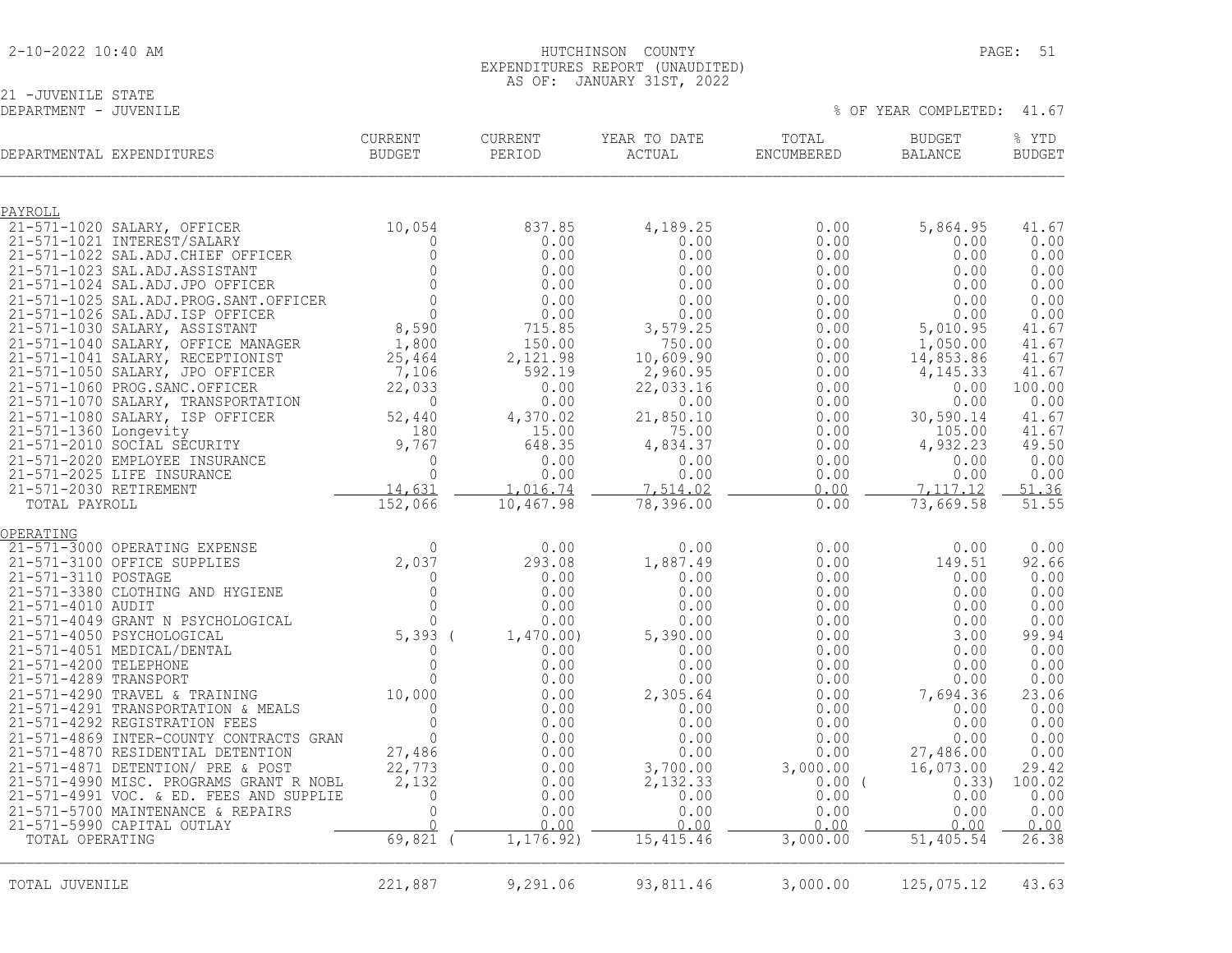| 21 -JUVENILE STATE                                       |                                 | AS OF:                   | EXPENDITURES REPORT (UNAUDITED)<br>JANUARY 31ST, 2022 |                     |                      |                        |
|----------------------------------------------------------|---------------------------------|--------------------------|-------------------------------------------------------|---------------------|----------------------|------------------------|
| DEPARTMENT - TRANSFERS                                   |                                 |                          |                                                       |                     | % OF YEAR COMPLETED: | 41.67                  |
| DEPARTMENTAL EXPENDITURES                                | <b>CURRENT</b><br><b>BUDGET</b> | <b>CURRENT</b><br>PERIOD | YEAR TO DATE<br>ACTUAL                                | TOTAL<br>ENCUMBERED | BUDGET<br>BALANCE    | % YTD<br><b>BUDGET</b> |
| TRANSFERS<br>21-700-0000 TRANSFER OUT<br>TOTAL TRANSFERS |                                 | 0.00<br>0.00             | 0.00<br>0.00                                          | 0.00<br>0.00        | 0.00<br>0.00         | 0.00<br>0.00           |
| TOTAL TRANSFERS                                          | $\mathbf{0}$                    | 0.00                     | 0.00                                                  | 0.00                | 0.00                 | 0.00                   |
| TOTAL EXPENDITURES                                       | 221,887                         | 9,291.06                 | 93,811.46                                             | 3,000.00            | 125,075.12           | 43.63                  |

2-10-2022 10:40 AM HUTCHINSON COUNTY PAGE: 52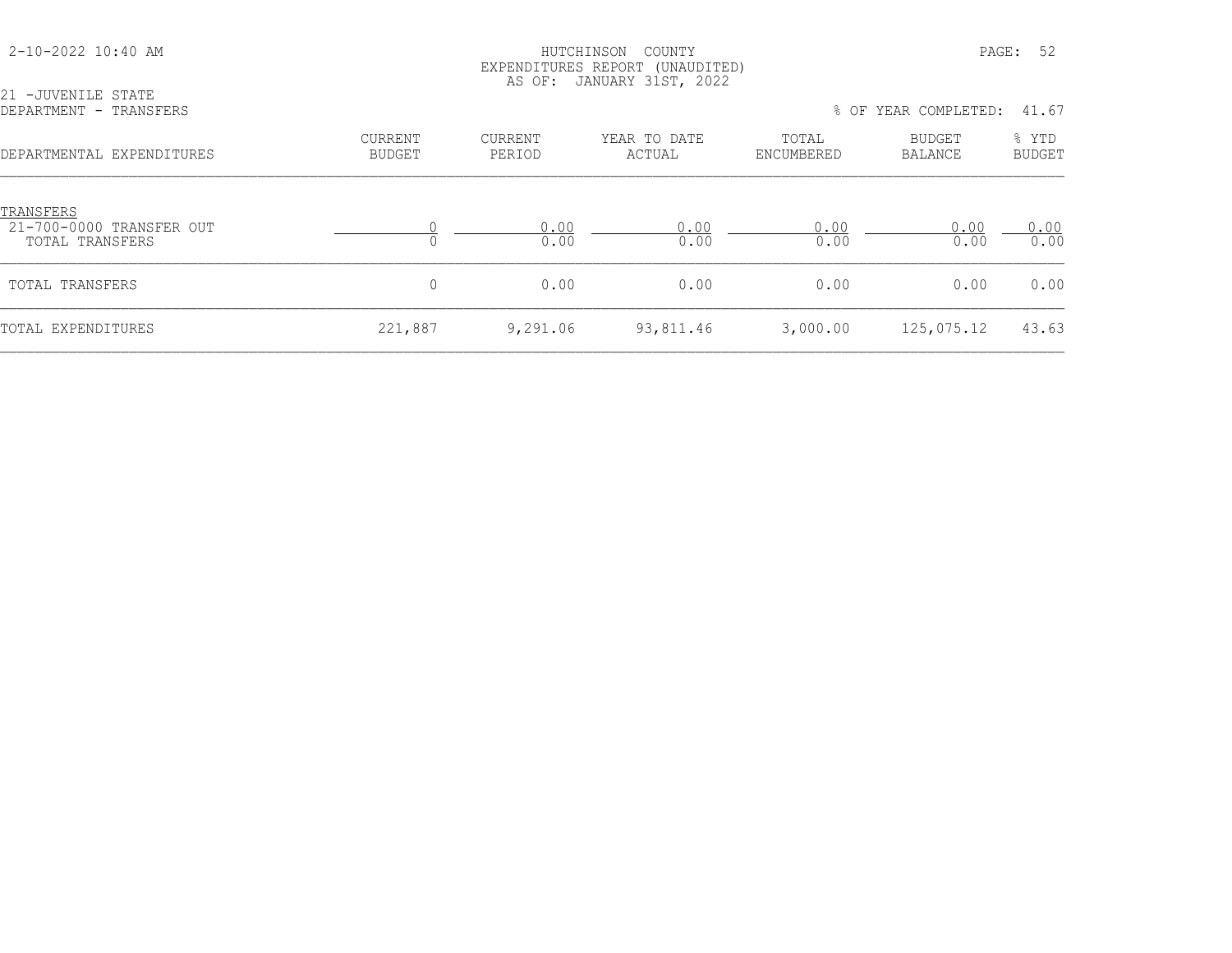## HUTCHINSON COUNTY PAGE: 53 EXPENDITURES REPORT (UNAUDITED) AS OF: JANUARY 31ST, 2022

24 -COURT REPORTER DEPARTMENT - CRT.REPORTER SERVICES FUN % OF YEAR COMPLETED: 41.67

| VILL . ILLE VILLEIL VEILLY IVEUS I VIL                     |                                 |                          |                        |                     |                   |                        |
|------------------------------------------------------------|---------------------------------|--------------------------|------------------------|---------------------|-------------------|------------------------|
| DEPARTMENTAL EXPENDITURES                                  | <b>CURRENT</b><br><b>BUDGET</b> | <b>CURRENT</b><br>PERIOD | YEAR TO DATE<br>ACTUAL | TOTAL<br>ENCUMBERED | BUDGET<br>BALANCE | % YTD<br><b>BUDGET</b> |
| PAYROLL<br>24-465-1020 SALARY SUPPLEMENT<br>TOTAL PAYROLL  |                                 | 0.00<br>0.00             | 0.00<br>0.00           | 0.00<br>0.00        | 0.00<br>0.00      | 0.00<br>0.00           |
| OPERATING<br>24-465-5990 CAPITAL OUTLAY<br>TOTAL OPERATING |                                 | 0.00<br>0.00             | 0.00<br>0.00           | 0.00<br>0.00        | 0.00<br>0.00      | 0.00<br>0.00           |
| TOTAL CRT.REPORTER SERVICES FUN                            |                                 | 0.00                     | 0.00                   | 0.00                | 0.00              | 0.00                   |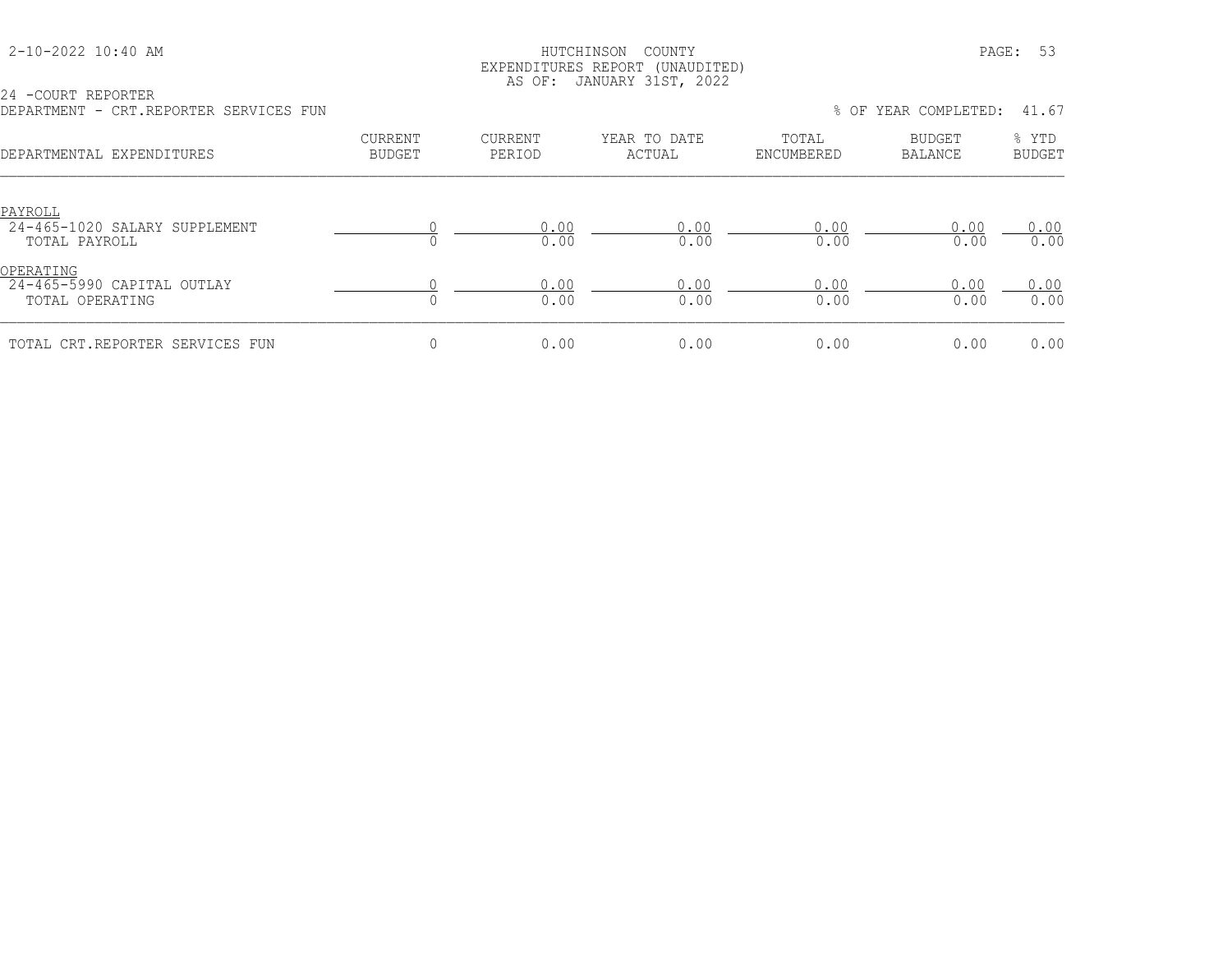| 24 -COURT REPORTER<br>DEPARTMENT - TRANSFERS                    |                                 |                          | EXPENDITURES REPORT (UNAUDITED)<br>AS OF: JANUARY 31ST, 2022 |                     | % OF YEAR COMPLETED:     | 41.67                  |
|-----------------------------------------------------------------|---------------------------------|--------------------------|--------------------------------------------------------------|---------------------|--------------------------|------------------------|
| DEPARTMENTAL EXPENDITURES                                       | <b>CURRENT</b><br><b>BUDGET</b> | <b>CURRENT</b><br>PERIOD | YEAR TO DATE<br>ACTUAL                                       | TOTAL<br>ENCUMBERED | BUDGET<br><b>BALANCE</b> | % YTD<br><b>BUDGET</b> |
| <b>TRANSFERS</b><br>24-700-0000 TRANSFER OUT<br>TOTAL TRANSFERS | 4,171<br>4,171                  | 0.00<br>0.00             | 4,171.02<br>4,171.02                                         | 0.00<br>0.00        | 0.00<br>0.00             | 100.00<br>100.00       |
| TOTAL TRANSFERS                                                 | 4,171                           | 0.00                     | 4,171.02                                                     | 0.00                | 0.00                     | 100.00                 |
| TOTAL EXPENDITURES                                              | 4,171                           | 0.00                     | 4,171.02                                                     | 0.00                | 0.00                     | 100.00                 |

2-10-2022 10:40 AM HUTCHINSON COUNTY PAGE: 54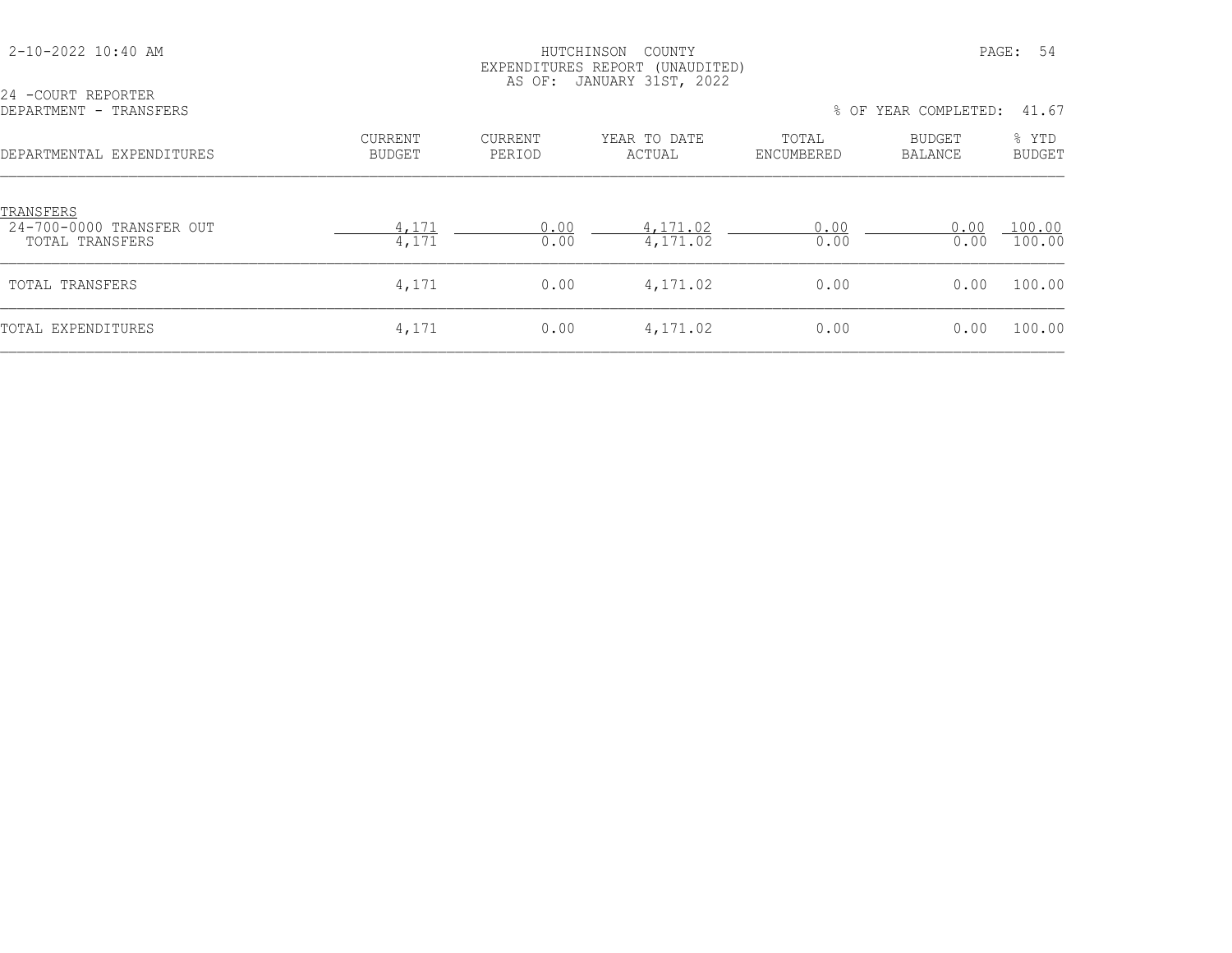25 -JUVENILE GRANT C

## HUTCHINSON COUNTY PAGE: 55 EXPENDITURES REPORT (UNAUDITED) AS OF: JANUARY 31ST, 2022

| DEPARTMENT - JUVENILE GRANTC                          |                          |                   |                        | 33.33<br>% OF YEAR COMPLETED: |                   |                        |  |
|-------------------------------------------------------|--------------------------|-------------------|------------------------|-------------------------------|-------------------|------------------------|--|
| DEPARTMENTAL EXPENDITURES                             | CURRENT<br><b>BUDGET</b> | CURRENT<br>PERIOD | YEAR TO DATE<br>ACTUAL | TOTAL<br>ENCUMBERED           | BUDGET<br>BALANCE | % YTD<br><b>BUDGET</b> |  |
| OPERATING<br>25-575-4869 PLACEMENT<br>TOTAL OPERATING |                          | 0.00<br>0.00      | 0.00<br>0.00           | 0.00<br>0.00                  | 0.00<br>0.00      | 0.00<br>0.00           |  |
| TOTAL JUVENILE GRANTC                                 | 0                        | 0.00              | 0.00                   | 0.00                          | 0.00              | 0.00                   |  |
| TOTAL EXPENDITURES                                    | 0                        | 0.00              | 0.00                   | 0.00                          | 0.00              | 0.00                   |  |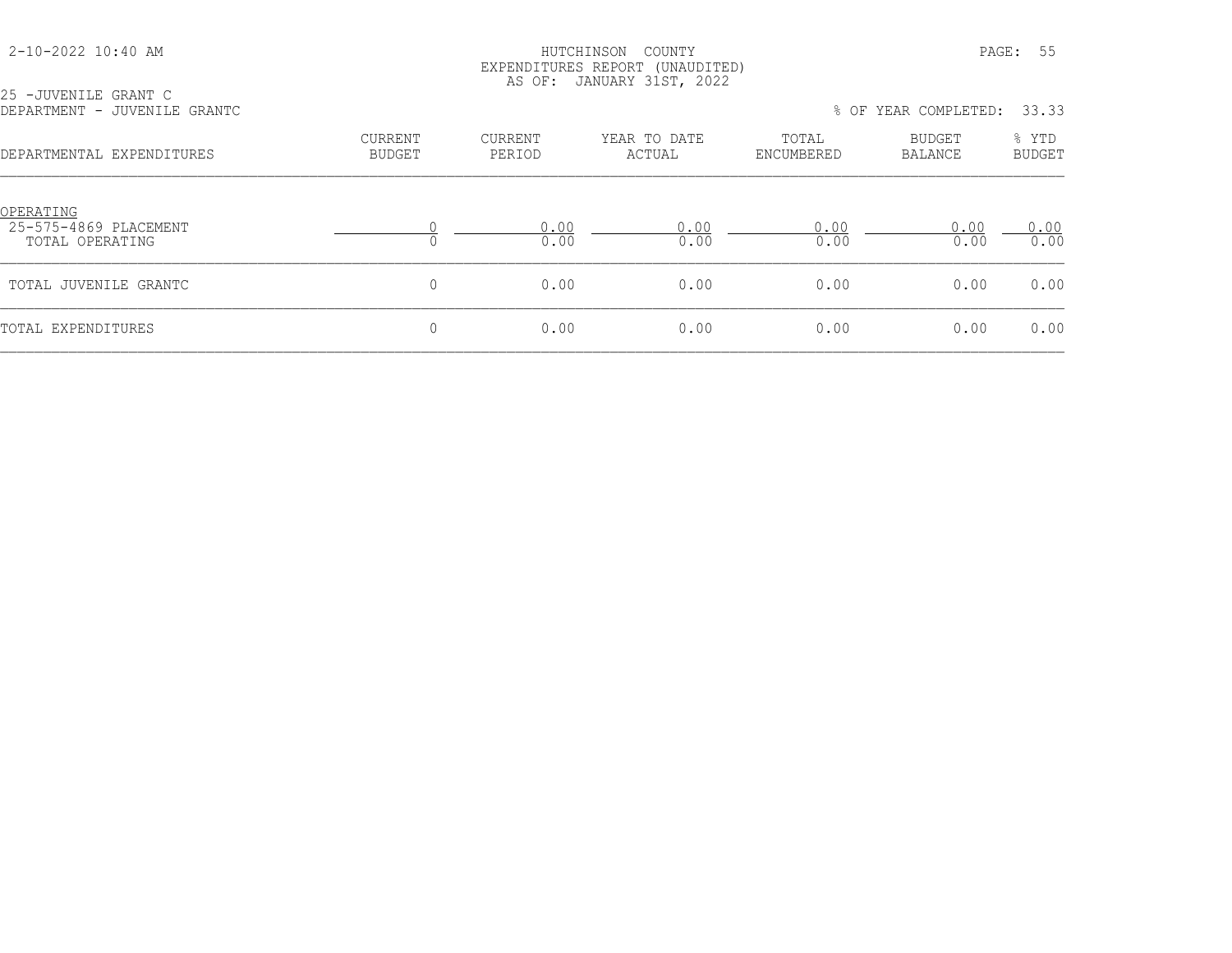26 -JUVENILE SPECIAL

## HUTCHINSON COUNTY PAGE: 56 EXPENDITURES REPORT (UNAUDITED) AS OF: JANUARY 31ST, 2022

| DEPARTMENT - JUVENILE SPECIAL                                                 |                                 |                        |                           | 41.67<br>% OF YEAR COMPLETED: |                                |                        |  |
|-------------------------------------------------------------------------------|---------------------------------|------------------------|---------------------------|-------------------------------|--------------------------------|------------------------|--|
| DEPARTMENTAL EXPENDITURES                                                     | <b>CURRENT</b><br><b>BUDGET</b> | CURRENT<br>PERIOD      | YEAR TO DATE<br>ACTUAL    | TOTAL<br>ENCUMBERED           | BUDGET<br>BALANCE              | % YTD<br><b>BUDGET</b> |  |
| OPERATING<br>26-576-4810 DUES<br>26-576-4990 MISCELLANEOUS<br>TOTAL OPERATING | 1,000<br>3,000<br>4,000         | 0.00<br>88.20<br>88.20 | 20.00<br>440.92<br>460.92 | 0.00<br>0.00<br>0.00          | 980.00<br>2,559.08<br>3,539.08 | 2.00<br>14.70<br>11.52 |  |
| TOTAL JUVENILE SPECIAL                                                        | 4,000                           | 88.20                  | 460.92                    | 0.00                          | 3,539.08                       | 11.52                  |  |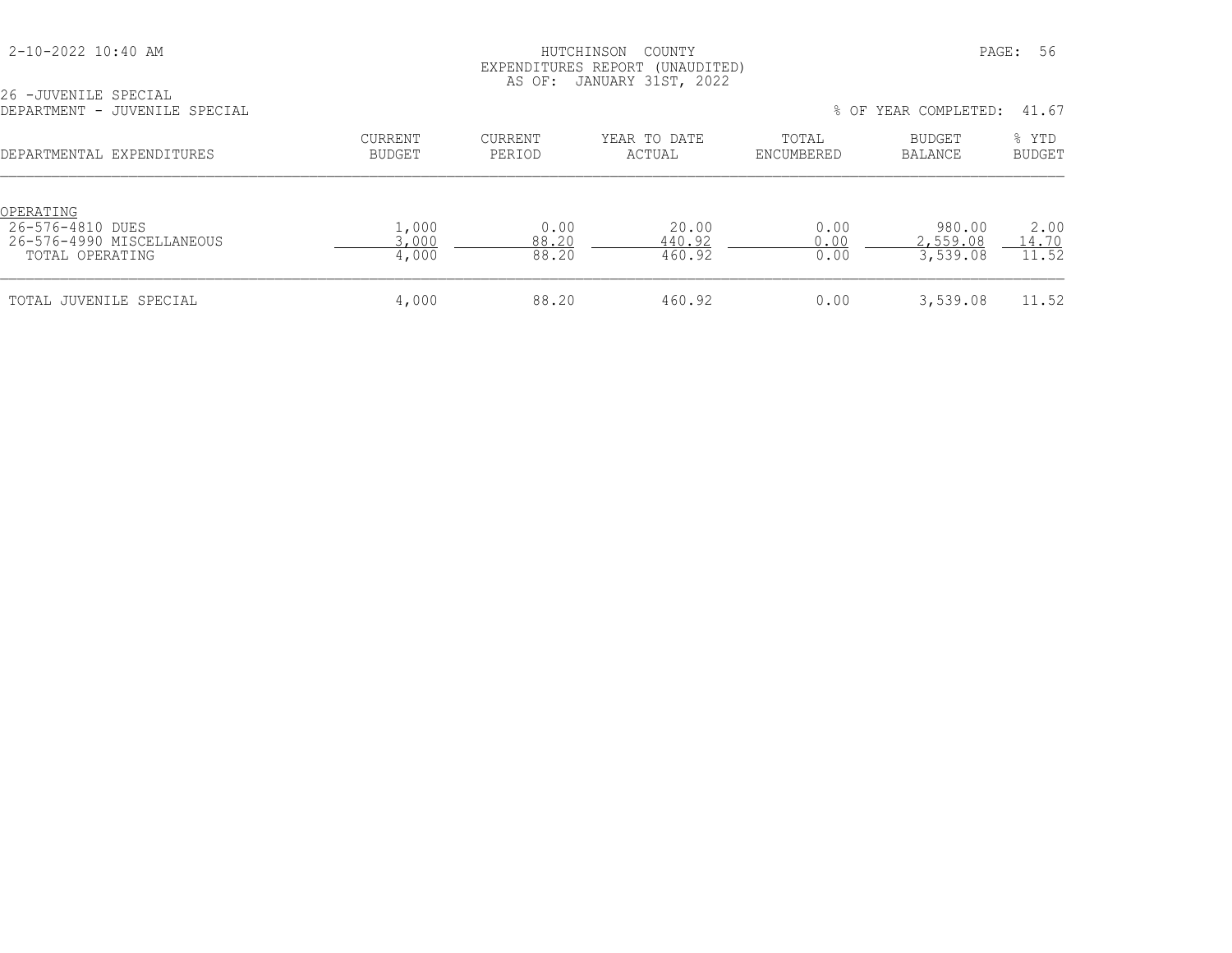26 -JUVENILE SPECIAL

## HUTCHINSON COUNTY PAGE: 57 EXPENDITURES REPORT (UNAUDITED) AS OF: JANUARY 31ST, 2022

| DEPARTMENT - TRANSFERS                                                                 |                          |                          |                        |                      | % OF YEAR COMPLETED: | 41.67                  |
|----------------------------------------------------------------------------------------|--------------------------|--------------------------|------------------------|----------------------|----------------------|------------------------|
| DEPARTMENTAL EXPENDITURES                                                              | CURRENT<br><b>BUDGET</b> | <b>CURRENT</b><br>PERIOD | YEAR TO DATE<br>ACTUAL | TOTAL<br>ENCUMBERED  | BUDGET<br>BALANCE    | % YTD<br><b>BUDGET</b> |
| TRANSFERS<br>26-700-000<br>TRANSFER OUT<br>26-700-0000 TRANSFER OUT<br>TOTAL TRANSFERS |                          | 0.00<br>0.00<br>0.00     | 0.00<br>0.00<br>0.00   | 0.00<br>0.00<br>0.00 | 0.00<br>0.00<br>0.00 | 0.00<br>0.00<br>0.00   |
| TOTAL TRANSFERS                                                                        | 0                        | 0.00                     | 0.00                   | 0.00                 | 0.00                 | 0.00                   |
| TOTAL EXPENDITURES                                                                     | 4,000                    | 88.20                    | 460.92                 | 0.00                 | 3,539.08             | 11.52                  |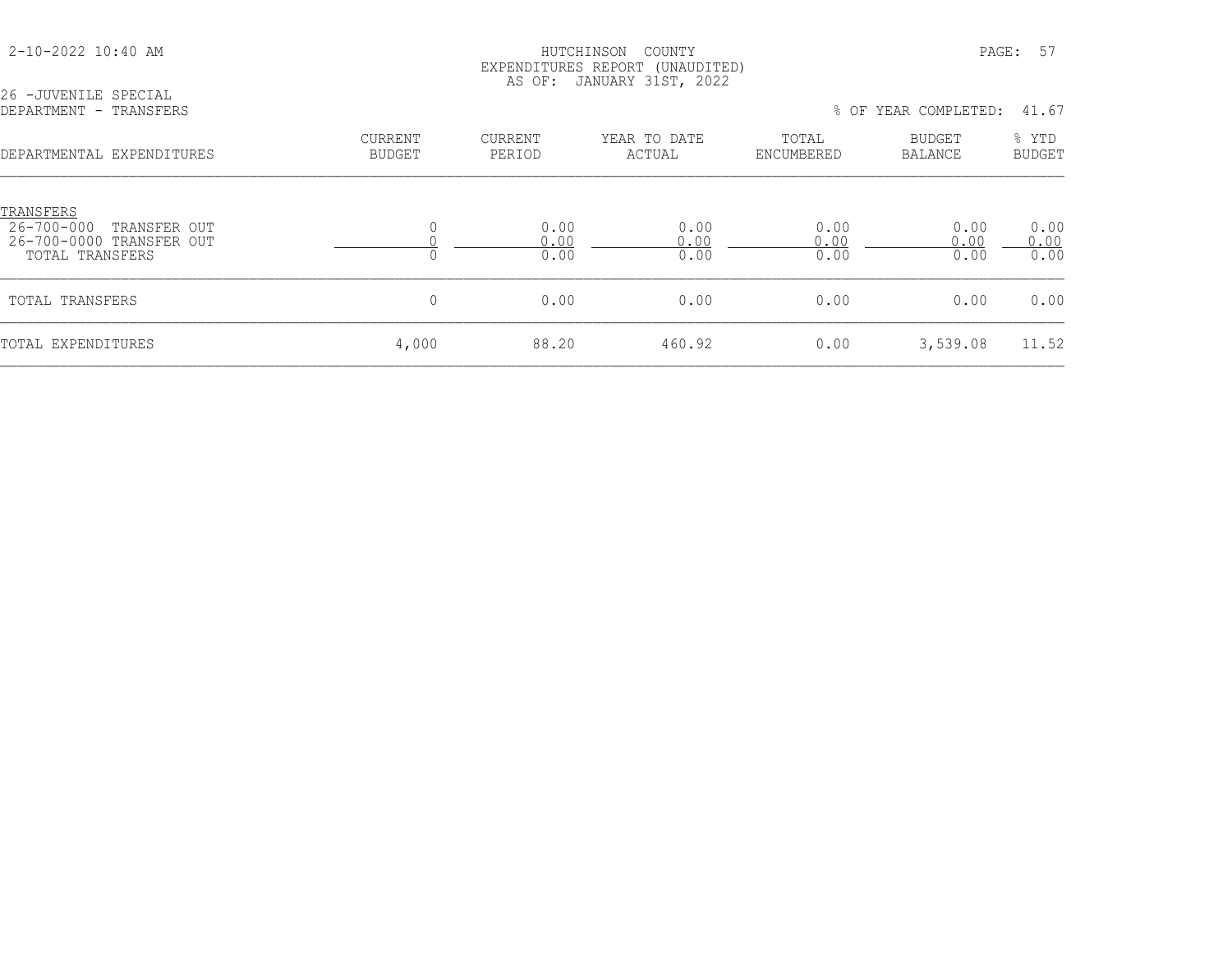| 2-10-2022 10:40 AM |  |  |
|--------------------|--|--|
|--------------------|--|--|

## HUTCHINSON COUNTY PAGE: 58 EXPENDITURES REPORT (UNAUDITED) AS OF: JANUARY 31ST, 2022

| 27 -CHILD SUPPORT - DISTRICT<br>DEPARTMENT - DISTRICT CLERK                        |                                 | % OF YEAR COMPLETED:         |                              |                      |                      |                          |
|------------------------------------------------------------------------------------|---------------------------------|------------------------------|------------------------------|----------------------|----------------------|--------------------------|
| DEPARTMENTAL EXPENDITURES                                                          | <b>CURRENT</b><br><b>BUDGET</b> | <b>CURRENT</b><br>PERIOD     | YEAR TO DATE<br>ACTUAL       | TOTAL<br>ENCUMBERED  | BUDGET<br>BALANCE    | % YTD<br><b>BUDGET</b>   |
| OPERATING<br>27-450-4990 MISCELLANEOUS<br>27-450-5700 EOUIPMENT<br>TOTAL OPERATING | 3,250<br>3,250                  | 3,250.00<br>0.00<br>3,250.00 | 3,250.00<br>0.00<br>3,250.00 | 0.00<br>0.00<br>0.00 | 0.00<br>0.00<br>0.00 | 100.00<br>0.00<br>100.00 |
| TOTAL DISTRICT CLERK                                                               | 3,250                           | 3,250.00                     | 3,250.00                     | 0.00                 | 0.00                 | 100.00                   |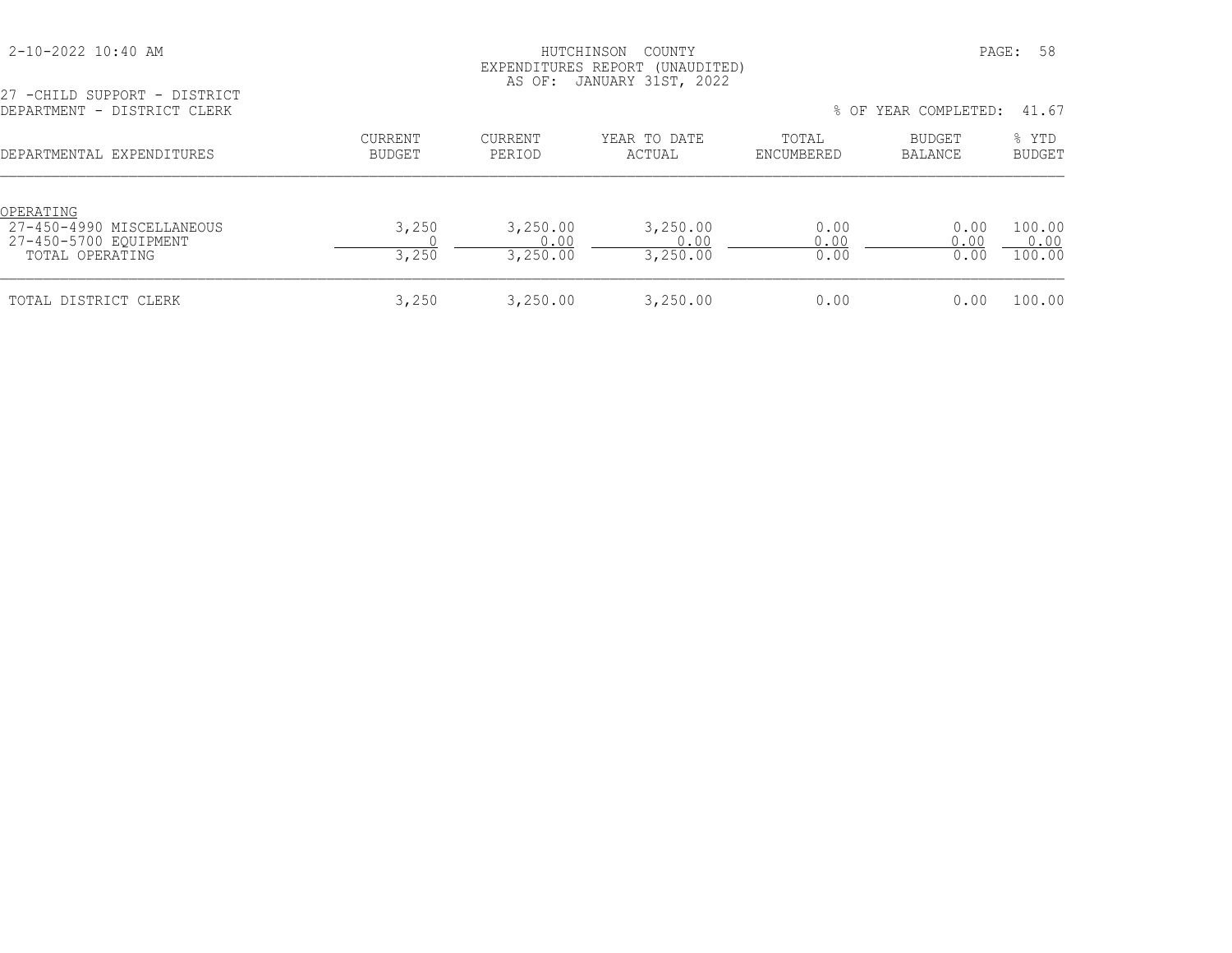## HUTCHINSON COUNTY PAGE: 59 EXPENDITURES REPORT (UNAUDITED) AS OF: JANUARY 31ST, 2022

27 -CHILD SUPPORT - DISTRICT<br>DEPARTMENT - TRANSFERS

% OF YEAR COMPLETED: 41.67

| <u>TRANSFERS</u><br>27-700-0000 TRANSFER OUT<br>0.00<br>0.00<br>0.00<br>0.00<br>0.00<br>0.00<br>0.00<br>0.00<br>TOTAL TRANSFERS<br>$\Omega$<br>0.00<br>0.00<br>0.00<br>0.00<br>TOTAL TRANSFERS<br>3,250<br>3,250.00<br>3,250.00<br>0.00<br>0.00<br>TOTAL EXPENDITURES | DEPARTMENTAL EXPENDITURES | <b>CURRENT</b><br><b>BUDGET</b> | <b>CURRENT</b><br>PERIOD | YEAR TO DATE<br>ACTUAL | TOTAL<br>ENCUMBERED | <b>BUDGET</b><br>BALANCE | % YTD<br><b>BUDGET</b> |
|-----------------------------------------------------------------------------------------------------------------------------------------------------------------------------------------------------------------------------------------------------------------------|---------------------------|---------------------------------|--------------------------|------------------------|---------------------|--------------------------|------------------------|
|                                                                                                                                                                                                                                                                       |                           |                                 |                          |                        |                     |                          | 0.00<br>0.00           |
|                                                                                                                                                                                                                                                                       |                           |                                 |                          |                        |                     |                          | 0.00                   |
|                                                                                                                                                                                                                                                                       |                           |                                 |                          |                        |                     |                          | 100.00                 |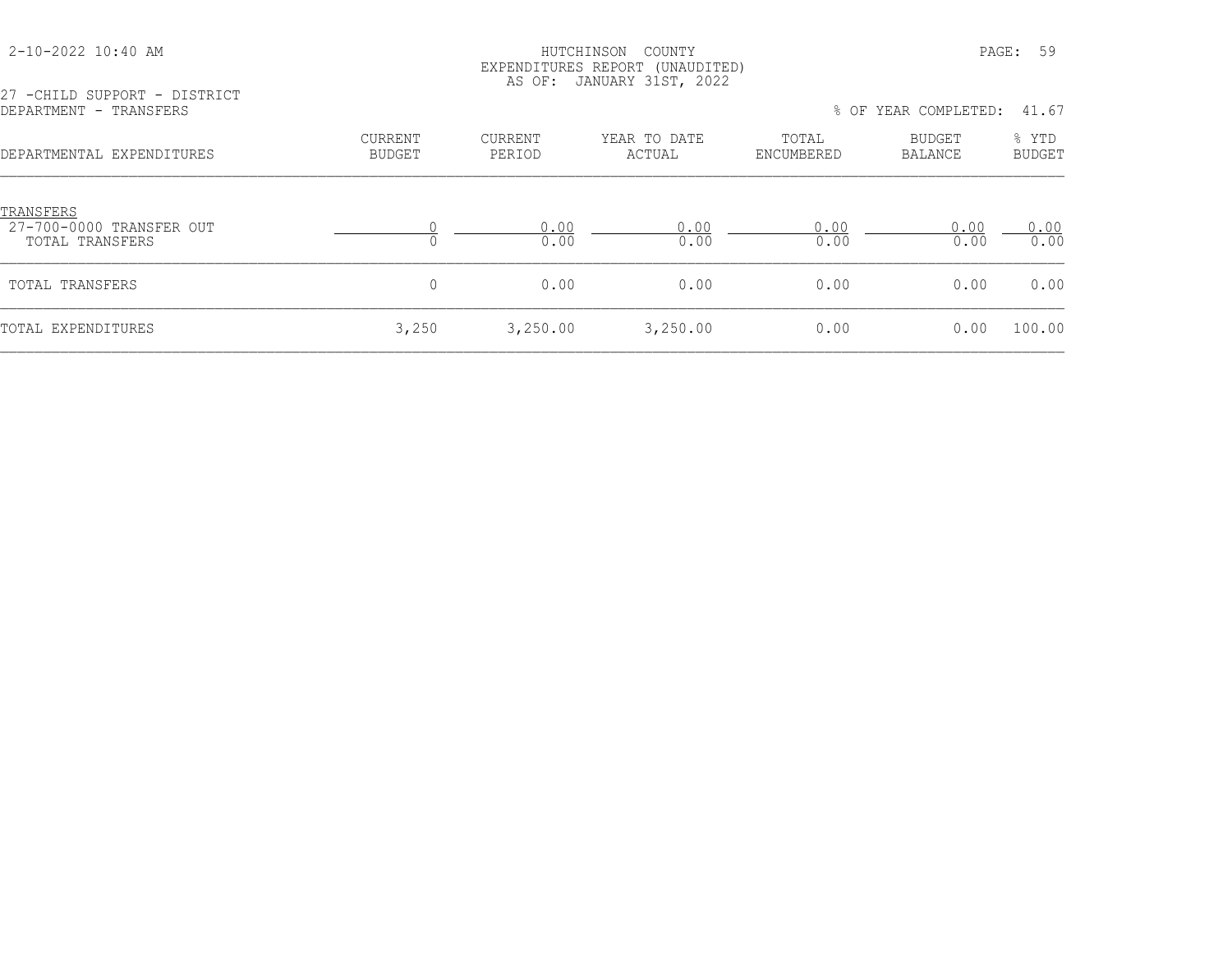## 2-10-2022 10:40 AM HUTCHINSON COUNTY PAGE: 60 EXPENDITURES REPORT (UNAUDITED) AS OF: JANUARY 31ST, 2022

29 -RECORDS ARCHIVE CO. CLERK DEPARTMENT - RECORDS ARCHIVE CO. CLERK % OF YEAR COMPLETED: 33.33

| <b>レエエ:ユェ</b> 、 + + + + + + + + | INDUCTION INTUITIERD CO. CODITI                                                                                             |                          |                                      |                                      |                                                | 0 UL TUIN CONTINIUM.                 | -----                                    |
|---------------------------------|-----------------------------------------------------------------------------------------------------------------------------|--------------------------|--------------------------------------|--------------------------------------|------------------------------------------------|--------------------------------------|------------------------------------------|
|                                 | DEPARTMENTAL EXPENDITURES                                                                                                   | <b>CURRENT</b><br>BUDGET | <b>CURRENT</b><br>PERIOD             | YEAR TO DATE<br>ACTUAL               | TOTAL<br>ENCUMBERED                            | BUDGET<br>BALANCE                    | % YTD<br><b>BUDGET</b>                   |
| OPERATING<br>TOTAL OPERATING    | 29-693-4990 MISCELLANEOUS<br>29-693-5750 COUNTY CLERK RECORDS<br>29-693-5760 DISTRICT CLERK<br>$29-693-5990$ CAPITAL OUTLAY | 30,000<br>30,000         | 0.00<br>0.00<br>0.00<br>0.00<br>0.00 | 0.00<br>0.00<br>0.00<br>0.00<br>0.00 | 0.00<br>30,000.00<br>0.00<br>0.00<br>30,000.00 | 0.00<br>0.00<br>0.00<br>0.00<br>0.00 | 0.00<br>100.00<br>0.00<br>0.00<br>100.00 |
|                                 | TOTAL RECORDS ARCHIVE CO. CLERK                                                                                             | 30,000                   | 0.00                                 | 0.00                                 | 30,000.00                                      | 0.00                                 | 100.00                                   |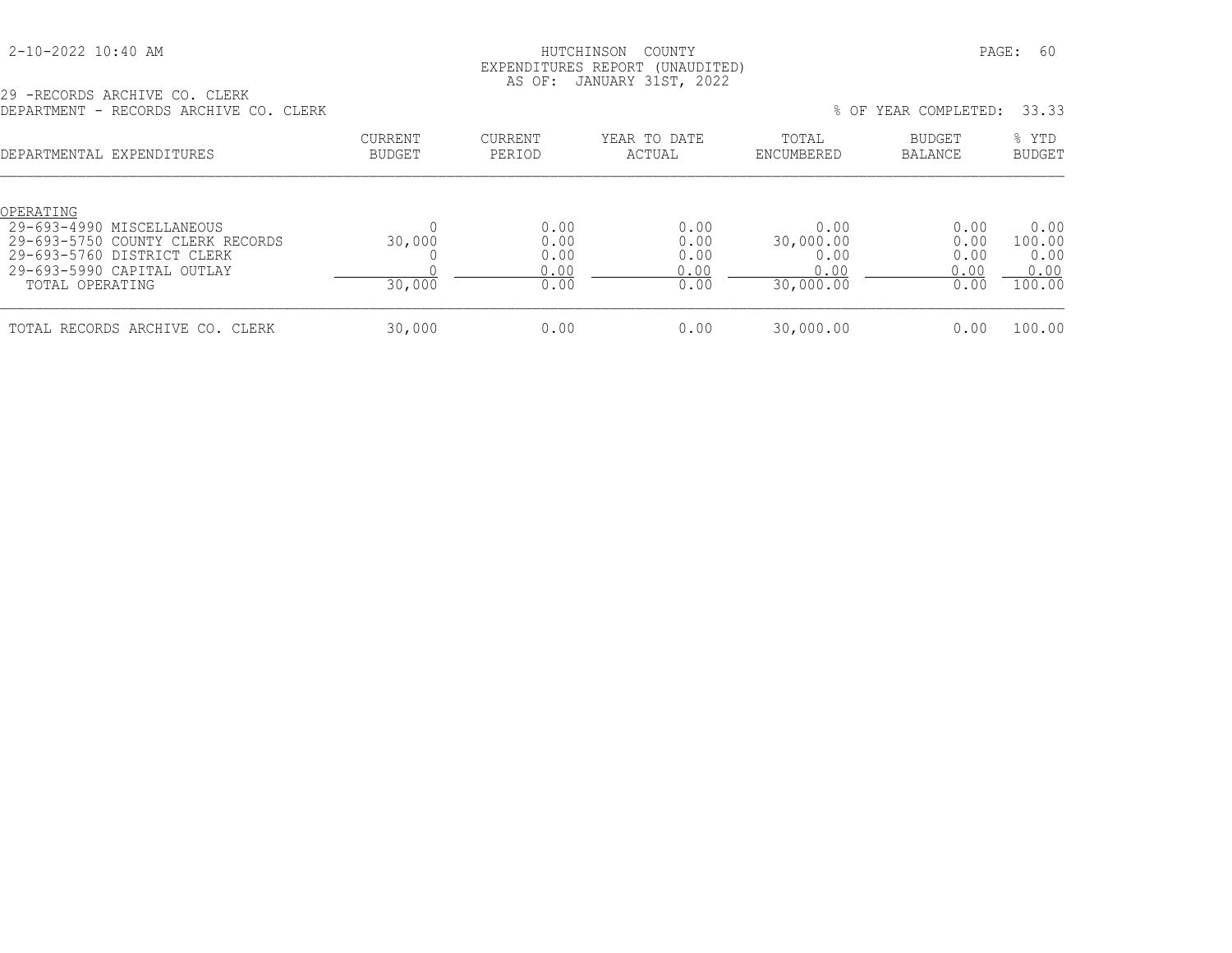## HUTCHINSON COUNTY PAGE: 61 EXPENDITURES REPORT (UNAUDITED) AS OF: JANUARY 31ST, 2022

29 -RECORDS ARCHIVE CO. CLERK

| DEPARTMENT - TRANSFERS |                           |                   |                   |                        |                     | % OF YEAR COMPLETED: 33.33 |                 |
|------------------------|---------------------------|-------------------|-------------------|------------------------|---------------------|----------------------------|-----------------|
|                        | DEPARTMENTAL EXPENDITURES | CURRENT<br>BUDGET | CURRENT<br>PERIOD | YEAR TO DATE<br>ACTUAL | TOTAL<br>ENCUMBERED | <b>BUDGET</b><br>BALANCE   | % YTD<br>BUDGET |
|                        |                           |                   |                   |                        |                     |                            |                 |

| TRANSFERS<br>29-700-0000 TRANSFERS OUT<br>TOTAL TRANSFERS |        | 0.00<br>0.00 | 0.00<br>0.00 | ,.00<br>0.00 | 0.00<br>0.00 | 0.00<br>0.00 |
|-----------------------------------------------------------|--------|--------------|--------------|--------------|--------------|--------------|
| TOTAL TRANSFERS                                           |        | 0.00         | 0.00         | 0.00         | 0.00         | 0.00         |
| TOTAL EXPENDITURES                                        | 30,000 | 0.00         | 0.00         | 30,000.00    | 0.00         | 100.00       |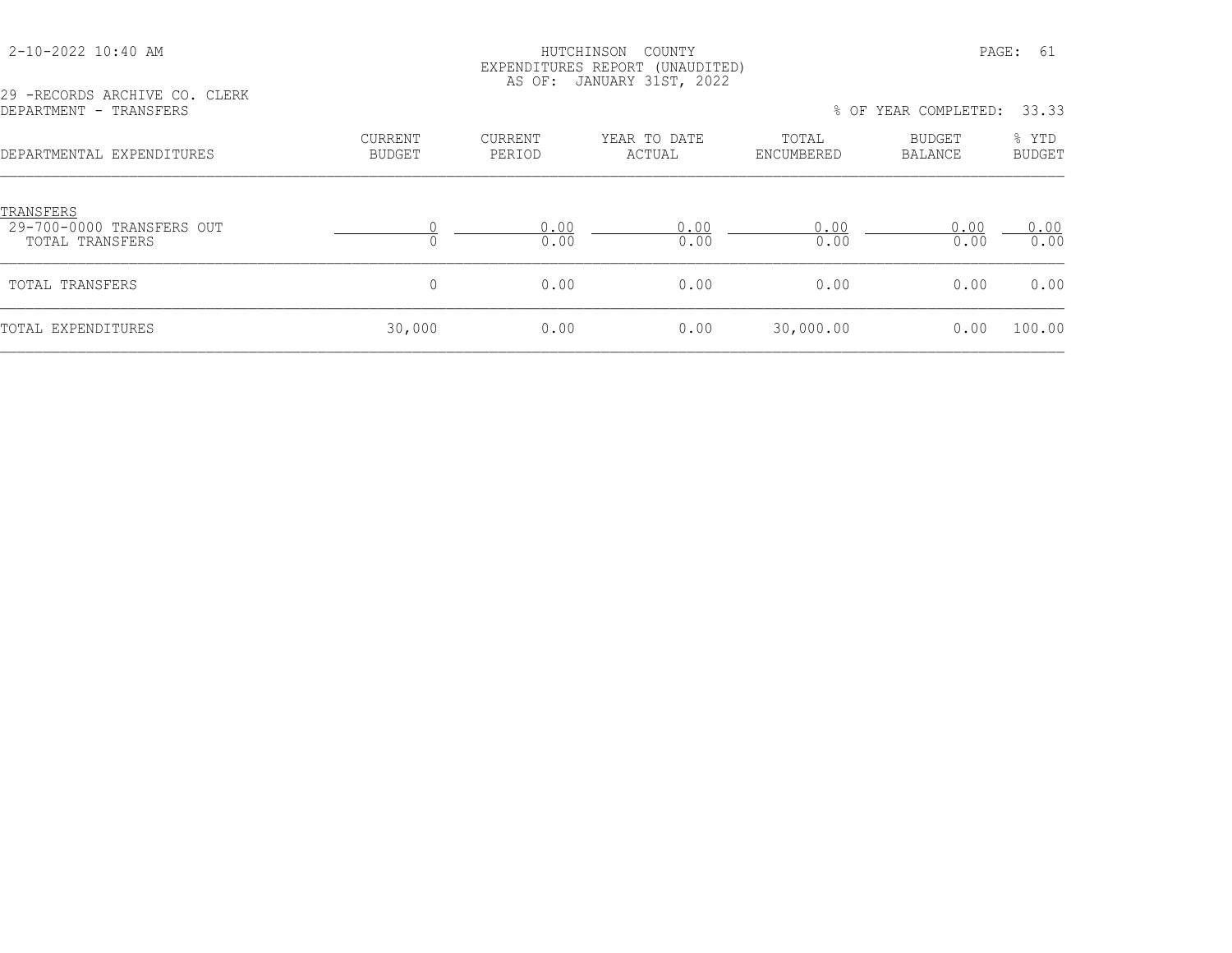## HUTCHINSON COUNTY PAGE: 62 EXPENDITURES REPORT (UNAUDITED) AS OF: JANUARY 31ST, 2022

30 -COUNTY ATTORNEY CHECK FEE<br>DEPARTMENT - COUNTY ATTORNEY

| DEPARTMENT - COUNTY ATTORNEY                                                                                                                           |                                 |                                      |                                      |                                      | % OF YEAR COMPLETED:                 | 33.33                                |
|--------------------------------------------------------------------------------------------------------------------------------------------------------|---------------------------------|--------------------------------------|--------------------------------------|--------------------------------------|--------------------------------------|--------------------------------------|
| DEPARTMENTAL EXPENDITURES                                                                                                                              | <b>CURRENT</b><br><b>BUDGET</b> | CURRENT<br>PERIOD                    | YEAR TO DATE<br>ACTUAL               | TOTAL<br>ENCUMBERED                  | <b>BUDGET</b><br><b>BALANCE</b>      | % YTD<br><b>BUDGET</b>               |
| PAYROLL<br>30-475-1050 SUPPLEMENTAL SALARIES<br>30-475-1080 SALARY PART/TIME<br>30-475-2010 SOCIAL SECURITY<br>30-475-2030 RETIREMENT<br>TOTAL PAYROLL |                                 | 0.00<br>0.00<br>0.00<br>0.00<br>0.00 | 0.00<br>0.00<br>0.00<br>0.00<br>0.00 | 0.00<br>0.00<br>0.00<br>0.00<br>0.00 | 0.00<br>0.00<br>0.00<br>0.00<br>0.00 | 0.00<br>0.00<br>0.00<br>0.00<br>0.00 |
| OPERATING<br>30-475-4150 INVESTIGATOR<br>30-475-4860 ADMINISTRATIVE EXPENSE<br>TOTAL OPERATING                                                         | .,500<br>1,500                  | 0.00<br>0.00<br>0.00                 | 0.00<br>0.00<br>0.00                 | 0.00<br>0.00<br>0.00                 | 0.00<br>.500.00<br>1,500.00          | 0.00<br>0.00<br>0.00                 |
| TOTAL COUNTY ATTORNEY                                                                                                                                  | 1,500                           | 0.00                                 | 0.00                                 | 0.00                                 | 1,500.00                             | 0.00                                 |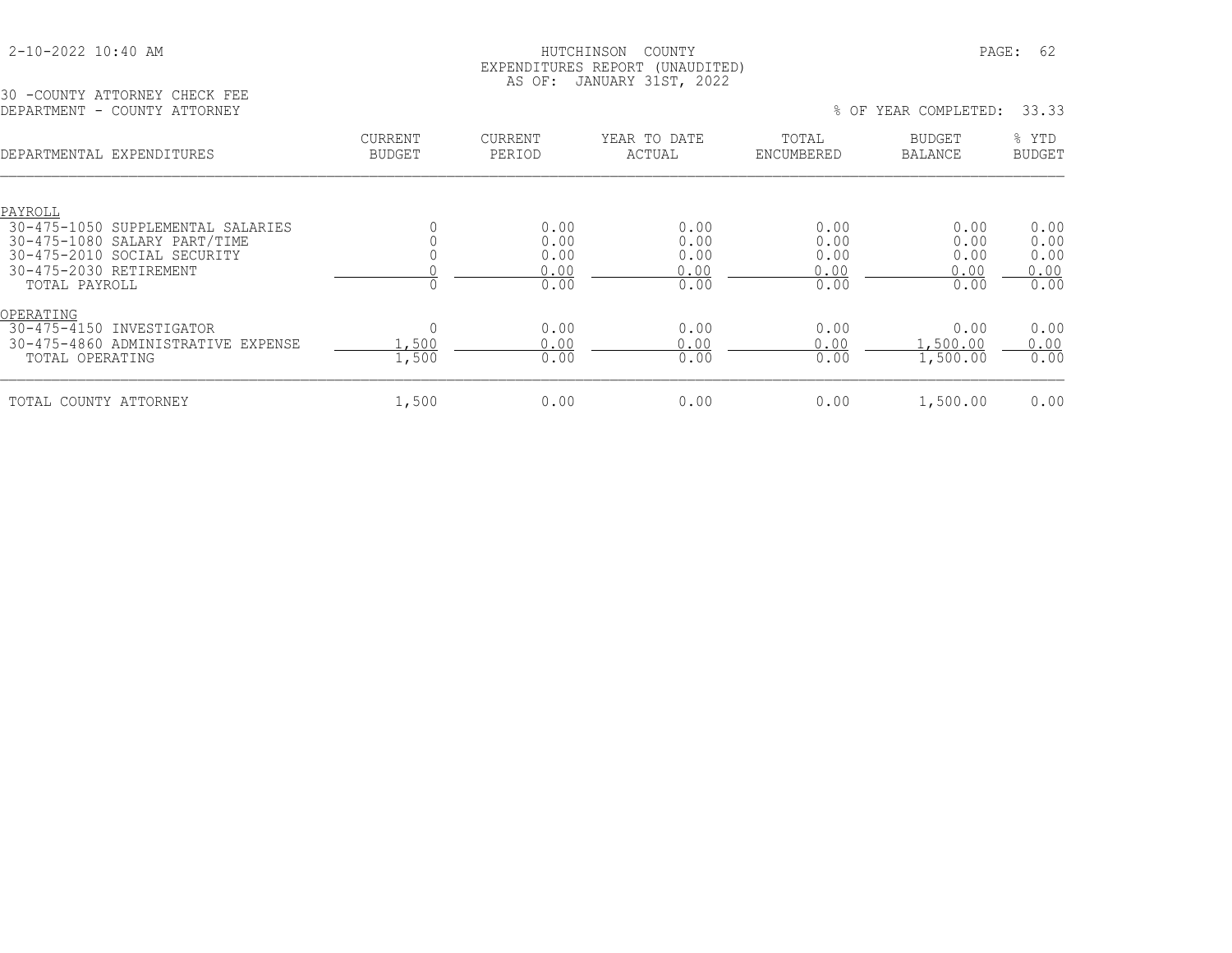| 2-10-2022 10:40 AM |  |  |
|--------------------|--|--|
|--------------------|--|--|

## HUTCHINSON COUNTY PAGE: 63 EXPENDITURES REPORT (UNAUDITED) AS OF: JANUARY 31ST, 2022

30 -COUNTY ATTORNEY CHECK FEE<br>DEPARTMENT - TRANSFERS

% OF YEAR COMPLETED: 33.33

| DEPARTMENTAL EXPENDITURES                                       | <b>CURRENT</b><br><b>BUDGET</b> | CURRENT<br>PERIOD | YEAR TO DATE<br>ACTUAL | TOTAL<br>ENCUMBERED | BUDGET<br>BALANCE | % YTD<br><b>BUDGET</b> |
|-----------------------------------------------------------------|---------------------------------|-------------------|------------------------|---------------------|-------------------|------------------------|
| <u>TRANSFERS</u><br>30-700-0000 TRANSFER OUT<br>TOTAL TRANSFERS |                                 | 0.00<br>0.00      | 0.00<br>0.00           | 0.00<br>0.00        | 0.00<br>0.00      | 0.00<br>0.00           |
| TOTAL TRANSFERS                                                 | $\Omega$                        | 0.00              | 0.00                   | 0.00                | 0.00              | 0.00                   |
| TOTAL EXPENDITURES                                              | 1,500                           | 0.00              | 0.00                   | 0.00                | 1,500.00          | 0.00                   |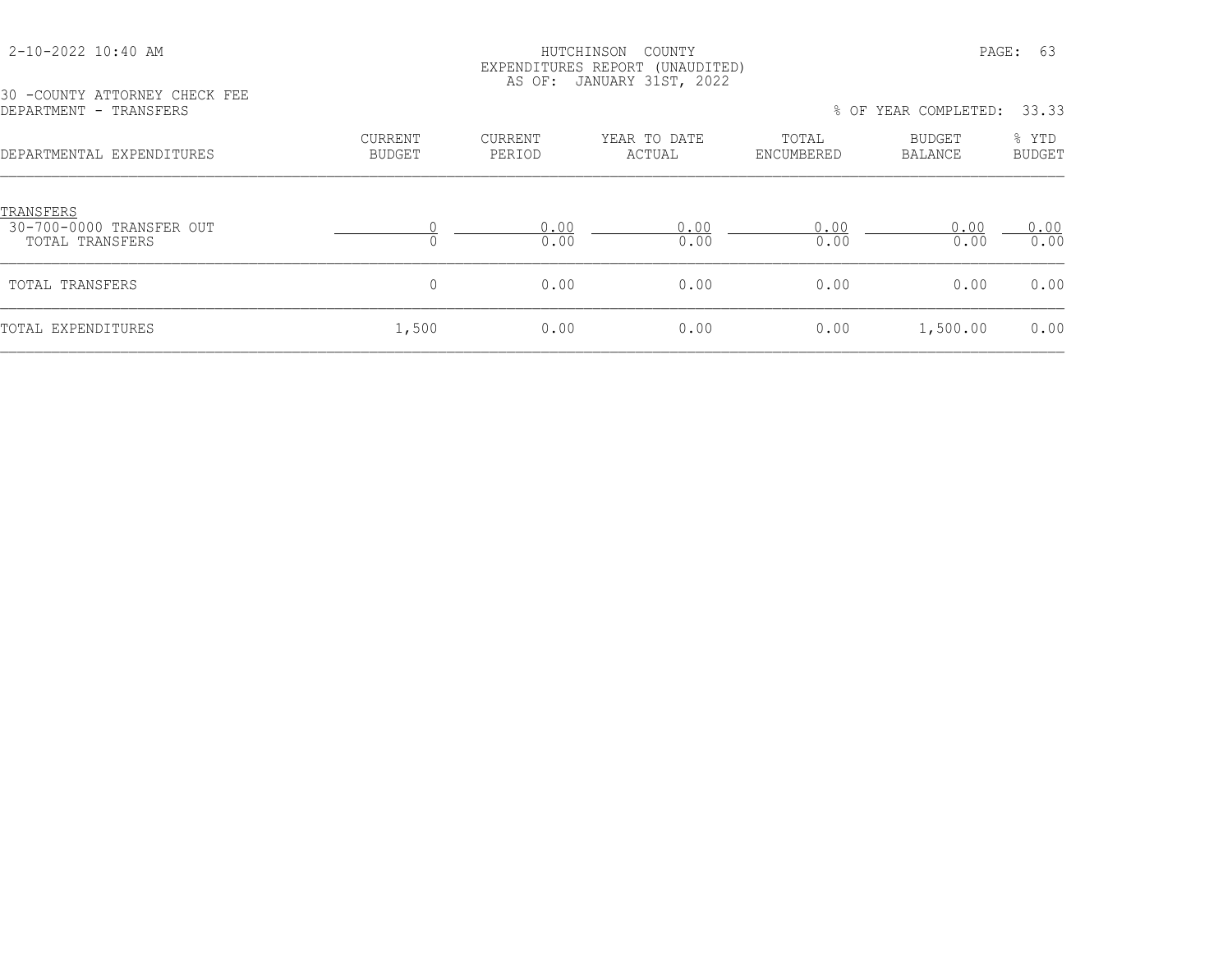| 2-10-2022 10:40 AM |  |  |
|--------------------|--|--|
|--------------------|--|--|

## HUTCHINSON COUNTY PAGE: 64 EXPENDITURES REPORT (UNAUDITED) AS OF: JANUARY 31ST, 2022

| 31 -DISTRICT ATTORNEY CHECK F  |  |
|--------------------------------|--|
| DEPARTMENT - DISTRICT ATTORNEY |  |

| - Albentul III Ioning - Choch I<br>DEPARTMENT - DISTRICT ATTORNEY       |                                 |                          |                        |                     | % OF YEAR COMPLETED: | 33.33                  |
|-------------------------------------------------------------------------|---------------------------------|--------------------------|------------------------|---------------------|----------------------|------------------------|
| DEPARTMENTAL EXPENDITURES                                               | <b>CURRENT</b><br><b>BUDGET</b> | <b>CURRENT</b><br>PERIOD | YEAR TO DATE<br>ACTUAL | TOTAL<br>ENCUMBERED | BUDGET<br>BALANCE    | % YTD<br><b>BUDGET</b> |
| OPERATING                                                               |                                 |                          |                        |                     |                      |                        |
| 31-437-4860 ADMINISTRATIVE EXPENSE<br>31-437-4990 MISCELLANEOUS EXPENSE | 700<br>3,880                    | 0.00<br>0.00             | 0.00<br>0.00           | 0.00<br>0.00        | 700.00<br>3,880.00   | 0.00<br>0.00           |
| 31-437-5700 EQUIPMENT                                                   | 220                             | 0.00                     | 0.00                   | 0.00                | 220.00               | 0.00                   |
| 31-437-5900 LIBRARY                                                     | 200                             | 0.00                     | 0.00                   | 0.00                | 200.00               | 0.00                   |
| TOTAL OPERATING                                                         | 5,000                           | 0.00                     | 0.00                   | 0.00                | 5,000.00             | 0.00                   |
| TOTAL DISTRICT ATTORNEY                                                 | 5,000                           | 0.00                     | 0.00                   | 0.00                | 5,000.00             | 0.00                   |
| TOTAL EXPENDITURES                                                      | 5,000                           | 0.00                     | 0.00                   | 0.00                | 5,000.00             | 0.00                   |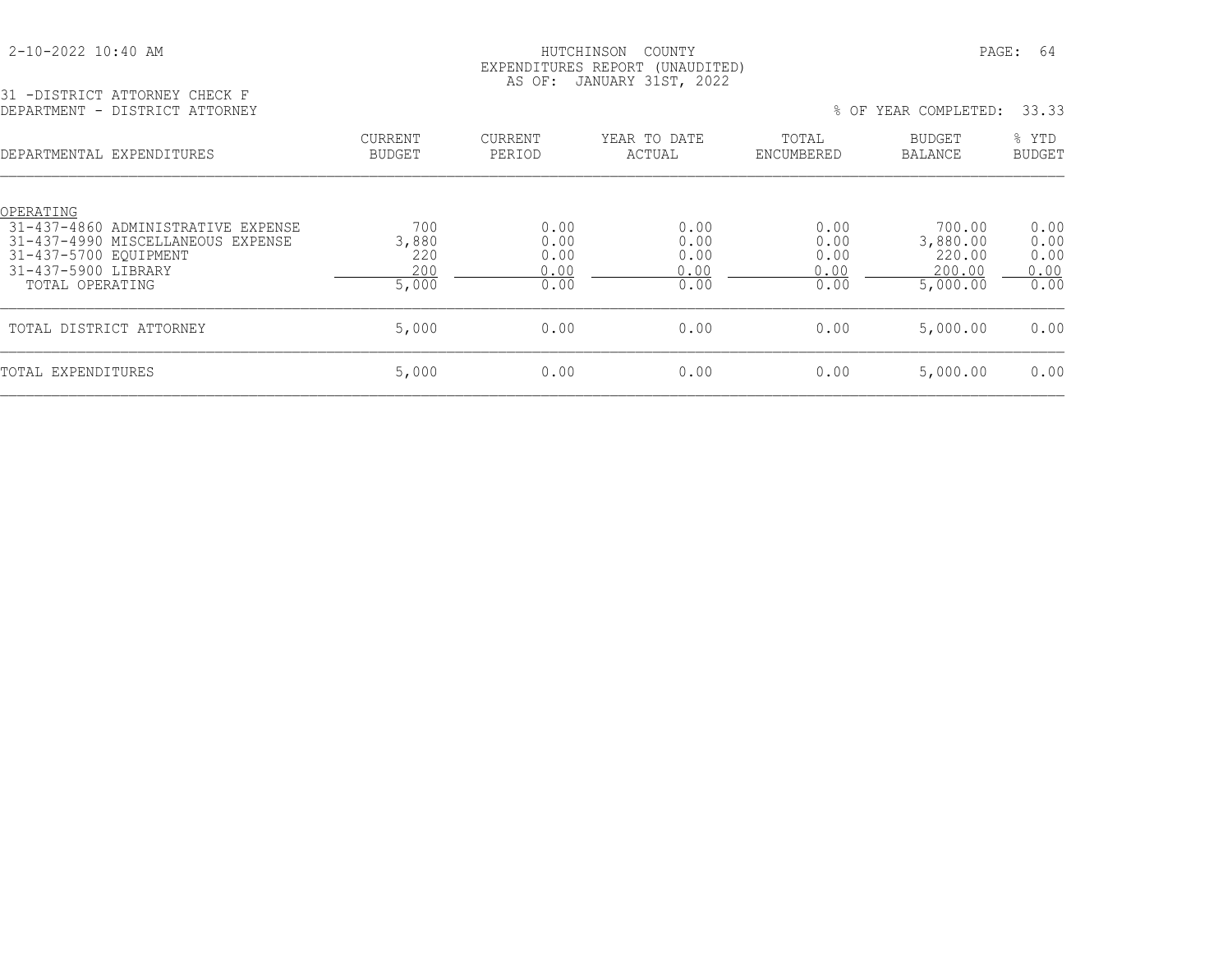| 2-10-2022 10:40 AM |
|--------------------|
|--------------------|

## HUTCHINSON COUNTY PAGE: 65 EXPENDITURES REPORT (UNAUDITED) AS OF: JANUARY 31ST, 2022

32 -D. A. FORFEITURE FUND

| DEPARTMENT - D.A. FORFEITURE FUND                                                                                        |                          |                              |                              |                              | % OF YEAR COMPLETED:                 | 33.33                        |
|--------------------------------------------------------------------------------------------------------------------------|--------------------------|------------------------------|------------------------------|------------------------------|--------------------------------------|------------------------------|
| DEPARTMENTAL EXPENDITURES                                                                                                | <b>CURRENT</b><br>BUDGET | <b>CURRENT</b><br>PERIOD     | YEAR TO DATE<br>ACTUAL       | TOTAL<br>ENCUMBERED          | BUDGET<br>BALANCE                    | % YTD<br><b>BUDGET</b>       |
| OPERATING<br>32-438-4990 MISCELLANEOUS EXPENSE<br>32-438-5700 EQUIPMENT<br>32-438-5990 CAPITAL OUTLAY<br>TOTAL OPERATING | 1,700<br>1,700           | 0.00<br>0.00<br>0.00<br>0.00 | 0.00<br>0.00<br>0.00<br>0.00 | 0.00<br>0.00<br>0.00<br>0.00 | 1,700.00<br>0.00<br>0.00<br>1,700.00 | 0.00<br>0.00<br>0.00<br>0.00 |
| TOTAL D.A. FORFEITURE FUND                                                                                               | 1,700                    | 0.00                         | 0.00                         | 0.00                         | 1,700.00                             | 0.00                         |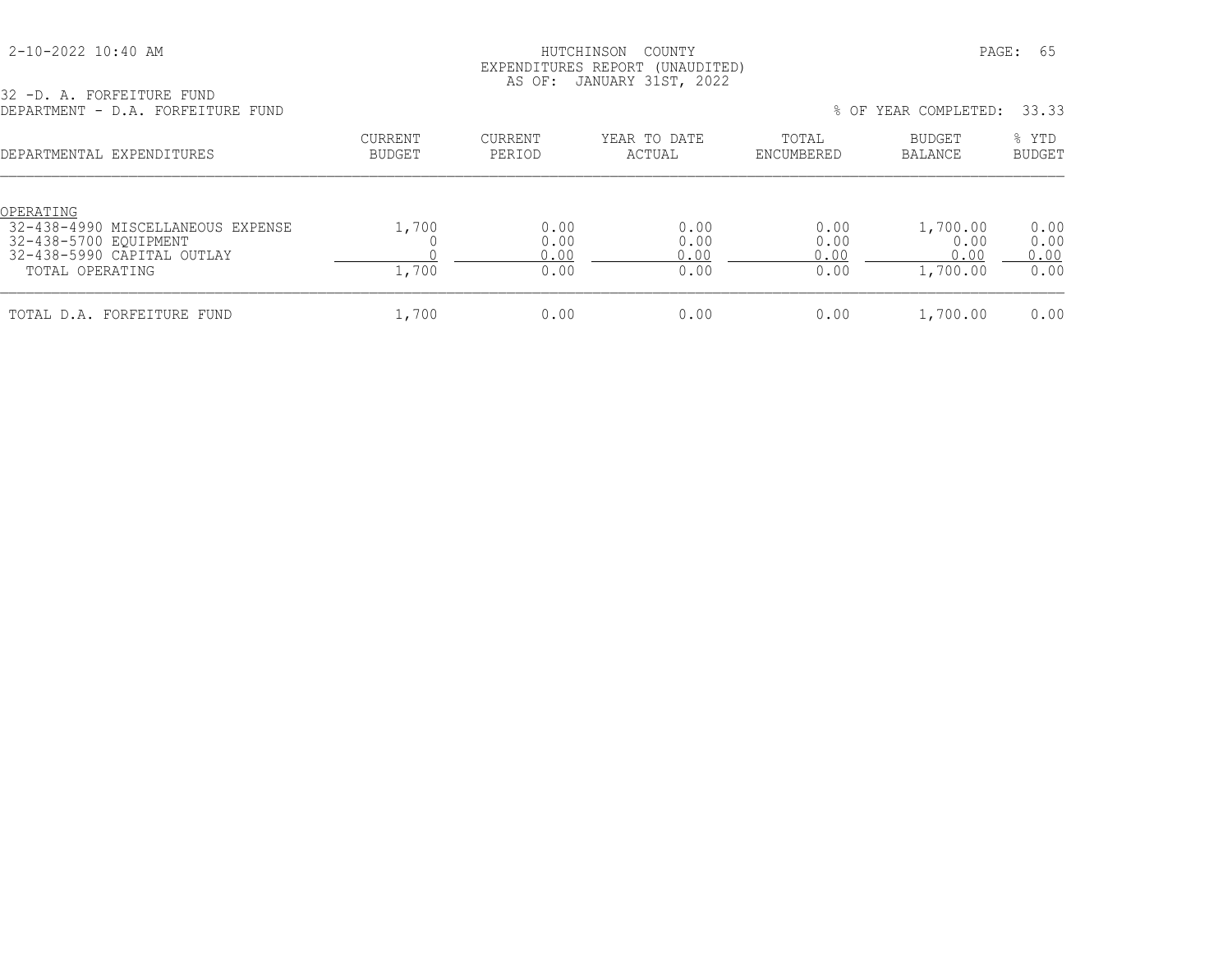#### 2-10-2022 10:40 AM HUTCHINSON COUNTY PAGE: 66 EXPENDITURES REPORT (UNAUDITED) AS OF: JANUARY 31ST, 2022

32 -D. A. FORFEITURE FUND<br>DEPARTMENT - TRANSFERS

% OF YEAR COMPLETED: 33.33 CURRENT CURRENT YEAR TO DATE TOTAL BUDGET % YTD DEPARTMENTAL EXPENDITURES BUDGET PERIOD ACTUAL ENCUMBERED BALANCE BUDGET

| <b>TRANSFERS</b><br>32-700-0000 TRANSFER OUT<br>TOTAL TRANSFERS |       | 0.00<br>0.00 | 0.00<br>0.00 | 0.00<br>0.00 | 0.00<br>0.00 | ).OO<br>0.00 |
|-----------------------------------------------------------------|-------|--------------|--------------|--------------|--------------|--------------|
| TOTAL TRANSFERS                                                 |       | 0.00         | 0.00         | 0.00         | 0.00         | 0.00         |
| TOTAL EXPENDITURES                                              | 1,700 | 0.00         | 0.00         | 0.00         | 1,700.00     | 0.00         |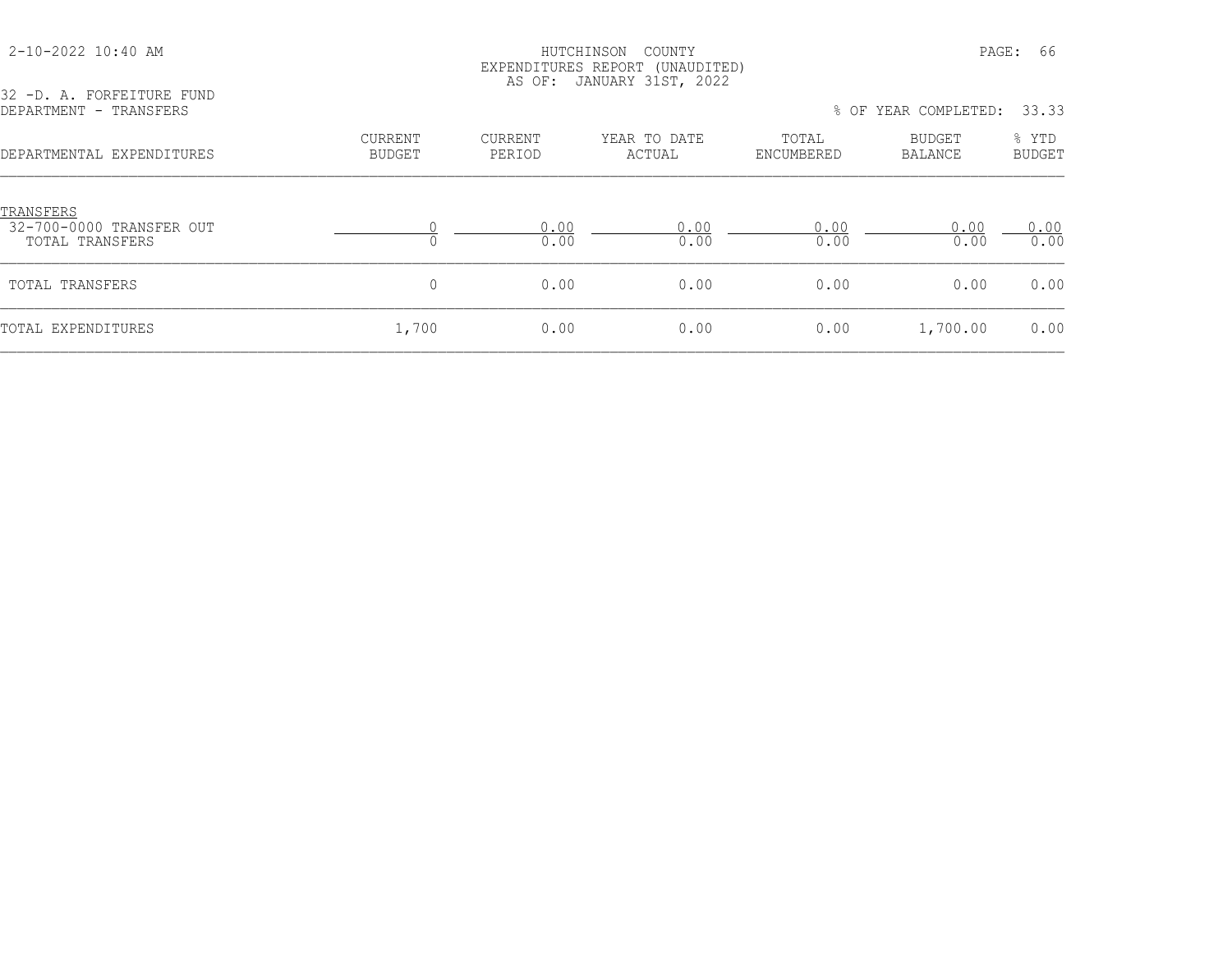|  |  |  | 2-10-2022 10:40 AM |  |  |  |
|--|--|--|--------------------|--|--|--|
|--|--|--|--------------------|--|--|--|

## HUTCHINSON COUNTY PAGE: 67 EXPENDITURES REPORT (UNAUDITED) AS OF: JANUARY 31ST, 2022

33 -SHERIFF FORFEITURE DEPARTMENT - SHERIFF - FORFEITURE, SEI % OF YEAR COMPLETED: 33.33

| DEPARTMENTAL EXPENDITURES                                 | CURRENT<br>BUDGET | CURRENT<br>PERIOD | YEAR TO DATE<br>ACTUAL | TOTAL<br>ENCUMBERED | BUDGET<br>BALANCE | % YTD<br><b>BUDGET</b> |
|-----------------------------------------------------------|-------------------|-------------------|------------------------|---------------------|-------------------|------------------------|
| OPERATING<br>33-439-4990 MISCELLANEOUS<br>TOTAL OPERATING |                   | 0.00<br>0.00      | 0.00<br>0.00           | 0.00<br>0.00        | 0.00<br>0.00      | 0.00<br>0.00           |
| TOTAL SHERIFF - FORFEITURE, SEI                           |                   | 0.00              | 0.00                   | 0.00                | 0.00              | 0.00                   |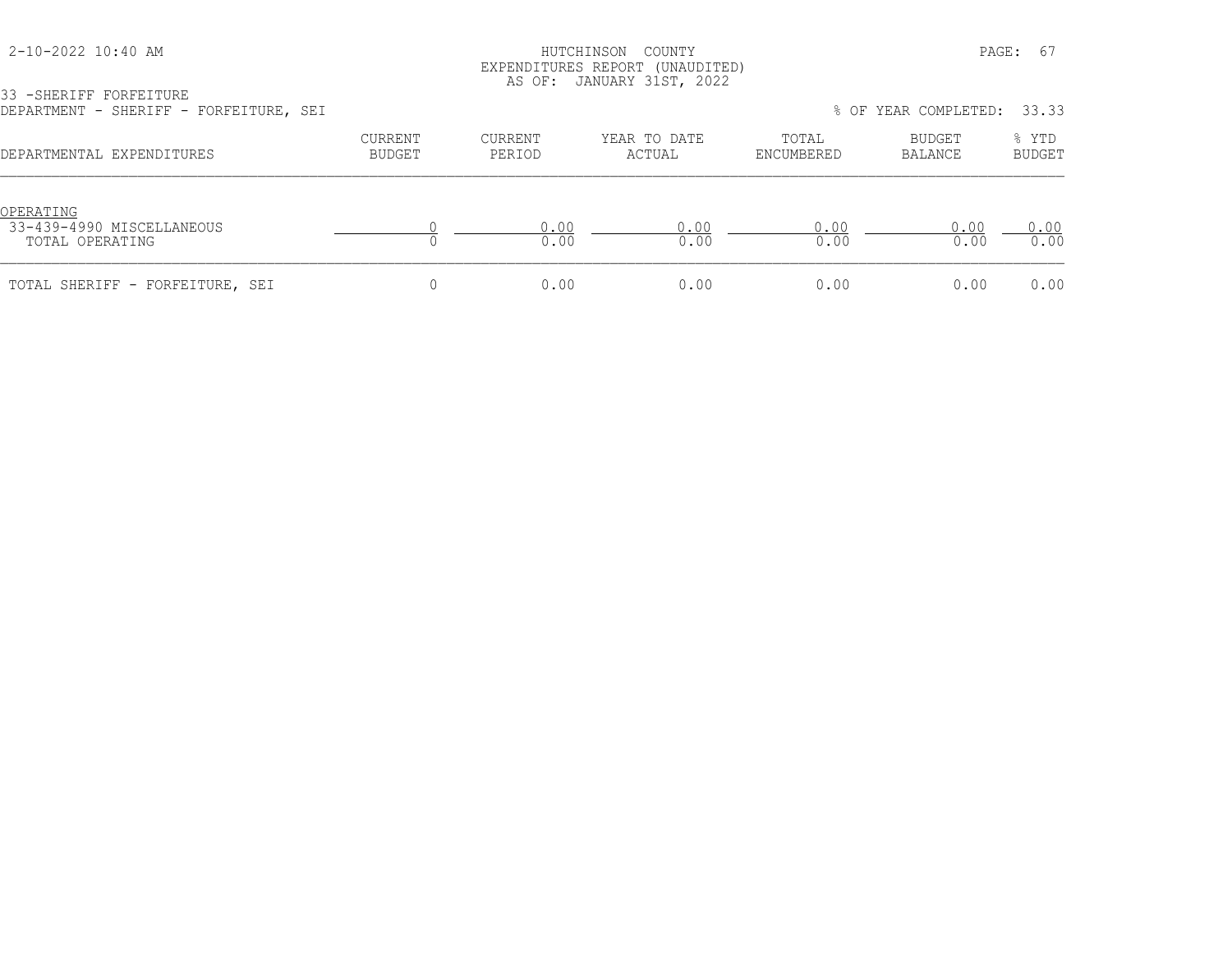33 -SHERIFF FORFEITURE

## 2-10-2022 10:40 AM HUTCHINSON COUNTY PAGE: 68 EXPENDITURES REPORT (UNAUDITED) AS OF: JANUARY 31ST, 2022

DEPARTMENT - SHERIFF % OF YEAR COMPLETED: 33.33 CURRENT CURRENT YEAR TO DATE TOTAL BUDGET % YTD DEPARTMENTAL EXPENDITURES BUDGET PERIOD ACTUAL ENCUMBERED BALANCE BUDGET <u>OPERATING</u><br>33-560-4990 MISCELLANEOUS EXPENSE 33-560-4990 MISCELLANEOUS EXPENSE 0 0.00 0.00 0.00 0.00 0.00 TOTAL OPERATING 0 0.00 0.00 0.00 0.00 0.00 TOTAL SHERIFF 0 0.00 0.00 0.00 0.00 0.00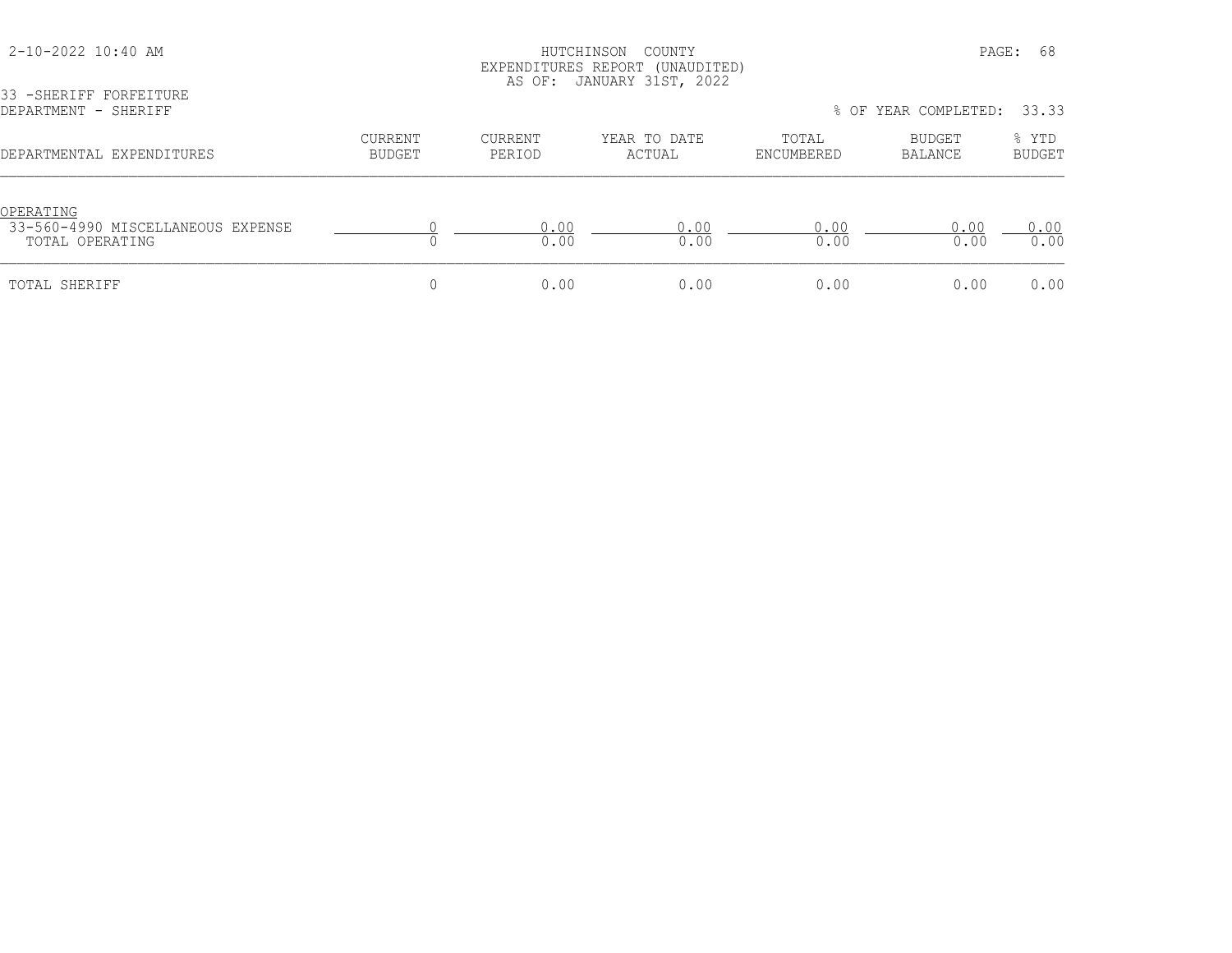33 -SHERIFF FORFEITURE

## HUTCHINSON COUNTY PAGE: 69 EXPENDITURES REPORT (UNAUDITED) AS OF: JANUARY 31ST, 2022

| JJ TƏNLAIRI IVARLIIVAL<br>DEPARTMENT - TRANSFERS         |                                 |                          |                        | % OF                | YEAR COMPLETED:          | 33.33                  |  |
|----------------------------------------------------------|---------------------------------|--------------------------|------------------------|---------------------|--------------------------|------------------------|--|
| DEPARTMENTAL EXPENDITURES                                | <b>CURRENT</b><br><b>BUDGET</b> | <b>CURRENT</b><br>PERIOD | YEAR TO DATE<br>ACTUAL | TOTAL<br>ENCUMBERED | BUDGET<br><b>BALANCE</b> | % YTD<br><b>BUDGET</b> |  |
| TRANSFERS<br>33-700-0000 TRANSFER OUT<br>TOTAL TRANSFERS |                                 | 0.00<br>0.00             | 0.00<br>0.00           | 0.00<br>0.00        | 0.00<br>0.00             | 0.00<br>0.00           |  |
| TOTAL TRANSFERS                                          | 0                               | 0.00                     | 0.00                   | 0.00                | 0.00                     | 0.00                   |  |
| TOTAL EXPENDITURES                                       | 0                               | 0.00                     | 0.00                   | 0.00                | 0.00                     | 0.00                   |  |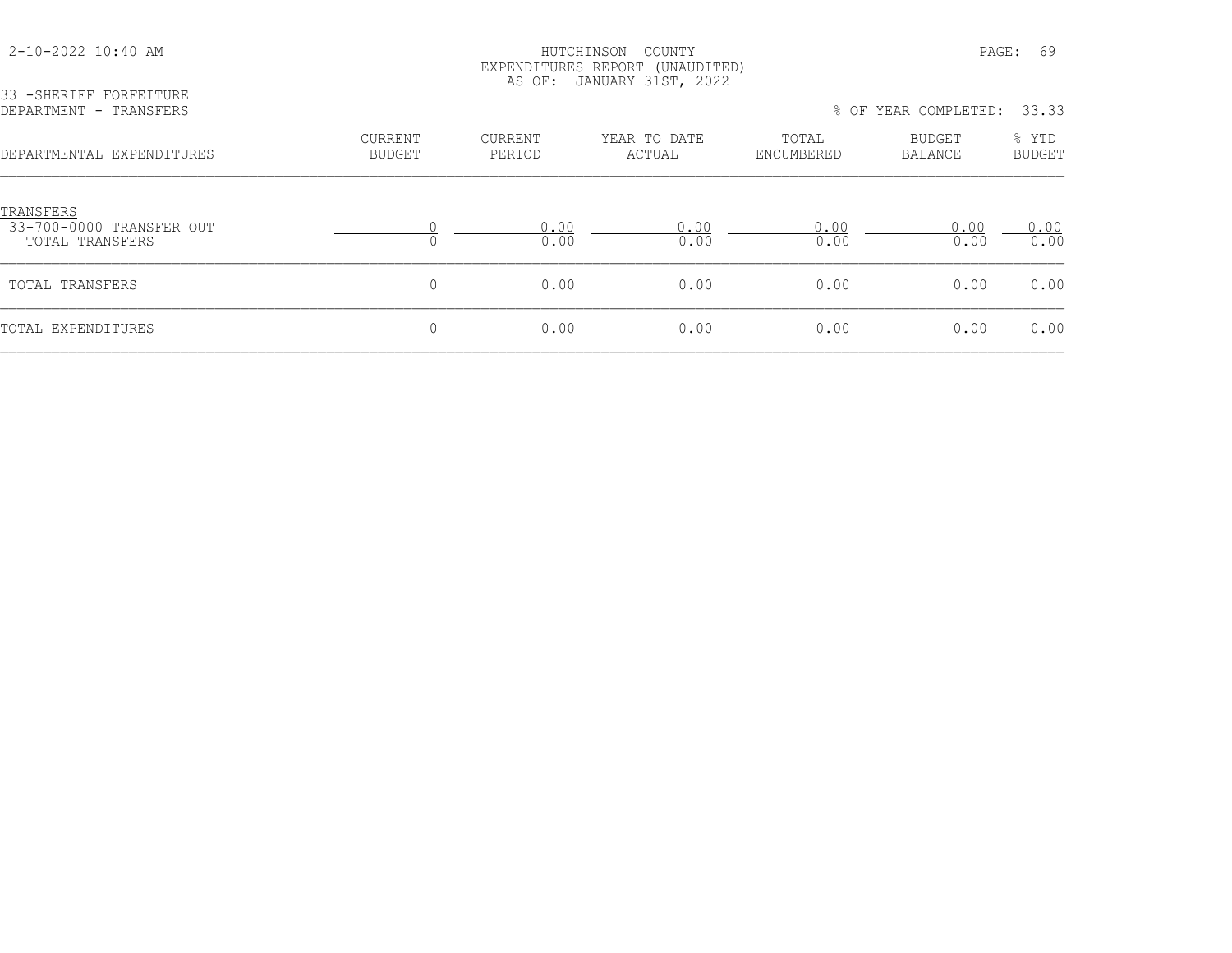|  | 2-10-2022 10:40 AM |  |  |
|--|--------------------|--|--|
|  |                    |  |  |

## HUTCHINSON COUNTY PAGE: 70 EXPENDITURES REPORT (UNAUDITED) AS OF: JANUARY 31ST, 2022

34 -DRUG COURT FUND<br>DEPARTMENT - DRUG COURT

|  |  | % OF YEAR COMPLETED: 33.33 |  |
|--|--|----------------------------|--|

| DEPARTMENTAL EXPENDITURES                                                                                                                                                                       |                                                                                                                                                                                                                                                                                 | CURRENT<br><b>BUDGET</b>                                                     | <b>CURRENT</b><br>PERIOD                                                                                                 | YEAR TO DATE<br>ACTUAL                                                                                                              | TOTAL<br>ENCUMBERED                                                                                          | <b>BUDGET</b><br>BALANCE                                                                                                                     | % YTD<br><b>BUDGET</b>                                                                                              |
|-------------------------------------------------------------------------------------------------------------------------------------------------------------------------------------------------|---------------------------------------------------------------------------------------------------------------------------------------------------------------------------------------------------------------------------------------------------------------------------------|------------------------------------------------------------------------------|--------------------------------------------------------------------------------------------------------------------------|-------------------------------------------------------------------------------------------------------------------------------------|--------------------------------------------------------------------------------------------------------------|----------------------------------------------------------------------------------------------------------------------------------------------|---------------------------------------------------------------------------------------------------------------------|
| OPERATING                                                                                                                                                                                       |                                                                                                                                                                                                                                                                                 |                                                                              |                                                                                                                          |                                                                                                                                     |                                                                                                              |                                                                                                                                              |                                                                                                                     |
| 34-470-3048 TREATMENT<br>34-470-3380<br>$34 - 470 - 4050$<br>$34 - 470 - 4100$<br>34-470-4150 RECONNECT<br>34-470-4810 DUES<br>34-470-4855 DRUG COURT<br>$34 - 470 - 4900$<br>$34 - 470 - 5721$ | MOTIVATION ITEMS<br>TREATMENT PROVIDER<br>DEFENSE COUNSEL<br>34-470-4270 STATE/NATIONAL CONFERENCE<br>DRUG TESTING<br>34-470-4950 GPS MONITORING<br>34-470-4990 MISCELLANEOUS<br>SOFTWARE & SUPPORT<br>34-470-5900 STATE COURT COSTS<br>34-470-6004 GIFT CARDS COMPLIANCE AWARD | 150<br>19,200<br>15,600<br>1,080<br>9,000<br>1,500<br>10,570<br>500<br>2,400 | 0.00<br>0.00<br>1,600.00<br>1,300.00<br>0.00<br>0.00<br>0.00<br>0.00<br>0.00<br>21.98<br>0.00<br>400.00<br>59.72<br>0.00 | 34.28<br>0.00<br>6,400.00<br>5,200.00<br>1,080.00<br>0.00<br>0.00<br>0.00<br>1,355.00<br>21.98<br>0.00<br>1,000.00<br>59.72<br>0.00 | 0.00<br>0.00<br>0.00<br>0.00<br>0.00<br>0.00<br>0.00<br>0.00<br>0.00<br>0.00<br>0.00<br>0.00<br>0.00<br>0.00 | 115.72<br>0.00<br>12,800.00<br>10,400.00<br>0.00<br>9,000.00<br>1,500.00<br>0.00<br>9,215.00<br>478.02<br>0.00<br>1,400.00<br>59.72)<br>0.00 | 22.85<br>0.00<br>33.33<br>33.33<br>100.00<br>0.00<br>0.00<br>0.00<br>12.82<br>4.40<br>0.00<br>41.67<br>0.00<br>0.00 |
| TOTAL OPERATING                                                                                                                                                                                 |                                                                                                                                                                                                                                                                                 | 60,000                                                                       | 3,381.70                                                                                                                 | 15,150.98                                                                                                                           | 0.00                                                                                                         | 44,849.02                                                                                                                                    | 25.25                                                                                                               |
| TOTAL DRUG COURT                                                                                                                                                                                |                                                                                                                                                                                                                                                                                 | 60,000                                                                       | 3,381.70                                                                                                                 | 15,150.98                                                                                                                           | 0.00                                                                                                         | 44,849.02                                                                                                                                    | 25.25                                                                                                               |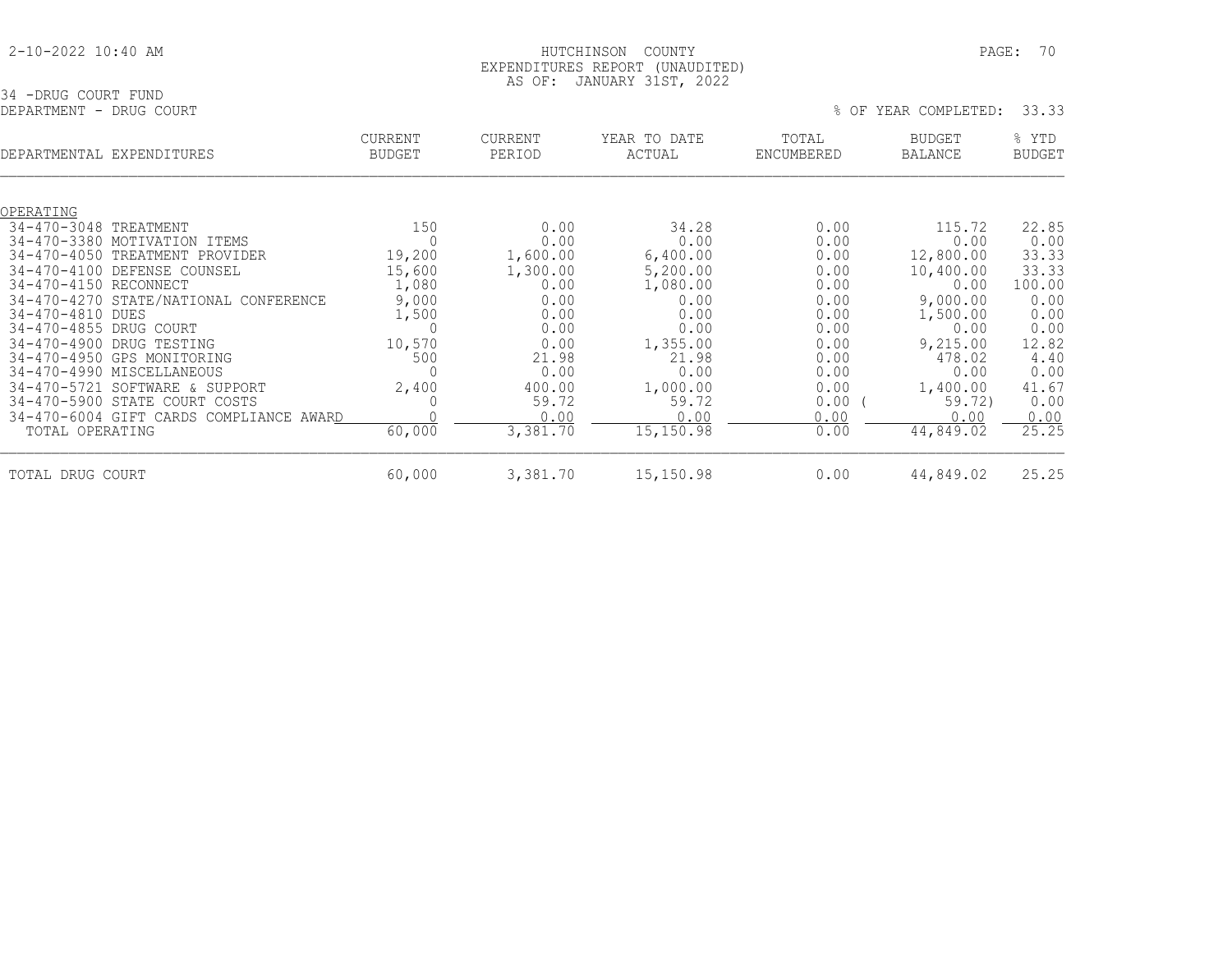| 34 -DRUG COURT FUND                                  |                                 |                   |                        |                      |                          |                        |
|------------------------------------------------------|---------------------------------|-------------------|------------------------|----------------------|--------------------------|------------------------|
| DEPARTMENT - TRANSFERS                               |                                 |                   |                        | % OF YEAR COMPLETED: |                          |                        |
| DEPARTMENTAL EXPENDITURES                            | <b>CURRENT</b><br><b>BUDGET</b> | CURRENT<br>PERIOD | YEAR TO DATE<br>ACTUAL | TOTAL<br>ENCUMBERED  | BUDGET<br><b>BALANCE</b> | % YTD<br><b>BUDGET</b> |
| TRANSFERS<br>34-700-0000 TRANSFER<br>TOTAL TRANSFERS |                                 | 0.00<br>0.00      | 0.00<br>0.00           | 0.00<br>0.00         | 0.00<br>0.00             | 0.00<br>0.00           |
| TOTAL TRANSFERS                                      | $\mathbf{0}$                    | 0.00              | 0.00                   | 0.00                 | 0.00                     | 0.00                   |
| TOTAL EXPENDITURES                                   | 60,000                          | 3,381.70          | 15,150.98              | 0.00                 | 44,849.02                | 25.25                  |

2-10-2022 10:40 AM HUTCHINSON COUNTY PAGE: 71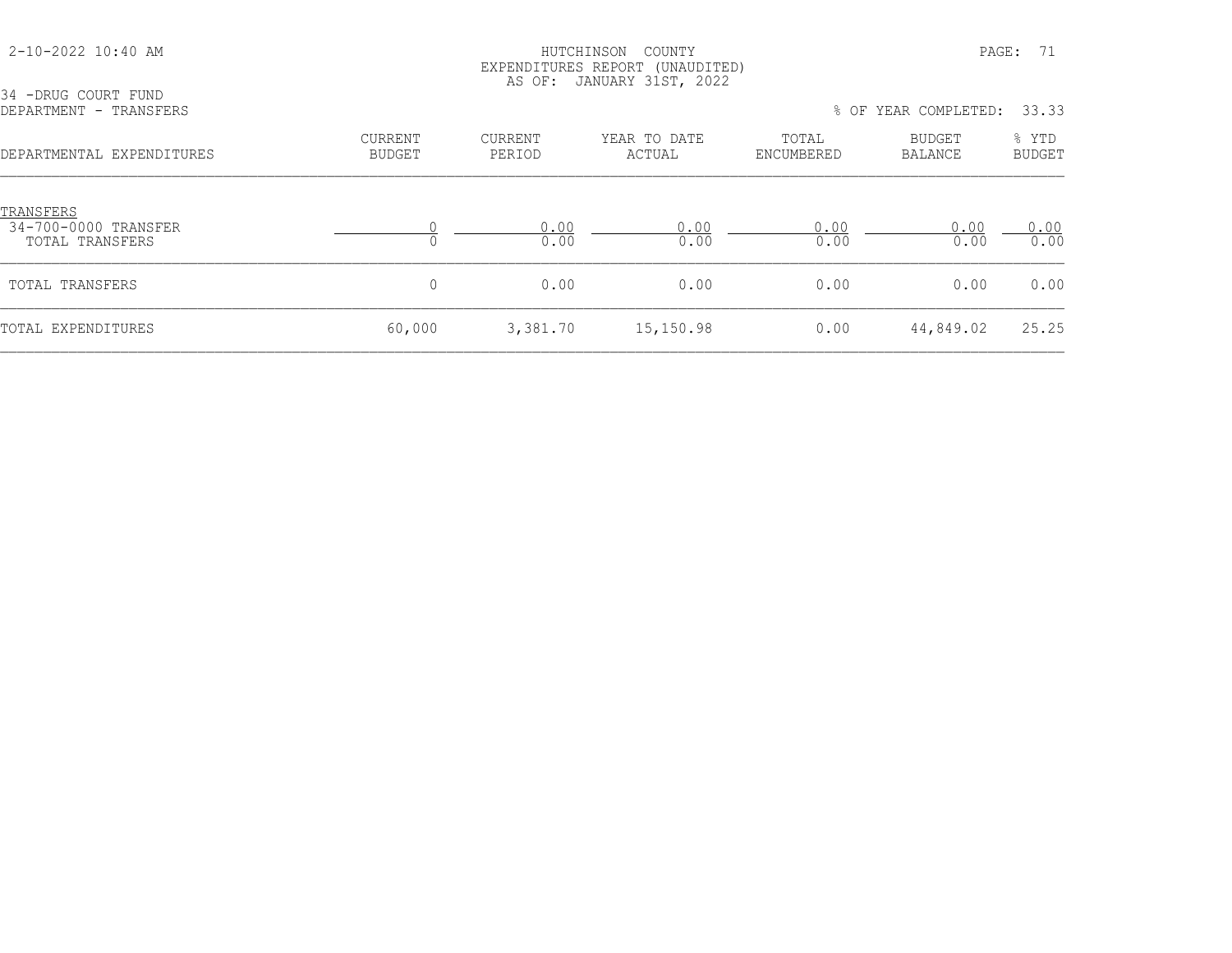## 2-10-2022 10:40 AM HUTCHINSON COUNTY PAGE: 72 EXPENDITURES REPORT (UNAUDITED) AS OF: JANUARY 31ST, 2022

|  |  |  | 38 - DC - RECORDS MANAGEMENT |                                      |
|--|--|--|------------------------------|--------------------------------------|
|  |  |  |                              | DEPARTMENT - DC - RECORDS MANAGEMENT |

| DEPARTMENT - DC - RECORDS MANAGEMENT                                                      | % OF YEAR COMPLETED:<br>33.33 |                              |                              |                      |                          |                          |
|-------------------------------------------------------------------------------------------|-------------------------------|------------------------------|------------------------------|----------------------|--------------------------|--------------------------|
| DEPARTMENTAL EXPENDITURES                                                                 | CURRENT<br>BUDGET             | <b>CURRENT</b><br>PERIOD     | YEAR TO DATE<br>ACTUAL       | TOTAL<br>ENCUMBERED  | BUDGET<br><b>BALANCE</b> | % YTD<br><b>BUDGET</b>   |
| OPERATING<br>38-696-4990 MISCELLANEOUS<br>38-696-5700 OFFICE EOUIPMENT<br>TOTAL OPERATING | 2,000<br>2,000                | 2,000.00<br>0.00<br>2,000.00 | 2,000.00<br>0.00<br>2,000.00 | 0.00<br>0.00<br>0.00 | 0.00<br>0.00<br>0.00     | 100.00<br>0.00<br>100.00 |
| TOTAL DC - RECORDS MANAGEMENT                                                             | 2,000                         | 2,000.00                     | 2,000.00                     | 0.00                 | 0.00                     | 100.00                   |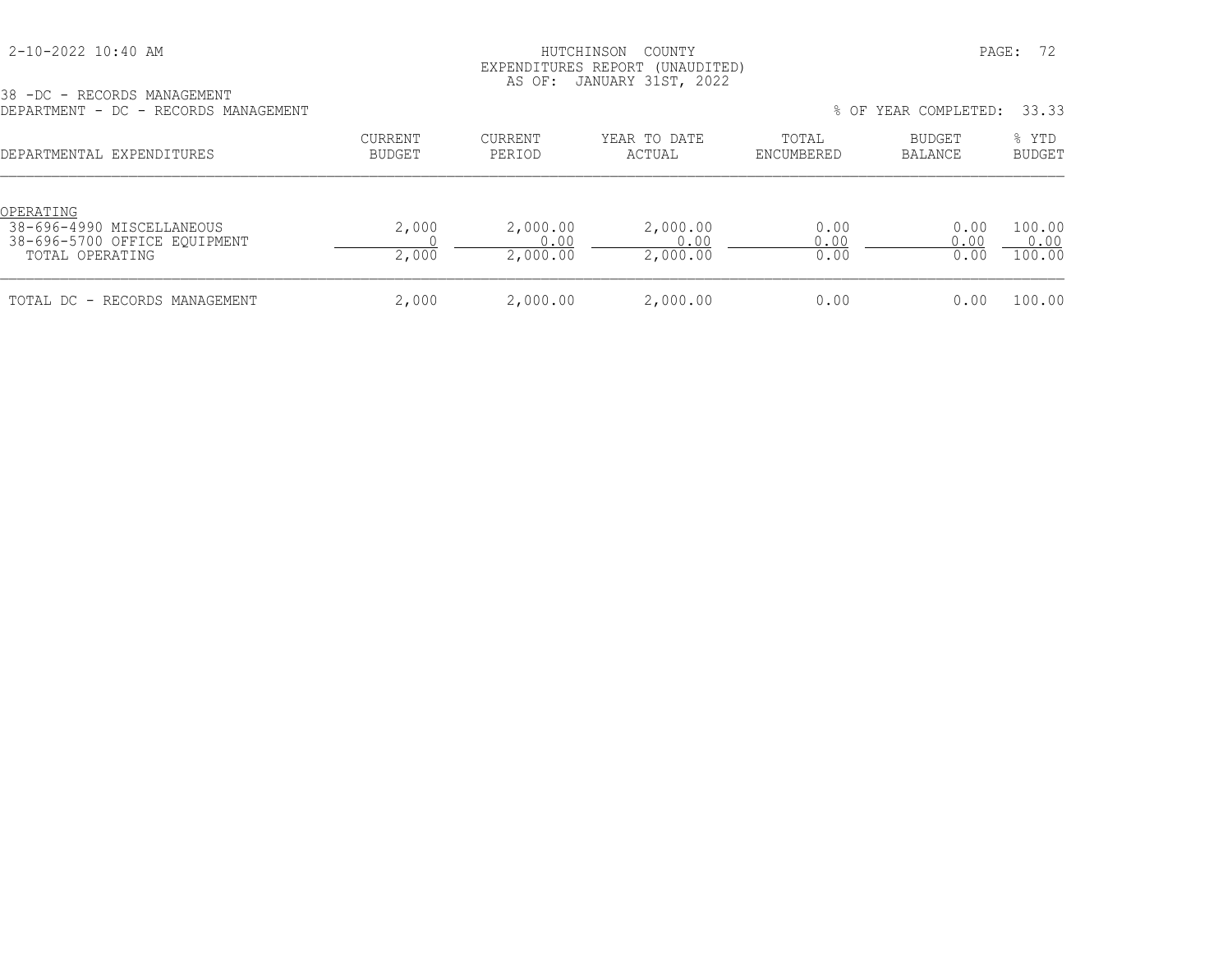| 2-10-2022 10:40 AM |  |  |
|--------------------|--|--|
|--------------------|--|--|

#### HUTCHINSON COUNTY PAGE: 73 EXPENDITURES REPORT (UNAUDITED) AS OF: JANUARY 31ST, 2022

38 -DC - RECORDS MANAGEMENT<br>DEPARTMENT - TRANSFERS

% OF YEAR COMPLETED: 33.33

| DEPARTMENTAL EXPENDITURES                                       | <b>CURRENT</b><br><b>BUDGET</b> | <b>CURRENT</b><br>PERIOD | YEAR TO DATE<br>ACTUAL | TOTAL<br>ENCUMBERED | <b>BUDGET</b><br>BALANCE | % YTD<br><b>BUDGET</b> |
|-----------------------------------------------------------------|---------------------------------|--------------------------|------------------------|---------------------|--------------------------|------------------------|
| <u>TRANSFERS</u><br>38-700-0000 TRANSFER OUT<br>TOTAL TRANSFERS |                                 | 0.00<br>0.00             | 0.00<br>0.00           | 0.00<br>0.00        | 0.00<br>0.00             | 0.00<br>0.00           |
| TOTAL TRANSFERS                                                 | $\Omega$                        | 0.00                     | 0.00                   | 0.00                | 0.00                     | 0.00                   |
| TOTAL EXPENDITURES                                              | 2,000                           | 2,000.00                 | 2,000.00               | 0.00                | 0.00                     | 100.00                 |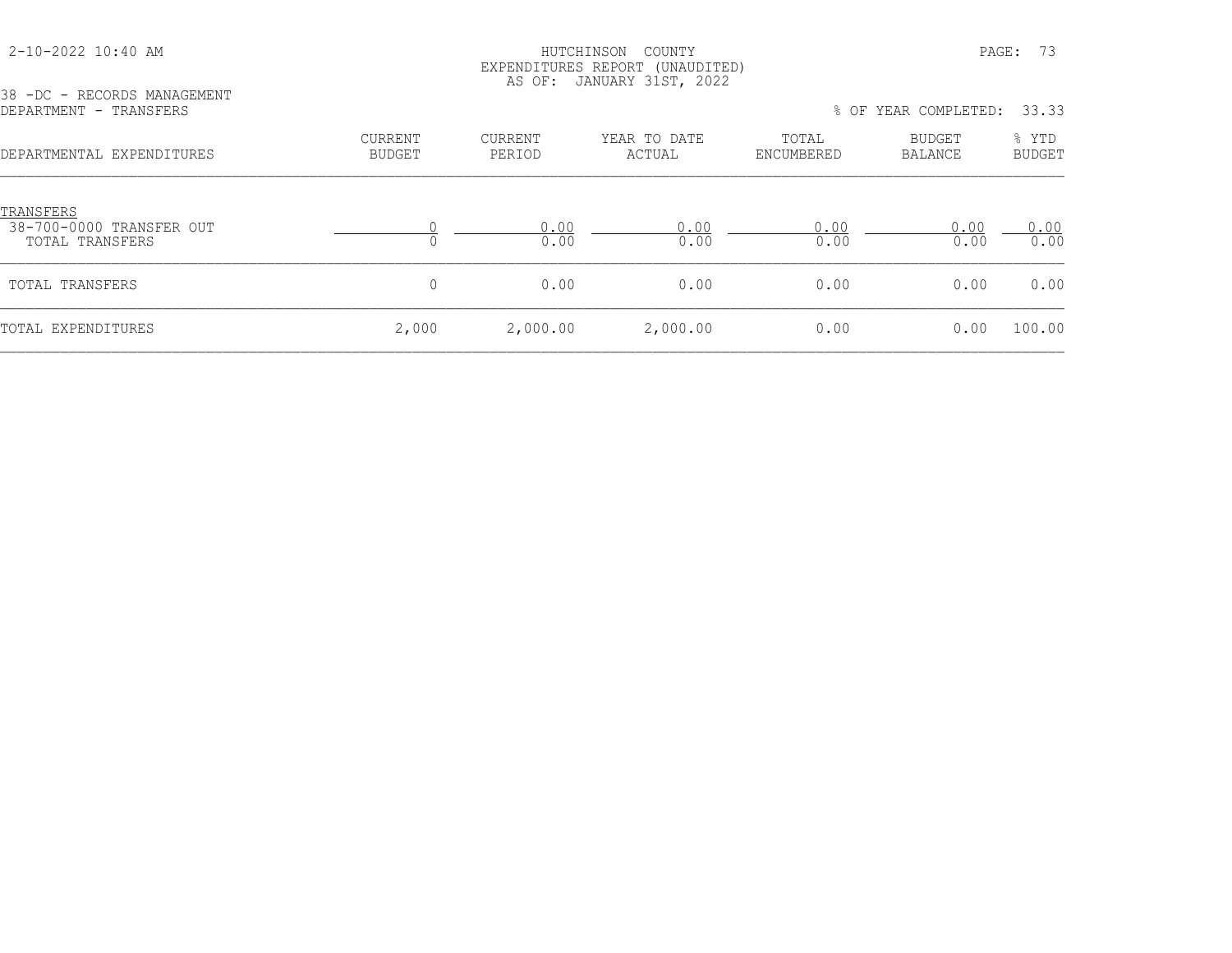### 2-10-2022 10:40 AM HUTCHINSON COUNTY PAGE: 74 EXPENDITURES REPORT (UNAUDITED) AS OF: JANUARY 31ST, 2022

39 -84TH DIST. D.A. PROFESSIO DEPARTMENT - 84TH DISTRICT D.A. PRO % OF YEAR COMPLETED: 33.33

| DEPARTMENTAL EXPENDITURES                                                                                                               | <b>CURRENT</b><br><b>BUDGET</b> | <b>CURRENT</b><br>PERIOD     | YEAR TO DATE<br>ACTUAL       | TOTAL<br>ENCUMBERED          | <b>BUDGET</b><br><b>BALANCE</b> | % YTD<br><b>BUDGET</b>       |
|-----------------------------------------------------------------------------------------------------------------------------------------|---------------------------------|------------------------------|------------------------------|------------------------------|---------------------------------|------------------------------|
| PAYROLL<br>$39 - 440 - 1050$<br>SUPPLEMENTAL SALARIES                                                                                   |                                 | 0.00                         | 0.00                         | 0.00                         | 0.00                            | 0.00                         |
| $39 - 440 - 1080$<br>PART TIME SALARIES<br>39-440-2010<br>EMPLOYER SOCIAL SECURITY EX<br>$39 - 440 - 2011$<br>EMPLOYER MEDICARE EXPENSE |                                 | 0.00<br>0.00<br>0.00         | 0.00<br>0.00<br>0.00         | 0.00<br>0.00<br>0.00         | 0.00<br>0.00<br>0.00            | 0.00<br>0.00<br>0.00         |
| 39-440-2012 BANK SERVICE CHARGE<br>39-440-2013 MISCELLANEOUS EXPENSE<br>39-440-2014 TEXAS WORKFORCE COMMISSION<br>TOTAL PAYROLL         |                                 | 0.00<br>0.00<br>0.00<br>0.00 | 0.00<br>0.00<br>0.00<br>0.00 | 0.00<br>0.00<br>0.00<br>0.00 | 0.00<br>0.00<br>0.00<br>0.00    | 0.00<br>0.00<br>0.00<br>0.00 |
| OPERATING<br>39-440-4008 TRIAL EXPENSE AND MILEAGE<br>TOTAL OPERATING                                                                   |                                 | 0.00<br>0.00                 | 0.00<br>0.00                 | 0.00<br>0.00                 | 0.00<br>0.00                    | 0.00<br>0.00                 |
| TOTAL 84TH DISTRICT D.A. PRO                                                                                                            | $\mathbf 0$                     | 0.00                         | 0.00                         | 0.00                         | 0.00                            | 0.00                         |
| TOTAL EXPENDITURES                                                                                                                      | $\mathbf 0$                     | 0.00                         | 0.00                         | 0.00                         | 0.00                            | 0.00                         |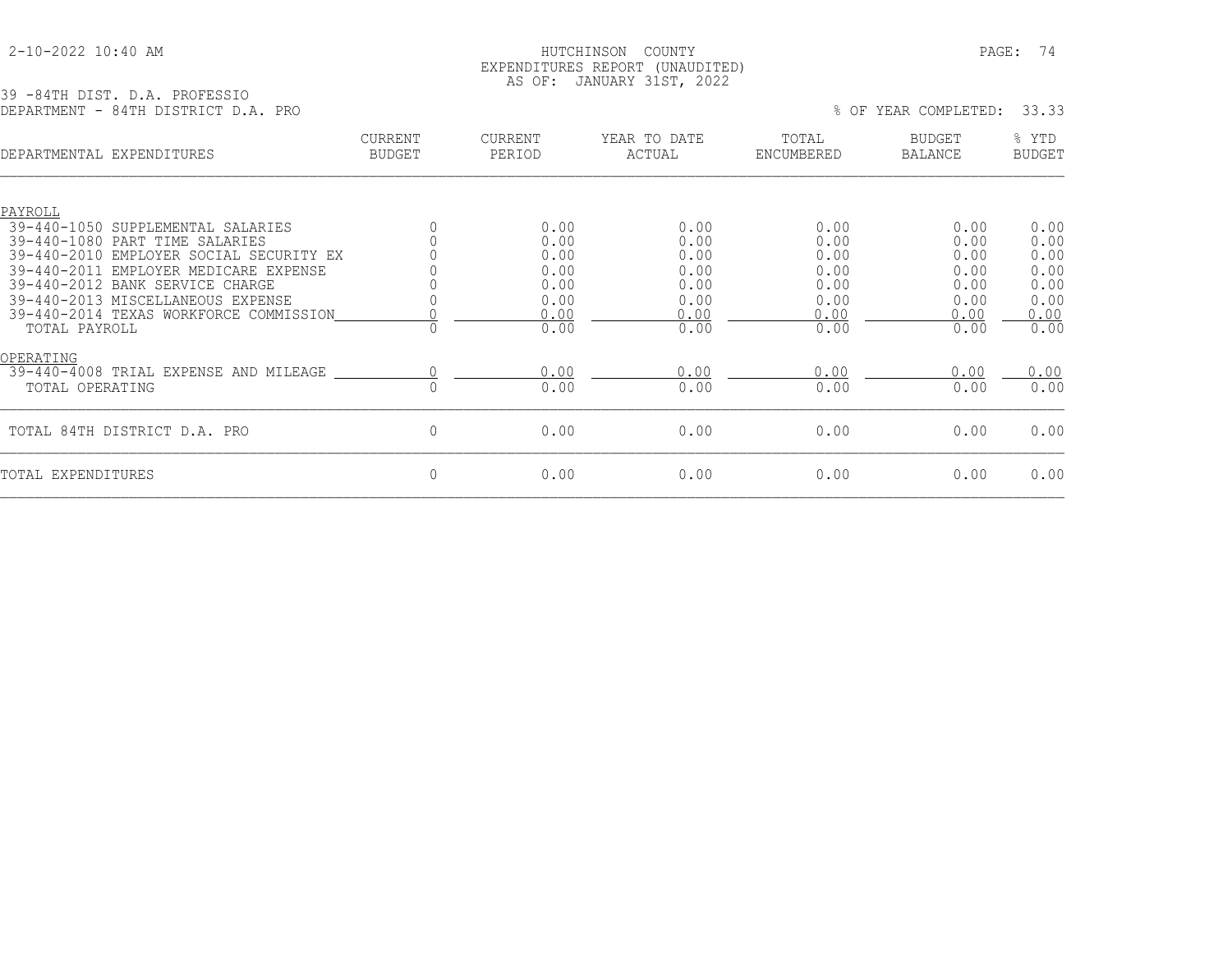#### 2-10-2022 10:40 AM HUTCHINSON COUNTY PAGE: 75 EXPENDITURES REPORT (UNAUDITED) AS OF: JANUARY 31ST, 2022

|                        | DEPARTMENTAL EXPENDITURES                                   | <b>CURRENT</b><br><b>BUDGET</b> | <b>CURRENT</b><br>PERIOD | YEAR TO DATE<br>ACTUAL | TOTAL<br>ENCUMBERED | <b>BUDGET</b><br><b>BALANCE</b> | % YTD<br><b>BUDGET</b> |
|------------------------|-------------------------------------------------------------|---------------------------------|--------------------------|------------------------|---------------------|---------------------------------|------------------------|
| PAYROLL                |                                                             |                                 |                          |                        |                     |                                 |                        |
| 42-621-1060 SALARIES   |                                                             | 892,812                         | 74,275.99                | 297,103.96             | 0.00                | 595,707.92                      | 33.28                  |
|                        | 42-621-1080 SALARY, PART TIME                               | 0                               | 0.00                     | 0.00                   | 0.00                | 0.00                            | 0.00                   |
| 42-621-1360 LONGEVITY  |                                                             | 10,380                          | 865.00                   | 3,460.00               | 0.00                | 6,920.00                        | 33.33                  |
| 42-621-1370 OVERTIME   |                                                             | $\Omega$                        | 0.00                     | 0.00                   | 0.00                | 0.00                            | 0.00                   |
|                        | 42-621-2010 SOCIAL SECURITY                                 | 69,186                          | 5,523.60                 | 22,094.40              | 0.00                | 47,091.55                       | 31.93                  |
|                        | 42-621-2020 EMPLOYEE'S INSURANCE                            | 195,890<br>576                  | 16,324.00<br>45.60       | 65,296.00<br>182.40    | 0.00                | 130,594.00<br>393.60            | 33.33                  |
| 42-621-2030 RETIREMENT | 42-621-2025 LIFE INSURANCE                                  | 104,005                         | 8,690.32                 | 34,309.90              | 0.00<br>0.00        | 69,695.20                       | 31.67<br>32.99         |
| 42-621-2050 UNIFORMS   |                                                             | $\mathbf{0}$                    | 0.00                     | 0.00                   | 0.00                | 0.00                            | 0.00                   |
| 42-621-2240 CELL PHONE |                                                             | 1,200                           | 100.00                   | 400.00                 | 0.00                | 800.00                          | 33.33                  |
| 42-621-2260 VACATION   |                                                             | $\overline{0}$                  | 0.00                     | 0.00                   | 0.00                | 0.00                            | 0.00                   |
| TOTAL PAYROLL          |                                                             | 1,274,049                       | 105,824.51               | 422,846.66             | 0.00                | 851,202.27                      | 33.19                  |
| OPERATING              |                                                             |                                 |                          |                        |                     |                                 |                        |
| 42-621-3050 UNIFORMS   |                                                             | 9,300                           | 608.11                   | 3,253.07               | 0.00                | 6,046.93                        | 34.98                  |
|                        | 42-621-3300 FUEL AND OIL                                    | 80,000                          | 7,338.89                 | 36,236.00              | 0.00                | 43,764.00                       | 45.30                  |
|                        | 42-621-3350 ROAD & BRIDGE MATERIAL                          | 180,000                         | 13.98                    | 8,181.86               | 0.00                | 171,818.14                      | 4.55                   |
|                        | 42-621-3510 REPAIRS, PARTS & SUPPLIES                       | 75,000                          | 5,572.35                 | 24,561.80              | 0.00                | 50,438.20                       | 32.75                  |
| 42-621-3511 SUPPLIES   |                                                             | $\Omega$                        | 0.00                     | 0.00                   | 0.00                | 0.00                            | 0.00                   |
|                        | 42-621-3540 TIRES AND TUBES                                 | 30,000                          | 858.97                   | 1,888.77               | 0.00                | 28, 111.23                      | 6.30                   |
| 42-621-4290 TRAVEL     |                                                             | 10,000                          | 0.00                     | 2,208.41               | 0.00                | 7,791.59                        | 22.08                  |
| 42-621-4430 UTILITIES  |                                                             | 20,000                          | 2,816.95                 | 7,577.16               | 0.00                | 12,422.84                       | 37.89                  |
|                        | 42-621-4500 BARN REPAIRS<br>42-621-4600 PCT. 1 GROUND LEASE | 15,000<br>$\mathbf 0$           | 448.00<br>0.00           | 1,722.50<br>0.00       | 0.00<br>0.00        | 13,277.50<br>0.00               | 11.48<br>0.00          |
|                        | 42-621-4810 DUES & BONDS                                    | 2,000                           | 160.00                   | 210.00                 | 0.00                | 1,790.00                        | 10.50                  |
|                        | 42-621-4990 MISCELLANEOUS EXPENSE                           | 5,000                           | 22.50                    | 143.50                 | 0.00                | 4,856.50                        | 2.87                   |
|                        | 42-621-4991 EXPENSE REIMBURSEMENTS                          | $\Omega$                        | 0.00                     | 0.00                   | 0.00                | 0.00                            | 0.00                   |
| 42-621-5700 EQUIPMENT  |                                                             | 300,000                         | 0.00                     | 0.00                   | 0.00                | 300,000.00                      | 0.00                   |
|                        | 42-621-5990 CAPITAL OUTLAY                                  | $\Omega$                        | 0.00                     | 0.00                   | 0.00                | 0.00                            | 0.00                   |
| TOTAL OPERATING        |                                                             | 726,300                         | 17,839.75                | 85,983.07              | 0.00                | 640, 316.93                     | 11.84                  |
|                        | TOTAL SPEC. RD. & FLD. CONTROL,                             | 2,000,349                       | 123,664.26               | 508,829.73             | 0.00                | 1,491,519.20                    | 25.44                  |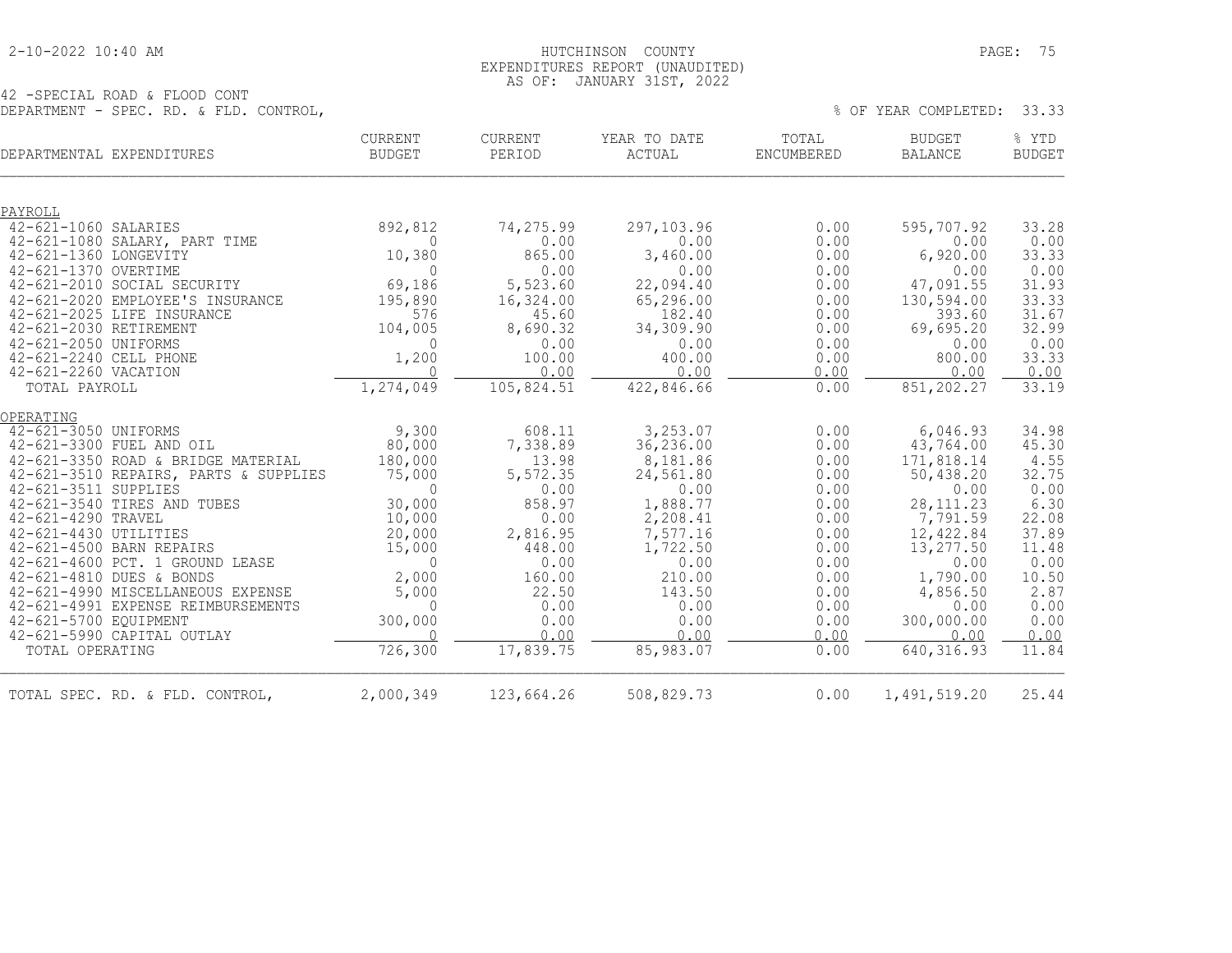### 2-10-2022 10:40 AM HUTCHINSON COUNTY PAGE: 76 EXPENDITURES REPORT (UNAUDITED) AS OF: JANUARY 31ST, 2022

| DEPARTMENTAL EXPENDITURES                           | <b>CURRENT</b><br><b>BUDGET</b> | <b>CURRENT</b><br>PERIOD | YEAR TO DATE<br>ACTUAL | TOTAL<br><b>ENCUMBERED</b> | <b>BUDGET</b><br><b>BALANCE</b> | % YTD<br><b>BUDGET</b> |
|-----------------------------------------------------|---------------------------------|--------------------------|------------------------|----------------------------|---------------------------------|------------------------|
| PAYROLL                                             |                                 |                          |                        |                            |                                 |                        |
| 42-622-1060 SALARIES                                | $\mathbf 0$                     | 0.00                     | 0.00                   | 0.00                       | 0.00                            | 0.00                   |
| 42-622-1080 SALARY, PART TIME                       | 0                               | 0.00                     | 0.00                   | 0.00                       | 0.00                            | 0.00                   |
| 42-622-1360 LONGEVITY<br>42-622-1370 OVERTIME       | $\Omega$                        | 0.00<br>0.00             | 0.00<br>0.00           | 0.00<br>0.00               | 0.00<br>0.00                    | 0.00<br>0.00           |
| 42-622-2010 SOCIAL SECURITY                         | $\bigcap$                       | 0.00                     | 0.00                   | 0.00                       | 0.00                            | 0.00                   |
| 42-622-2020 EMPLOYEE'S INSURANCE                    |                                 | 0.00                     | 0.00                   | 0.00                       | 0.00                            | 0.00                   |
| 42-622-2025 LIFE INSURANCE                          |                                 | 0.00                     | 0.00                   | 0.00                       | 0.00                            | 0.00                   |
| 42-622-2030 RETIREMENT                              | $\mathbf 0$                     | 0.00                     | 0.00                   | 0.00                       | 0.00                            | 0.00                   |
| 42-622-2050 UNIFORMS                                | $\overline{0}$                  | 0.00                     | 0.00                   | 0.00                       | 0.00                            | 0.00                   |
| TOTAL PAYROLL                                       | 0                               | 0.00                     | 0.00                   | 0.00                       | 0.00                            | 0.00                   |
| OPERATING                                           |                                 |                          |                        |                            |                                 |                        |
| 42-622-3050 UNIFORMS                                | $\circ$                         | 0.00                     | 0.00                   | 0.00                       | 0.00                            | 0.00                   |
| 42-622-3300 FUEL AND OIL                            | $\mathbf{0}$                    | 0.00                     | 0.00                   | 0.00                       | 0.00                            | 0.00                   |
| 42-622-3350 ROAD & BRIDGE MATERIAL                  | $\Omega$                        | 0.00                     | 0.00                   | 0.00                       | 0.00                            | 0.00                   |
| 42-622-3351 PIPE                                    |                                 | 0.00                     | 0.00                   | 0.00                       | 0.00                            | 0.00                   |
| 42-622-3510 REPAIR, PARTS & SUPPLIES                |                                 | 0.00                     | 0.00                   | 0.00                       | 0.00                            | 0.00                   |
| 42-622-3511 SUPPLIES<br>42-622-3540 TIRES AND TUBES |                                 | 0.00<br>0.00             | 0.00<br>0.00           | 0.00<br>0.00               | 0.00<br>0.00                    | 0.00<br>0.00           |
| 42-622-4260 FREIGHT                                 |                                 | 0.00                     | 0.00                   | 0.00                       | 0.00                            | 0.00                   |
| 42-622-4290 TRAVEL EXPENSE                          |                                 | 0.00                     | 0.00                   | 0.00                       | 0.00                            | 0.00                   |
| 42-622-4430 UTILITIES                               |                                 | 0.00                     | 0.00                   | 0.00                       | 0.00                            | 0.00                   |
| 42-622-4500 BARN REPAIRS                            |                                 | 0.00                     | 0.00                   | 0.00                       | 0.00                            | 0.00                   |
| 42-622-4630 EQUIPMENT RENTAL                        | $\Omega$                        | 0.00                     | 0.00                   | 0.00                       | 0.00                            | 0.00                   |
| 42-622-4810 DUES & BONDS                            | $\Omega$                        | 0.00                     | 0.00                   | 0.00                       | 0.00                            | 0.00                   |
| 42-622-4990 MISCELLANEOUS EXPENSE                   | $\mathbf 0$                     | 0.00                     | 0.00                   | 0.00                       | 0.00                            | 0.00                   |
| 42-622-5700 EQUIPMENT                               | 0                               | 0.00                     | 0.00                   | 0.00                       | 0.00                            | 0.00                   |
| 42-622-5990 CAPITAL OUTLAY                          | $\overline{0}$                  | 0.00                     | 0.00                   | 0.00                       | 0.00                            | 0.00                   |
| TOTAL OPERATING                                     | $\overline{0}$                  | 0.00                     | 0.00                   | 0.00                       | 0.00                            | 0.00                   |
| TOTAL SPEC. RD. & FLD. CONTROL,                     | $\circ$                         | 0.00                     | 0.00                   | 0.00                       | 0.00                            | 0.00                   |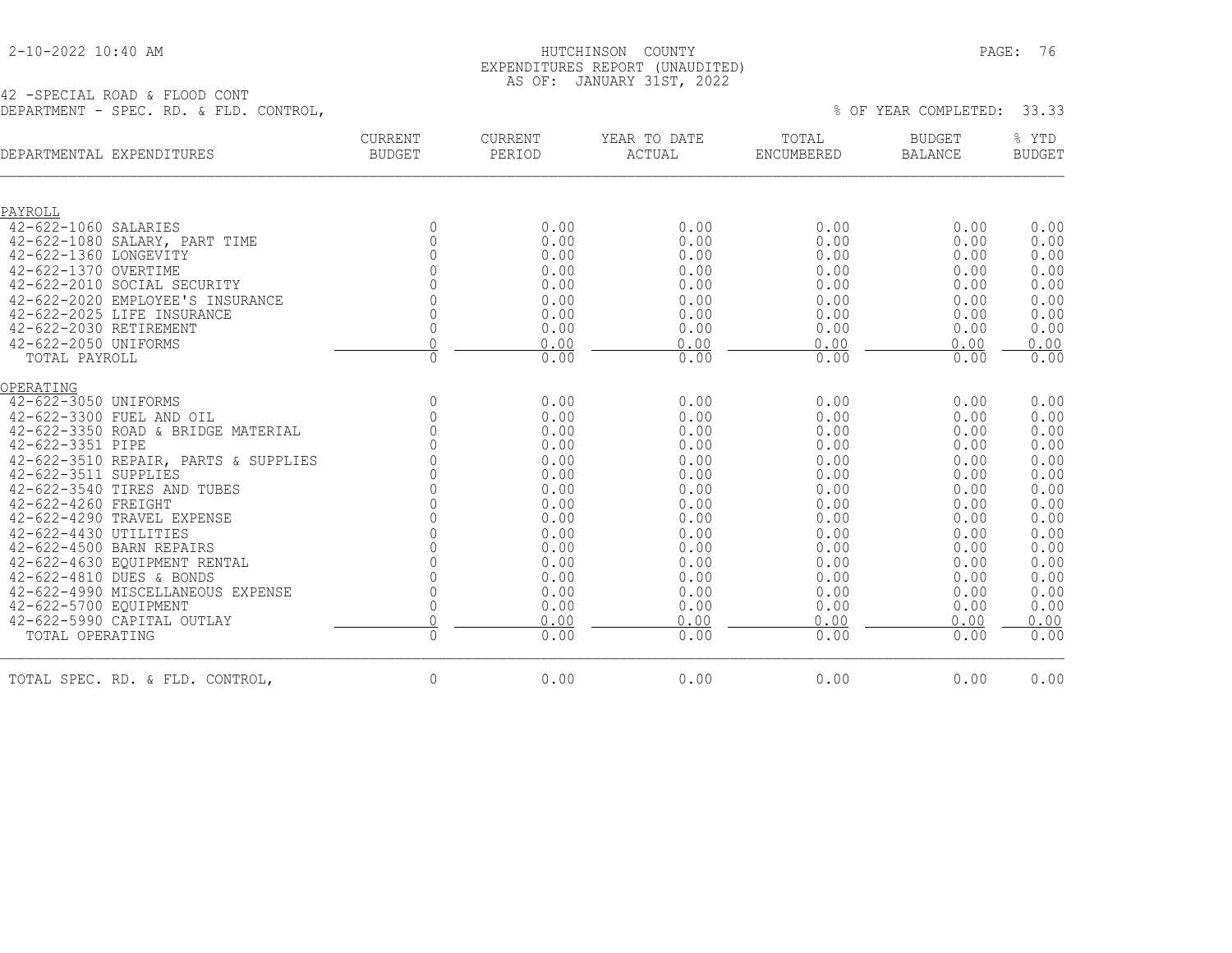#### 2-10-2022 10:40 AM HUTCHINSON COUNTY PAGE: 77 EXPENDITURES REPORT (UNAUDITED) AS OF: JANUARY 31ST, 2022

| DEPARTMENTAL EXPENDITURES            | <b>CURRENT</b><br><b>BUDGET</b> | CURRENT<br>PERIOD | YEAR TO DATE<br>ACTUAL | TOTAL<br>ENCUMBERED | <b>BUDGET</b><br><b>BALANCE</b> | % YTD<br><b>BUDGET</b> |
|--------------------------------------|---------------------------------|-------------------|------------------------|---------------------|---------------------------------|------------------------|
| PAYROLL                              |                                 |                   |                        |                     |                                 |                        |
| 42-623-1060 SALARIES                 | $\mathbf{0}$                    | 0.00              | 0.00                   | 0.00                | 0.00                            | 0.00                   |
| 42-623-1080 SALARY, PART TIME        | $\Omega$                        | 0.00              | 0.00                   | 0.00                | 0.00                            | 0.00                   |
| 42-623-1360 LONGEVITY                | $\Omega$                        | 0.00              | 0.00                   | 0.00                | 0.00                            | 0.00                   |
| 42-623-1370 OVERTIME                 |                                 | 0.00              | 0.00                   | 0.00                | 0.00                            | 0.00                   |
| 42-623-2010 SOCIAL SECURITY          | $\bigcap$                       | 0.00              | 0.00                   | 0.00                | 0.00                            | 0.00                   |
| 42-623-2020 EMPLOYEE'S INSURANCE     |                                 | 0.00              | 0.00                   | 0.00                | 0.00                            | 0.00                   |
| 42-623-2025 LIFE INSURANCE           |                                 | 0.00              | 0.00                   | 0.00                | 0.00                            | 0.00                   |
| 42-623-2030 RETIREMENT               |                                 | 0.00              | 0.00                   | 0.00                | 0.00                            | 0.00                   |
| 42-623-2050 UNIFORMS                 |                                 | 0.00              | 0.00                   | 0.00                | 0.00                            | 0.00                   |
| 42-623-2240 CELL PHONE               | 0                               | 0.00              | 0.00                   | 0.00                | 0.00                            | 0.00                   |
| 42-623-2260 VACATION & SICK LEAVE    | $\Omega$                        | 0.00              | 0.00                   | 0.00                | 0.00                            | 0.00                   |
| TOTAL PAYROLL                        | $\mathbb O$                     | 0.00              | 0.00                   | 0.00                | 0.00                            | 0.00                   |
| OPERATING                            |                                 |                   |                        |                     |                                 |                        |
| 42-623-3300 FUEL AND OIL             | $\circ$                         | 0.00              | 0.00                   | 0.00                | 0.00                            | 0.00                   |
| 42-623-3350 ROAD AND BRIDGE MATERIAL | $\circ$                         | 0.00              | 0.00                   | 0.00                | 0.00                            | 0.00                   |
| 42-623-3351 PIPE AND CULVERT         |                                 | 0.00              | 0.00                   | 0.00                | 0.00                            | 0.00                   |
| 42-623-3510 REPAIR, PARTS & SUPPLIES |                                 | 0.00              | 0.00                   | 0.00                | 0.00                            | 0.00                   |
| 42-623-3511 SUPPLIES                 |                                 | 0.00              | 0.00                   | 0.00                | 0.00                            | 0.00                   |
| 42-623-3540 TIRES AND TUBES          |                                 | 0.00              | 0.00                   | 0.00                | 0.00                            | 0.00                   |
| 42-623-4290 TRAVEL EXPENSE           |                                 | 0.00              | 0.00                   | 0.00                | 0.00                            | 0.00                   |
| 42-623-4430 UTILITIES                |                                 | 0.00              | 0.00                   | 0.00                | 0.00                            | 0.00                   |
| 42-623-4500 BARN REPAIRS             |                                 | 0.00              | 0.00                   | 0.00                | 0.00                            | 0.00                   |
| 42-623-4810 DUES & BONDS             |                                 | 0.00              | 0.00                   | 0.00                | 0.00                            | 0.00                   |
| 42-623-4990 MISCELLANEOUS EXPENSE    |                                 | 0.00              | 0.00                   | 0.00                | 0.00                            | 0.00                   |
| 42-623-5700 EOUIPMENT                | 0                               | 0.00              | 0.00                   | 0.00                | 0.00                            | 0.00                   |
| 42-623-5990 CAPITAL OUTLAY           | $\Omega$                        | 0.00              | 0.00                   | 0.00                | 0.00                            | 0.00                   |
| TOTAL OPERATING                      | $\mathsf{O}\xspace$             | 0.00              | 0.00                   | 0.00                | 0.00                            | 0.00                   |
| TOTAL SPEC. RD. & FLD. CONTROL,      | $\circ$                         | 0.00              | 0.00                   | 0.00                | 0.00                            | 0.00                   |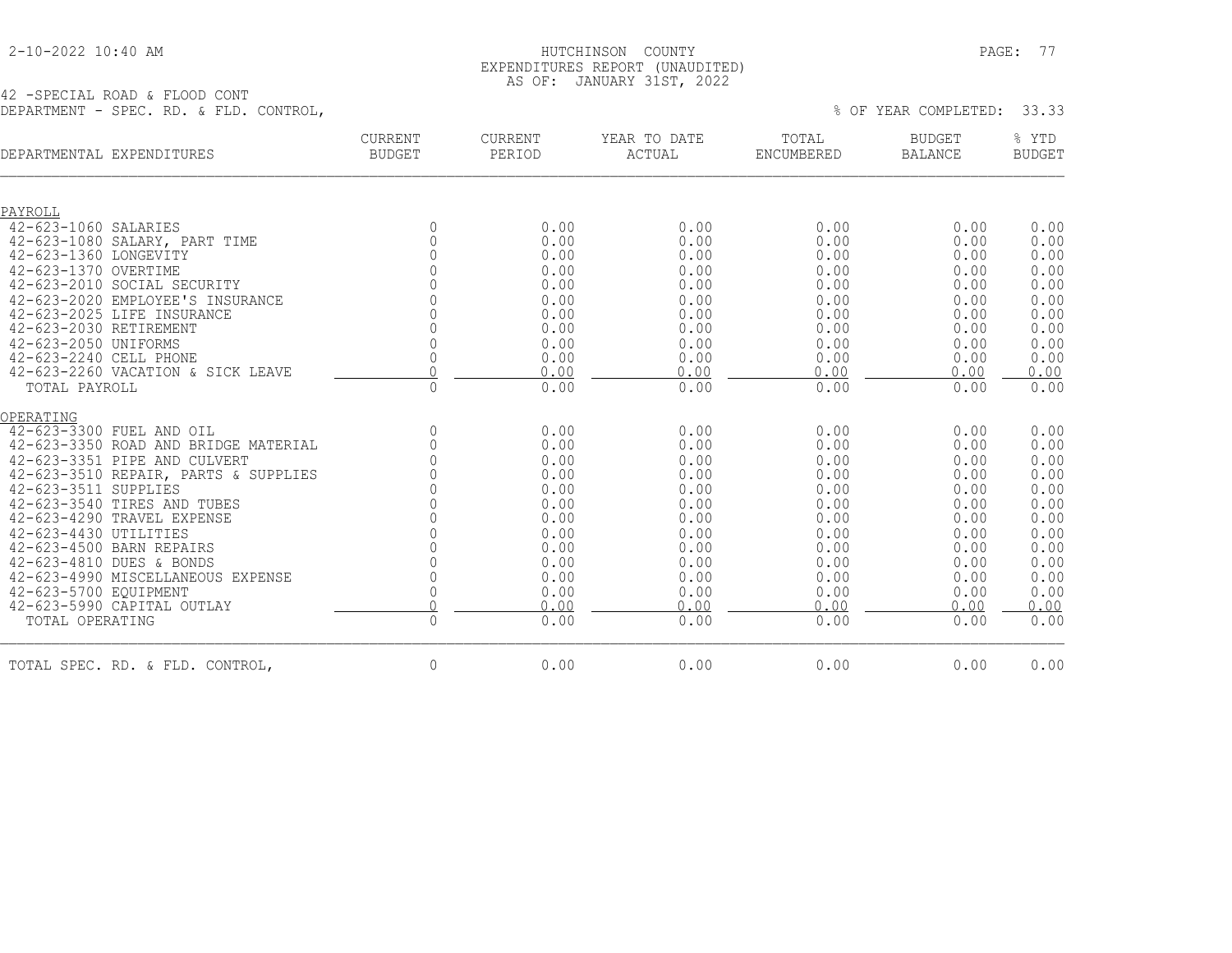### 2-10-2022 10:40 AM HUTCHINSON COUNTY PAGE: 78 EXPENDITURES REPORT (UNAUDITED) AS OF: JANUARY 31ST, 2022

| DEPARTMENTAL EXPENDITURES                             | <b>CURRENT</b><br><b>BUDGET</b> | <b>CURRENT</b><br>PERIOD | YEAR TO DATE<br><b>ACTUAL</b> | TOTAL<br><b>ENCUMBERED</b> | <b>BUDGET</b><br><b>BALANCE</b> | % YTD<br><b>BUDGET</b> |
|-------------------------------------------------------|---------------------------------|--------------------------|-------------------------------|----------------------------|---------------------------------|------------------------|
|                                                       |                                 |                          |                               |                            |                                 |                        |
| PAYROLL                                               |                                 |                          |                               |                            |                                 |                        |
| 42-624-1060 SALARIES                                  | $\mathbf 0$                     | 0.00                     | 0.00                          | 0.00                       | 0.00                            | 0.00                   |
| 42-624-1080 SALARY, PART TIME                         | $\mathbb O$                     | 0.00                     | 0.00                          | 0.00                       | 0.00                            | 0.00                   |
| 42-624-1360 LONGEVITY                                 | $\mathbf 0$                     | 0.00                     | 0.00                          | 0.00                       | 0.00                            | 0.00                   |
| 42-624-1370 OVERTIME                                  | $\mathbf 0$<br>$\cap$           | 0.00                     | 0.00                          | 0.00                       | 0.00                            | 0.00                   |
| 42-624-2010 SOCIAL SECURITY                           |                                 | 0.00                     | 0.00                          | 0.00                       | 0.00                            | 0.00                   |
| 42-624-2020 EMPLOYEE'S INSURANCE                      | $\Omega$                        | 0.00                     | 0.00                          | 0.00                       | 0.00                            | 0.00                   |
| 42-624-2025 LIFE INSURANCE<br>42-624-2030 RETIREMENT  | $\mathbf{0}$<br>$\mathbf{0}$    | 0.00<br>0.00             | 0.00<br>0.00                  | 0.00<br>0.00               | 0.00<br>0.00                    | 0.00<br>0.00           |
| 42-624-2050 UNIFORMS                                  | $\mathbb O$                     | 0.00                     | 0.00                          | 0.00                       | 0.00                            | 0.00                   |
| 42-624-2260 VACATION & SICK LEAVE                     | $\Omega$                        | 0.00                     | 0.00                          | 0.00                       | 0.00                            | 0.00                   |
| TOTAL PAYROLL                                         | $\mathbf 0$                     | 0.00                     | 0.00                          | 0.00                       | 0.00                            | 0.00                   |
| OPERATING                                             |                                 |                          |                               |                            |                                 |                        |
| 42-624-3300 FUEL AND OIL                              | $\mathbb O$                     | 0.00                     | 0.00                          | 0.00                       | 0.00                            | 0.00                   |
| 42-624-3350 ROAD AND BRIDGE MATERIAL                  | $\mathbf 0$                     | 0.00                     | 0.00                          | 0.00                       | 0.00                            | 0.00                   |
| 42-624-3351 OXYGEN                                    | $\Omega$                        | 0.00                     | 0.00                          | 0.00                       | 0.00                            | 0.00                   |
| 42-624-3510 REPAIR, PARTS & SUPPLIES                  | $\Omega$                        | 0.00                     | 0.00                          | 0.00                       | 0.00                            | 0.00                   |
| 42-624-3511 SUPPLIES                                  | $\mathbf 0$                     | 0.00                     | 0.00                          | 0.00                       | 0.00                            | 0.00                   |
| 42-624-3540 TIRES AND TUBES                           | $\mathbf 0$                     | 0.00                     | 0.00                          | 0.00                       | 0.00                            | 0.00                   |
| 42-624-4260 FREIGHT                                   | $\mathbf 0$                     | 0.00                     | 0.00                          | 0.00                       | 0.00                            | 0.00                   |
| 42-624-4290 TRAVEL EXPENSE                            | $\Omega$                        | 0.00                     | 0.00                          | 0.00                       | 0.00                            | 0.00                   |
| 42-624-4430 UTILITIES                                 | $\Omega$                        | 0.00                     | 0.00                          | 0.00                       | 0.00                            | 0.00                   |
| 42-624-4500 BARN REPAIRS                              | $\Omega$                        | 0.00                     | 0.00                          | 0.00                       | 0.00                            | 0.00                   |
| 42-624-4530 CONSTRUCTION AND MAINTENANC               | $\Omega$                        | 0.00                     | 0.00                          | 0.00                       | 0.00                            | 0.00                   |
| 42-624-4550 JOINT GRASS PROGRAM                       | $\Omega$                        | 0.00                     | 0.00                          | 0.00                       | 0.00                            | 0.00                   |
| 42-624-4610 MACHINE RENTAL                            | $\mathbf 0$                     | 0.00                     | 0.00                          | 0.00                       | 0.00                            | 0.00                   |
| 42-624-4810 DUE & BONDS                               | $\Omega$                        | 0.00                     | 0.00                          | 0.00                       | 0.00                            | 0.00                   |
| 42-624-4990 MISCELLANEOUS EXPENSE                     | $\Omega$                        | 0.00                     | 0.00                          | 0.00                       | 0.00                            | 0.00                   |
| 42-624-4991 EXPENSE REIMBURSEMENTS                    | $\Omega$                        | 0.00                     | 0.00                          | 0.00                       | 0.00                            | 0.00                   |
| 42-624-5700 EQUIPMENT<br>42-624-5750 GAS TANK EXPENSE | $\mathbf 0$                     | 0.00                     | 0.00                          | 0.00                       | 0.00                            | 0.00                   |
| 42-624-5990 CAPITAL OUTLAY                            | 0<br>$\overline{0}$             | 0.00<br>0.00             | 0.00<br>0.00                  | 0.00<br>0.00               | 0.00<br>0.00                    | 0.00<br>0.00           |
| TOTAL OPERATING                                       | $\mathbb O$                     | 0.00                     | 0.00                          | 0.00                       | 0.00                            | 0.00                   |
|                                                       |                                 |                          |                               |                            |                                 |                        |
| TOTAL SPEC. RD. & FLD. CONTROL,                       | $\mathbf 0$                     | 0.00                     | 0.00                          | 0.00                       | 0.00                            | 0.00                   |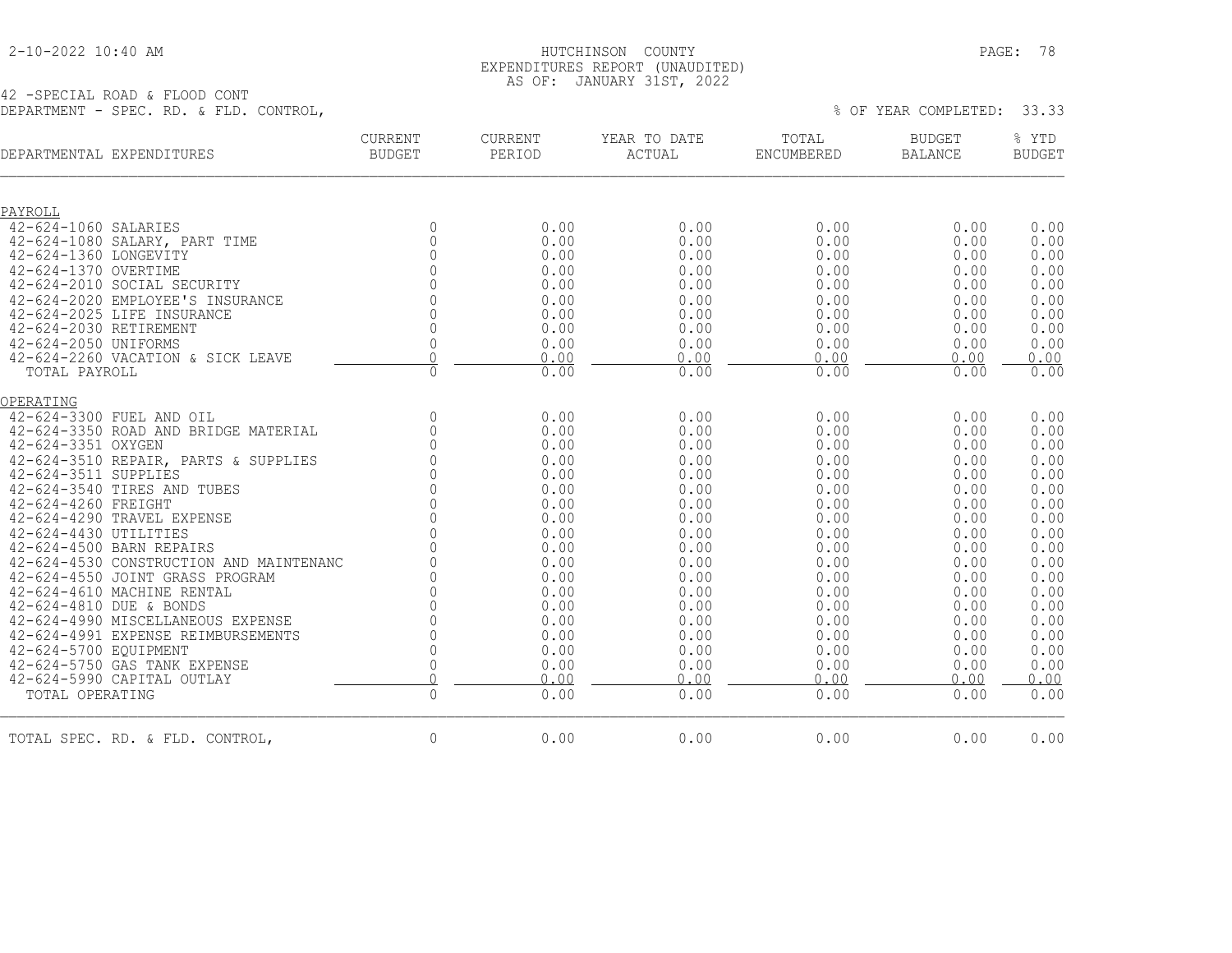#### 2-10-2022 10:40 AM HUTCHINSON COUNTY PAGE: 79 EXPENDITURES REPORT (UNAUDITED) AS OF: JANUARY 31ST, 2022

42 -SPECIAL ROAD & FLOOD CONT DEPARTMENT - COUNTY WIDE ROAD & BRIDGE  $\%$  Of YEAR COMPLETED: 33.33

| <b>CURRENT</b><br><b>BUDGET</b> | <b>CURRENT</b><br>PERIOD | YEAR TO DATE<br>ACTUAL | TOTAL<br>ENCUMBERED  | <b>BUDGET</b><br>BALANCE | % YTD<br><b>BUDGET</b> |
|---------------------------------|--------------------------|------------------------|----------------------|--------------------------|------------------------|
|                                 |                          |                        |                      |                          |                        |
|                                 |                          |                        |                      |                          |                        |
|                                 |                          |                        |                      |                          | 0.00                   |
|                                 |                          |                        |                      |                          | 0.00                   |
|                                 |                          |                        |                      |                          | 0.00                   |
|                                 | 0.00                     | 0.00                   | 0.00                 | 0.00                     | 0.00                   |
|                                 | 0.00                     | 0.00                   | 0.00                 | 0.00                     | 0.00                   |
|                                 | 0.00                     | 0.00                   | 0.00                 | 0.00                     | 0.00                   |
|                                 | 0.00                     | 0.00                   | 0.00                 | 0.00                     | 0.00                   |
|                                 |                          | 0.00<br>0.00<br>0.00   | 0.00<br>0.00<br>0.00 | 0.00<br>0.00<br>0.00     | 0.00<br>0.00<br>0.00   |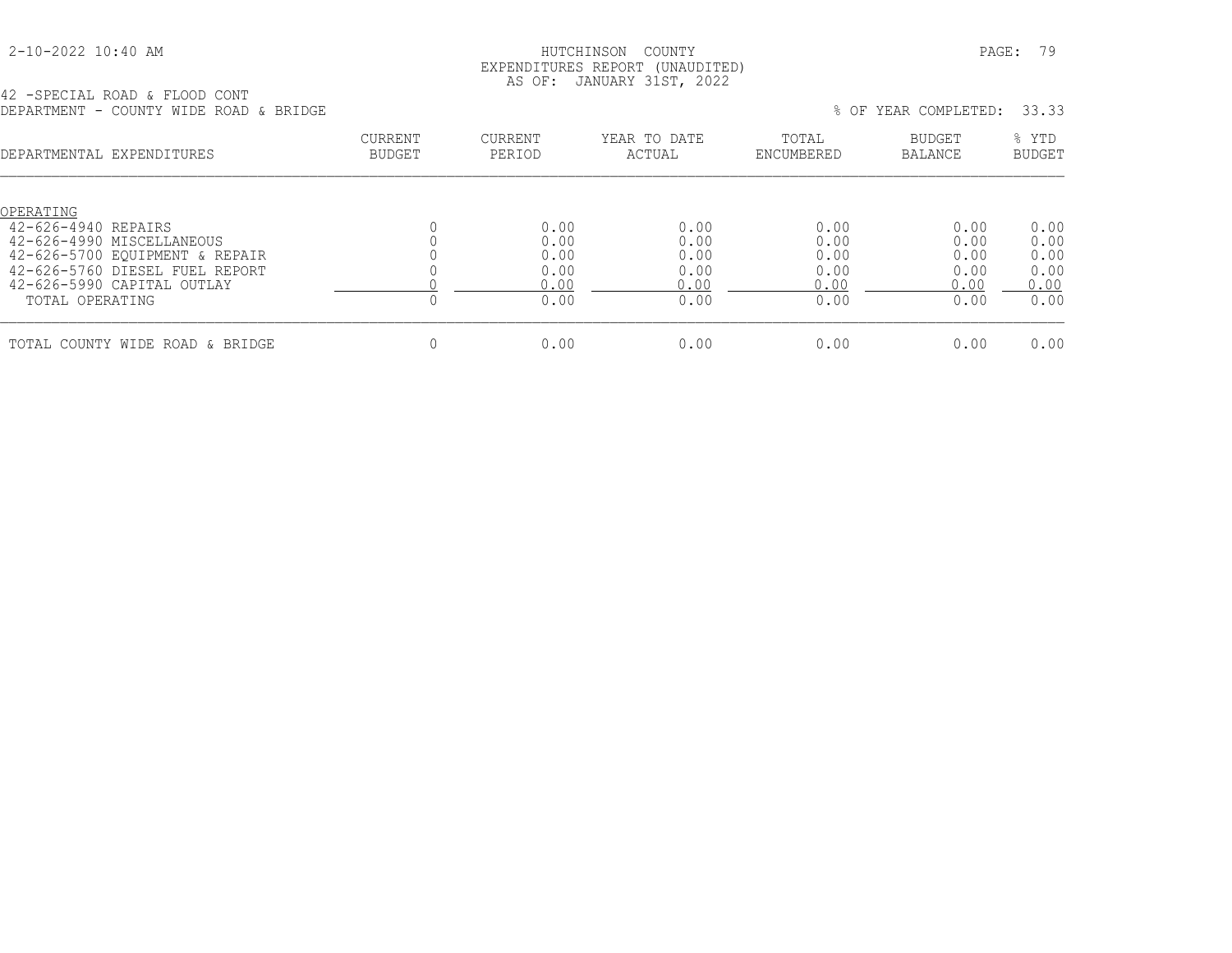#### HUTCHINSON COUNTY PAGE: 80 EXPENDITURES REPORT (UNAUDITED) AS OF: JANUARY 31ST, 2022

42 -SPECIAL ROAD & FLOOD CONT

| DEPARTMENT - TRANSFERS |                           |                   |                   |                        |                     | % OF YEAR COMPLETED: 33.33 |                 |
|------------------------|---------------------------|-------------------|-------------------|------------------------|---------------------|----------------------------|-----------------|
|                        | DEPARTMENTAL EXPENDITURES | CURRENT<br>BUDGET | CURRENT<br>PERIOD | YEAR TO DATE<br>ACTUAL | TOTAL<br>ENCUMBERED | BUDGET<br>BALANCE          | % YTD<br>BUDGET |
|                        |                           |                   |                   |                        |                     |                            |                 |

| TRANSFERS<br>42-700-0000 TRANSFERS<br>TOTAL TRANSFERS |           | 0.00<br>0.00 | 176,069.13<br>176,069.13 | 0.00<br>0.00 | 176,069.13)<br>176,069.13) | 0.00<br>0.00 |
|-------------------------------------------------------|-----------|--------------|--------------------------|--------------|----------------------------|--------------|
| TOTAL TRANSFERS                                       |           | 0.00         | 176,069.13               | $0.00$ (     | 176,069.13)                | 0.00         |
| TOTAL EXPENDITURES                                    | 2,000,349 | 123,664.26   | 684,898.86               | 0.00         | 1,315,450.07               | 34.24        |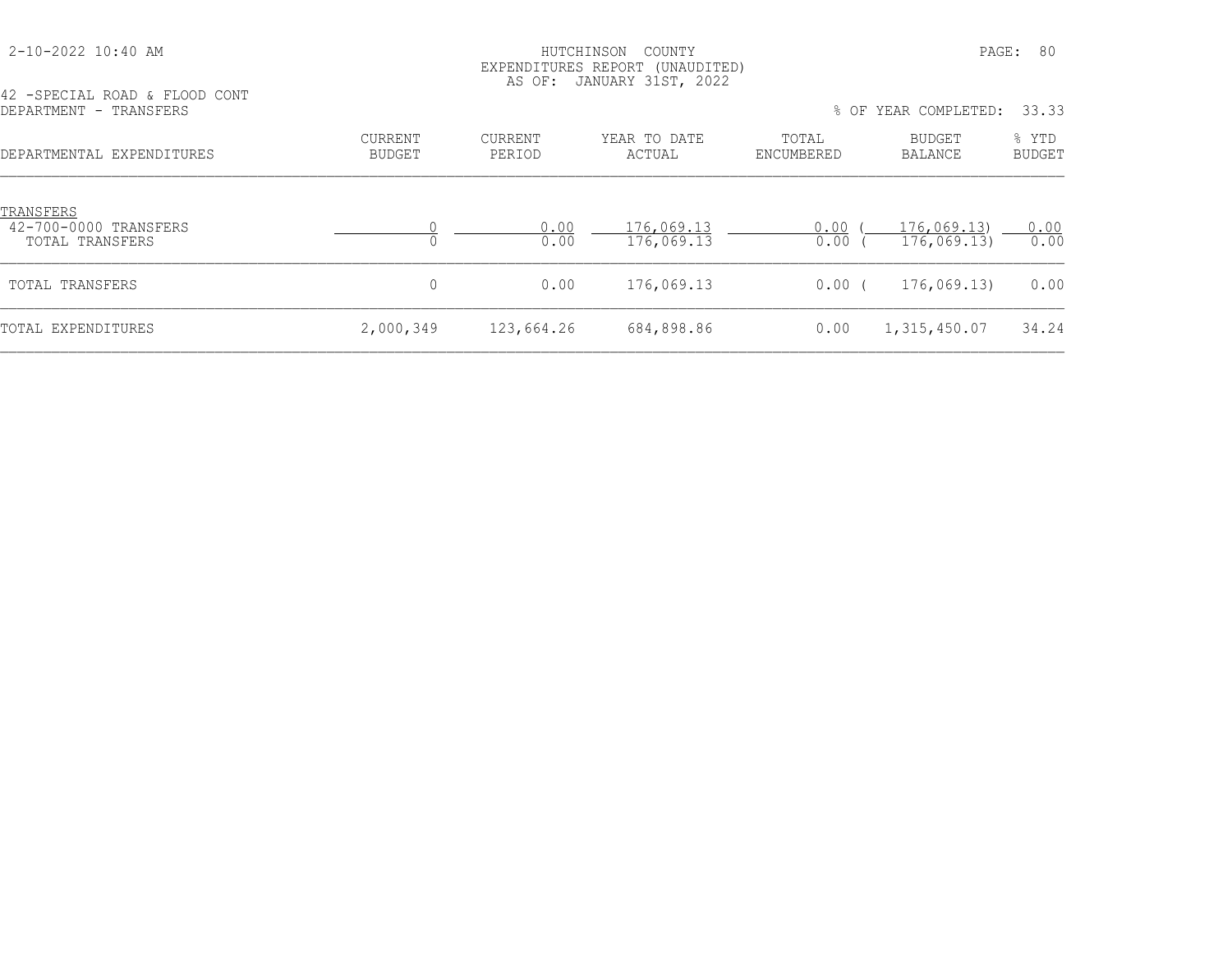|  |  | 2-10-2022 10:40 AM |  |  |
|--|--|--------------------|--|--|
|--|--|--------------------|--|--|

43 -LATERAL ROAD FUND

### HUTCHINSON COUNTY PAGE: 81 EXPENDITURES REPORT (UNAUDITED) AS OF: JANUARY 31ST, 2022

| DEPARTMENT - LATERAL ROAD                                                                                                                                                                              |                                 |                                              |                                              | % OF                                         | YEAR COMPLETED:                                        | 33.33                                        |
|--------------------------------------------------------------------------------------------------------------------------------------------------------------------------------------------------------|---------------------------------|----------------------------------------------|----------------------------------------------|----------------------------------------------|--------------------------------------------------------|----------------------------------------------|
| DEPARTMENTAL EXPENDITURES                                                                                                                                                                              | <b>CURRENT</b><br><b>BUDGET</b> | <b>CURRENT</b><br>PERIOD                     | YEAR TO DATE<br>ACTUAL                       | TOTAL<br>ENCUMBERED                          | BUDGET<br>BALANCE                                      | % YTD<br><b>BUDGET</b>                       |
| OPERATING<br>43-628-4531 ROAD REPAIR, PCT.#1<br>43-628-4532 ROAD REPAIR, PCT.#2<br>43-628-4533 ROAD REPAIR, PCT.#3<br>43-628-4534 ROAD REPAIR, PCT.#4<br>43-628-5990 CAPITAL OUTLAY<br>TOTAL OPERATING | 16,000<br>16,000                | 0.00<br>0.00<br>0.00<br>0.00<br>0.00<br>0.00 | 0.00<br>0.00<br>0.00<br>0.00<br>0.00<br>0.00 | 0.00<br>0.00<br>0.00<br>0.00<br>0.00<br>0.00 | 16,000.00<br>0.00<br>0.00<br>0.00<br>0.00<br>16,000.00 | 0.00<br>0.00<br>0.00<br>0.00<br>0.00<br>0.00 |
| TOTAL LATERAL ROAD                                                                                                                                                                                     | 16,000                          | 0.00                                         | 0.00                                         | 0.00                                         | 16,000.00                                              | 0.00                                         |
| TOTAL EXPENDITURES                                                                                                                                                                                     | 16,000                          | 0.00                                         | 0.00                                         | 0.00                                         | 16,000.00                                              | 0.00                                         |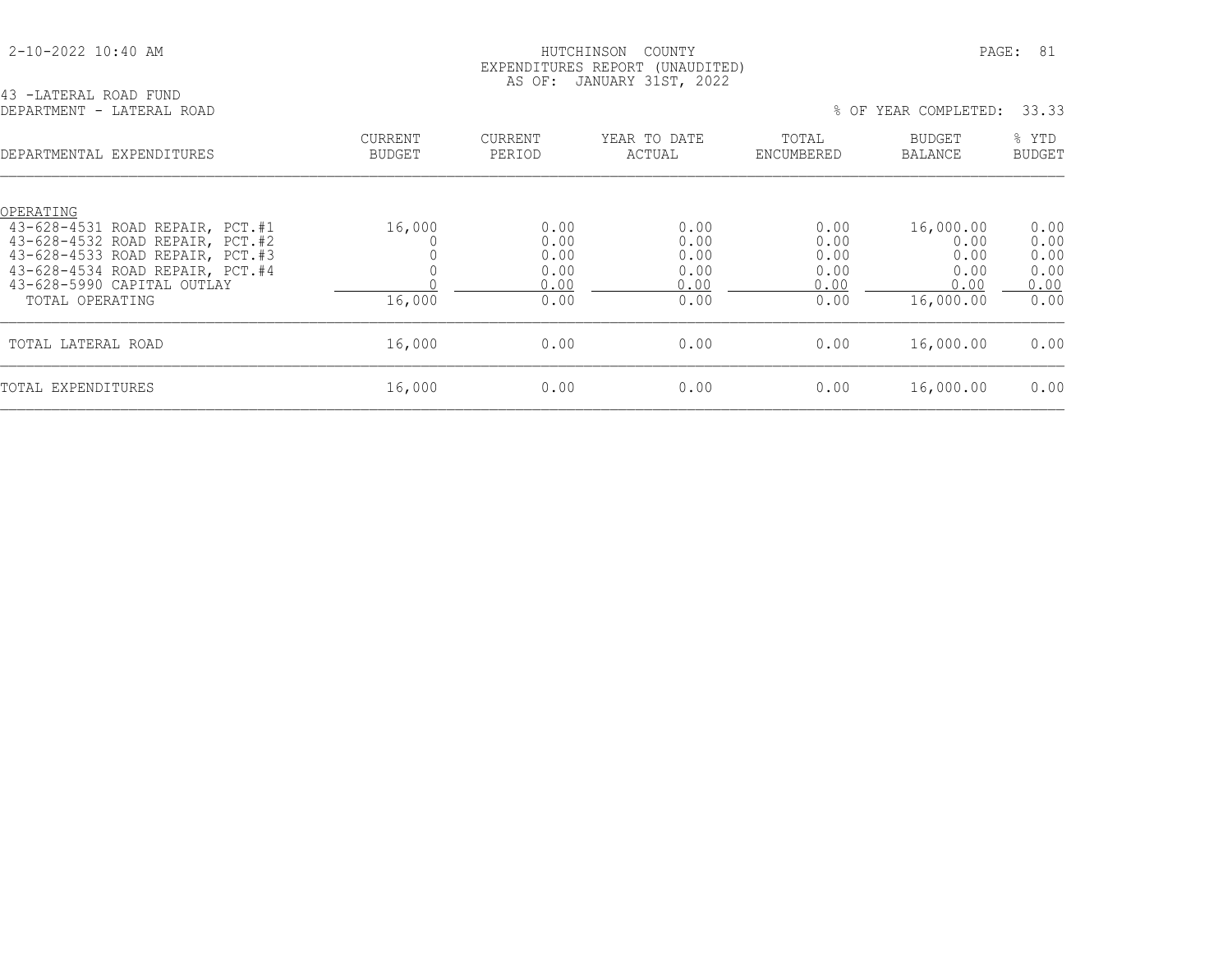| 2-10-2022 10:40 AM |  |
|--------------------|--|
|                    |  |

#### HUTCHINSON COUNTY PAGE: 82 EXPENDITURES REPORT (UNAUDITED) AS OF: JANUARY 31ST, 2022

44 -CC CT. RECORDS PRESERVATI DEPARTMENT - CC CT.RECORDS PRESERVATI % OF YEAR COMPLETED: 33.33

| DEPARTMENTAL EXPENDITURES                                                             | <b>CURRENT</b><br><b>BUDGET</b> | <b>CURRENT</b><br>PERIOD | YEAR TO DATE<br>ACTUAL | TOTAL<br>ENCUMBERED  | BUDGET<br><b>BALANCE</b> | % YTD<br><b>BUDGET</b> |
|---------------------------------------------------------------------------------------|---------------------------------|--------------------------|------------------------|----------------------|--------------------------|------------------------|
| OPERATING<br>44-403-4990 MISCELLANEOUS<br>44-403-5750 COUNTY CLERK<br>TOTAL OPERATING |                                 | 0.00<br>0.00<br>0.00     | 0.00<br>0.00<br>0.00   | 0.00<br>0.00<br>0.00 | 0.00<br>0.00<br>0.00     | 0.00<br>0.00<br>0.00   |
| TOTAL CC CT.RECORDS PRESERVATI                                                        | 0                               | 0.00                     | 0.00                   | 0.00                 | 0.00                     | 0.00                   |
| TOTAL EXPENDITURES                                                                    | 0                               | 0.00                     | 0.00                   | 0.00                 | 0.00                     | 0.00                   |
|                                                                                       |                                 |                          |                        |                      |                          |                        |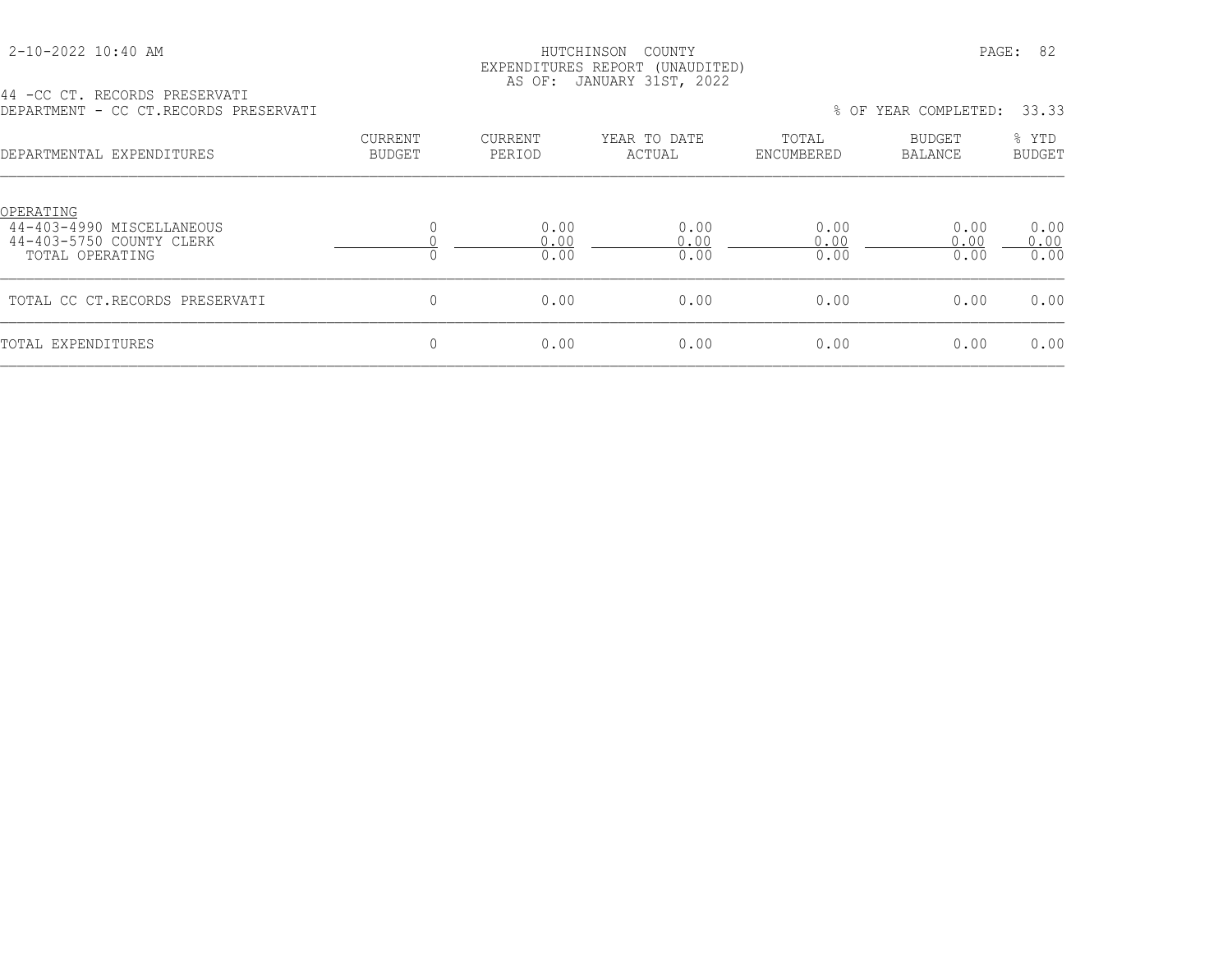## HUTCHINSON COUNTY PAGE: 83 EXPENDITURES REPORT (UNAUDITED)

|                                       | AS OF: JANUARY 31ST, 2022 |  |
|---------------------------------------|---------------------------|--|
| 45 -DIST.CT.RECORDS PRESERVAT         |                           |  |
| DEPARTMENT - DIST.CT.RECORDS PRESERVA |                           |  |

| DEPARTMENT - DIST.CT.RECORDS PRESERVA                            |                   |                   |                        |                     | % OF YEAR COMPLETED: | 33.33                  |
|------------------------------------------------------------------|-------------------|-------------------|------------------------|---------------------|----------------------|------------------------|
| DEPARTMENTAL EXPENDITURES                                        | CURRENT<br>BUDGET | CURRENT<br>PERIOD | YEAR TO DATE<br>ACTUAL | TOTAL<br>ENCUMBERED | BUDGET<br>BALANCE    | % YTD<br><b>BUDGET</b> |
| <u>OPERATING</u><br>45-450-4990 MISCELLANEOUS<br>TOTAL OPERATING | 10,000<br>10,000  | 0.00<br>0.00      | 3,200.00<br>3,200.00   | 0.00<br>0.00        | 6,800.00<br>6,800.00 | 32.00<br>32.00         |
| TOTAL DIST.CT.RECORDS PRESERVA                                   | 10,000            | 0.00              | 3,200.00               | 0.00                | 6,800.00             | 32.00                  |
| TOTAL EXPENDITURES                                               | 10,000            | 0.00              | 3,200.00               | 0.00                | 6,800.00             | 32.00                  |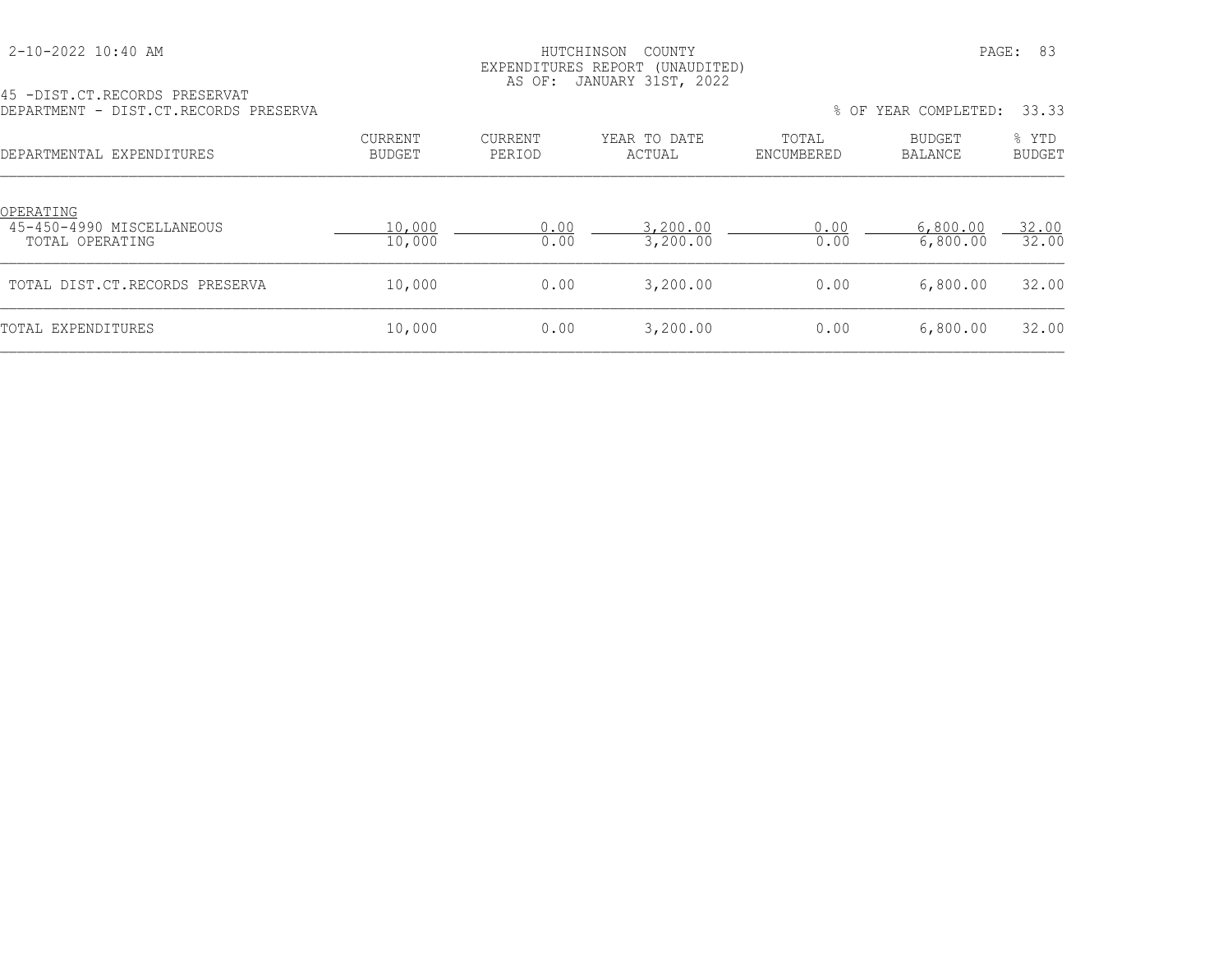|  |  | 2-10-2022 10:40 AM |  |  |
|--|--|--------------------|--|--|
|--|--|--------------------|--|--|

### HUTCHINSON COUNTY **PAGE: 84**  EXPENDITURES REPORT (UNAUDITED) AS OF: JANUARY 31ST, 2022

46 -RESCUE PLAN 2021<br>DEPARTMENT - RESCUE PLAN 2021

|                                                        | DEPARTMENT - RESCUE PLAN 2021                                                                                                                                                                                                                                                              |                          |                                                                                      |                                                                                            | % OF                                                                                                                | YEAR COMPLETED:                                                                                                            | 33.33                                                                        |
|--------------------------------------------------------|--------------------------------------------------------------------------------------------------------------------------------------------------------------------------------------------------------------------------------------------------------------------------------------------|--------------------------|--------------------------------------------------------------------------------------|--------------------------------------------------------------------------------------------|---------------------------------------------------------------------------------------------------------------------|----------------------------------------------------------------------------------------------------------------------------|------------------------------------------------------------------------------|
|                                                        | DEPARTMENTAL EXPENDITURES                                                                                                                                                                                                                                                                  | CURRENT<br><b>BUDGET</b> | <b>CURRENT</b><br>PERIOD                                                             | YEAR TO DATE<br>ACTUAL                                                                     | TOTAL<br>ENCUMBERED                                                                                                 | <b>BUDGET</b><br><b>BALANCE</b>                                                                                            | % YTD<br><b>BUDGET</b>                                                       |
| OPERATING<br>46-690-5910 ARPA GRANT<br>TOTAL OPERATING | 46-690-3350 JAIL - LINENS AND UNIFORMS<br>46-690-4050 AED - BORGER PHARMACY<br>46-690-4220 FY22 NEW SYSTEM RADIOS<br>46-690-5300 D.CRTS AV EOUIP<br>46-690-5301 CO.JUDGE AV EQUIP<br>46-690-5800 MICROWAVE ANTENNA - IT<br>46-690-5801 NETWORK UPGRADE - IT<br>46-690-5901 MCCALL RD TOWER |                          | 0.00<br>0.00<br>0.00<br>0.00<br>1,244.12<br>0.00<br>0.00<br>0.00<br>0.00<br>1,244.12 | 0.00<br>0.00<br>0.00<br>43,777.80<br>1,244.12<br>0.00<br>0.00<br>0.00<br>0.00<br>45,021.92 | 0.00<br>0.00<br>387,221.55 (<br>0.00<br>$1,170.00$ (<br>28,606.05<br>93,811.64<br>82,500.00 (<br>0.00<br>593,309.24 | 0.00<br>0.00<br>387, 221, 55)<br>43,777.80)<br>2,414.12)<br>28,606.05)<br>93,811.64)<br>82,500.00)<br>0.00<br>638, 331.16) | 0.00<br>0.00<br>0.00<br>0.00<br>0.00<br>0.00<br>0.00<br>0.00<br>0.00<br>0.00 |
| TOTAL RESCUE PLAN 2021                                 |                                                                                                                                                                                                                                                                                            | $\overline{0}$           | 1,244.12                                                                             | 45,021.92                                                                                  | 593,309.24 (                                                                                                        | 638, 331, 16                                                                                                               | 0.00                                                                         |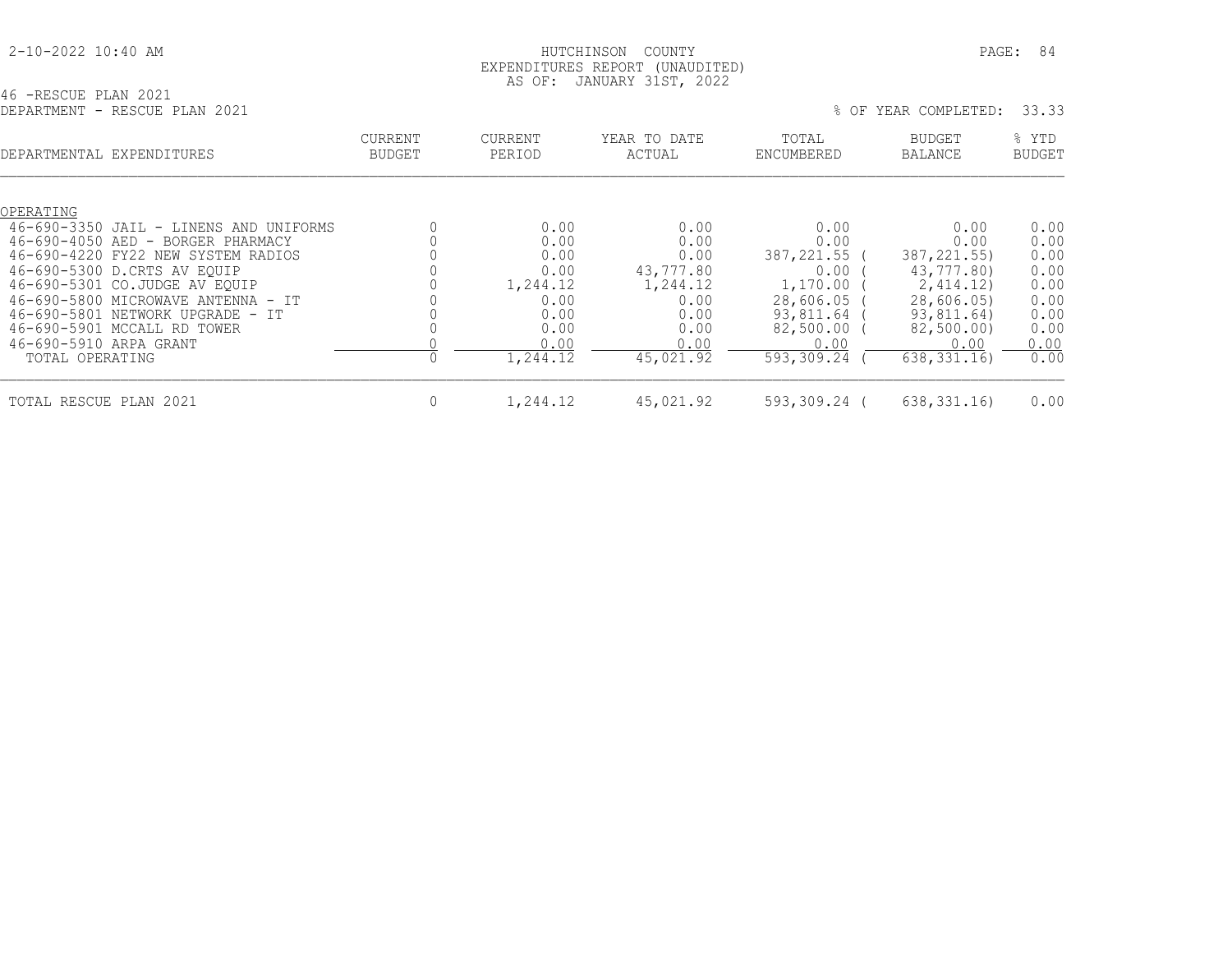| 2-10-2022 10:40 AM                                       | PAGE:<br>HUTCHINSON<br>COUNTY<br>EXPENDITURES REPORT (UNAUDITED)<br>AS OF: JANUARY 31ST, 2022 |                   |                        |                     |                          |                        |  |
|----------------------------------------------------------|-----------------------------------------------------------------------------------------------|-------------------|------------------------|---------------------|--------------------------|------------------------|--|
| 46 -RESCUE PLAN 2021<br>DEPARTMENT - LOSS REVENUE        |                                                                                               |                   |                        |                     | % OF YEAR COMPLETED:     | 33.33                  |  |
| DEPARTMENTAL EXPENDITURES                                | CURRENT<br><b>BUDGET</b>                                                                      | CURRENT<br>PERIOD | YEAR TO DATE<br>ACTUAL | TOTAL<br>ENCUMBERED | BUDGET<br><b>BALANCE</b> | % YTD<br><b>BUDGET</b> |  |
| OPERATING<br>46-691-5721 SPILLMAN RMS<br>TOTAL OPERATING |                                                                                               | 0.00<br>0.00      | 0.00<br>0.00           | 0.00<br>0.00        | 0.00<br>0.00             | 0.00<br>0.00           |  |
| TOTAL LOSS REVENUE                                       | $\mathbf{0}$                                                                                  | 0.00              | 0.00                   | 0.00                | 0.00                     | 0.00                   |  |
| TOTAL EXPENDITURES                                       | 0                                                                                             | 1,244.12          | 45,021.92              | 593,309.24 (        | 638, 331.16              | 0.00                   |  |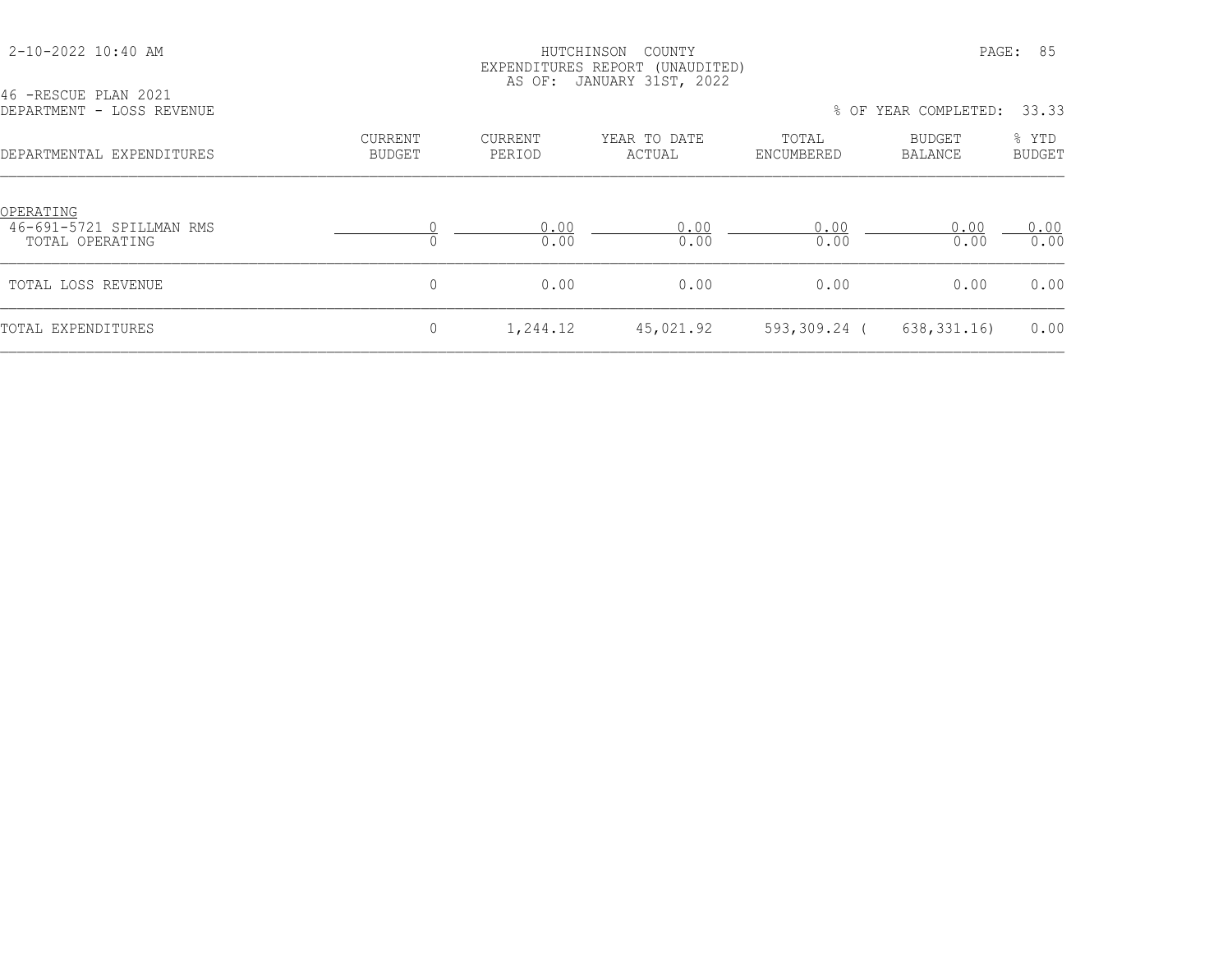80 -AIRPORT FUND<br>DEPARTMENT - AIRPORT

% OF YEAR COMPLETED: 33.33

| DEPARTMENTAL EXPENDITURES                                                 | <b>CURRENT</b><br><b>BUDGET</b> | <b>CURRENT</b><br>PERIOD | YEAR TO DATE<br>ACTUAL | TOTAL<br>ENCUMBERED | <b>BUDGET</b><br><b>BALANCE</b> | % YTD<br><b>BUDGET</b> |
|---------------------------------------------------------------------------|---------------------------------|--------------------------|------------------------|---------------------|---------------------------------|------------------------|
| PAYROLL                                                                   |                                 |                          |                        |                     |                                 |                        |
| 80-681-1080 SALARY/PART TIME                                              | 18,850                          | 1,575.00                 | 5,838.00               | 0.00                | 13,012.00                       | 30.97                  |
| 80-681-1360 LONGEVITY<br>80-681-1420 SALARIES                             | 2,100                           | 175.00                   | 700.00                 | 0.00                | 1,400.00                        | 33.33                  |
| 80-681-2010 SOCIAL SECURITY                                               | 148,564<br>12,807               | 12,380.37<br>958.78      | 49,521.48<br>3,799.78  | 0.00<br>0.00        | 99,042.96<br>9,007.43           | 33.33<br>29.67         |
| 80-681-2020 EMPLOYEE'S INSURANCE                                          | 38,690                          | 3,224.08                 | 12,896.32              | 0.00                | 25, 793.68                      | 33.33                  |
| 80-681-2025 LIFE INSURANCE                                                | 108                             | 8.94                     | 35.76                  | 0.00                | 72.24                           | 33.11                  |
| 80-681-2030 RETIREMENT                                                    | 19,504                          | 1,632.05                 | 6,391.00               | 0.00                | 13, 112.60                      | 32.77                  |
| 80-681-2260 VACATON AND SICK LEAVE                                        | $\overline{0}$                  | 0.00                     | 0.00                   | 0.00                | 0.00                            | 0.00                   |
| TOTAL PAYROLL                                                             | 240,623                         | 19,954.22                | 79,182.34              | 0.00                | 161,440.91                      | 32.91                  |
| OPERATING                                                                 |                                 |                          |                        |                     |                                 |                        |
| 80-681-3100 OFFICE SUPPLIES                                               | 2,000                           | 0.00                     | 55.49                  | 0.00                | 1,944.51                        | 2.77                   |
| 80-681-3110 POSTAGE AND BOX RENT                                          | 1,000                           | 79.00                    | 477.74                 | 0.00                | 522.26                          | 47.77                  |
| 80-681-3300 FUEL FOR RESALE                                               | 400,000                         | 33,582.39                | 153, 417.94            | 0.00                | 246,582.06                      | 38.35                  |
| 80-681-3330 FUEL<br>80-681-3350 MATERIALS FOR RESALE                      | $\mathbf{0}$<br>1,500           | 0.00<br>0.00             | 0.00<br>897.47         | 0.00<br>0.00        | 0.00<br>602.53                  | 0.00<br>59.83          |
| 80-681-4000 LEGAL FEES                                                    | $\Omega$                        | 0.00                     | 0.00                   | 0.00                | 0.00                            | 0.00                   |
| 80-681-4090 PEST CONTROL/WEED CONTROL                                     | $\Omega$                        | 0.00                     | 0.00                   | 0.00                | 0.00                            | 0.00                   |
| 80-681-4260 FREIGHT                                                       | $\mathbf{0}$                    | 0.00                     | 0.00                   | 0.00                | 0.00                            | 0.00                   |
| 80-681-4290 TRAVEL & DUES                                                 | 1,500                           | 0.00                     | 0.00                   | 0.00                | 1,500.00                        | 0.00                   |
| 80-681-4430 UTILITIES<br>80-681-4500 MAINTENANCE, BUILDING AND G          | 12,000<br>15,000                | 1,237.96<br>0.00         | 4,205.08<br>781.89     | 0.00<br>0.00        | 7,794.92<br>14,218.11           | 35.04<br>5.21          |
| 80-681-4540 VEHICLE EXPENSE                                               | 10,000                          | 102.54                   | 718.53                 | 0.00                | 9,281.47                        | 7.19                   |
| 80-681-4560 RUNWAY AND TAXI, MAINTENANC                                   | $\mathbf{0}$                    | 0.00                     | 0.00                   | 0.00                | 0.00                            | 0.00                   |
| 80-681-4800 BONDS                                                         | 100                             | 0.00                     | 0.00                   | 0.00                | 100.00                          | 0.00                   |
| 80-681-4810 GRANT                                                         | 50,000                          | 1,479.32                 | 6,340.28               | 0.00                | 43,659.72                       | 12.68                  |
| 80-681-4990 MISCELLANEOUS EXPENSE<br>80-681-5600 AIRPORT DEPRECIATION EXP | 5,000<br>$\Omega$               | 555.95<br>0.00           | 1,118.85<br>0.00       | 0.00<br>0.00        | 3,881.15<br>0.00                | 22.38<br>0.00          |
| 80-681-5700 EQUIPMENT AND UPKEEP                                          | 5,000                           | 100.00                   | 614.55                 | 0.00                | 4,385.45                        | 12.29                  |
| 80-681-5730 FURNITURE                                                     | 9,600                           | 0.00                     | 9,600.00               | 0.00                | 0.00                            | 100.00                 |
| 80-681-5731 PURCHASE HANGERS                                              | $\mathbf{0}$                    | 0.00                     | 0.00                   | 0.00                | 0.00                            | 0.00                   |
| 80-681-5930 STATE SALES TAX                                               | 500                             | 0.00                     | 82.34                  | 0.00                | 417.66                          | 16.47                  |
| 80-681-5931 FEDERAL TAX ON FUEL                                           | 45,000                          | 2,625.79                 | 13, 353. 28            | 0.00                | 31,646.72                       | 29.67                  |
| 80-681-5990 CAPITAL OUTLAY<br>80-681-6511 SUPPLIES FOR USE                | $\Omega$<br>4,000               | 0.00<br>356.78           | 0.00<br>1,413.12       | 0.00<br>0.00        | 0.00<br>2,586.88                | 0.00<br>35.33          |
| 80-681-6550 FEES                                                          | 20,000                          | 1,046.29                 | 5,629.72               | 0.00                | 14,370.28                       | 28.15                  |
| 80-681-6600 FUEL SYSTEM EXPENSE                                           | 5,000                           | 808.04                   | 1,029.45               | 0.00                | 3,970.55                        | 20.59                  |
| 80-681-6650 INSURANCE                                                     | 6,000                           | 2.892.00                 | 2.892.00               | 0.00                | 3,108.00                        | 48.20                  |
| TOTAL OPERATING                                                           | 593,200                         | 44,866.06                | 202,627.73             | 0.00                | 390, 572.27                     | 34.16                  |
| TOTAL AIRPORT                                                             | 833,823                         | 64,820.28                | 281,810.07             | 0.00                | 552,013.18                      | 33.80                  |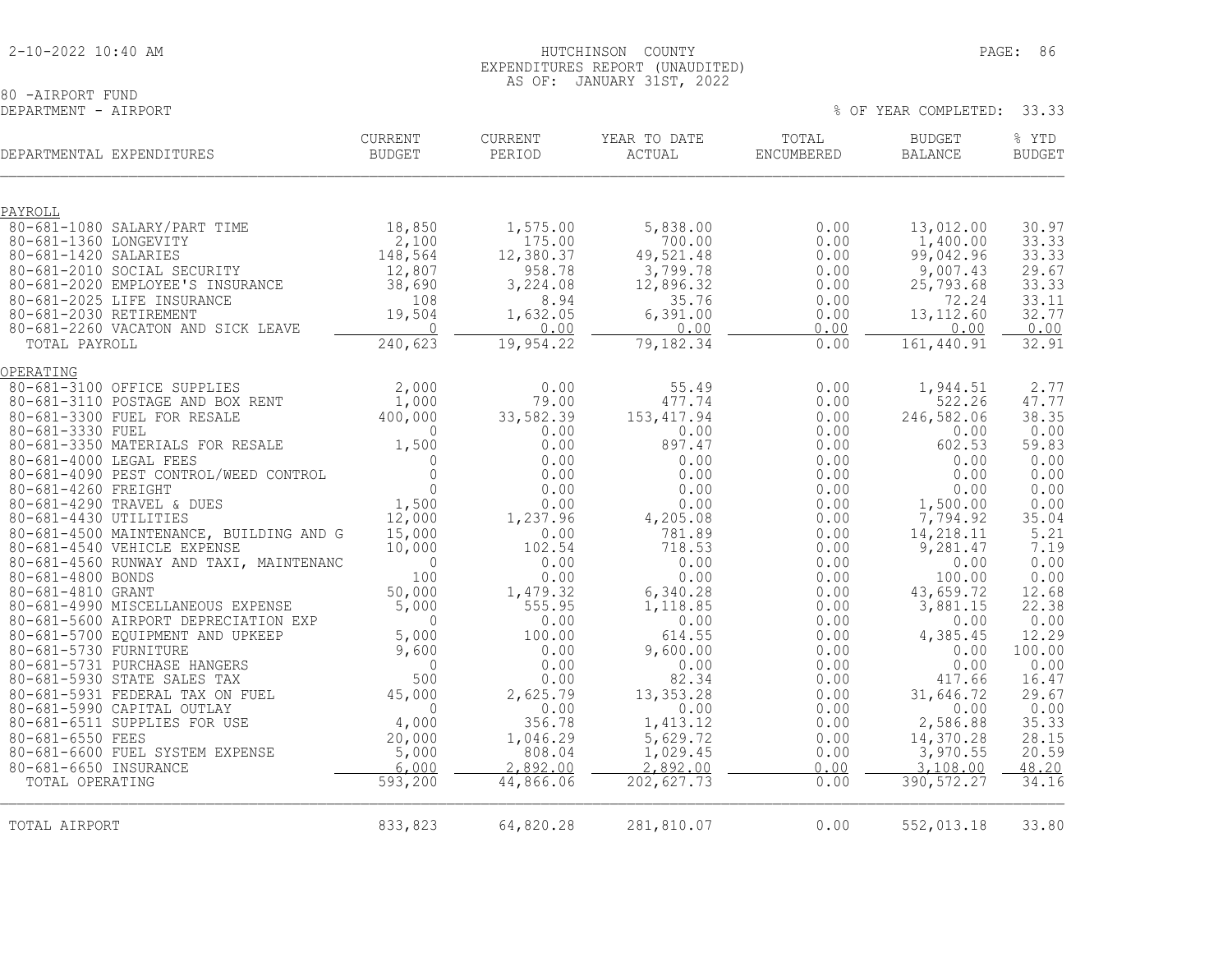| 80 -AIRPORT FUND<br>DEPARTMENT - TRANSFERS               |                          | AS OF:                   | EXPENDITURES REPORT (UNAUDITED)<br>JANUARY 31ST, 2022 |                     | % OF YEAR COMPLETED:     | 33.33                  |
|----------------------------------------------------------|--------------------------|--------------------------|-------------------------------------------------------|---------------------|--------------------------|------------------------|
| DEPARTMENTAL EXPENDITURES                                | CURRENT<br><b>BUDGET</b> | <b>CURRENT</b><br>PERIOD | YEAR TO DATE<br>ACTUAL                                | TOTAL<br>ENCUMBERED | BUDGET<br><b>BALANCE</b> | % YTD<br><b>BUDGET</b> |
| TRANSFERS<br>80-700-0000 TRANSFER OUT<br>TOTAL TRANSFERS |                          | 0.00<br>0.00             | 77,349.37<br>77,349.37                                | 0.00<br>0.00        | 77,349.37)<br>77, 349.37 | 0.00<br>0.00           |
| TOTAL TRANSFERS                                          | 0                        | 0.00                     | 77,349.37                                             | $0.00$ (            | 77,349.37)               | 0.00                   |
| TOTAL EXPENDITURES                                       | 833,823                  | 64,820.28                | 359,159.44                                            | 0.00                | 474,663.81               | 43.07                  |

2-10-2022 10:40 AM HUTCHINSON COUNTY PAGE: 87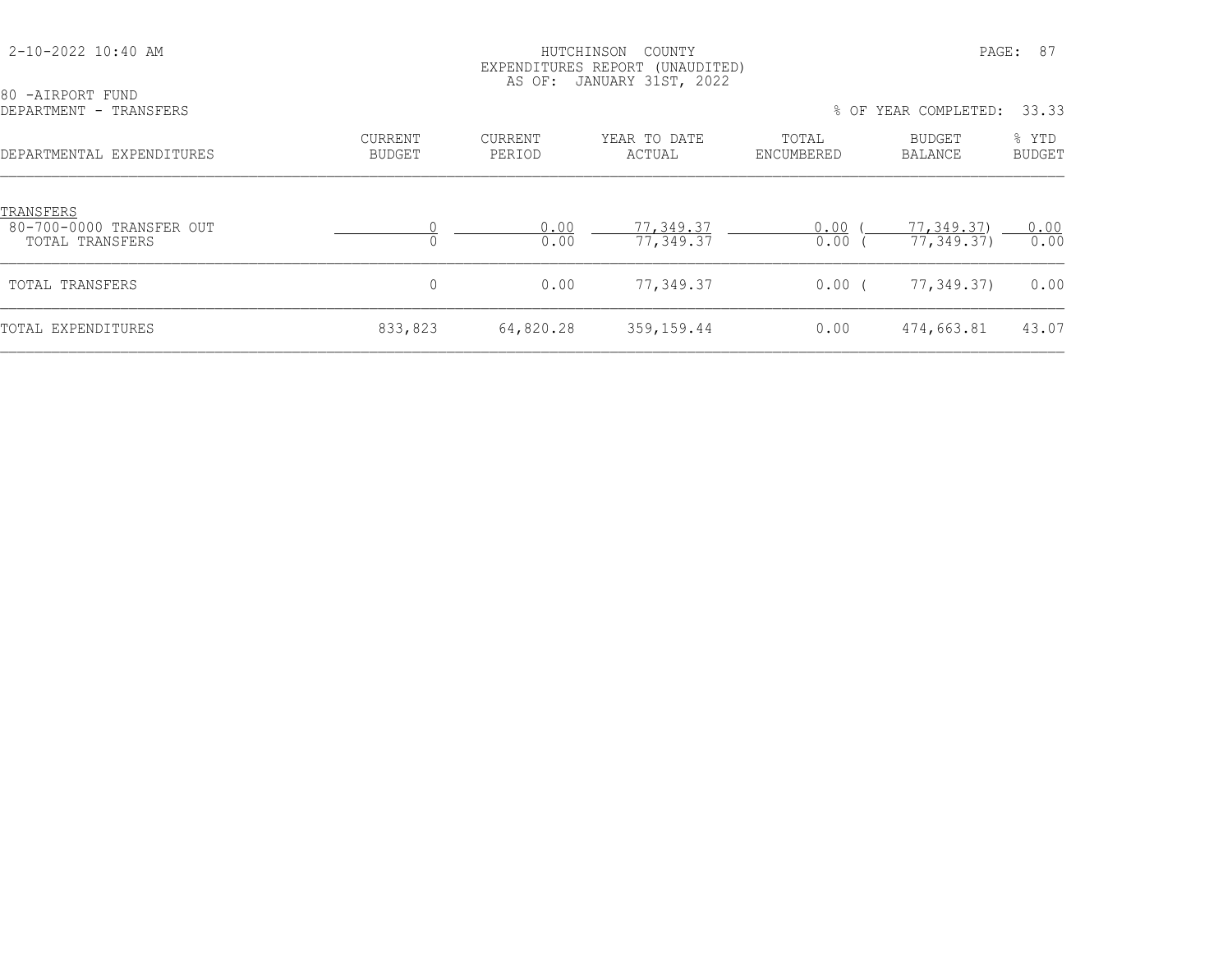| 2-10-2022 10:40 AM                                      |                                 |                          | HUTCHINSON<br>COUNTY<br>EXPENDITURES REPORT (UNAUDITED)<br>AS OF: JANUARY 31ST, 2022 |                     | PAGE:                | 88                     |
|---------------------------------------------------------|---------------------------------|--------------------------|--------------------------------------------------------------------------------------|---------------------|----------------------|------------------------|
| 81 -MUSEUM FUND<br>DEPARTMENT - TRANSFER IN             |                                 |                          |                                                                                      |                     | % OF YEAR COMPLETED: | 33.33                  |
| DEPARTMENTAL EXPENDITURES                               | <b>CURRENT</b><br><b>BUDGET</b> | <b>CURRENT</b><br>PERIOD | YEAR TO DATE<br>ACTUAL                                                               | TOTAL<br>ENCUMBERED | BUDGET<br>BALANCE    | % YTD<br><b>BUDGET</b> |
| TRANSFERS<br>81-390-0000 TRANSFER IN<br>TOTAL TRANSFERS | 202,808)<br>202,808)            | 0.00<br>0.00             | 202,808.00)<br>202,808.00)                                                           | 0.00<br>0.00        | 0.00<br>0.00         | 100.00<br>100.00       |
| TOTAL TRANSFER IN                                       | 202,808)                        | 0.00                     | 202,808.00)                                                                          | 0.00                | 0.00                 | 100.00                 |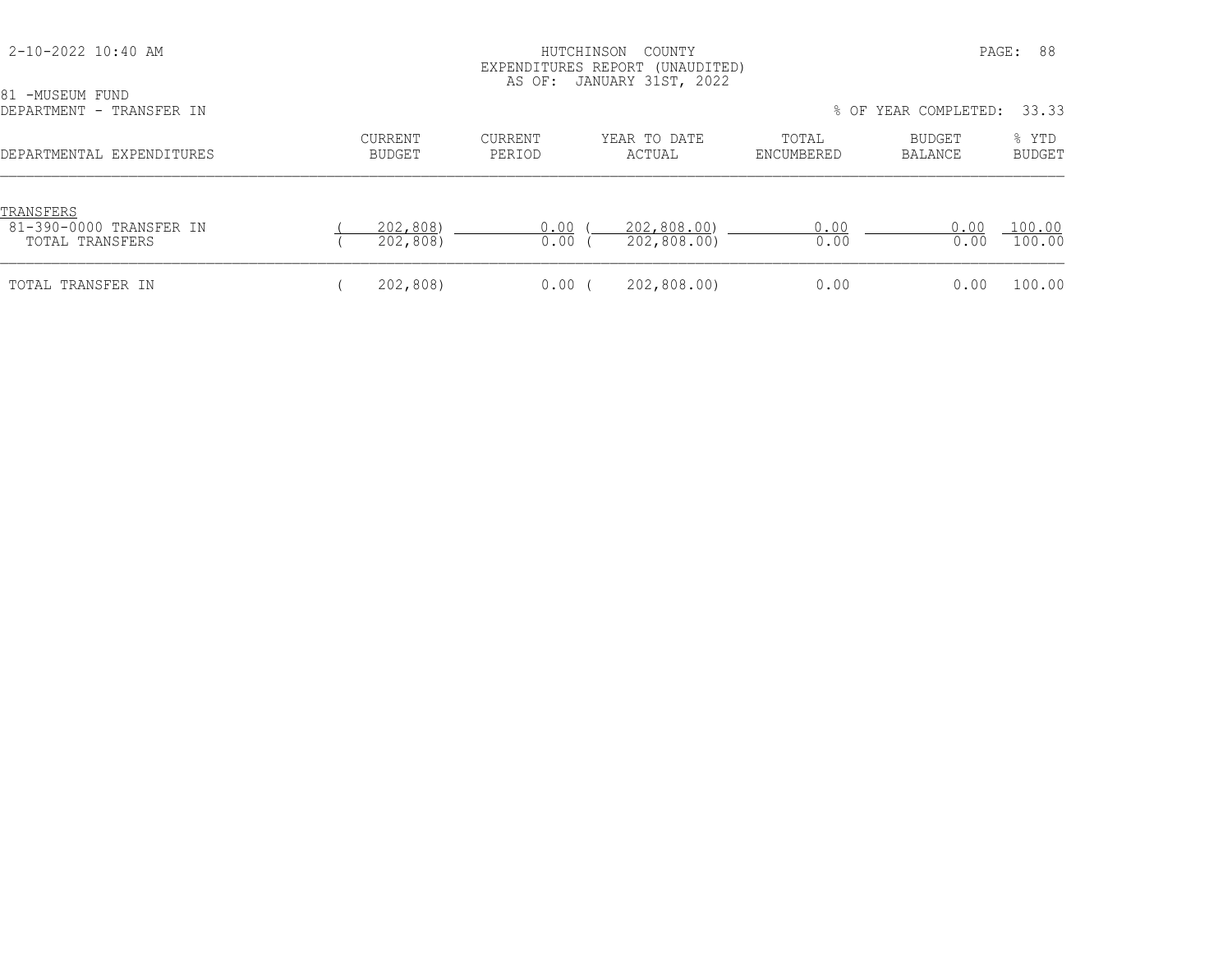# 81 -MUSEUM FUND<br>DEPARTMENT - MUSEUM

% OF YEAR COMPLETED: 33.33

| DEPARTMENTAL EXPENDITURES                                     | <b>CURRENT</b><br><b>BUDGET</b> | <b>CURRENT</b><br>PERIOD | YEAR TO DATE<br>ACTUAL | TOTAL<br>ENCUMBERED | <b>BUDGET</b><br><b>BALANCE</b> | % YTD<br><b>BUDGET</b> |
|---------------------------------------------------------------|---------------------------------|--------------------------|------------------------|---------------------|---------------------------------|------------------------|
| PAYROLL                                                       |                                 |                          |                        |                     |                                 |                        |
| 81-513-1010 SALARIES                                          | 44,357                          | 3,300.00                 | 13,200.00              | 0.00                | 31, 157.40                      | 29.76                  |
| 81-513-1020 SALARY, DIRECTOR                                  | 59,408                          | 4,950.66                 | 19,802.64              | 0.00                | 39,605.28                       | 33.33                  |
| 81-513-1030 GRANT SALARY<br>81-513-1080 PT. TIME SALARIES     | $\bigcap$<br>20,000             | 0.00<br>1,612.50         | 0.00<br>6,614.00       | 0.00<br>0.00        | 0.00<br>13,386.00               | 0.00<br>33.07          |
| 81-513-1360 LONGEVITY                                         | 600                             | 50.00                    | 200.00                 | 0.00                | 400.00                          | 33.33                  |
| 81-513-2010 SOCIAL SECURITY                                   | 9,514                           | 728.72                   | 2,927.43               | 0.00                | 6,586.52                        | 30.77                  |
| 81-513-2020 EMPLOYEES INS.                                    | 25,895                          | 2,157.87                 | 8,631.48               | 0.00                | 17, 263.52                      | 33.33                  |
| 81-513-2025 LIFE INSURANCE                                    | 72                              | 5.96                     | 23.84                  | 0.00                | 48.16                           | 33.11                  |
| 81-513-2030 RETIREMENT<br>81-513-2260 VACATION                | 14,312<br>$\Omega$              | 1,144.97<br>0.00         | 4,539.02<br>0.00       | 0.00<br>0.00        | 9,773.00<br>0.00                | 31.71<br>0.00          |
| TOTAL PAYROLL                                                 | 174,158                         | 13,950.68                | 55, 938.41             | 0.00                | 118,219.88                      | 32.12                  |
|                                                               |                                 |                          |                        |                     |                                 |                        |
| OPERATING                                                     |                                 |                          | 365.28                 |                     |                                 |                        |
| 81-513-3100 OFFICE SUPPLIES<br>81-513-3101 COPIER EXP.        | 2,500<br>2,500                  | 287.40<br>142.40         | 858.73                 | 0.00<br>0.00        | 2, 134.72<br>1,641.27           | 14.61<br>34.35         |
| 81-513-3320 JANITOR SUPPLIES                                  | 300                             | 0.00                     | 0.00                   | 0.00                | 300.00                          | 0.00                   |
| 81-513-4270 CONFERENCE                                        | $\mathbf 0$                     | 0.00                     | 0.00                   | 0.00                | 0.00                            | 0.00                   |
| 81-513-4271 MEALS                                             | $\mathbf{0}$                    | 0.00                     | 0.00                   | 0.00                | 0.00                            | 0.00                   |
| 81-513-4290 MILEAGE & TRAVEL<br>81-513-4400 UTILITIES & PHONE | 200                             | 0.00<br>986.04           | 0.00                   | 0.00<br>0.00        | 200.00                          | 0.00                   |
| 81-513-4500 BLDG. MAINT.                                      | 11,500<br>6,000                 | 457.50                   | 2,789.93<br>1,324.25   | 0.00                | 8,710.07<br>4,675.75            | 24.26<br>22.07         |
| 81-513-4810 MEMBERSHIP & DUES                                 | 200                             | 0.00                     | 0.00                   | 0.00                | 200.00                          | 0.00                   |
| 81-513-4990 EVENTS                                            | 100                             | 0.00                     | 0.00                   | 0.00                | 100.00                          | 0.00                   |
| 81-513-4991 TRANSPOTATION/ARMORY MATERI                       | $\circ$                         | 0.00                     | 0.00                   | 0.00                | 0.00                            | 0.00                   |
| 81-513-4992 EDUCATIONAL FUND<br>81-513-4993 MISC.             | $\mathbb O$<br>300              | 0.00<br>0.00             | 0.00<br>0.00           | 0.00<br>0.00        | 0.00<br>300.00                  | 0.00                   |
| 81-513-4994 VOL. PROGRAMS                                     | 50                              | 0.00                     | 0.00                   | 0.00                | 50.00                           | $0.00$<br>$0.00$       |
| 81-513-4995 DERRICK                                           | $\mathbf{0}$                    | 0.00                     | 0.00                   | 0.00                | 0.00                            | 0.00                   |
| 81-513-4996 DONATIONS & GRANT                                 | $\circ$                         | 0.00                     | 0.00                   | 0.00                | 0.00                            | 0.00                   |
| 81-513-4997 GIFT SHOP                                         | 2,000                           | 0.00                     | 172.79                 | 0.00                | 1,827.21                        | 8.64                   |
| 81-513-4998 COLLECTIONS CARE<br>81-513-4999 EXHIBITS          | 1,500<br>3,000                  | 0.00<br>20.68            | 0.00<br>33.67          | 0.00<br>0.00        | 1,500.00                        | 0.00<br>1.12           |
| 81-513-5000 SPUDDER & EXHIBIT SHELTER                         | $\circ$                         | 0.00                     | 0.00                   | 0.00                | 2,966.33<br>0.00                | 0.00                   |
| 81-513-5502 LAND PURCHASE                                     | $\Omega$                        | 0.00                     | 0.00                   | 0.00                | 0.00                            | 0.00                   |
| 81-513-5700 EQUIPMENT                                         | 2,500                           | 0.00                     | 0.00                   | 0.00                | 2,500.00                        | 0.00                   |
| 81-513-5720 COMPUTER                                          | 2,000                           | 0.00                     | 110.00                 | 0.00                | 1,890.00                        | 5.50                   |
| 81-513-5900 BOOKS & BROCHURES                                 | 100                             | 0.00                     | 13.55                  | 0.00                | 86.45                           | 13.55                  |
| 81-513-5990 HOTEL MOTEL TAX<br>81-513-5991 CAPITAL OUTLAY     | 0<br>$\cap$                     | 0.00<br>0.00             | 0.00<br>0.00           | 0.00<br>0.00        | 0.00<br>0.00                    | 0.00<br>0.00           |
| TOTAL OPERATING                                               | 34,750                          | 1,894.02                 | 5,668.20               | 0.00                | 29,081.80                       | 16.31                  |
|                                                               |                                 |                          |                        |                     |                                 |                        |
| TOTAL MUSEUM                                                  | 208,908                         | 15,844.70                | 61,606.61              | 0.00                | 147,301.68                      | 29.49                  |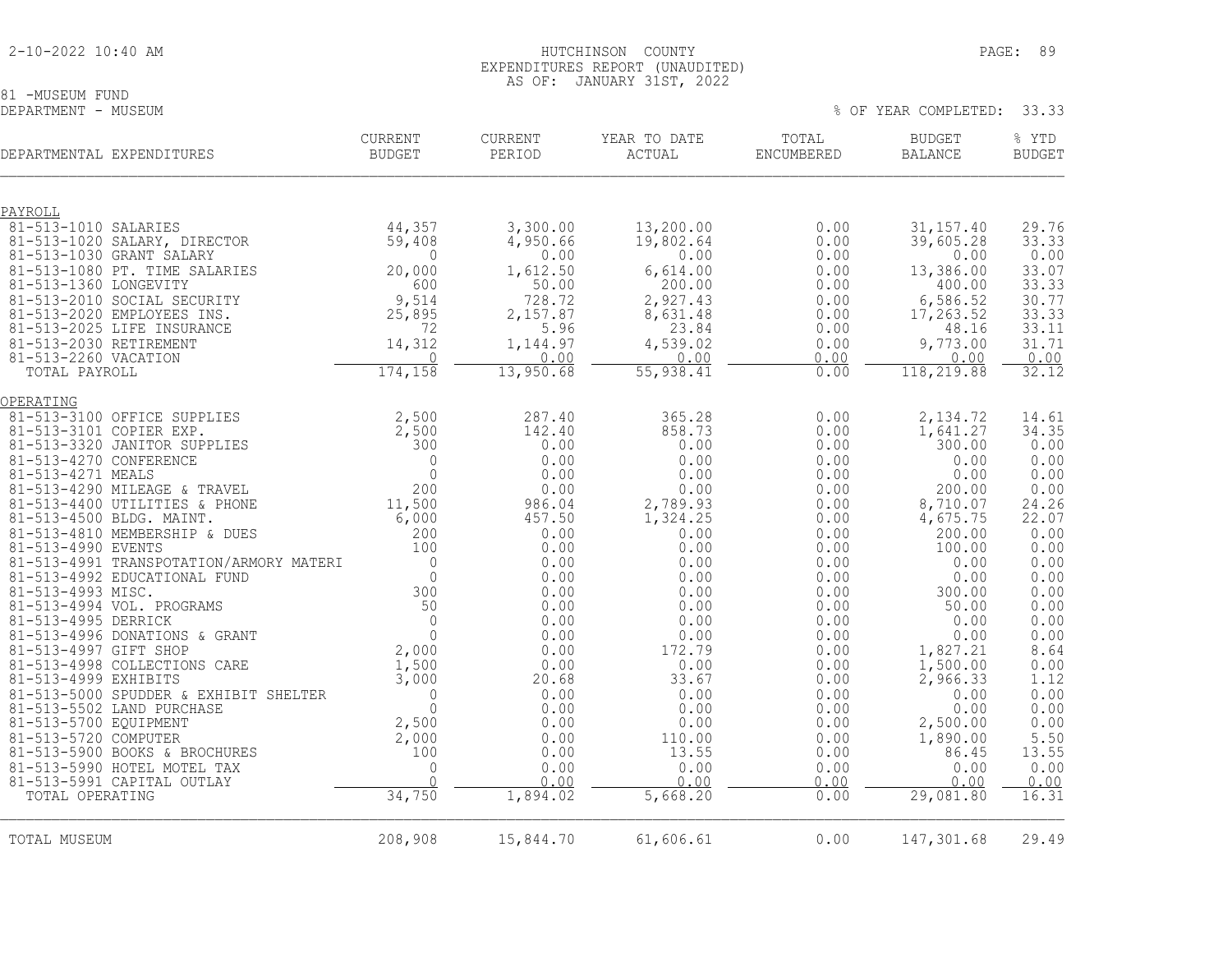| 81 -MUSEUM FUND                                          |                                 | AS OF:            | EXPENDITURES REPORT (UNAUDITED)<br>JANUARY 31ST, 2022 |                     |                                                  |                                 |
|----------------------------------------------------------|---------------------------------|-------------------|-------------------------------------------------------|---------------------|--------------------------------------------------|---------------------------------|
| DEPARTMENT - TRANSFERS<br>DEPARTMENTAL EXPENDITURES      | <b>CURRENT</b><br><b>BUDGET</b> | CURRENT<br>PERIOD | YEAR TO DATE<br>ACTUAL                                | TOTAL<br>ENCUMBERED | % OF YEAR COMPLETED:<br><b>BUDGET</b><br>BALANCE | 33.33<br>% YTD<br><b>BUDGET</b> |
| TRANSFERS<br>81-700-0000 TRANSFER OUT<br>TOTAL TRANSFERS |                                 | 0.00<br>0.00      | 13,220.29<br>13,220.29                                | 0.00<br>0.00        | 13,220.29)<br>13,220.29)                         | 0.00<br>0.00                    |
| TOTAL TRANSFERS                                          | 0                               | 0.00              | 13,220.29                                             | 0.00(               | 13,220.29)                                       | 0.00                            |
| TOTAL EXPENDITURES                                       | 6,100                           | 15,844.70 (       | 127,981.10)                                           | 0.00                | 134,081.39 2,097.95-                             |                                 |

2-10-2022 10:40 AM HUTCHINSON COUNTY PAGE: 90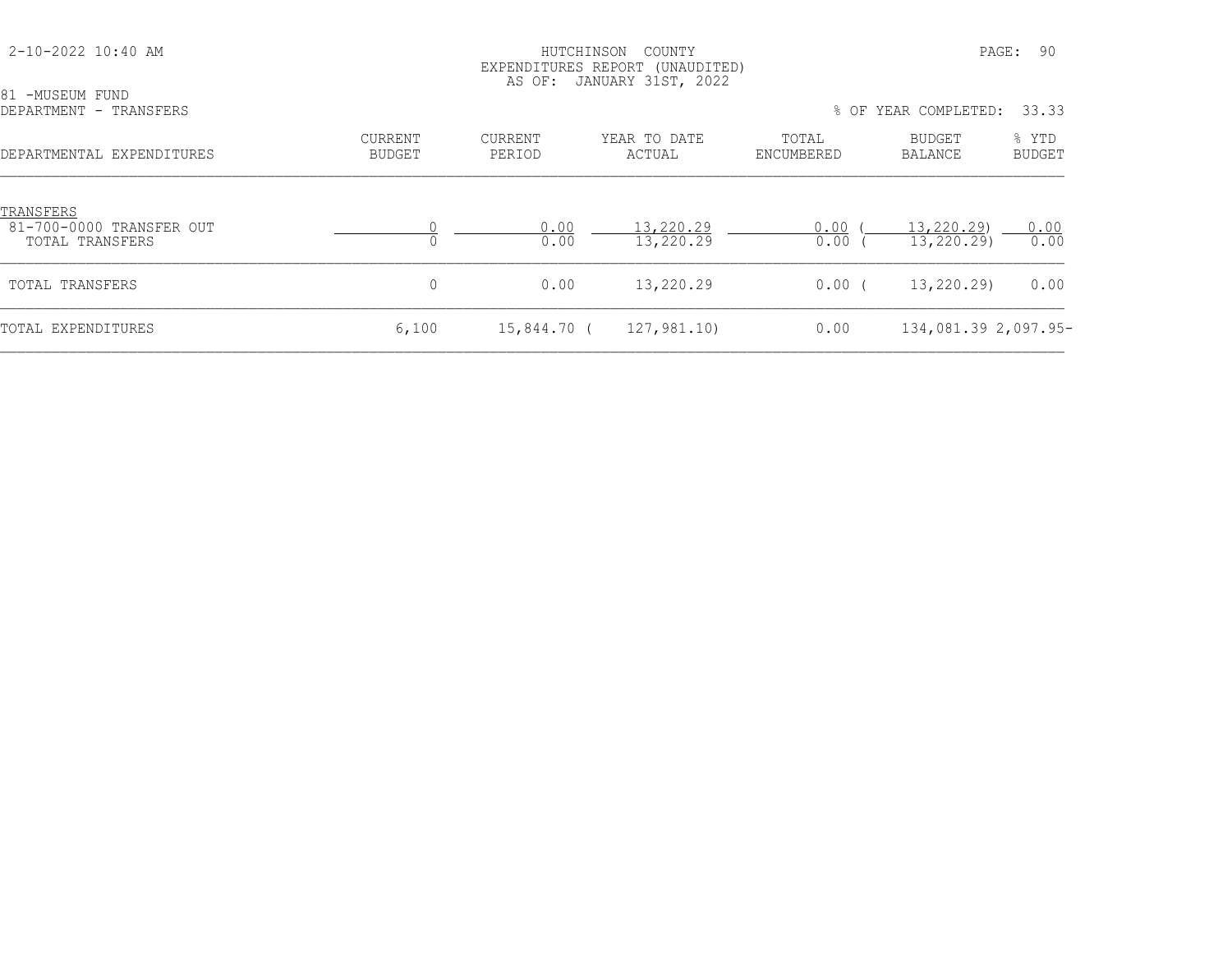| 2-10-2022 10:40 AM |  |
|--------------------|--|
|                    |  |

#### 2-10-2022 10:40 AM HUTCHINSON COUNTY PAGE: 91 EXPENDITURES REPORT (UNAUDITED) AS OF: JANUARY 31ST, 2022

| 84 -JAIL COMMISSARY FUND |  |  |                              |
|--------------------------|--|--|------------------------------|
|                          |  |  | DEPARTMENT - JAIL COMMISSARY |

|                       | DEPARTMENT - JAIL COMMISSARY            |                                 |                   |                        |                     | % OF YEAR COMPLETED:     | 33.33                  |
|-----------------------|-----------------------------------------|---------------------------------|-------------------|------------------------|---------------------|--------------------------|------------------------|
|                       | DEPARTMENTAL EXPENDITURES               | <b>CURRENT</b><br><b>BUDGET</b> | CURRENT<br>PERIOD | YEAR TO DATE<br>ACTUAL | TOTAL<br>ENCUMBERED | <b>BUDGET</b><br>BALANCE | % YTD<br><b>BUDGET</b> |
| OPERATING             |                                         |                                 |                   |                        |                     |                          |                        |
| 84-562-3111           | POSTAGE FOR RESALE                      |                                 | 0.00              | 0.00                   | 0.00                | 0.00                     | 0.00                   |
| 84-562-3211           | POSTAGE FOR USE                         |                                 | 0.00              | 0.00                   | 0.00                | 0.00                     | 0.00                   |
|                       | 84-562-3333 JAIL COMMISSARY RESALE SUPP |                                 | 0.00              | 0.00                   | 0.00                | 0.00                     | 0.00                   |
|                       | 84-562-4050 INMATE MEDICAL              |                                 | 0.00              | 0.00                   | 0.00                | 0.00                     | 0.00                   |
|                       | 84-562-4222 CABLE TV SERVICES           |                                 | 0.00              | 0.00                   | 0.00                | 0.00                     | 0.00                   |
|                       | 84-562-4990 MISCELLANEOUS EXPENSE       |                                 | 0.00              | 0.00                   | 0.00                | 0.00                     | 0.00                   |
|                       | 84-562-5706 EOUIPMENT EXPENSE           |                                 | 0.00              | 0.00                   | 0.00                | 0.00                     | 0.00                   |
|                       | 84-562-5990 CAPITAL OUTLAY              |                                 | 0.00              | 0.00                   | 0.00                | 0.00                     | 0.00                   |
|                       | 84-562-6511 SUPPLIES FOR USE            |                                 | 0.00              | 0.00                   | 0.00                | 0.00                     | 0.00                   |
| TOTAL OPERATING       |                                         |                                 | 0.00              | 0.00                   | 0.00                | 0.00                     | 0.00                   |
| TOTAL JAIL COMMISSARY |                                         | 0                               | 0.00              | 0.00                   | 0.00                | 0.00                     | 0.00                   |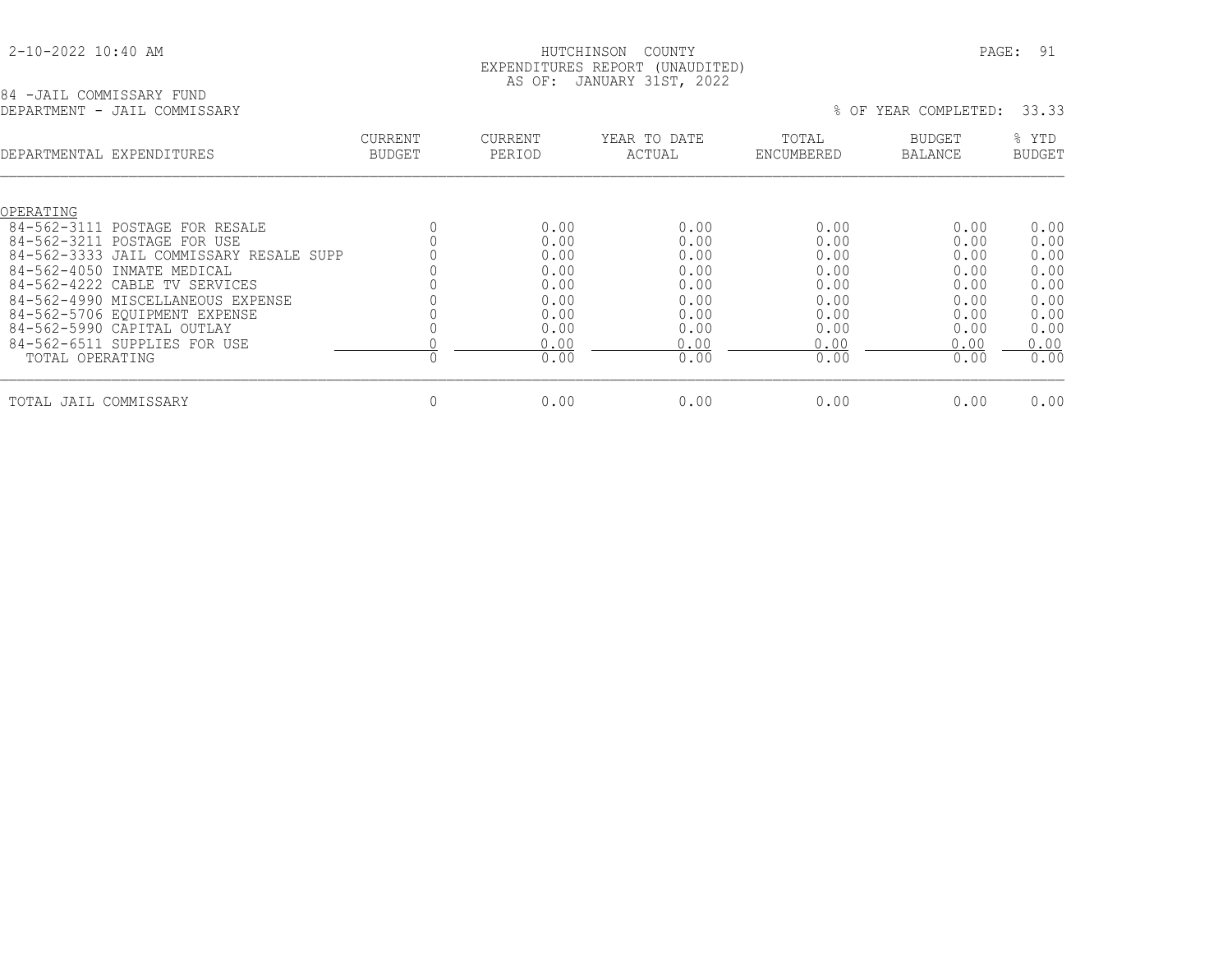#### HUTCHINSON COUNTY PAGE: 92 EXPENDITURES REPORT (UNAUDITED) AS OF: JANUARY 31ST, 2022

|  |  | 84 -JAIL COMMISSARY FUND            |  |
|--|--|-------------------------------------|--|
|  |  | DEPARTMENT - JAIL COMMISSARY RESALE |  |

| DEPARTMENT - JAIL COMMISSARY RESALE                                     |                   |                   |                        |                     | % OF YEAR COMPLETED: 33.33 |                        |
|-------------------------------------------------------------------------|-------------------|-------------------|------------------------|---------------------|----------------------------|------------------------|
| DEPARTMENTAL EXPENDITURES                                               | CURRENT<br>BUDGET | CURRENT<br>PERIOD | YEAR TO DATE<br>ACTUAL | TOTAL<br>ENCUMBERED | BUDGET<br><b>BALANCE</b>   | % YTD<br><b>BUDGET</b> |
| OPERATING<br>84-652-3333 JAIL COMMISSARY RESALE SUPP<br>TOTAL OPERATING |                   | 0.00<br>0.00      | 0.00<br>0.00           | 0.00<br>0.00        | 0.00<br>0.00               | 0.00<br>0.00           |
| TOTAL JAIL COMMISSARY RESALE                                            | 0                 | 0.00              | 0.00                   | 0.00                | 0.00                       | 0.00                   |
| TOTAL EXPENDITURES                                                      | 0                 | 0.00              | 0.00                   | 0.00                | 0.00                       | 0.00                   |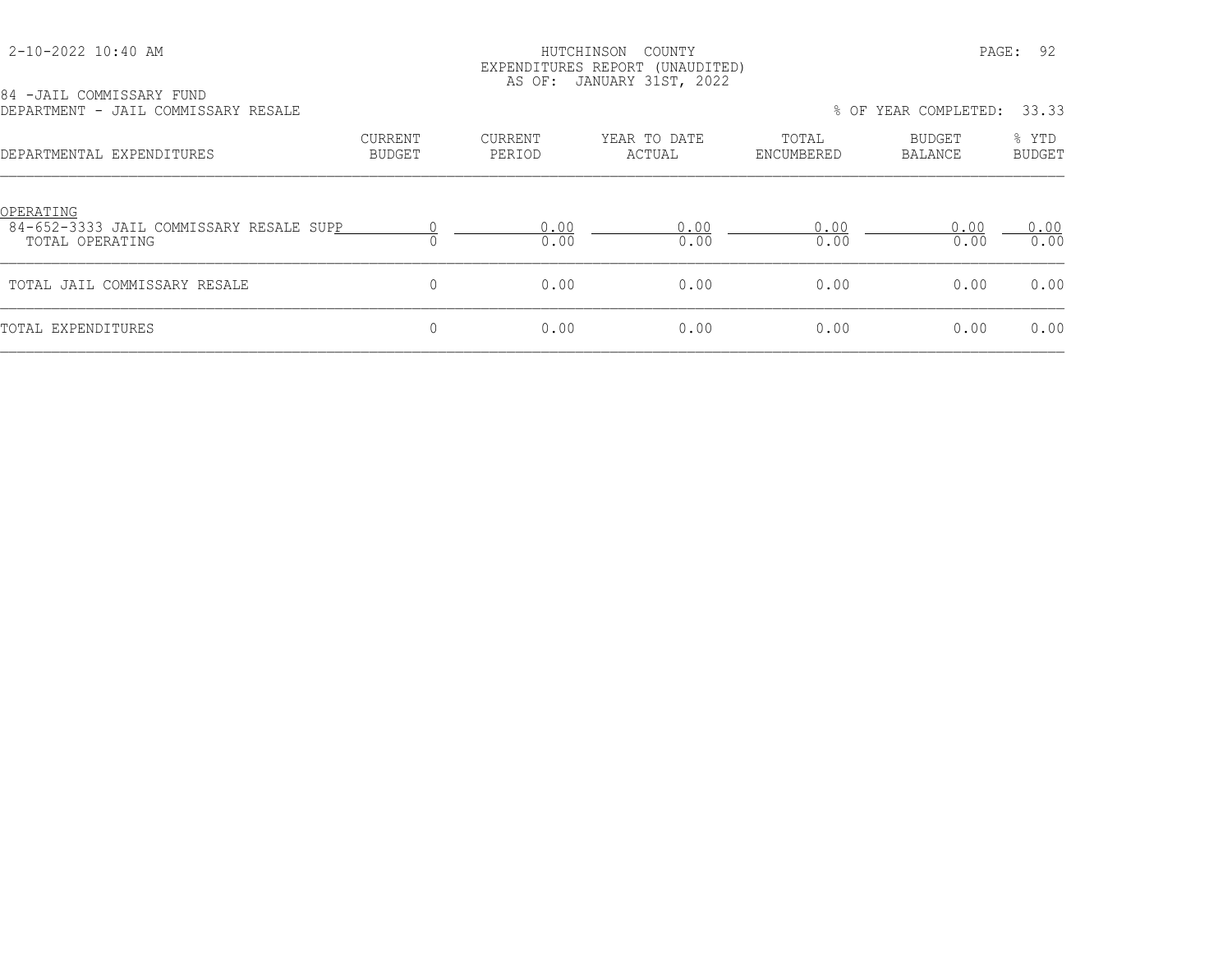### HUTCHINSON COUNTY PAGE: 93 EXPENDITURES REPORT (UNAUDITED) AS OF: JANUARY 31ST, 2022

| DEPARTMENT - COUNTY JUDGE                                        |                          |                          |                        |                     | % OF YEAR COMPLETED: | 33.33                  |
|------------------------------------------------------------------|--------------------------|--------------------------|------------------------|---------------------|----------------------|------------------------|
| DEPARTMENTAL EXPENDITURES                                        | <b>CURRENT</b><br>BUDGET | <b>CURRENT</b><br>PERIOD | YEAR TO DATE<br>ACTUAL | TOTAL<br>ENCUMBERED | BUDGET<br>BALANCE    | % YTD<br><b>BUDGET</b> |
| OPERATING<br>96-400-5600 DEPRECIATION EXPENSE<br>TOTAL OPERATING |                          | 0.00<br>0.00             | 0.00<br>0.00           | 0.00<br>0.00        | 0.00<br>0.00         | 0.00<br>0.00           |
| TOTAL COUNTY JUDGE                                               |                          | 0.00                     | 0.00                   | 0.00                | 0.00                 | 0.00                   |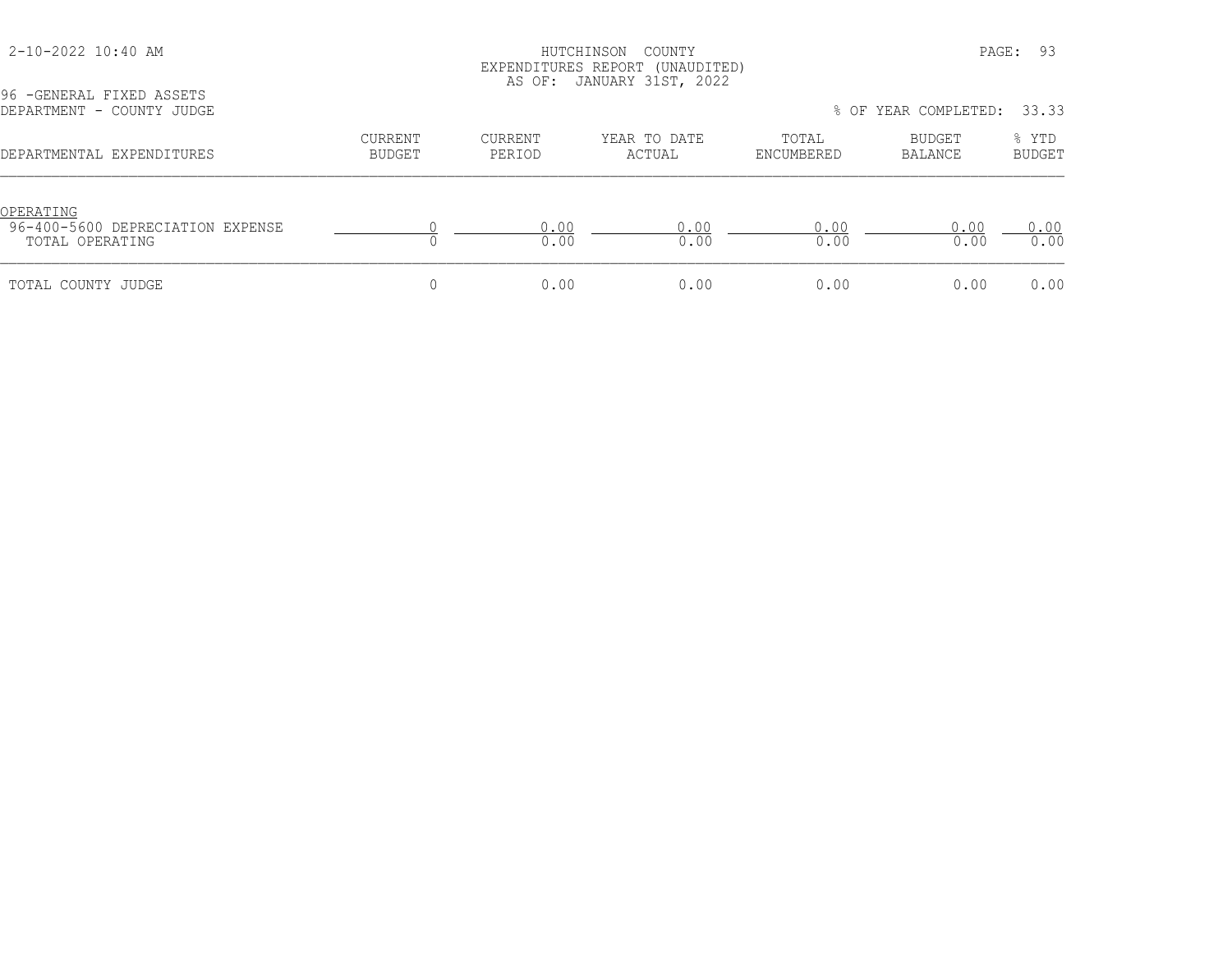### HUTCHINSON COUNTY PAGE: 94 EXPENDITURES REPORT (UNAUDITED) AS OF: JANUARY 31ST, 2022

| DEPARTMENT - COUNTY CLERK                                        |                   |                   |                        |                     | % OF YEAR COMPLETED: | 33.33                  |
|------------------------------------------------------------------|-------------------|-------------------|------------------------|---------------------|----------------------|------------------------|
| DEPARTMENTAL EXPENDITURES                                        | CURRENT<br>BUDGET | CURRENT<br>PERIOD | YEAR TO DATE<br>ACTUAL | TOTAL<br>ENCUMBERED | BUDGET<br>BALANCE    | % YTD<br><b>BUDGET</b> |
| OPERATING<br>96-403-5600 DEPRECIATION EXPENSE<br>TOTAL OPERATING |                   | 0.00<br>0.00      | 0.00<br>0.00           | 0.00<br>0.00        | 0.00<br>0.00         | 0.00<br>0.00           |
| TOTAL COUNTY CLERK                                               |                   | 0.00              | 0.00                   | 0.00                | 0.00                 | 0.00                   |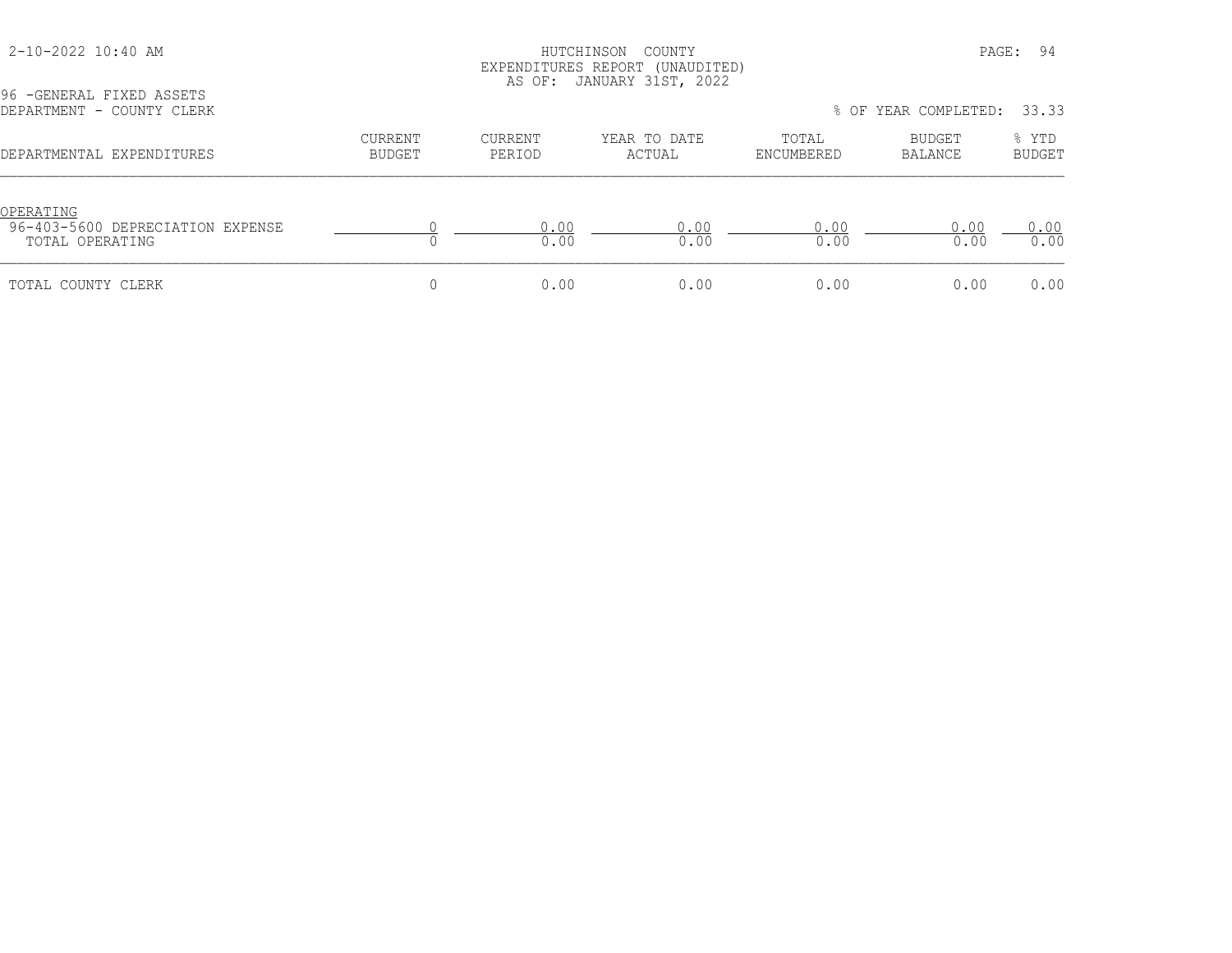### HUTCHINSON COUNTY PAGE: 95 EXPENDITURES REPORT (UNAUDITED) AS OF: JANUARY 31ST, 2022

| 96 - GENERAL FIXED ASSETS<br>DEPARTMENT - VETERANS SERVICE       |                          |                   |                        |                     | % OF YEAR COMPLETED: | 33.33                  |
|------------------------------------------------------------------|--------------------------|-------------------|------------------------|---------------------|----------------------|------------------------|
| DEPARTMENTAL EXPENDITURES                                        | <b>CURRENT</b><br>BUDGET | CURRENT<br>PERIOD | YEAR TO DATE<br>ACTUAL | TOTAL<br>ENCUMBERED | BUDGET<br>BALANCE    | % YTD<br><b>BUDGET</b> |
| OPERATING<br>96-405-5600 DEPRECIATION EXPENSE<br>TOTAL OPERATING |                          | 0.00<br>0.00      | 0.00<br>0.00           | 0.00<br>0.00        | 0.00<br>0.00         | 0.00<br>0.00           |
| TOTAL VETERANS SERVICE                                           |                          | 0.00              | 0.00                   | 0.00                | 0.00                 | 0.00                   |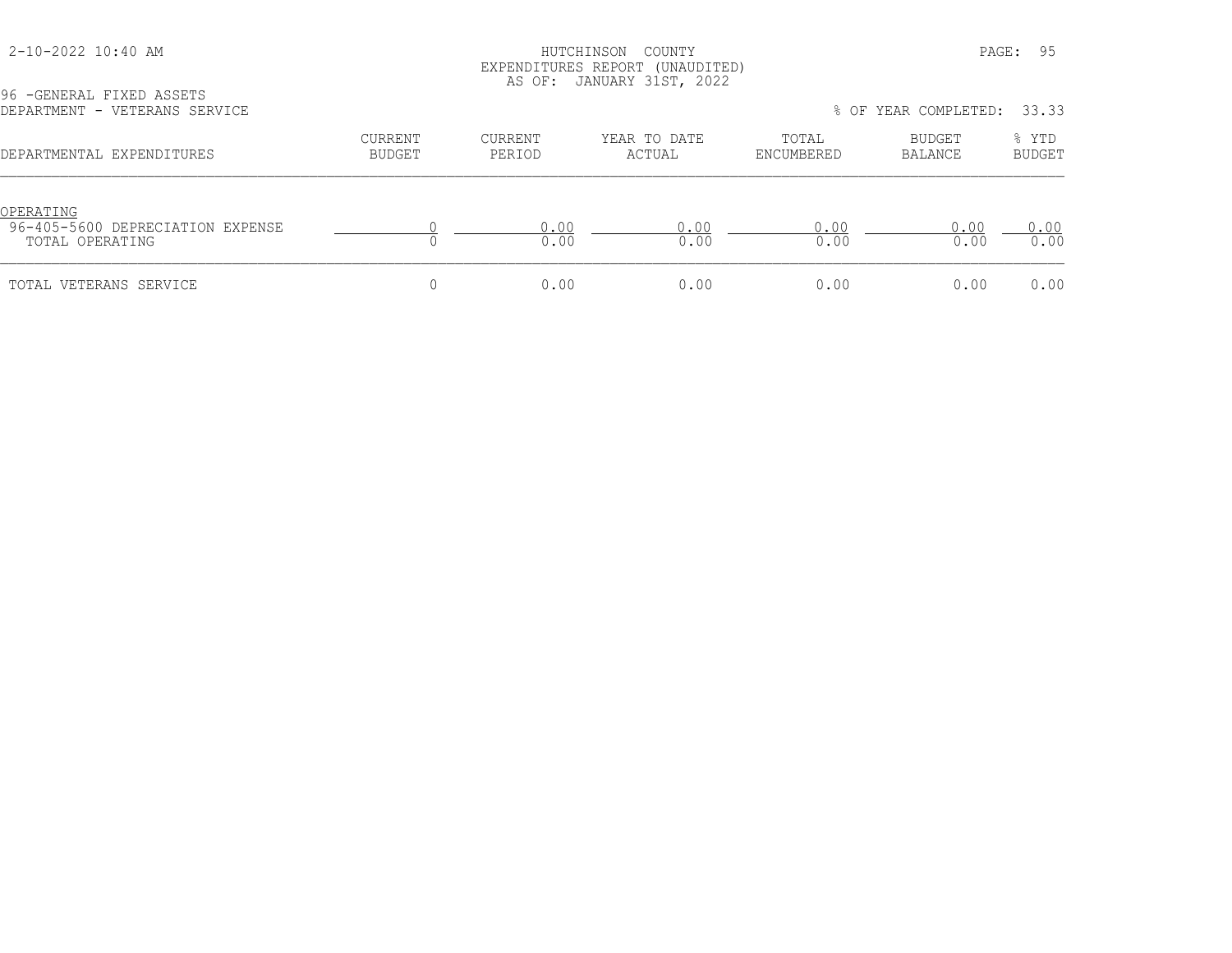#### HUTCHINSON COUNTY PAGE: 96 EXPENDITURES REPORT (UNAUDITED) AS OF: JANUARY 31ST, 2022

| DEPARTMENT - EMERGENCY OPERATIONS CENT                           |                                 |                   |                        |                     | % OF YEAR COMPLETED: | 33.33                  |
|------------------------------------------------------------------|---------------------------------|-------------------|------------------------|---------------------|----------------------|------------------------|
| DEPARTMENTAL EXPENDITURES                                        | <b>CURRENT</b><br><b>BUDGET</b> | CURRENT<br>PERIOD | YEAR TO DATE<br>ACTUAL | TOTAL<br>ENCUMBERED | BUDGET<br>BALANCE    | % YTD<br><b>BUDGET</b> |
| OPERATING<br>96-406-5600 DEPRECIATION EXPENSE<br>TOTAL OPERATING |                                 | 0.00<br>0.00      | 0.00<br>0.00           | 0.00<br>0.00        | 0.00<br>0.00         | 0.00<br>0.00           |
| TOTAL EMERGENCY OPERATIONS CENT                                  |                                 | 0.00              | 0.00                   | 0.00                | 0.00                 | 0.00                   |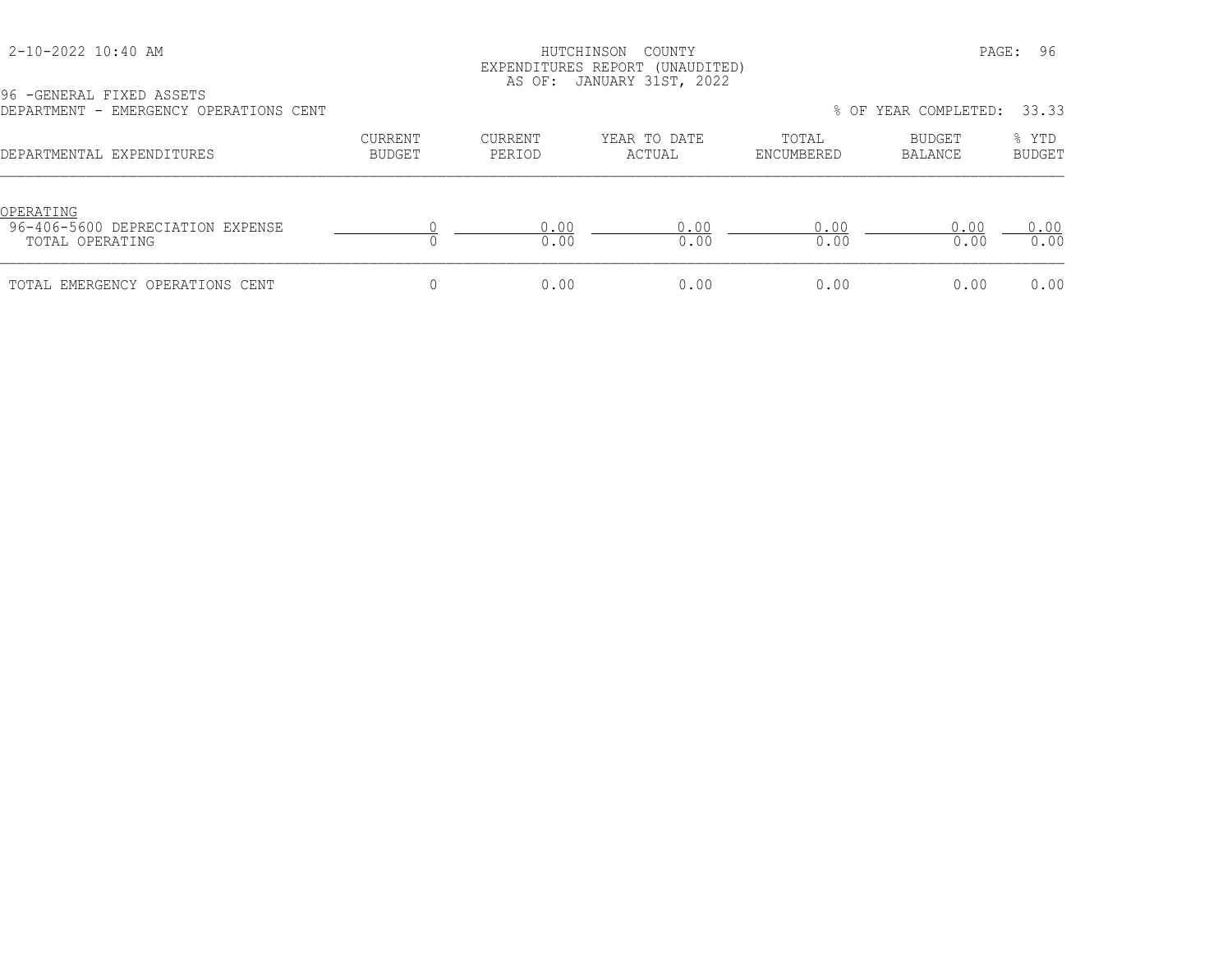### HUTCHINSON COUNTY PAGE: 97 EXPENDITURES REPORT (UNAUDITED) AS OF: JANUARY 31ST, 2022

| DEPARTMENT - 316TH DISTRICT COURT                                |                   |                          |                        | 33.33<br>% OF YEAR COMPLETED: |                   |                        |
|------------------------------------------------------------------|-------------------|--------------------------|------------------------|-------------------------------|-------------------|------------------------|
| DEPARTMENTAL EXPENDITURES                                        | CURRENT<br>BUDGET | <b>CURRENT</b><br>PERIOD | YEAR TO DATE<br>ACTUAL | TOTAL<br>ENCUMBERED           | BUDGET<br>BALANCE | % YTD<br><b>BUDGET</b> |
| OPERATING<br>96-435-5600 DEPRECIATION EXPENSE<br>TOTAL OPERATING |                   | 0.00<br>0.00             | 0.00<br>0.00           | 0.00<br>0.00                  | 0.00<br>0.00      | 0.00<br>0.00           |
| TOTAL 316TH DISTRICT COURT                                       |                   | 0.00                     | 0.00                   | 0.00                          | 0.00              | 0.00                   |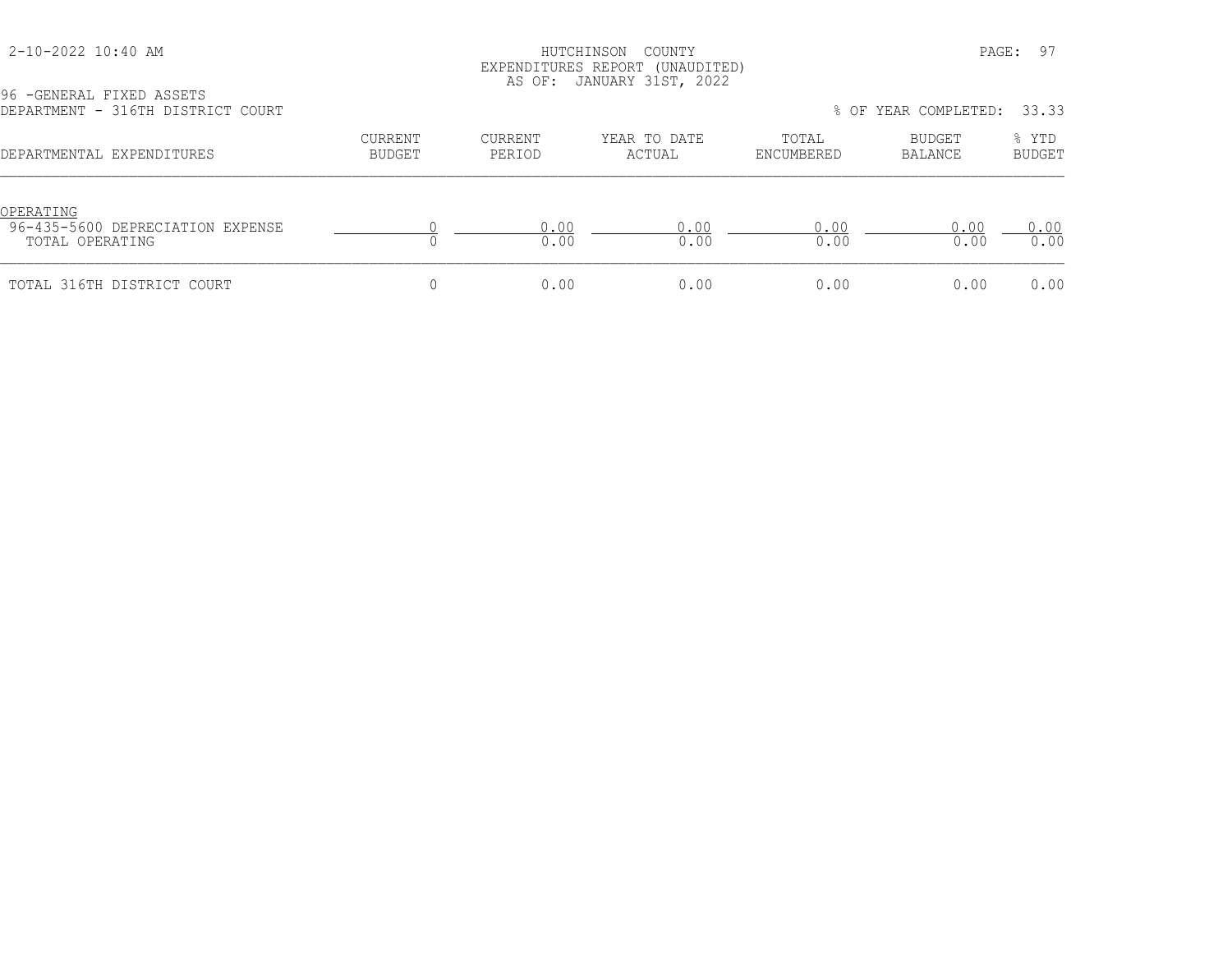### HUTCHINSON COUNTY PAGE: 98 EXPENDITURES REPORT (UNAUDITED) AS OF: JANUARY 31ST, 2022

| DEPARTMENT - 84TH DISTRICT COURT                                 |                          |                          |                        |                     | % OF YEAR COMPLETED: | 33.33                  |
|------------------------------------------------------------------|--------------------------|--------------------------|------------------------|---------------------|----------------------|------------------------|
| DEPARTMENTAL EXPENDITURES                                        | <b>CURRENT</b><br>BUDGET | <b>CURRENT</b><br>PERIOD | YEAR TO DATE<br>ACTUAL | TOTAL<br>ENCUMBERED | BUDGET<br>BALANCE    | % YTD<br><b>BUDGET</b> |
| OPERATING<br>96-436-5600 DEPRECIATION EXPENSE<br>TOTAL OPERATING |                          | 0.00<br>0.00             | 0.00<br>0.00           | 0.00<br>0.00        | 0.00<br>0.00         | 0.00<br>0.00           |
| TOTAL 84TH DISTRICT COURT                                        |                          | 0.00                     | 0.00                   | 0.00                | 0.00                 | 0.00                   |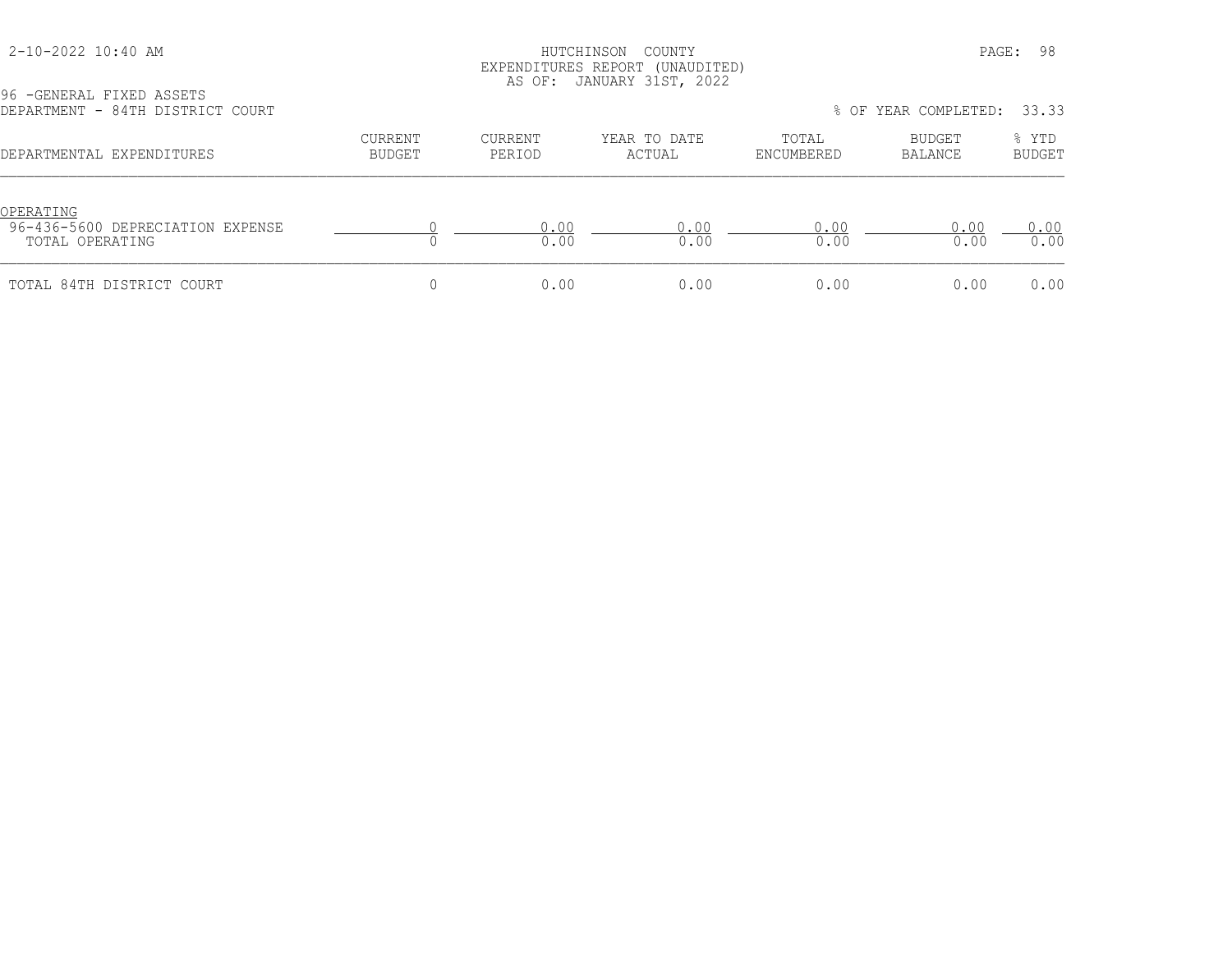### HUTCHINSON COUNTY PAGE: 99 EXPENDITURES REPORT (UNAUDITED) AS OF: JANUARY 31ST, 2022

| DEPARTMENT - DISTRICT ATTORNEY                                   |                   |                   |                        | 33.33<br>% OF YEAR COMPLETED: |                   |                        |  |
|------------------------------------------------------------------|-------------------|-------------------|------------------------|-------------------------------|-------------------|------------------------|--|
| DEPARTMENTAL EXPENDITURES                                        | CURRENT<br>BUDGET | CURRENT<br>PERIOD | YEAR TO DATE<br>ACTUAL | TOTAL<br>ENCUMBERED           | BUDGET<br>BALANCE | % YTD<br><b>BUDGET</b> |  |
| OPERATING<br>96-437-5600 DEPRECIATION EXPENSE<br>TOTAL OPERATING |                   | 0.00<br>0.00      | 0.00<br>0.00           | 0.00<br>0.00                  | 0.00<br>0.00      | 0.00<br>0.00           |  |
| TOTAL DISTRICT ATTORNEY                                          |                   | 0.00              | 0.00                   | 0.00                          | 0.00              | 0.00                   |  |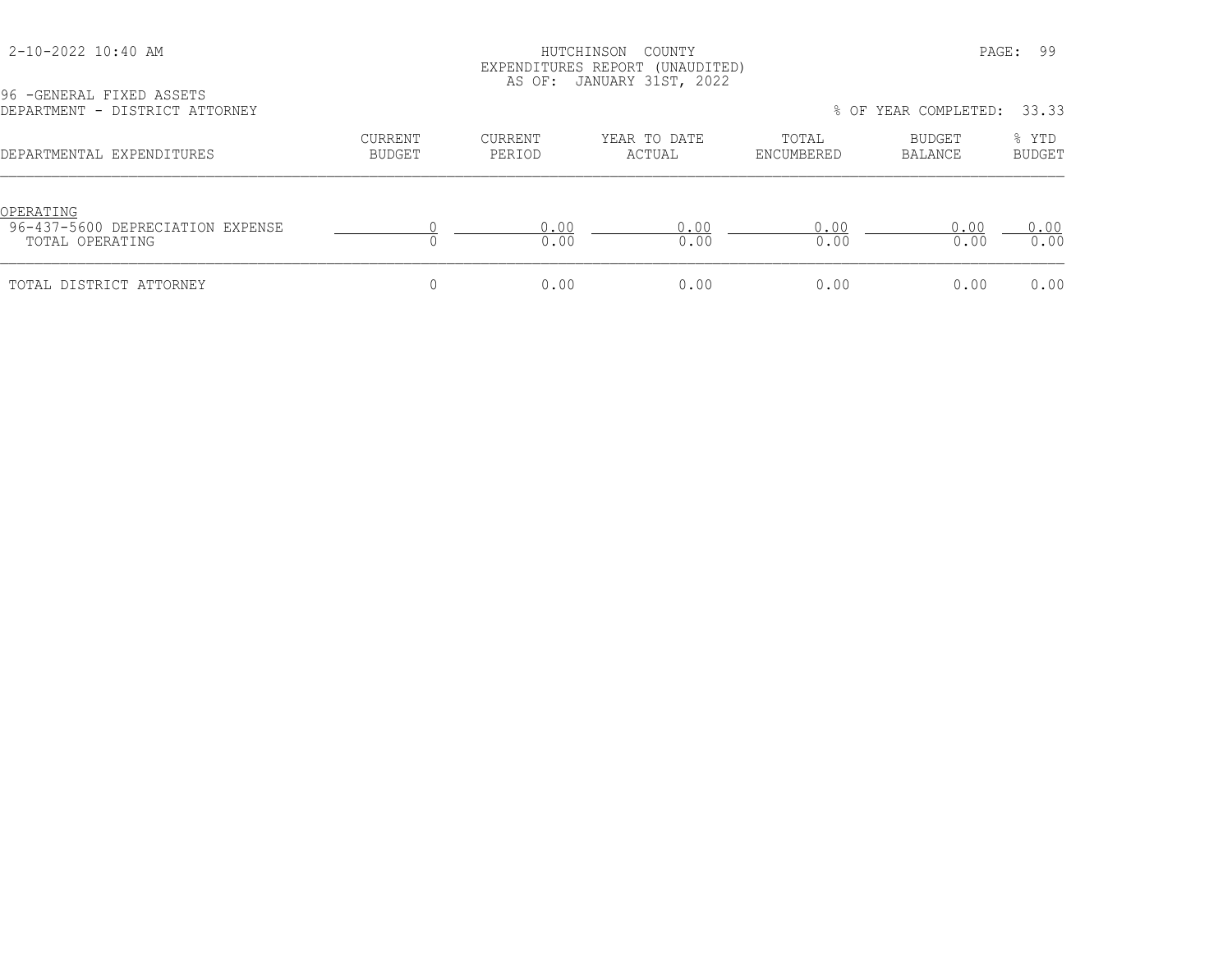### HUTCHINSON COUNTY PAGE: 100 EXPENDITURES REPORT (UNAUDITED) AS OF: JANUARY 31ST, 2022

| 96 - GENERAL FIXED ASSETS<br>DEPARTMENT - DISTRICT CLERK         |                          |                   |                        |                     | % OF YEAR COMPLETED: | 33.33                  |
|------------------------------------------------------------------|--------------------------|-------------------|------------------------|---------------------|----------------------|------------------------|
| DEPARTMENTAL EXPENDITURES                                        | <b>CURRENT</b><br>BUDGET | CURRENT<br>PERIOD | YEAR TO DATE<br>ACTUAL | TOTAL<br>ENCUMBERED | BUDGET<br>BALANCE    | % YTD<br><b>BUDGET</b> |
| OPERATING<br>96-450-5600 DEPRECIATION EXPENSE<br>TOTAL OPERATING |                          | 0.00<br>0.00      | 0.00<br>0.00           | 0.00<br>0.00        | 0.00<br>0.00         | 0.00<br>0.00           |
| TOTAL DISTRICT CLERK                                             |                          | 0.00              | 0.00                   | 0.00                | 0.00                 | 0.00                   |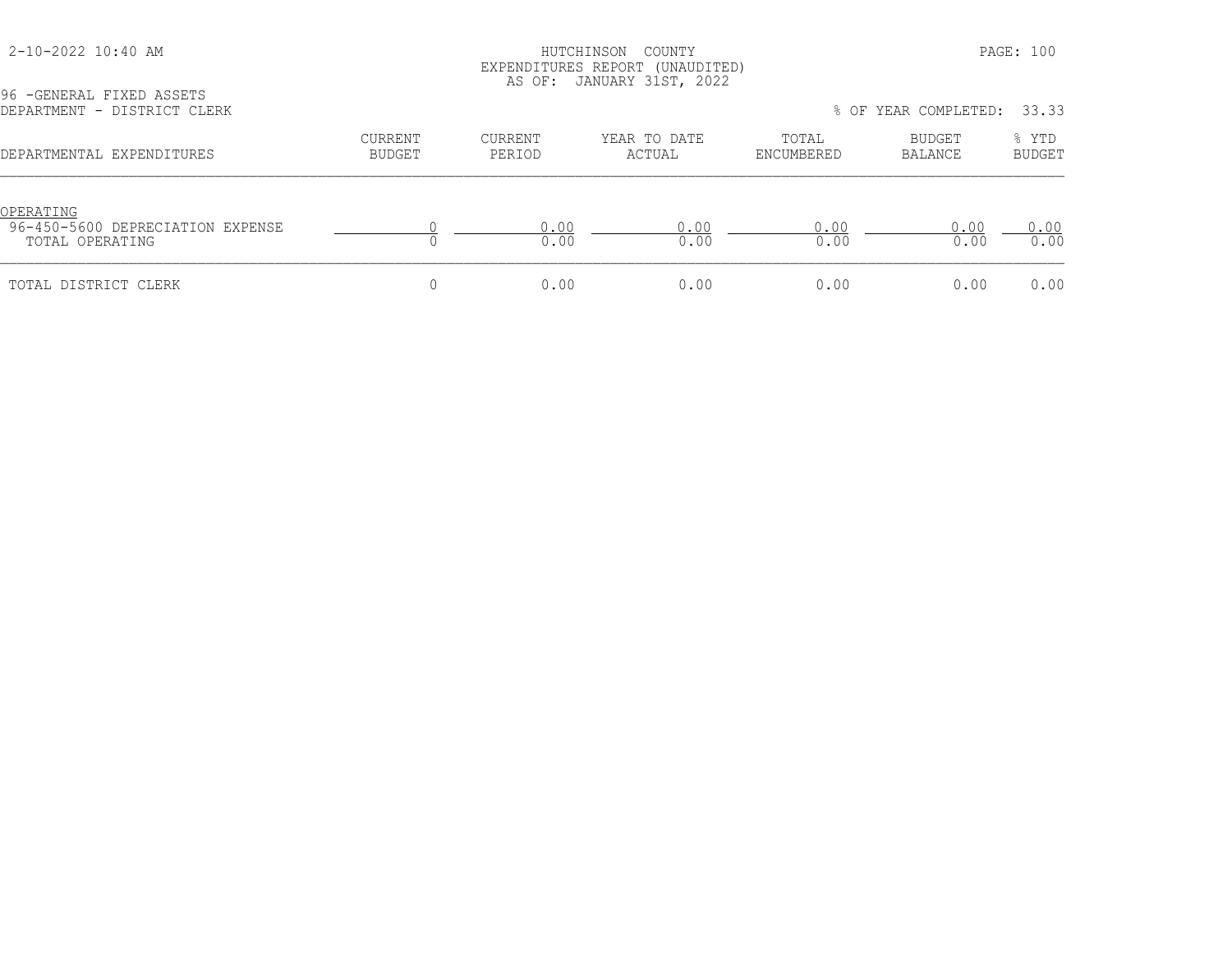### HUTCHINSON COUNTY PAGE: 101 EXPENDITURES REPORT (UNAUDITED) AS OF: JANUARY 31ST, 2022

| 96 - GENERAL FIXED ASSETS<br>DEPARTMENT - J. P. PRECINCT #2      |                          |                          | <u> v.i., v.i., i. v.i., cvcc</u> |                     | % OF YEAR COMPLETED: | 33.33                  |
|------------------------------------------------------------------|--------------------------|--------------------------|-----------------------------------|---------------------|----------------------|------------------------|
| DEPARTMENTAL EXPENDITURES                                        | <b>CURRENT</b><br>BUDGET | <b>CURRENT</b><br>PERIOD | YEAR TO DATE<br>ACTUAL            | TOTAL<br>ENCUMBERED | BUDGET<br>BALANCE    | % YTD<br><b>BUDGET</b> |
| OPERATING<br>96-456-5600 DEPRECIATION EXPENSE<br>TOTAL OPERATING |                          | 0.00<br>0.00             | 0.00<br>0.00                      | 0.00<br>0.00        | 0.00<br>0.00         | 0.00<br>0.00           |
| TOTAL J. P. PRECINCT #2                                          |                          | 0.00                     | 0.00                              | 0.00                | 0.00                 | 0.00                   |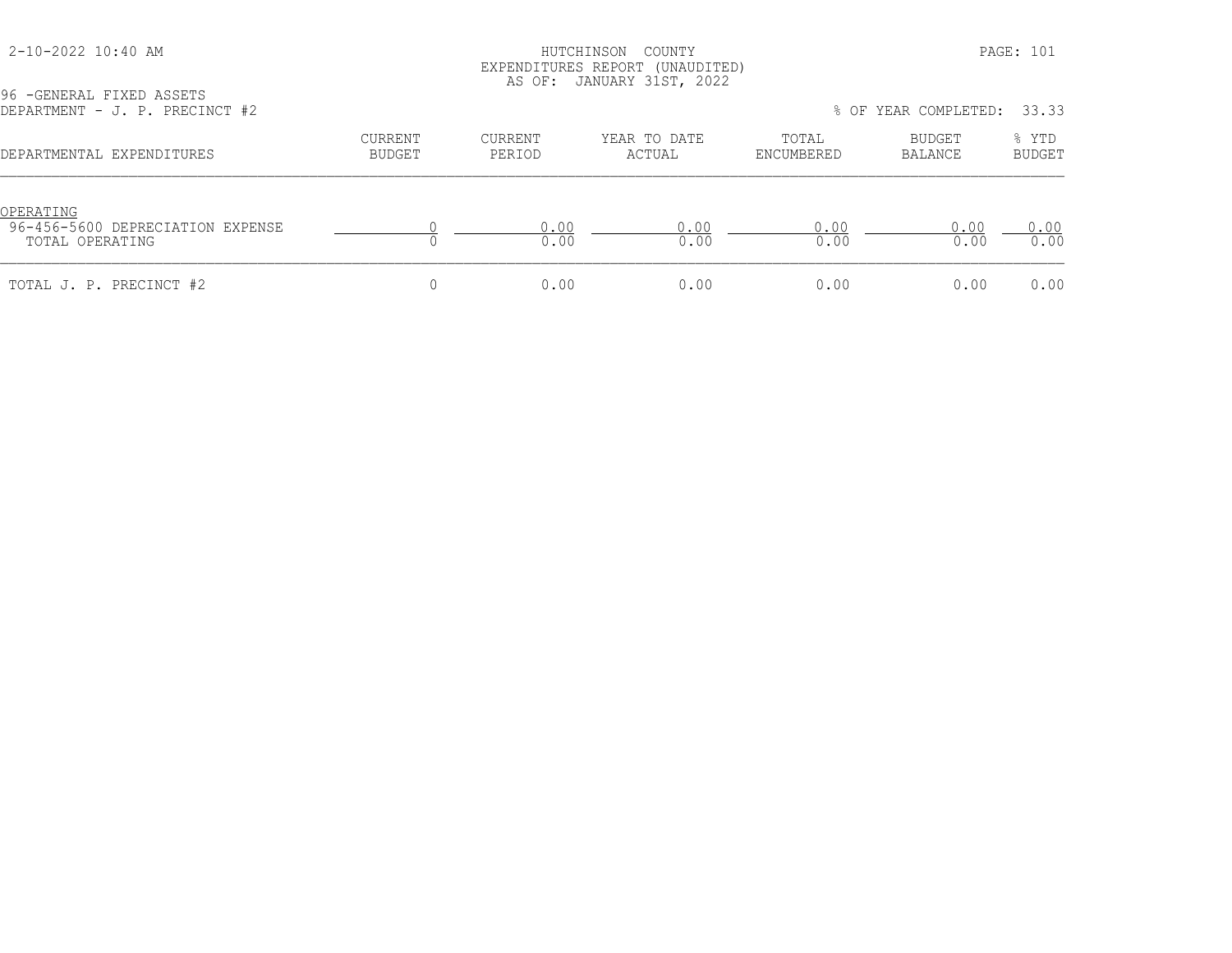### HUTCHINSON COUNTY PAGE: 102 EXPENDITURES REPORT (UNAUDITED) AS OF: JANUARY 31ST, 2022

| DEPARTMENT - J. P. PRECINCT #1                                   |                   |                   |                        |                     | % OF YEAR COMPLETED: 33.33 |                        |
|------------------------------------------------------------------|-------------------|-------------------|------------------------|---------------------|----------------------------|------------------------|
| DEPARTMENTAL EXPENDITURES                                        | CURRENT<br>BUDGET | CURRENT<br>PERIOD | YEAR TO DATE<br>ACTUAL | TOTAL<br>ENCUMBERED | BUDGET<br>BALANCE          | % YTD<br><b>BUDGET</b> |
| OPERATING<br>96-457-5600 DEPRECIATION EXPENSE<br>TOTAL OPERATING |                   | 0.00<br>0.00      | 0.00<br>0.00           | 0.00<br>0.00        | 0.00<br>0.00               | 0.00<br>0.00           |
| TOTAL J. P. PRECINCT #1                                          |                   | 0.00              | 0.00                   | 0.00                | 0.00                       | 0.00                   |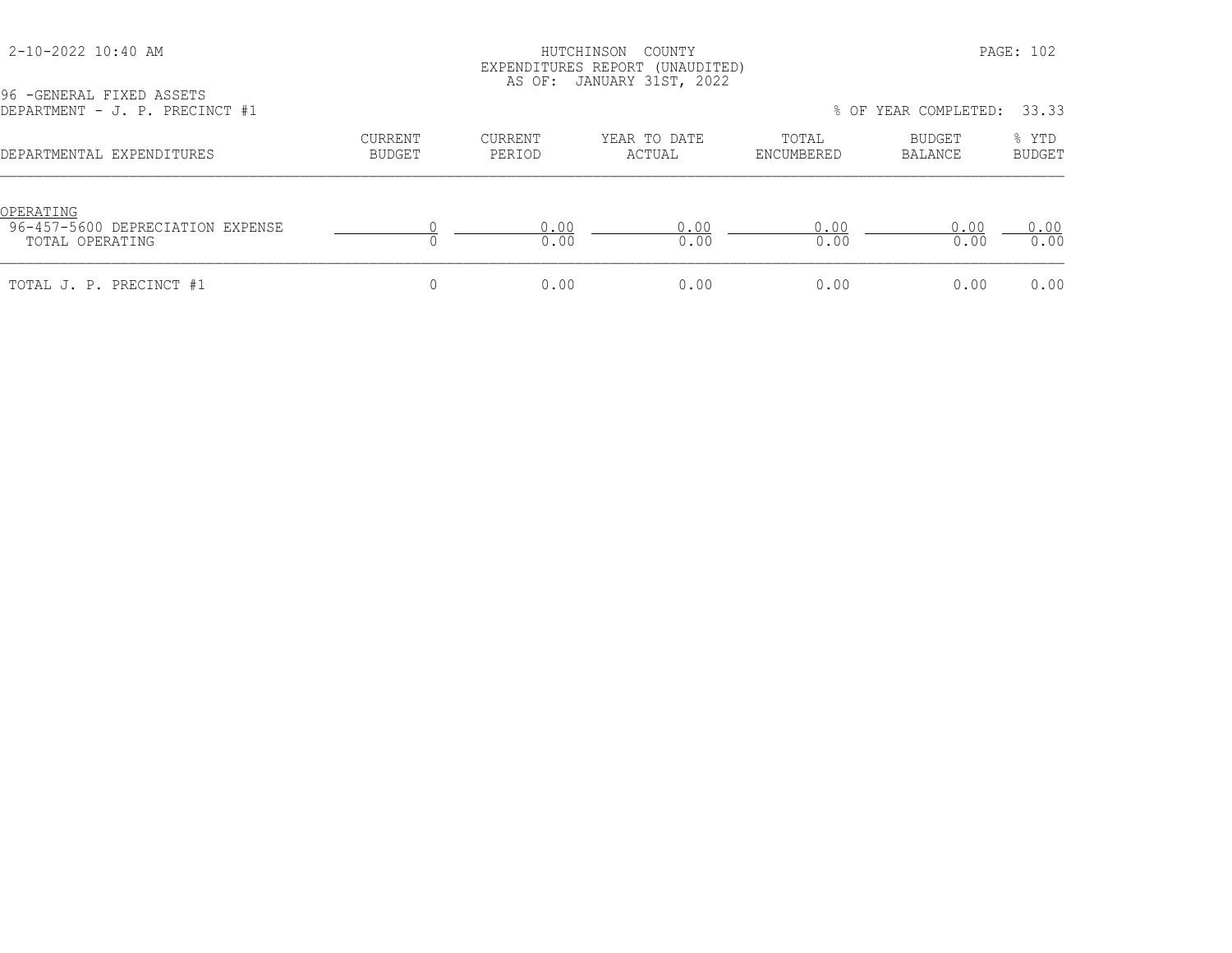### HUTCHINSON COUNTY PAGE: 103 EXPENDITURES REPORT (UNAUDITED) AS OF: JANUARY 31ST, 2022

| 96 - GENERAL FIXED ASSETS<br>DEPARTMENT - COUNTY ATTORNEY        |                          |                   |                        |                     | % OF YEAR COMPLETED: | 33.33                  |
|------------------------------------------------------------------|--------------------------|-------------------|------------------------|---------------------|----------------------|------------------------|
| DEPARTMENTAL EXPENDITURES                                        | <b>CURRENT</b><br>BUDGET | CURRENT<br>PERIOD | YEAR TO DATE<br>ACTUAL | TOTAL<br>ENCUMBERED | BUDGET<br>BALANCE    | % YTD<br><b>BUDGET</b> |
| OPERATING<br>96-475-5600 DEPRECIATION EXPENSE<br>TOTAL OPERATING |                          | 0.00<br>0.00      | 0.00<br>0.00           | 0.00<br>0.00        | 0.00<br>0.00         | 0.00<br>0.00           |
| TOTAL COUNTY ATTORNEY                                            |                          | 0.00              | 0.00                   | 0.00                | 0.00                 | 0.00                   |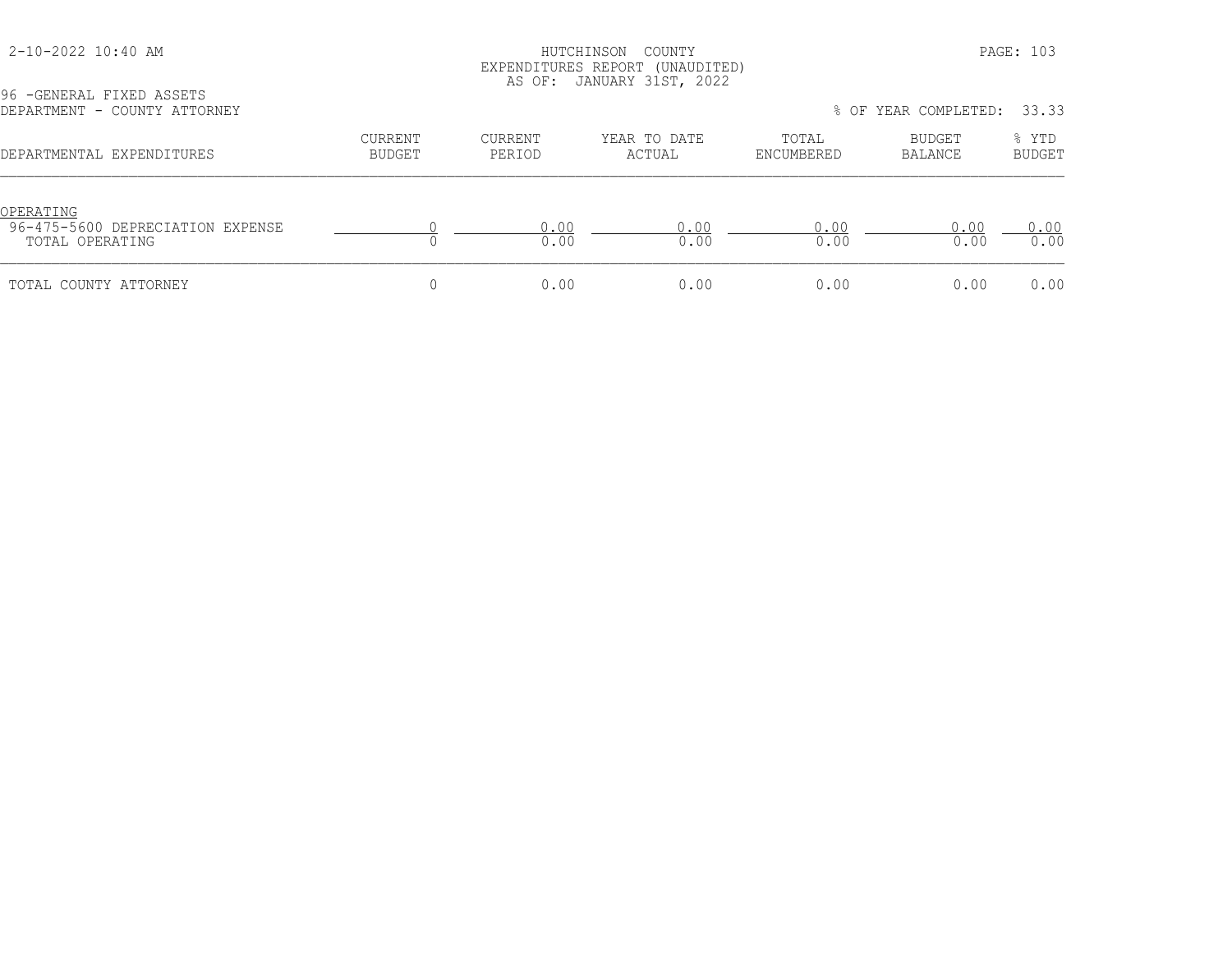### HUTCHINSON COUNTY PAGE: 104 EXPENDITURES REPORT (UNAUDITED) AS OF: JANUARY 31ST, 2022

| DEPARTMENT - LAW LIBRARY                                         |                   |                   |                        |                     | % OF YEAR COMPLETED: | 33.33           |
|------------------------------------------------------------------|-------------------|-------------------|------------------------|---------------------|----------------------|-----------------|
| DEPARTMENTAL EXPENDITURES                                        | CURRENT<br>BUDGET | CURRENT<br>PERIOD | YEAR TO DATE<br>ACTUAL | TOTAL<br>ENCUMBERED | BUDGET<br>BALANCE    | % YTD<br>BUDGET |
| OPERATING<br>96-476-5600 DEPRECIATION EXPENSE<br>TOTAL OPERATING |                   | .00<br>0.00       | 0 O O<br>0.00          | 0.00<br>0.00        | 0.00<br>0.00         | 0.00<br>0.00    |
| TOTAL LAW LIBRARY                                                |                   | 0.00              | 0.00                   | 0.00                | 0.00                 | 0.00            |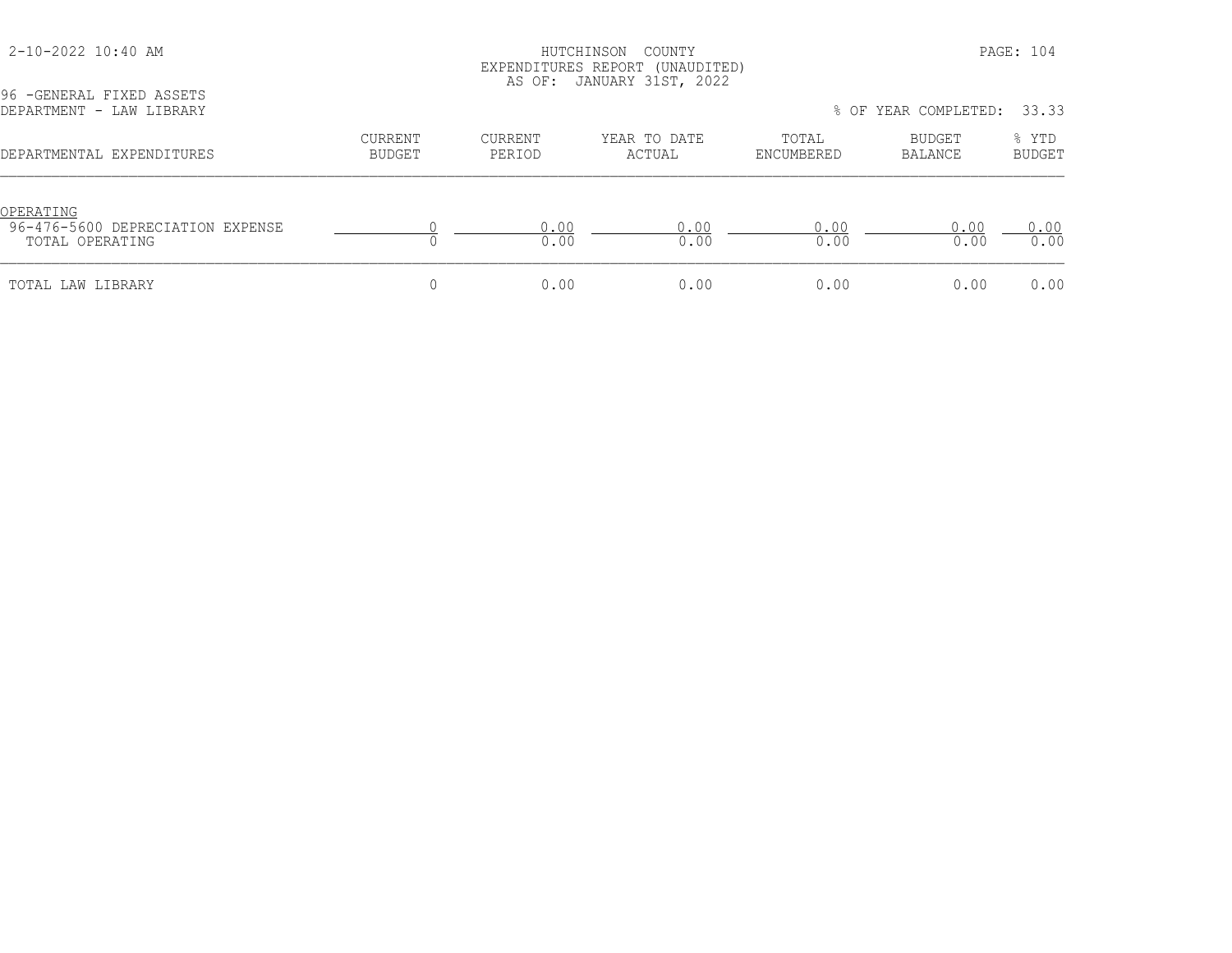### HUTCHINSON COUNTY PAGE: 105 EXPENDITURES REPORT (UNAUDITED) AS OF: JANUARY 31ST, 2022

| DEPARTMENT - ELECTION                                            |                   |                          |                        | % OF YEAR COMPLETED: 33.33 |                   |                        |  |
|------------------------------------------------------------------|-------------------|--------------------------|------------------------|----------------------------|-------------------|------------------------|--|
| DEPARTMENTAL EXPENDITURES                                        | CURRENT<br>BUDGET | <b>CURRENT</b><br>PERIOD | YEAR TO DATE<br>ACTUAL | TOTAL<br>ENCUMBERED        | BUDGET<br>BALANCE | % YTD<br><b>BUDGET</b> |  |
| OPERATING<br>96-490-5600 DEPRECIATION EXPENSE<br>TOTAL OPERATING |                   | 0.00<br>0.00             | 0 O O<br>0.00          | 0.00<br>0.00               | 0.00<br>0.00      | 0.00<br>0.00           |  |
| TOTAL ELECTION                                                   |                   | 0.00                     | 0.00                   | 0.00                       | 0.00              | 0.00                   |  |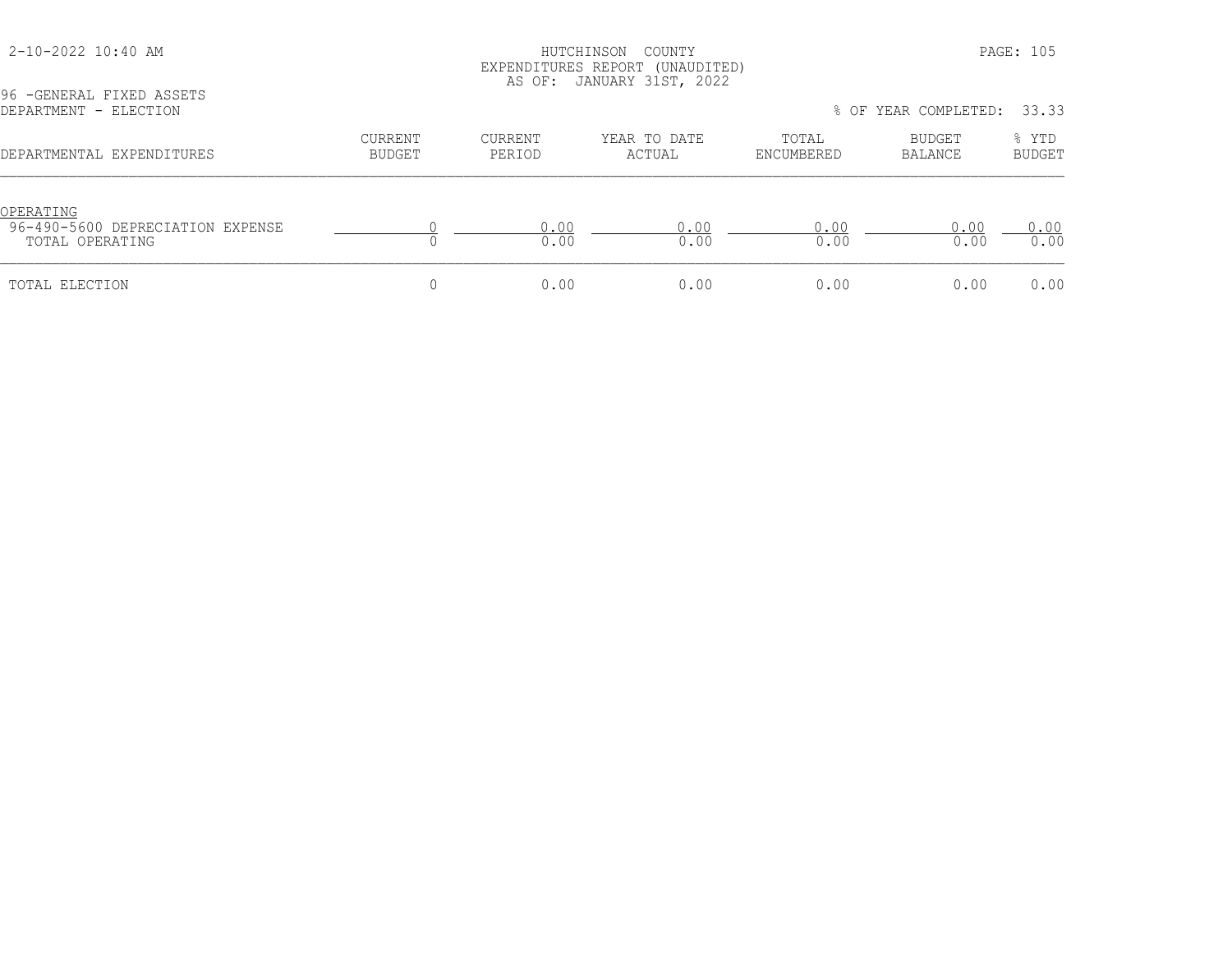### HUTCHINSON COUNTY PAGE: 106 EXPENDITURES REPORT (UNAUDITED) AS OF: JANUARY 31ST, 2022

| DEPARTMENT - COUNTY AUDITOR                                             |                   |                   |                        |                     | % OF YEAR COMPLETED: | 33.33                  |
|-------------------------------------------------------------------------|-------------------|-------------------|------------------------|---------------------|----------------------|------------------------|
| DEPARTMENTAL EXPENDITURES                                               | CURRENT<br>BUDGET | CURRENT<br>PERIOD | YEAR TO DATE<br>ACTUAL | TOTAL<br>ENCUMBERED | BUDGET<br>BALANCE    | % YTD<br><b>BUDGET</b> |
| <u>OPERATING</u><br>96-495-5600 DEPRECIATION EXPENSE<br>TOTAL OPERATING |                   | 0.00<br>0.00      | 0.00<br>0.00           | 0.00<br>0.00        | 0.00<br>0.00         | 0.00<br>0.00           |
| TOTAL COUNTY AUDITOR                                                    |                   | 0.00              | 0.00                   | 0.00                | 0.00                 | 0.00                   |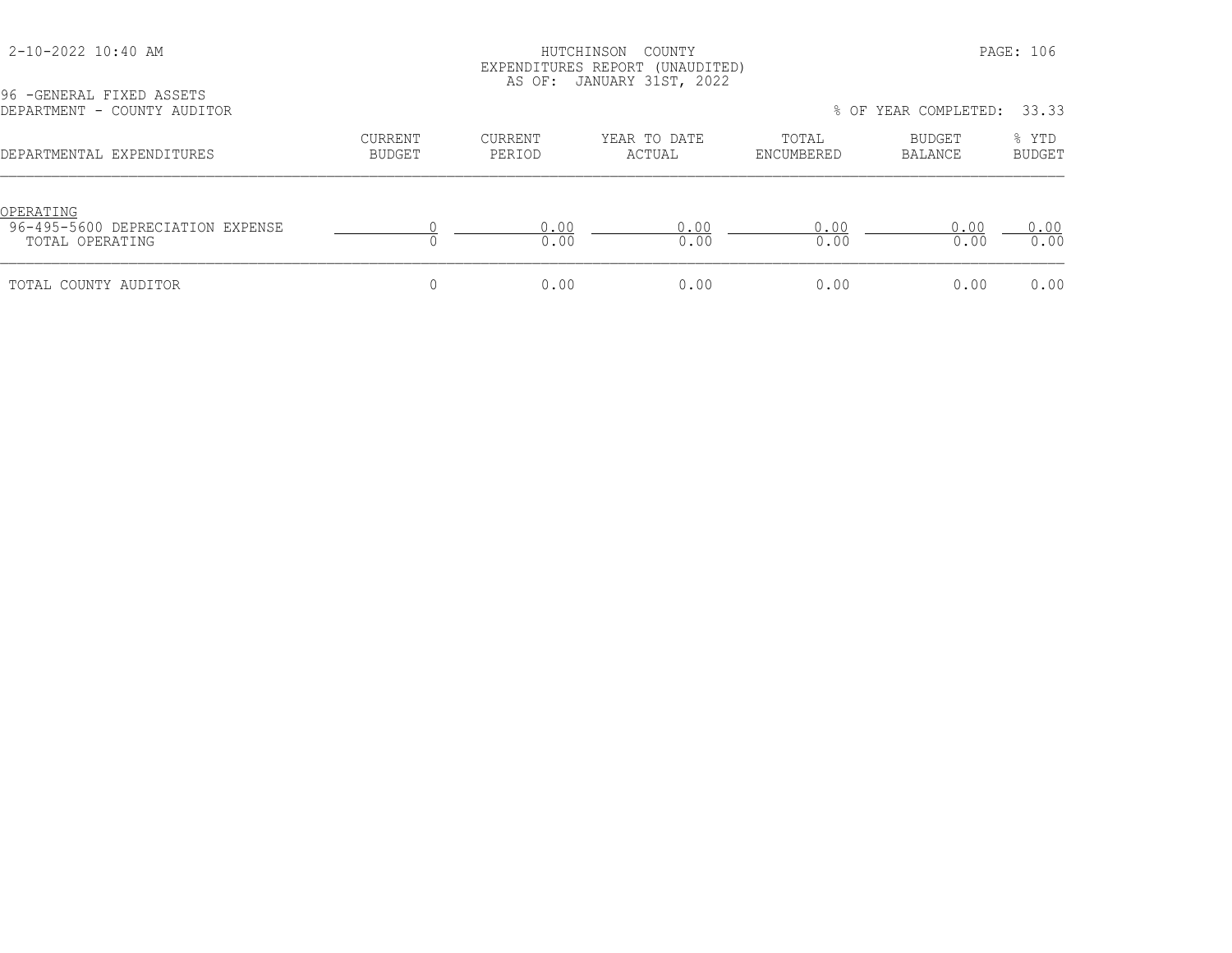### HUTCHINSON COUNTY PAGE: 107 EXPENDITURES REPORT (UNAUDITED) AS OF: JANUARY 31ST, 2022

| 96 - GENERAL FIXED ASSETS<br>DEPARTMENT - COUNTY TREASURER       |                   | TIO OI . OIINGINNI JIOI , LOLL | 33.33<br>% OF YEAR COMPLETED: |                     |                   |                        |
|------------------------------------------------------------------|-------------------|--------------------------------|-------------------------------|---------------------|-------------------|------------------------|
| DEPARTMENTAL EXPENDITURES                                        | CURRENT<br>BUDGET | CURRENT<br>PERIOD              | YEAR TO DATE<br>ACTUAL        | TOTAL<br>ENCUMBERED | BUDGET<br>BALANCE | % YTD<br><b>BUDGET</b> |
| OPERATING<br>96-497-5600 DEPRECIATION EXPENSE<br>TOTAL OPERATING |                   | 0.00<br>0.00                   | 0.00<br>0.00                  | 0.00<br>0.00        | 0.00<br>0.00      | 0.00<br>0.00           |
| TOTAL COUNTY TREASURER                                           |                   | 0.00                           | 0.00                          | 0.00                | 0.00              | 0.00                   |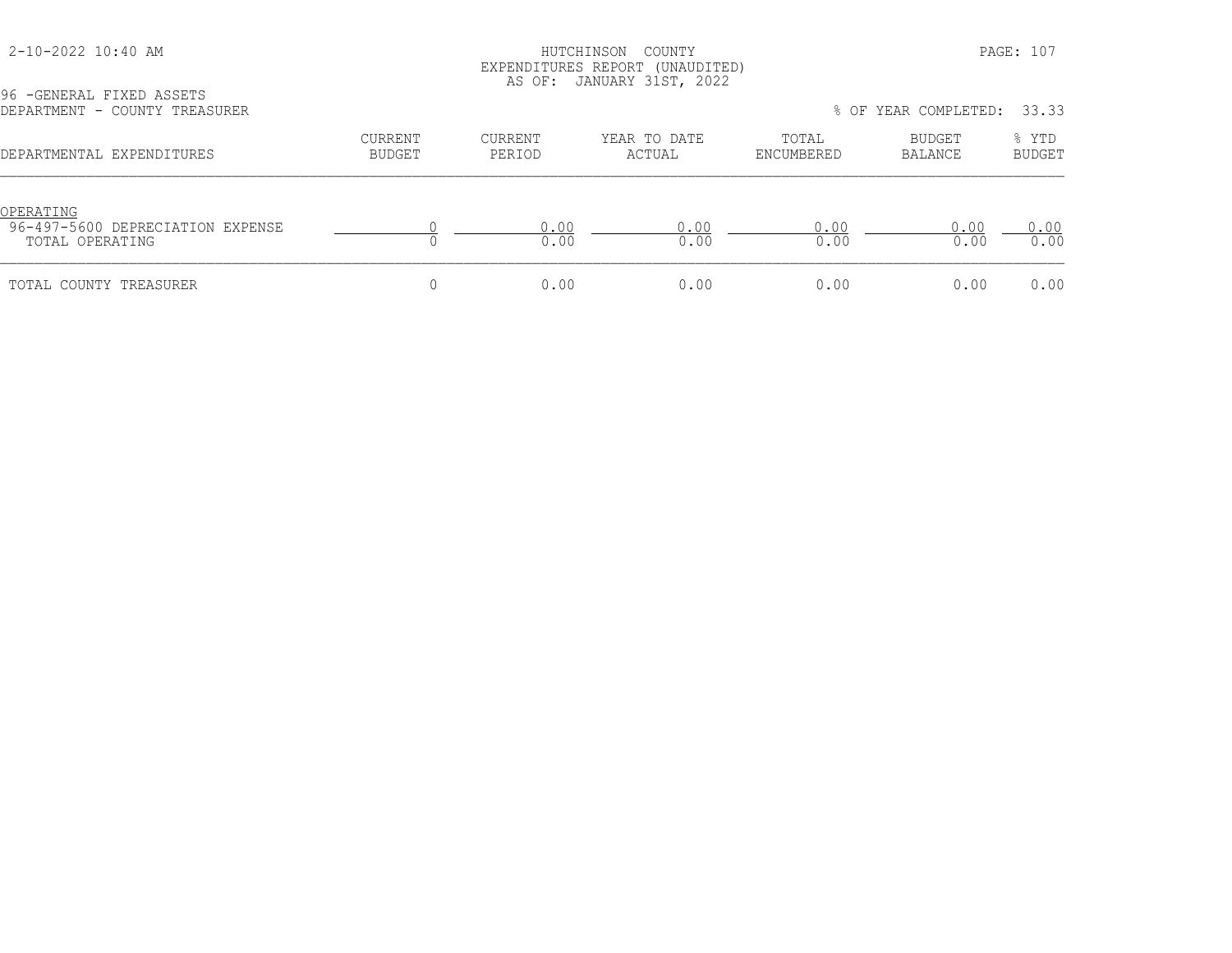### HUTCHINSON COUNTY PAGE: 108 EXPENDITURES REPORT (UNAUDITED) AS OF: JANUARY 31ST, 2022

| 96 - GENERAL FIXED ASSETS<br>DEPARTMENT - TAX COLLECTOR          |                   | TIO OI . OIINGINNI JIOI , LOLL | 33.33<br>% OF YEAR COMPLETED: |                     |                   |                        |
|------------------------------------------------------------------|-------------------|--------------------------------|-------------------------------|---------------------|-------------------|------------------------|
| DEPARTMENTAL EXPENDITURES                                        | CURRENT<br>BUDGET | CURRENT<br>PERIOD              | YEAR TO DATE<br>ACTUAL        | TOTAL<br>ENCUMBERED | BUDGET<br>BALANCE | % YTD<br><b>BUDGET</b> |
| OPERATING<br>96-499-5600 DEPRECIATION EXPENSE<br>TOTAL OPERATING |                   | 0.00<br>0.00                   | 0.00<br>0.00                  | 0.00<br>0.00        | 0.00<br>0.00      | 0.00<br>0.00           |
| TOTAL TAX COLLECTOR                                              |                   | 0.00                           | 0.00                          | 0.00                | 0.00              | 0.00                   |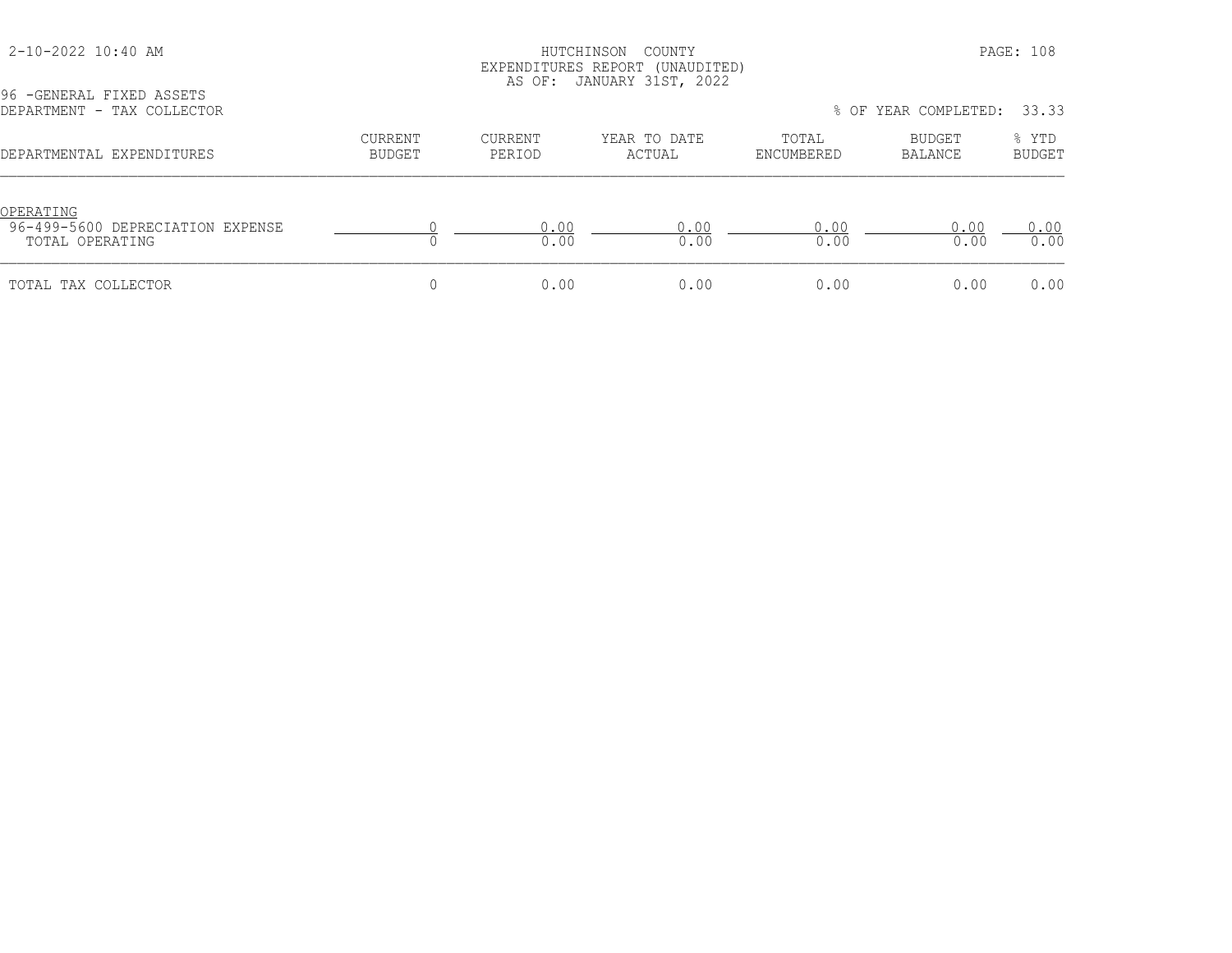#### 2-10-2022 10:40 AM HUTCHINSON COUNTY PAGE: 109 EXPENDITURES REPORT (UNAUDITED) AS OF: JANUARY 31ST, 2022

DEPARTMENT - COURTHOUSE % OF YEAR COMPLETED: 33.33 CURRENT CURRENT YEAR TO DATE TOTAL BUDGET % YTD DEPARTMENTAL EXPENDITURES BUDGET PERIOD ACTUAL ENCUMBERED BALANCE BUDGET OPERATING<br>96-510-5600 DEPRECIATION EXPENSE 96-510-5600 DEPRECIATION EXPENSE 0 0.00 0.00 0.00 0.00 0.00 TOTAL OPERATING 0 0.00 0.00 0.00 0.00 0.00 TOTAL COURTHOUSE 0 0.00 0.00 0.00 0.00 0.00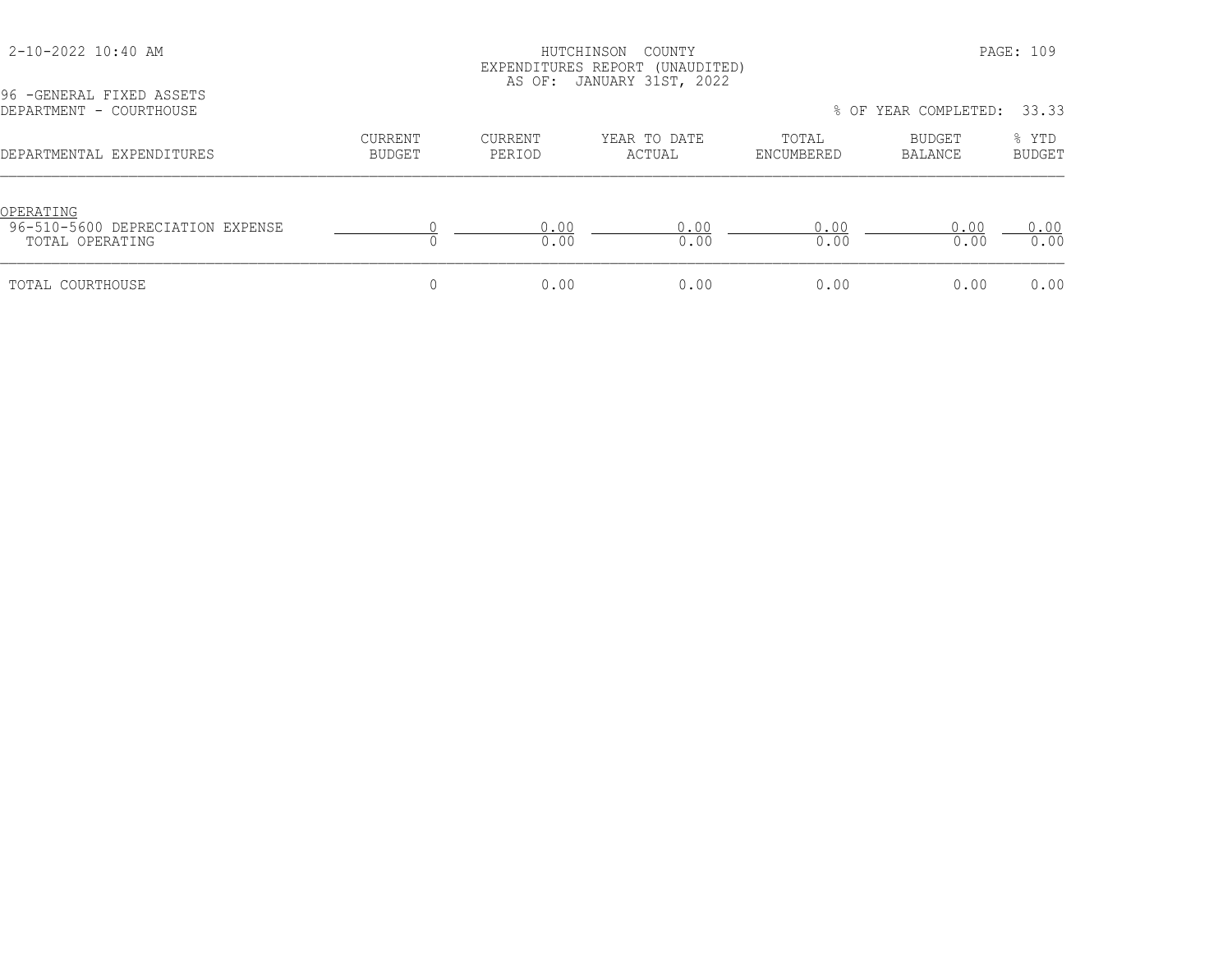# HUTCHINSON COUNTY PAGE: 110 EXPENDITURES REPORT (UNAUDITED) AS OF: JANUARY 31ST, 2022

| DEPARTMENT - MUSEUM                                                     |                          |                          |                        |                     | % OF YEAR COMPLETED: | 33.33                  |
|-------------------------------------------------------------------------|--------------------------|--------------------------|------------------------|---------------------|----------------------|------------------------|
| DEPARTMENTAL EXPENDITURES                                               | <b>CURRENT</b><br>BUDGET | <b>CURRENT</b><br>PERIOD | YEAR TO DATE<br>ACTUAL | TOTAL<br>ENCUMBERED | BUDGET<br>BALANCE    | % YTD<br><b>BUDGET</b> |
| OPERATING<br>96-513-5600 MUSEUM DEPRECIATION EXPENSE<br>TOTAL OPERATING |                          | 0.00<br>0.00             | 0 0 0<br>0.00          | 0 0 0<br>0.00       | 0.00<br>0.00         | 0.00<br>0.00           |
| TOTAL MUSEUM                                                            |                          | 0.00                     | 0.00                   | 0.00                | 0.00                 | 0.00                   |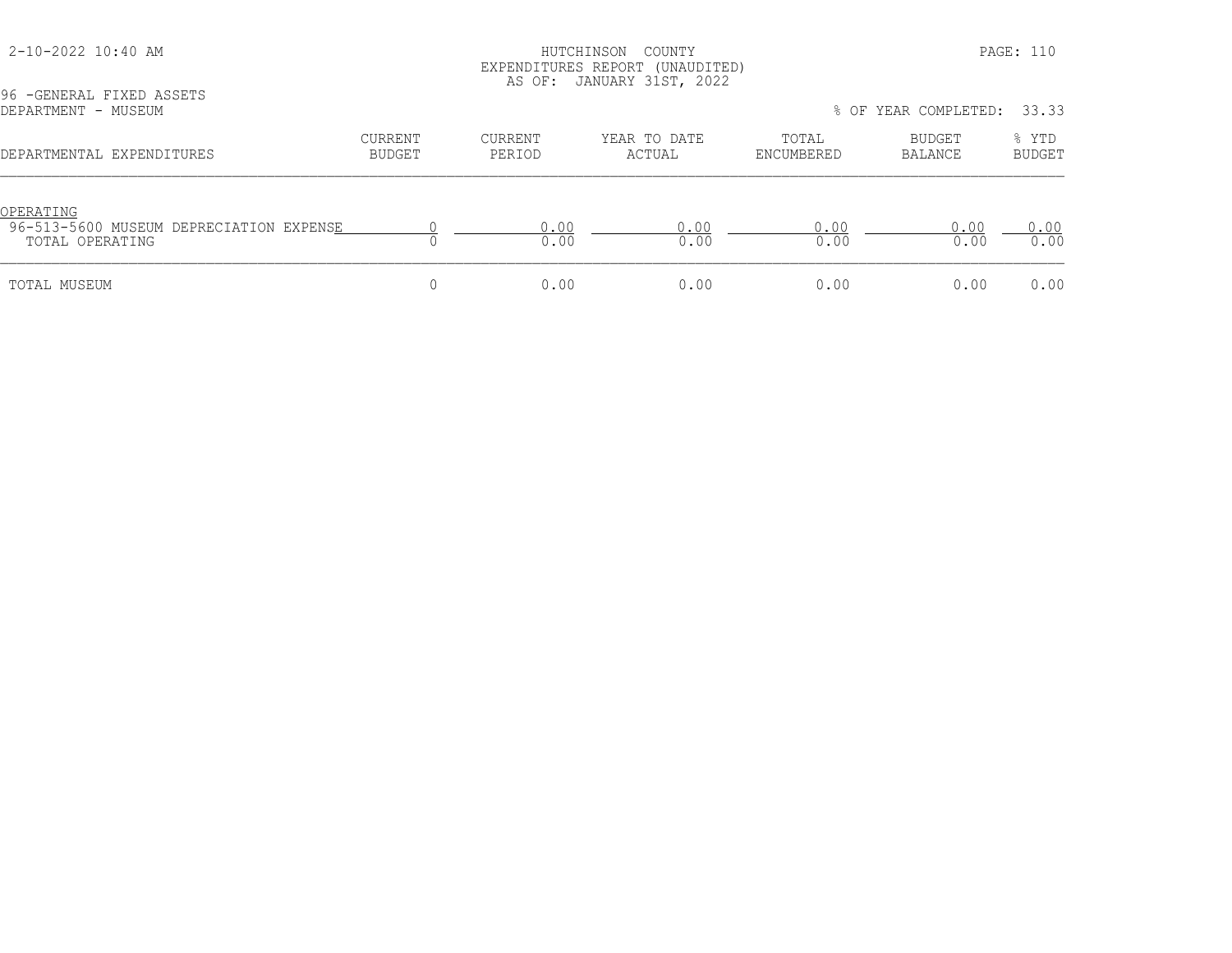### HUTCHINSON COUNTY PAGE: 111 EXPENDITURES REPORT (UNAUDITED) AS OF: JANUARY 31ST, 2022

| 96 - GENERAL FIXED ASSETS              |                          |                   |                        |                     |                            |                 |
|----------------------------------------|--------------------------|-------------------|------------------------|---------------------|----------------------------|-----------------|
| DEPARTMENT - PLANT MAINTENANCE & OPERA |                          |                   |                        |                     | % OF YEAR COMPLETED: 33.33 |                 |
| DEPARTMENTAL EXPENDITURES              | CURRENT<br><b>BUDGET</b> | CURRENT<br>PERIOD | YEAR TO DATE<br>ACTUAL | TOTAL<br>ENCUMBERED | BUDGET<br>BALANCE          | % YTD<br>BUDGET |
|                                        |                          |                   |                        |                     |                            |                 |

| OPERATT<br>96-516-5600 DEPRECIATION EXPENSE<br>TOTAL OPERATING |      |      | ∩∩   | n c   |  |
|----------------------------------------------------------------|------|------|------|-------|--|
| TOTAL PLANT MAINTENANCE & OPERA                                | n nn | 00 Q | າ ດດ | 0 0 0 |  |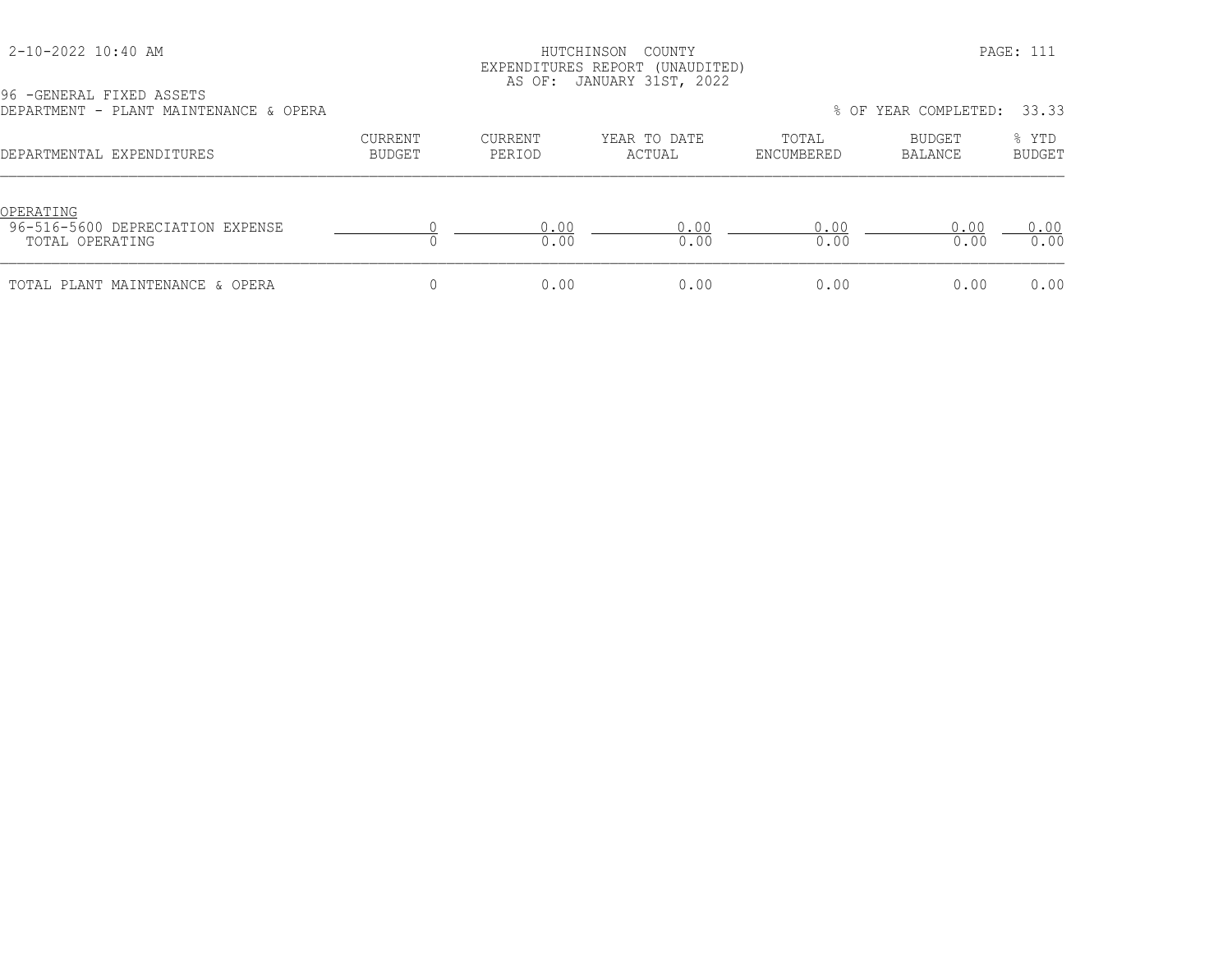# HUTCHINSON COUNTY PAGE: 112 EXPENDITURES REPORT (UNAUDITED) AS OF: JANUARY 31ST, 2022

| DEPARTMENT - CONSTABLE PCT. #2                                   |                          |                   |                        | % OF YEAR COMPLETED: |                   |                        |
|------------------------------------------------------------------|--------------------------|-------------------|------------------------|----------------------|-------------------|------------------------|
| DEPARTMENTAL EXPENDITURES                                        | <b>CURRENT</b><br>BUDGET | CURRENT<br>PERIOD | YEAR TO DATE<br>ACTUAL | TOTAL<br>ENCUMBERED  | BUDGET<br>BALANCE | % YTD<br><b>BUDGET</b> |
| OPERATING<br>96-550-5600 DEPRECIATION EXPENSE<br>TOTAL OPERATING |                          | 0.00<br>0.00      | 0 0 0<br>0.00          | 0 0 0 0<br>0.00      | 0.00<br>0.00      | 0.00<br>0.00           |
| TOTAL CONSTABLE PCT. #2                                          |                          | 0.00              | 0.00                   | 0.00                 | 0.00              | 0.00                   |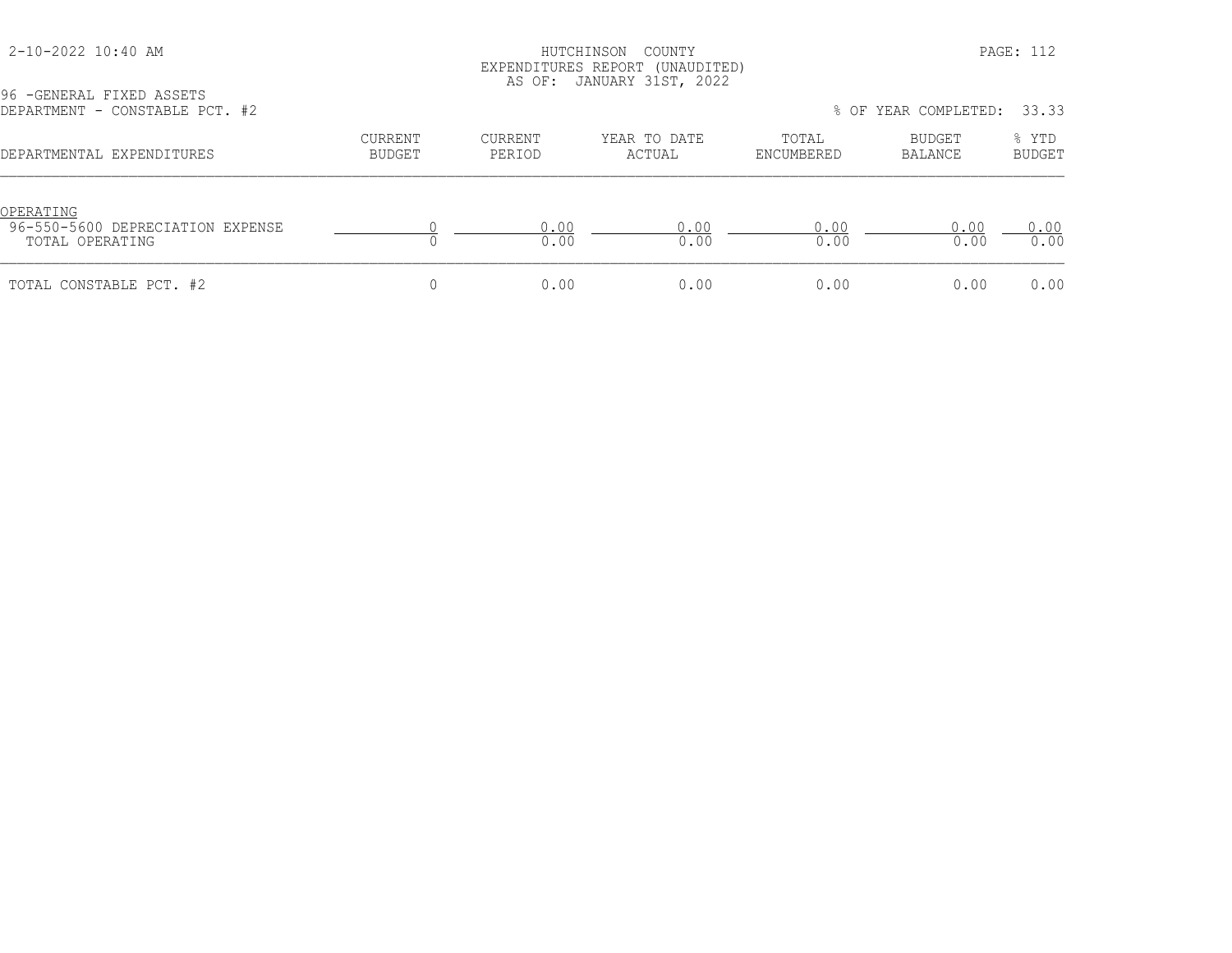# HUTCHINSON COUNTY PAGE: 113 EXPENDITURES REPORT (UNAUDITED) AS OF: JANUARY 31ST, 2022

| DEPARTMENT - CONSTABLE PCT. #1                                   |                   |                   |                        |                     | % OF YEAR COMPLETED: 33.33 |                        |
|------------------------------------------------------------------|-------------------|-------------------|------------------------|---------------------|----------------------------|------------------------|
| DEPARTMENTAL EXPENDITURES                                        | CURRENT<br>BUDGET | CURRENT<br>PERIOD | YEAR TO DATE<br>ACTUAL | TOTAL<br>ENCUMBERED | BUDGET<br>BALANCE          | % YTD<br><b>BUDGET</b> |
| OPERATING<br>96-551-5600 DEPRECIATION EXPENSE<br>TOTAL OPERATING |                   | 0.00<br>0.00      | 0.00<br>0.00           | 0.00<br>0.00        | 0.00<br>0.00               | 0.00<br>0.00           |
| TOTAL CONSTABLE PCT. #1                                          |                   | 0.00              | 0.00                   | 0.00                | 0.00                       | 0.00                   |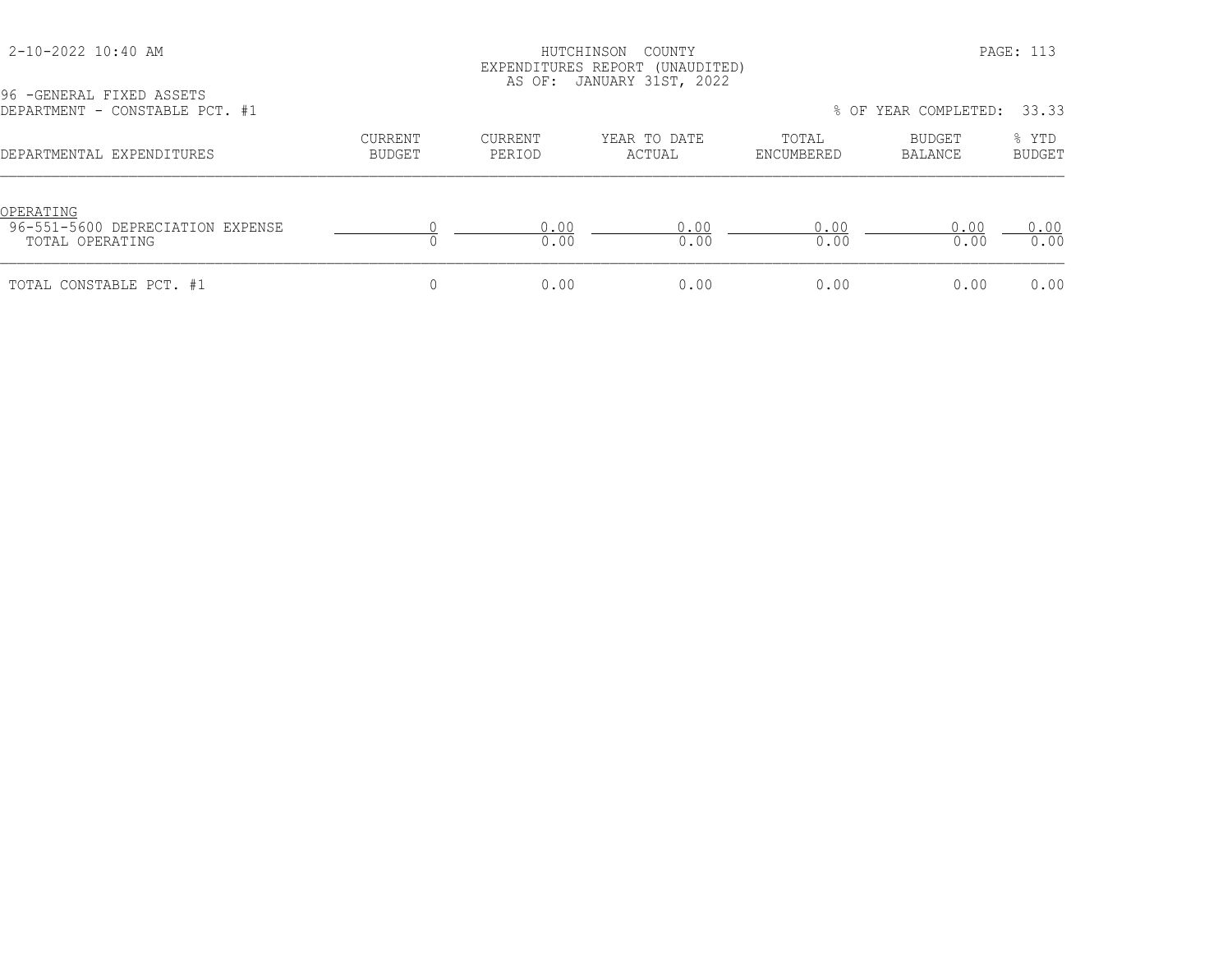# HUTCHINSON COUNTY PAGE: 114 EXPENDITURES REPORT (UNAUDITED) AS OF: JANUARY 31ST, 2022

| DEPARTMENT - SHERIFF                                             |                          |                   |                        | 33.33<br>% OF YEAR COMPLETED: |                   |                        |
|------------------------------------------------------------------|--------------------------|-------------------|------------------------|-------------------------------|-------------------|------------------------|
| DEPARTMENTAL EXPENDITURES                                        | <b>CURRENT</b><br>BUDGET | CURRENT<br>PERIOD | YEAR TO DATE<br>ACTUAL | TOTAL<br>ENCUMBERED           | BUDGET<br>BALANCE | % YTD<br><b>BUDGET</b> |
| OPERATING<br>96-560-5600 DEPRECIATION EXPENSE<br>TOTAL OPERATING |                          | 0.00<br>0.00      | 0.00<br>0.00           | 0.00<br>0.00                  | 0.00<br>0.00      | 0.00<br>0.00           |
| TOTAL SHERIFF                                                    |                          | 0.00              | 0.00                   | 0.00                          | 0.00              | 0.00                   |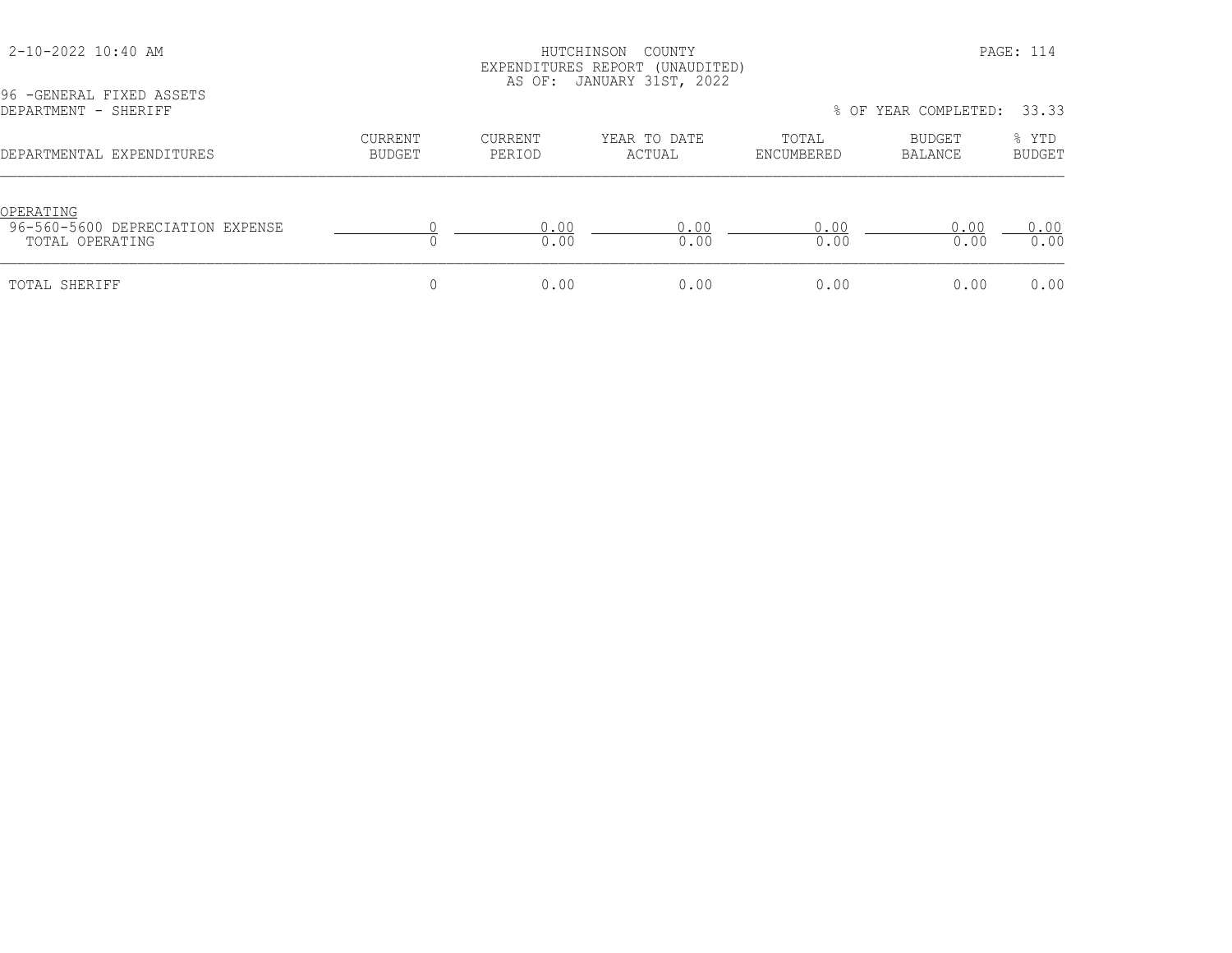#### 2-10-2022 10:40 AM HUTCHINSON COUNTY PAGE: 115 EXPENDITURES REPORT (UNAUDITED) AS OF: JANUARY 31ST, 2022

96 -GENERAL FIXED ASSETS<br>DEPARTMENT - JAIL % OF YEAR COMPLETED: 33.33 CURRENT CURRENT YEAR TO DATE TOTAL BUDGET % YTD DEPARTMENTAL EXPENDITURES BUDGET PERIOD ACTUAL ENCUMBERED BALANCE BUDGET OPERATING<br>96-561-5600 DEPRECIATION EXPENSE 96-561-5600 DEPRECIATION EXPENSE 0 0.00 0.00 0.00 0.00 0.00 TOTAL OPERATING 0 0.00 0.00 0.00 0.00 0.00 TOTAL JAIL 0 0.00 0.00 0.00 0.00 0.00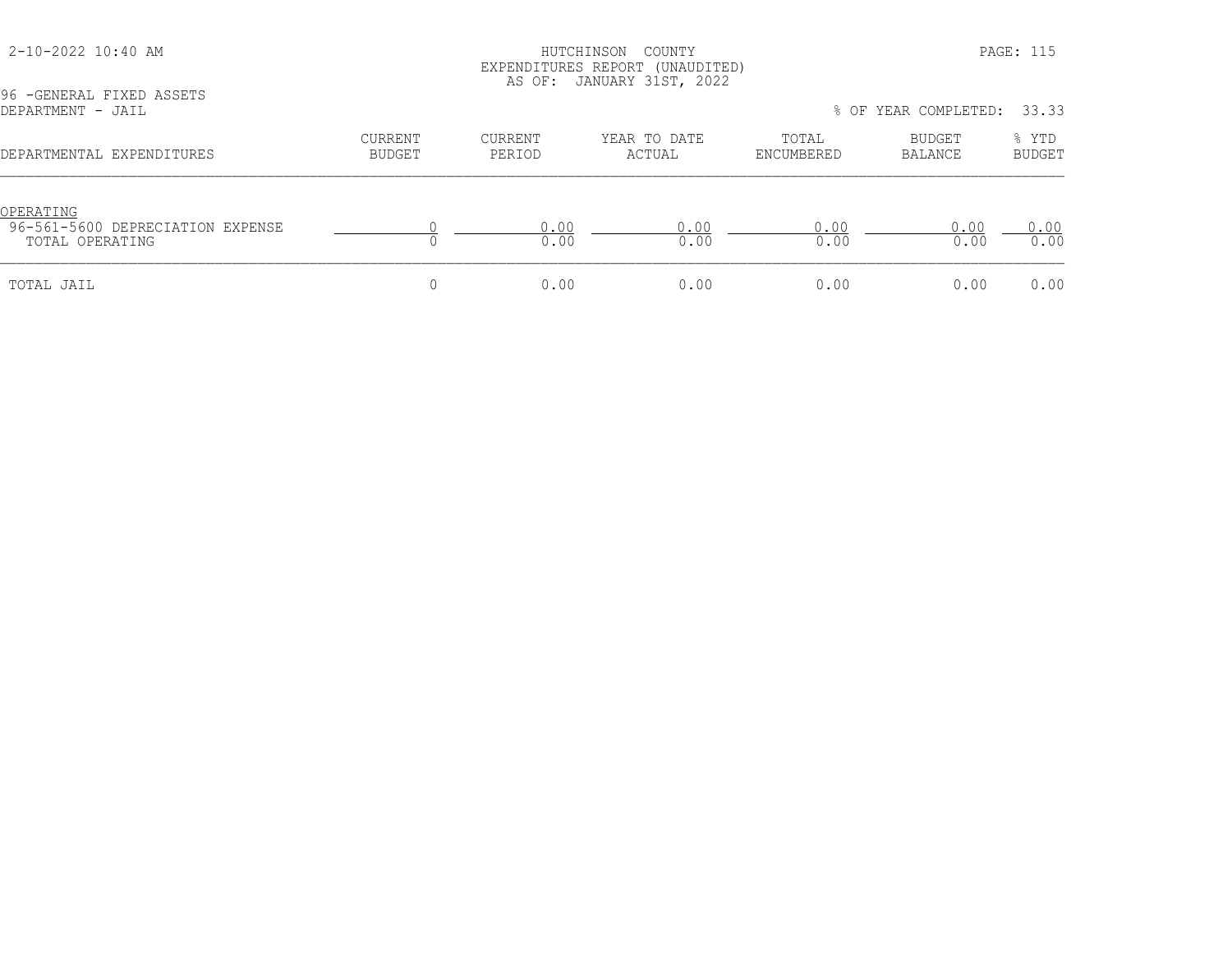# HUTCHINSON COUNTY PAGE: 116 EXPENDITURES REPORT (UNAUDITED) AS OF: JANUARY 31ST, 2022

96 -GENERAL FIXED ASSETS<br>DEPARTMENT - JUVENILE

| DEPARTMENT - JUVENILE                                            |                   |                   |                        | % OF YEAR COMPLETED: 33.33 |                   |                        |
|------------------------------------------------------------------|-------------------|-------------------|------------------------|----------------------------|-------------------|------------------------|
| DEPARTMENTAL EXPENDITURES                                        | CURRENT<br>BUDGET | CURRENT<br>PERIOD | YEAR TO DATE<br>ACTUAL | TOTAL<br>ENCUMBERED        | BUDGET<br>BALANCE | % YTD<br><b>BUDGET</b> |
| OPERATING<br>96-571-5600 DEPRECIATION EXPENSE<br>TOTAL OPERATING |                   | 0.00<br>0.00      | 0.00<br>0.00           | 0.00<br>0.00               | 0.00<br>0.00      | 0.00<br>0.00           |
| TOTAL JUVENILE                                                   |                   | 0.00              | 0.00                   | 0.00                       | 0.00              | 0.00                   |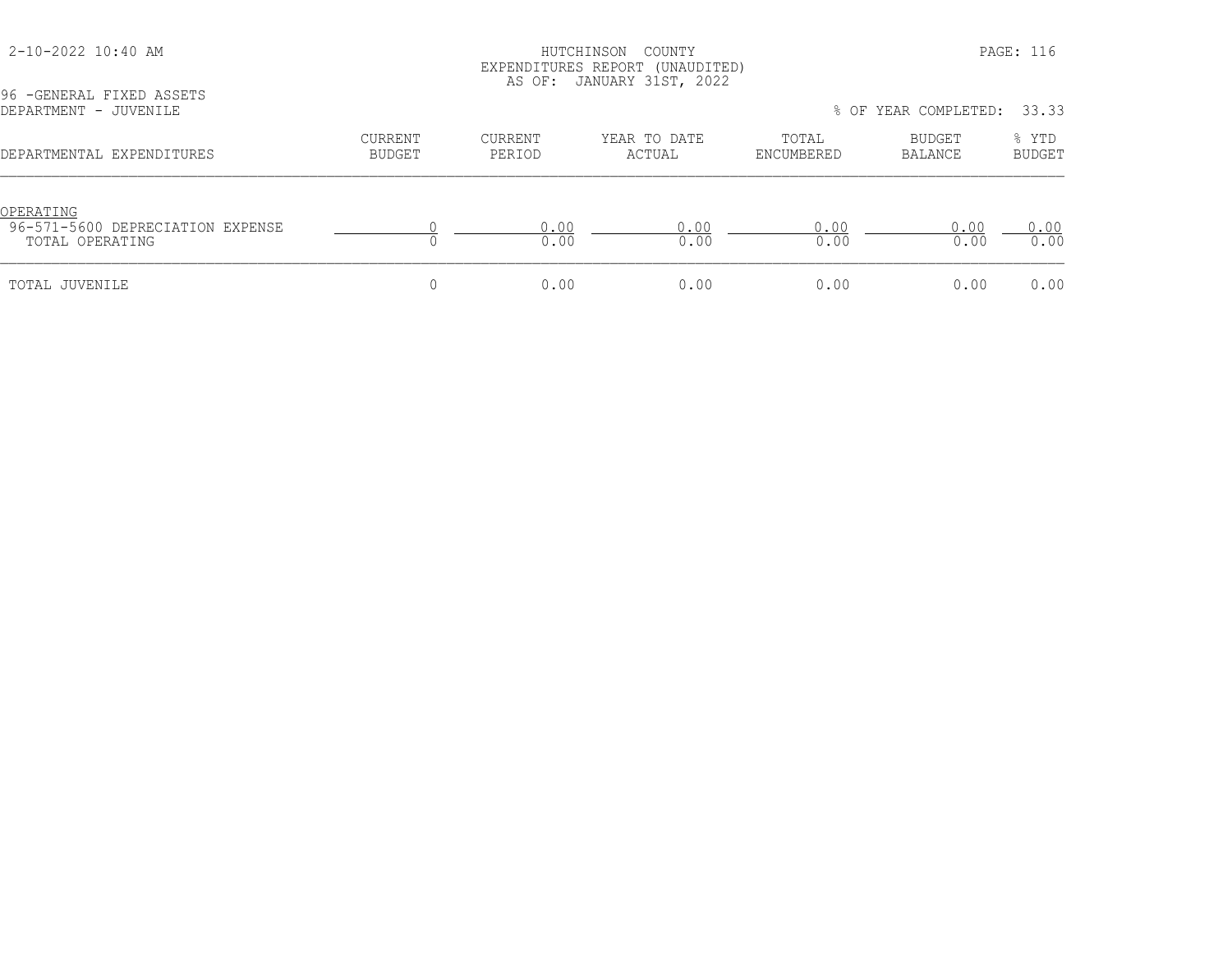# HUTCHINSON COUNTY PAGE: 117 EXPENDITURES REPORT (UNAUDITED) AS OF: JANUARY 31ST, 2022

| 96 - GENERAL FIXED ASSETS<br>DEPARTMENT - ADULT PROBATION        |                                 |                          | <u> v.i., v.i., i. v.i., cvcc</u> |                     | % OF YEAR COMPLETED: | 33.33                  |
|------------------------------------------------------------------|---------------------------------|--------------------------|-----------------------------------|---------------------|----------------------|------------------------|
| DEPARTMENTAL EXPENDITURES                                        | <b>CURRENT</b><br><b>BUDGET</b> | <b>CURRENT</b><br>PERIOD | YEAR TO DATE<br>ACTUAL            | TOTAL<br>ENCUMBERED | BUDGET<br>BALANCE    | % YTD<br><b>BUDGET</b> |
| OPERATING<br>96-572-5600 DEPRECIATION EXPENSE<br>TOTAL OPERATING |                                 | 0.00<br>0.00             | 0.00<br>0.00                      | 0.00<br>0.00        | 0.00<br>0.00         | 0.00<br>0.00           |
| TOTAL ADULT PROBATION                                            |                                 | 0.00                     | 0.00                              | 0.00                | 0.00                 | 0.00                   |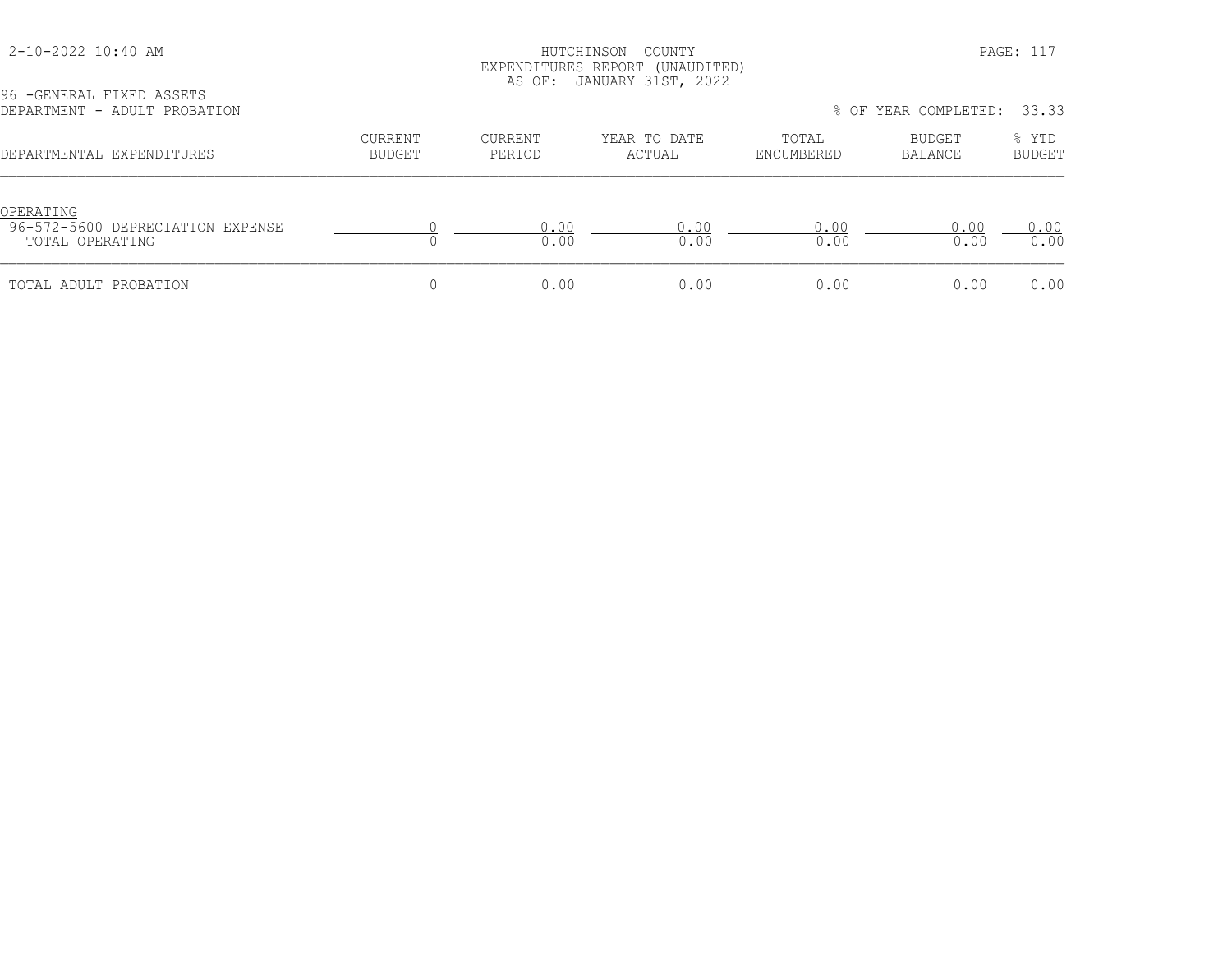# HUTCHINSON COUNTY PAGE: 118 EXPENDITURES REPORT (UNAUDITED) AS OF: JANUARY 31ST, 2022

| DEPARTMENT - SPEC. RD. & FLD. CONTROL,                           |                   |                   |                        |                     | % OF YEAR COMPLETED: | 33.33                  |
|------------------------------------------------------------------|-------------------|-------------------|------------------------|---------------------|----------------------|------------------------|
| DEPARTMENTAL EXPENDITURES                                        | CURRENT<br>BUDGET | CURRENT<br>PERIOD | YEAR TO DATE<br>ACTUAL | TOTAL<br>ENCUMBERED | BUDGET<br>BALANCE    | % YTD<br><b>BUDGET</b> |
| OPERATING<br>96-621-5600 DEPRECIATION EXPENSE<br>TOTAL OPERATING |                   | 0.00<br>0.00      | 0.00<br>0.00           | 0.00<br>0.00        | 0.00<br>0.00         | 0.00<br>0.00           |
| TOTAL SPEC. RD. & FLD. CONTROL,                                  |                   | 0.00              | 0.00                   | 0.00                | 0.00                 | 0.00                   |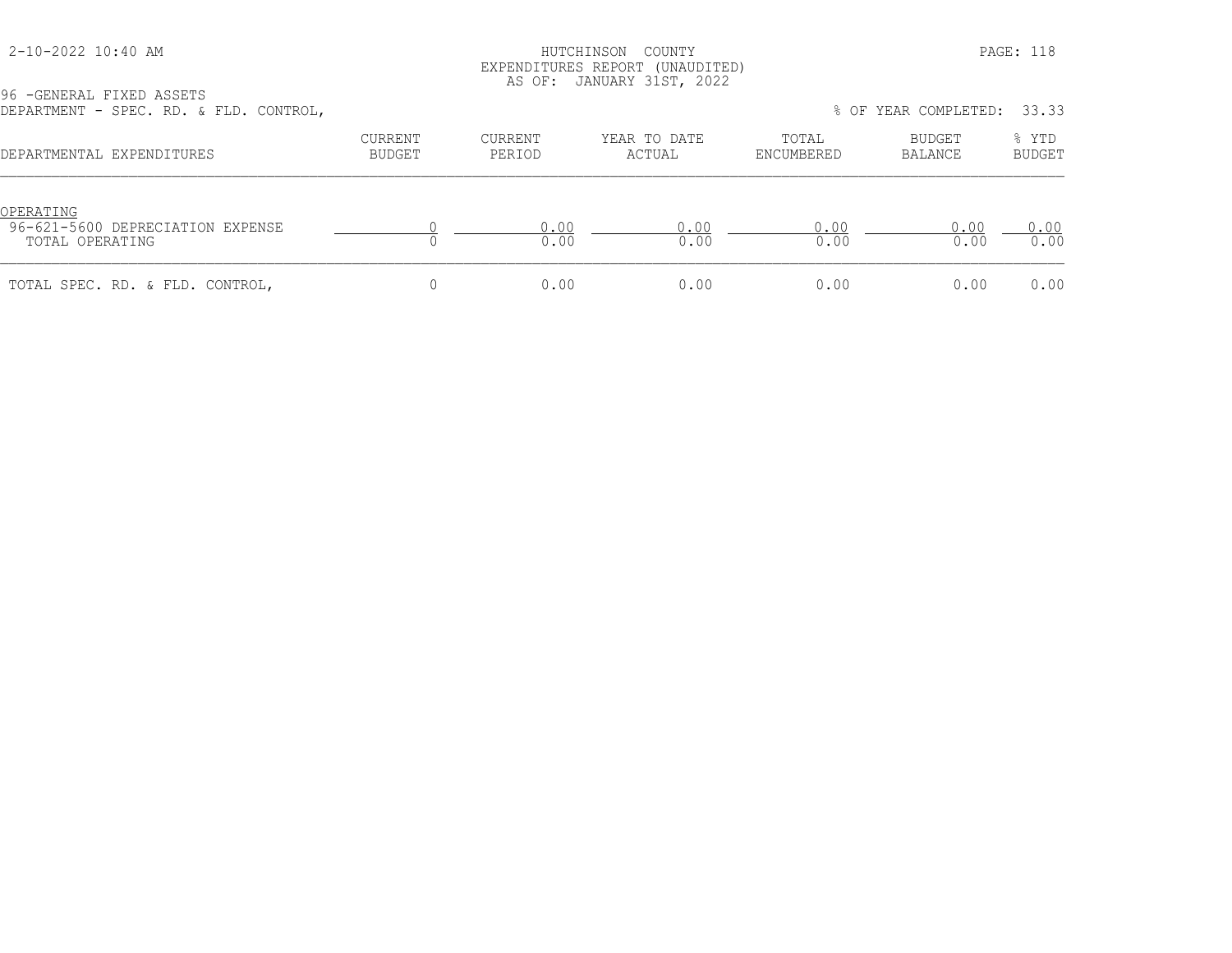### HUTCHINSON COUNTY PAGE: 119 EXPENDITURES REPORT (UNAUDITED) AS OF: JANUARY 31ST, 2022

| DEPARTMENT - SPEC. RD. & FLD. CONTROL,                           |                   |                   |                        |                     | % OF YEAR COMPLETED: 33.33 |                        |
|------------------------------------------------------------------|-------------------|-------------------|------------------------|---------------------|----------------------------|------------------------|
| DEPARTMENTAL EXPENDITURES                                        | CURRENT<br>BUDGET | CURRENT<br>PERIOD | YEAR TO DATE<br>ACTUAL | TOTAL<br>ENCUMBERED | BUDGET<br>BALANCE          | % YTD<br><b>BUDGET</b> |
| OPERATING<br>96-622-5600 DEPRECIATION EXPENSE<br>TOTAL OPERATING |                   | 0.00<br>0.00      | 0.00<br>0.00           | 0.00<br>0.00        | 0.00<br>0.00               | 0.00<br>0.00           |
| TOTAL SPEC. RD. & FLD. CONTROL,                                  |                   | 0.00              | 0.00                   | 0.00                | 0.00                       | 0.00                   |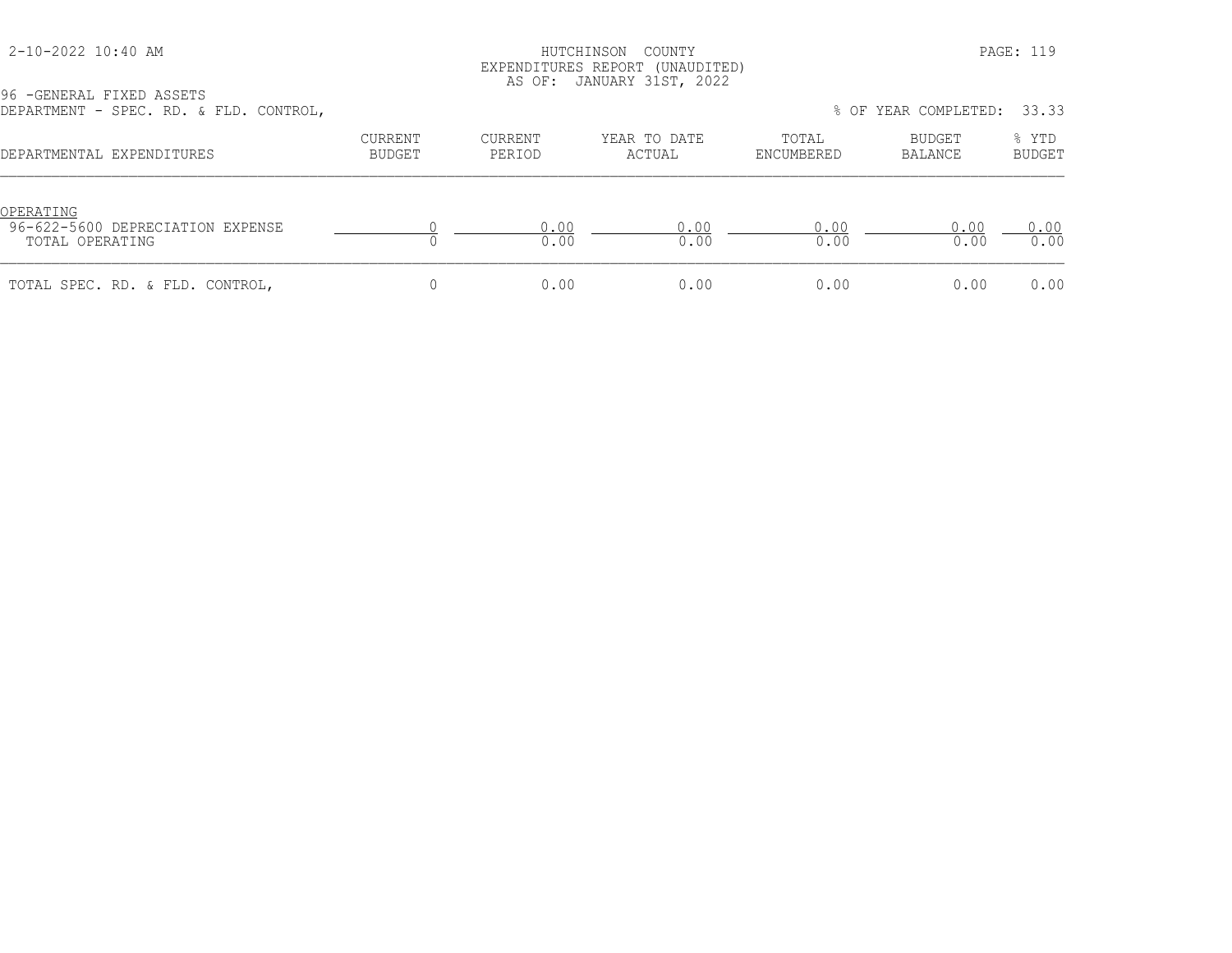### HUTCHINSON COUNTY PAGE: 120 EXPENDITURES REPORT (UNAUDITED) AS OF: JANUARY 31ST, 2022

| DEPARTMENT - SPEC. RD. & FLD. CONTROL,                           |                   |                   |                        |                     | % OF YEAR COMPLETED: 33.33 |                        |
|------------------------------------------------------------------|-------------------|-------------------|------------------------|---------------------|----------------------------|------------------------|
| DEPARTMENTAL EXPENDITURES                                        | CURRENT<br>BUDGET | CURRENT<br>PERIOD | YEAR TO DATE<br>ACTUAL | TOTAL<br>ENCUMBERED | BUDGET<br>BALANCE          | % YTD<br><b>BUDGET</b> |
| OPERATING<br>96-623-5600 DEPRECIATION EXPENSE<br>TOTAL OPERATING |                   | 0.00<br>0.00      | 0.00<br>0.00           | 0.00<br>0.00        | 0.00<br>0.00               | 0.00<br>0.00           |
| TOTAL SPEC. RD. & FLD. CONTROL,                                  |                   | 0.00              | 0.00                   | 0.00                | 0.00                       | 0.00                   |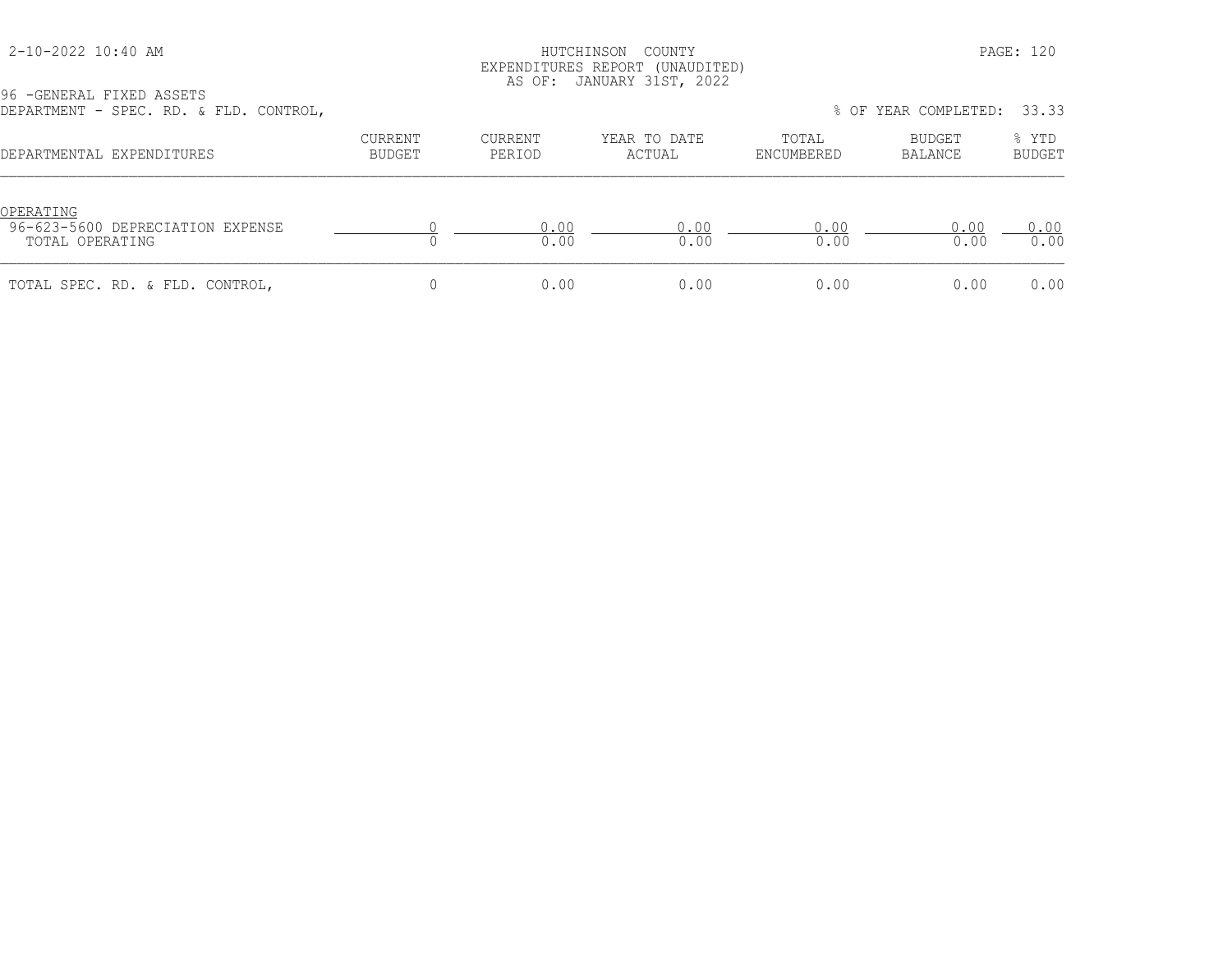# HUTCHINSON COUNTY PAGE: 121 EXPENDITURES REPORT (UNAUDITED) AS OF: JANUARY 31ST, 2022

| DEPARTMENT - SPEC. RD. & FLD. CONTROL,                           |                          |                   |                        |                     | % OF YEAR COMPLETED: 33.33 |                        |
|------------------------------------------------------------------|--------------------------|-------------------|------------------------|---------------------|----------------------------|------------------------|
| DEPARTMENTAL EXPENDITURES                                        | <b>CURRENT</b><br>BUDGET | CURRENT<br>PERIOD | YEAR TO DATE<br>ACTUAL | TOTAL<br>ENCUMBERED | BUDGET<br>BALANCE          | % YTD<br><b>BUDGET</b> |
| OPERATING<br>96-624-5600 DEPRECIATION EXPENSE<br>TOTAL OPERATING |                          | 0.00<br>0.00      | 0.00<br>0.00           | 0.00<br>0.00        | 0.00<br>0.00               | 0.00<br>0.00           |
| TOTAL SPEC. RD. & FLD. CONTROL,                                  |                          | 0.00              | 0.00                   | 0.00                | 0.00                       | 0.00                   |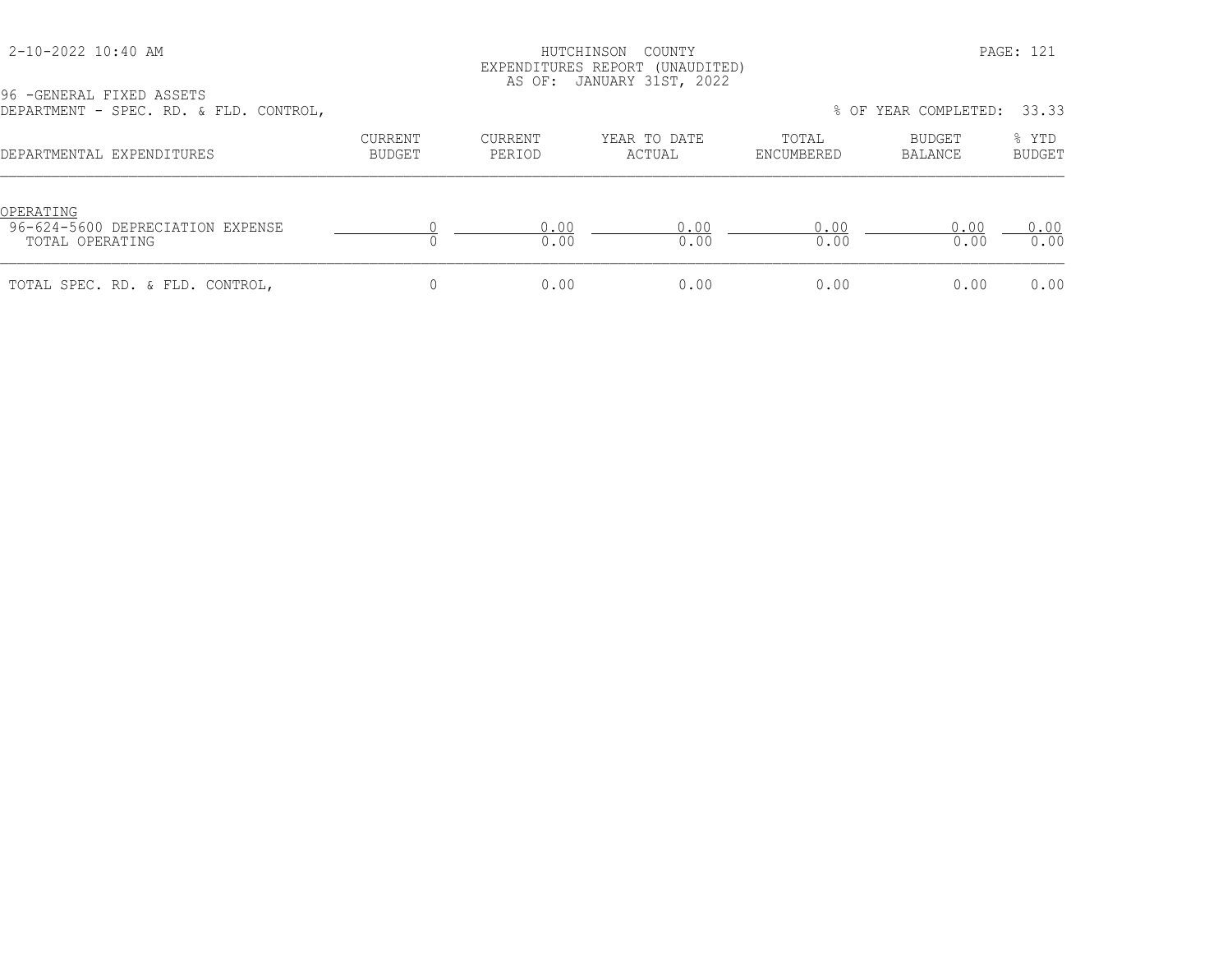### HUTCHINSON COUNTY PAGE: 122 EXPENDITURES REPORT (UNAUDITED) AS OF: JANUARY 31ST, 2022

| DEPARTMENT - COUNTY WIDE ROAD & BRIDGE                           |                   |                   |                        |                     | % OF YEAR COMPLETED: | 33.33                  |
|------------------------------------------------------------------|-------------------|-------------------|------------------------|---------------------|----------------------|------------------------|
| DEPARTMENTAL EXPENDITURES                                        | CURRENT<br>BUDGET | CURRENT<br>PERIOD | YEAR TO DATE<br>ACTUAL | TOTAL<br>ENCUMBERED | BUDGET<br>BALANCE    | % YTD<br><b>BUDGET</b> |
| OPERATING<br>96-626-5600 DEPRECIATION EXPENSE<br>TOTAL OPERATING |                   | 0.00<br>0.00      | 0.00<br>0.00           | 0.00<br>0.00        | 0.00<br>0.00         | 0.00<br>0.00           |
| TOTAL COUNTY WIDE ROAD & BRIDGE                                  |                   | 0.00              | 0.00                   | 0.00                | 0.00                 | 0.00                   |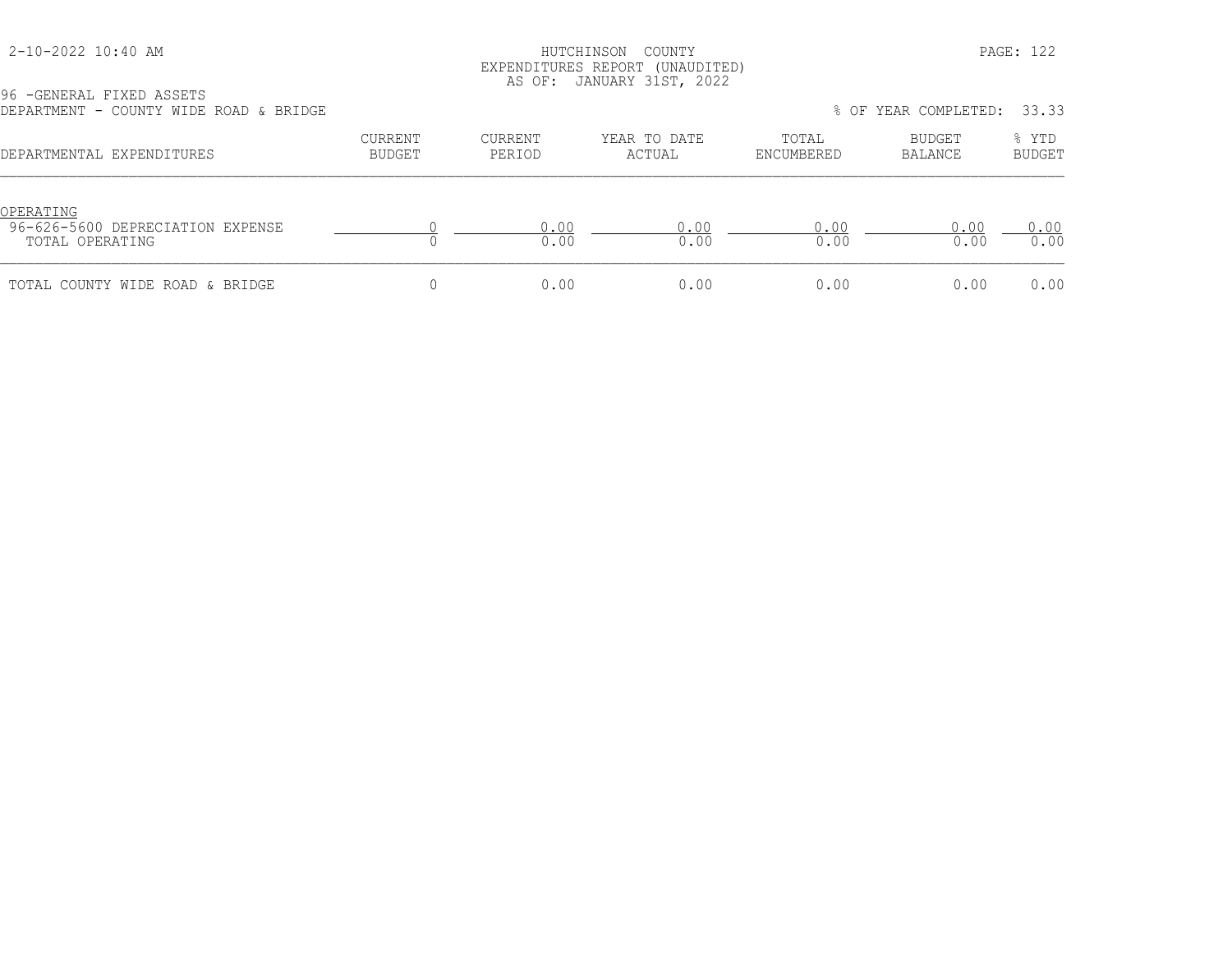# HUTCHINSON COUNTY PAGE: 123 EXPENDITURES REPORT (UNAUDITED) AS OF: JANUARY 31ST, 2022

| 96 - GENERAL FIXED ASSETS<br>DEPARTMENT - COUNTY LIBRARY         |                                 |                          |                        |                     | % OF YEAR COMPLETED: | 33.33                  |
|------------------------------------------------------------------|---------------------------------|--------------------------|------------------------|---------------------|----------------------|------------------------|
| DEPARTMENTAL EXPENDITURES                                        | <b>CURRENT</b><br><b>BUDGET</b> | <b>CURRENT</b><br>PERIOD | YEAR TO DATE<br>ACTUAL | TOTAL<br>ENCUMBERED | BUDGET<br>BALANCE    | % YTD<br><b>BUDGET</b> |
| OPERATING<br>96-650-5600 DEPRECIATION EXPENSE<br>TOTAL OPERATING |                                 | 0.00<br>0.00             | 0.00<br>0.00           | 0.00<br>0.00        | 0.00<br>0.00         | 0.00<br>0.00           |
| TOTAL COUNTY LIBRARY                                             |                                 | 0.00                     | 0.00                   | 0.00                | 0.00                 | 0.00                   |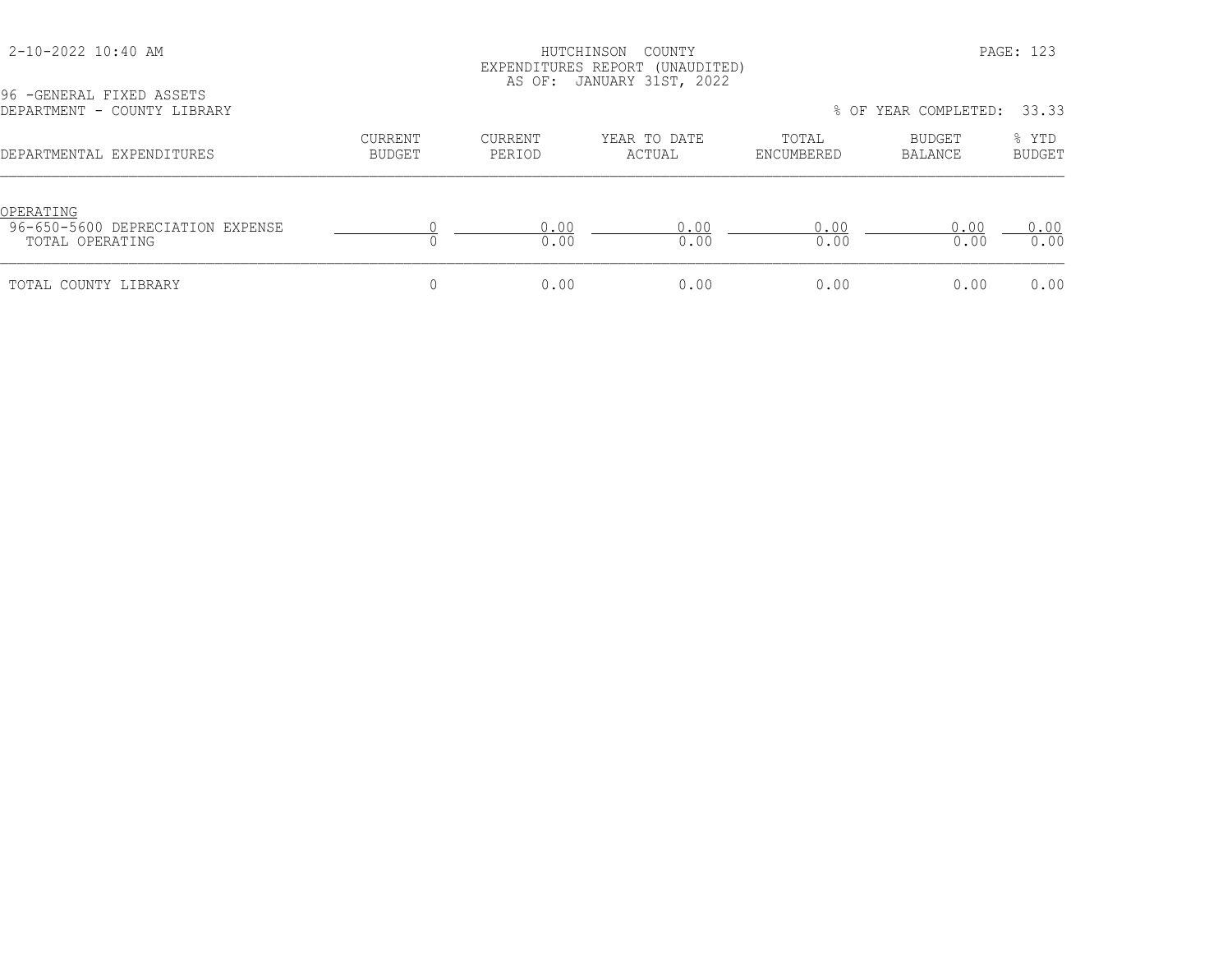# HUTCHINSON COUNTY PAGE: 124 EXPENDITURES REPORT (UNAUDITED) AS OF: JANUARY 31ST, 2022

| 96 - GENERAL FIXED ASSETS<br>DEPARTMENT - COUNTY EXTENSION       |                          |                   |                        |                     | % OF YEAR COMPLETED: | 33.33                  |
|------------------------------------------------------------------|--------------------------|-------------------|------------------------|---------------------|----------------------|------------------------|
| DEPARTMENTAL EXPENDITURES                                        | <b>CURRENT</b><br>BUDGET | CURRENT<br>PERIOD | YEAR TO DATE<br>ACTUAL | TOTAL<br>ENCUMBERED | BUDGET<br>BALANCE    | % YTD<br><b>BUDGET</b> |
| OPERATING<br>96-665-5600 DEPRECIATION EXPENSE<br>TOTAL OPERATING |                          | 0.00<br>0.00      | 0.00<br>0.00           | 0.00<br>0.00        | 0.00<br>0.00         | 0.00<br>0.00           |
| TOTAL COUNTY EXTENSION                                           |                          | 0.00              | 0.00                   | 0.00                | 0.00                 | 0.00                   |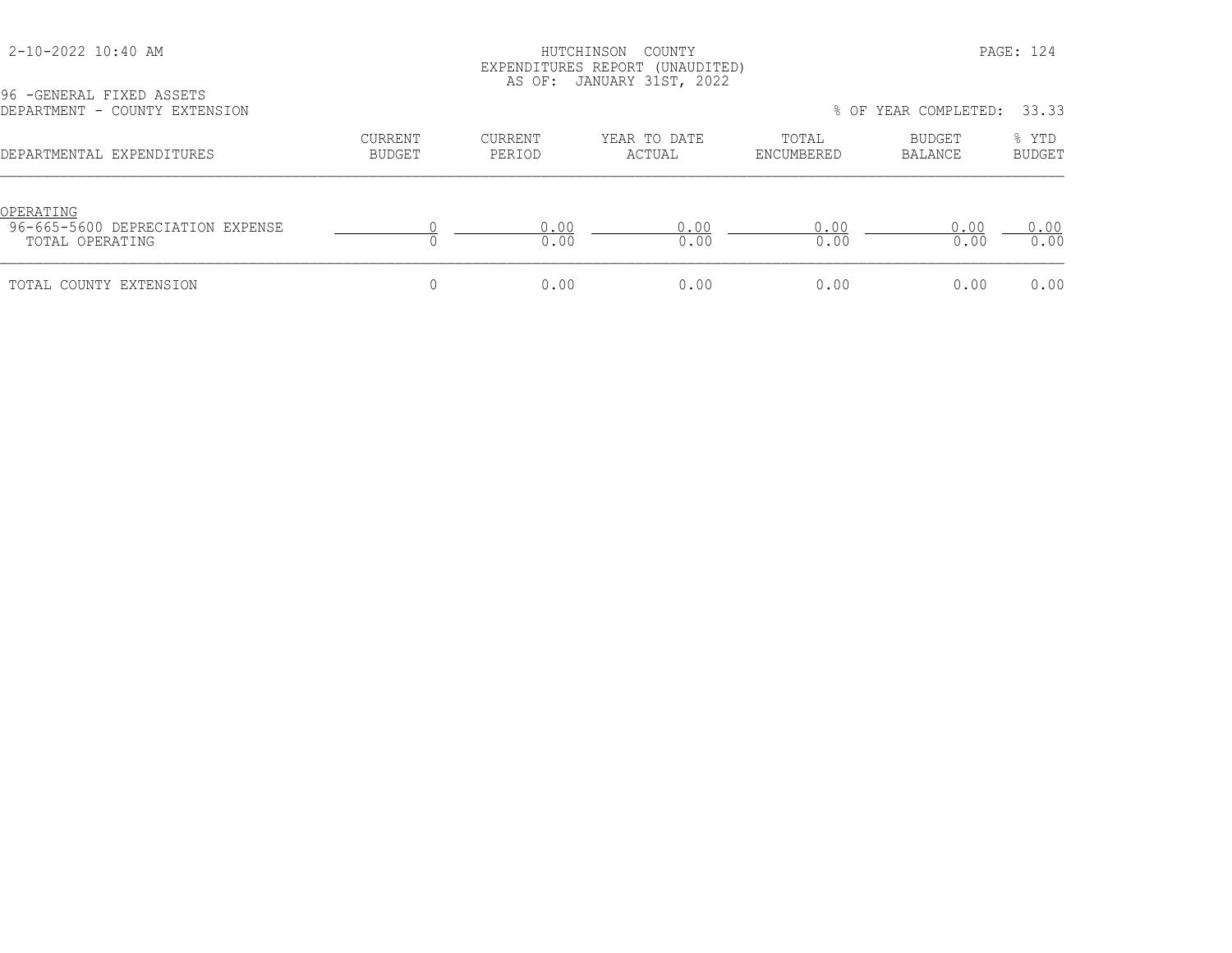#### 2-10-2022 10:40 AM HUTCHINSON COUNTY PAGE: 125 EXPENDITURES REPORT (UNAUDITED) AS OF: JANUARY 31ST, 2022

DEPARTMENT - LANDFILL % OF YEAR COMPLETED: 33.33 CURRENT CURRENT YEAR TO DATE TOTAL BUDGET % YTD DEPARTMENTAL EXPENDITURES BUDGET PERIOD ACTUAL ENCUMBERED BALANCE BUDGET OPERATING<br>96-670-5600 DEPRECIATION EXPENSE 96-670-5600 DEPRECIATION EXPENSE 0 0.00 0.00 0.00 0.00 0.00 TOTAL OPERATING 0 0.00 0.00 0.00 0.00 0.00 TOTAL LANDFILL 0 0.00 0.00 0.00 0.00 0.00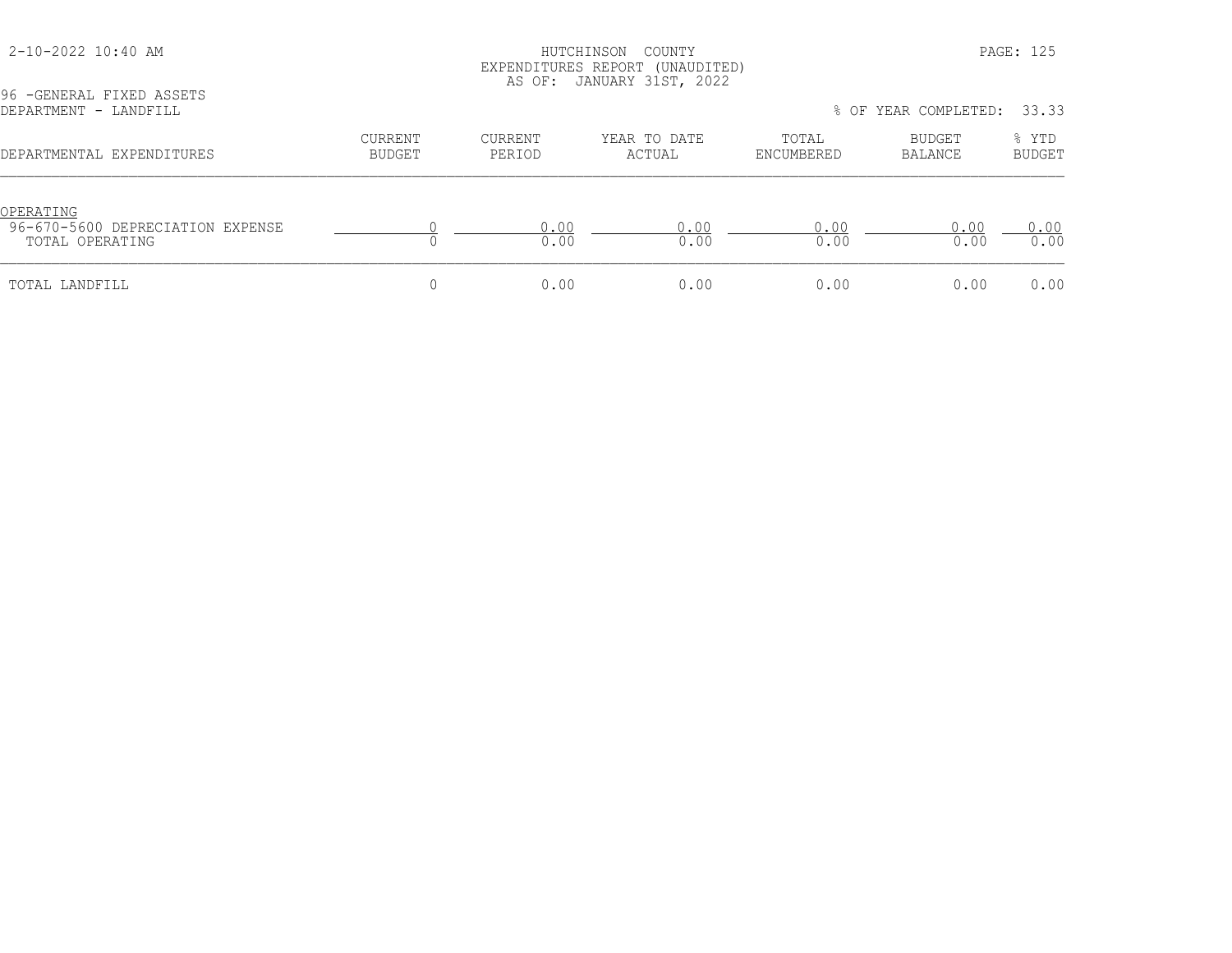# HUTCHINSON COUNTY PAGE: 126 EXPENDITURES REPORT (UNAUDITED) AS OF: JANUARY 31ST, 2022

| DEPARTMENT - AIRPORT                                             |                                 |                          |                        |                     | % OF YEAR COMPLETED:     | 33.33                  |
|------------------------------------------------------------------|---------------------------------|--------------------------|------------------------|---------------------|--------------------------|------------------------|
| DEPARTMENTAL EXPENDITURES                                        | <b>CURRENT</b><br><b>BUDGET</b> | <b>CURRENT</b><br>PERIOD | YEAR TO DATE<br>ACTUAL | TOTAL<br>ENCUMBERED | <b>BUDGET</b><br>BALANCE | % YTD<br><b>BUDGET</b> |
| OPERATING<br>96-681-5600 DEPRECIATION EXPENSE<br>TOTAL OPERATING |                                 | 0.00<br>0.00             | 0.00<br>0.00           | 0.00<br>0.00        | 0.00<br>0.00             | 0.00<br>0.00           |
| TOTAL AIRPORT                                                    | $\mathbf{0}$                    | 0.00                     | 0.00                   | 0.00                | 0.00                     | 0.00                   |
| TOTAL EXPENDITURES                                               | $\mathbf{0}$                    | 0.00                     | 0.00                   | 0.00                | 0.00                     | 0.00                   |
|                                                                  |                                 |                          |                        |                     |                          |                        |